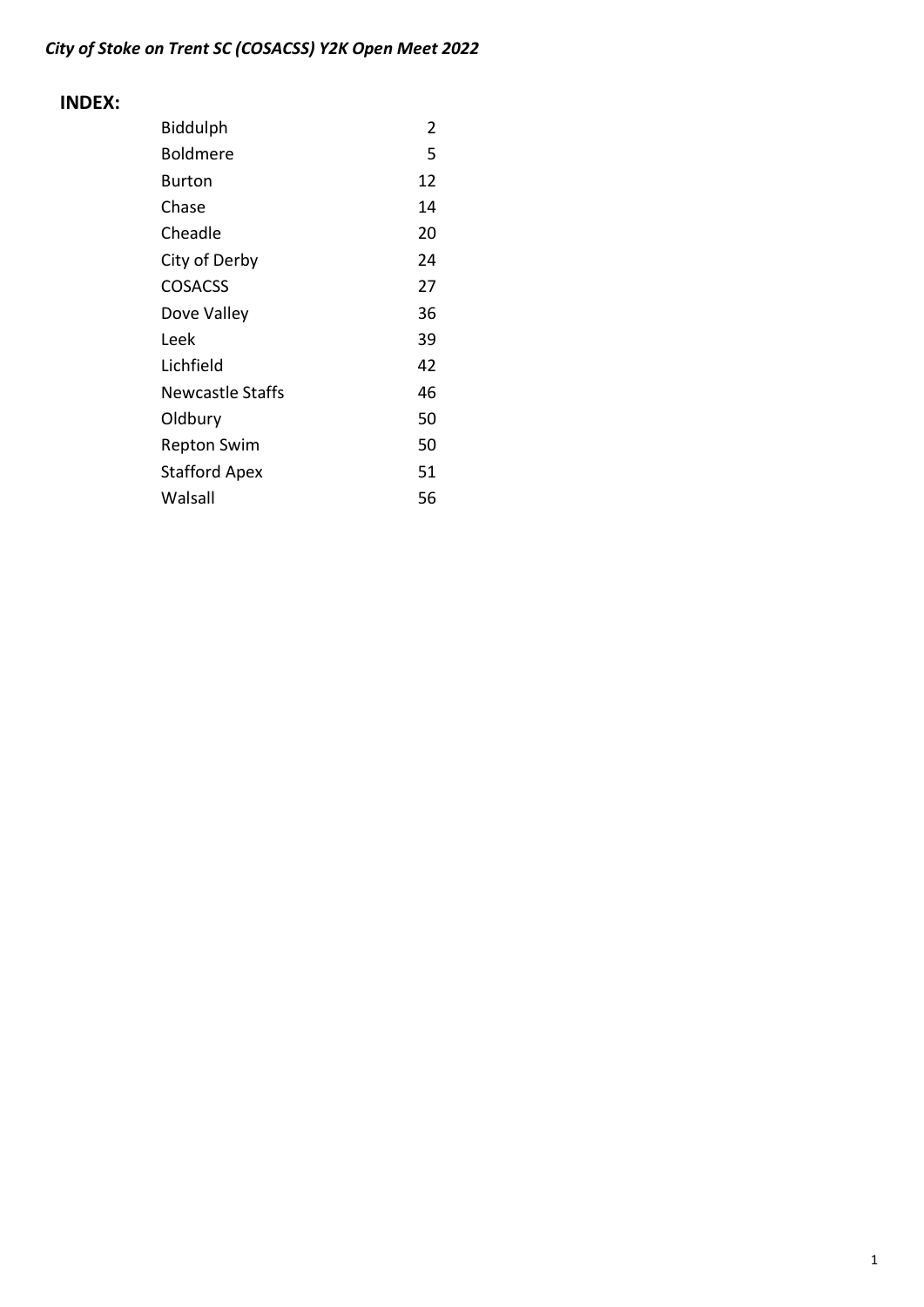# Biddulph

| Event 104                | Men 09 Yrs/Over 50m Freestyle                                        | Comp.No 41 | 36.49   | Session 01 | 09/04/22 Start 9:00am                          |
|--------------------------|----------------------------------------------------------------------|------------|---------|------------|------------------------------------------------|
| Event 203                | Men 09 Yrs/Over 50m Backstroke                                       | Comp.No 38 | 44.00   | Session 02 | 09/04/22 Start 2:15pm                          |
| Event 207                | Men 09 Yrs/Over 100m Freestyle                                       | Comp.No 23 | 1:30.00 | Session 02 | 09/04/22 Start 2:15pm                          |
| <b>Elliot WALLACE</b>    |                                                                      |            |         |            |                                                |
| Event 102                | Men 09 Yrs/Over 200m Backstroke                                      | Comp.No 13 | 3:12.04 | Session 01 | 09/04/22 Start 9:00am                          |
| Event 104                | Men 09 Yrs/Over 50m Freestyle                                        | Comp.No 60 | 33.84   | Session 01 | 09/04/22 Start 9:00am                          |
| Event 106                | Men 09 Yrs/Over 100m Butterfly                                       | Comp.No 17 | 1:27.85 | Session 01 | 09/04/22 Start 9:00am                          |
| Event 201                | Men 09 Yrs/Over 200m Freestyle                                       | Comp.No 33 | 2:37.93 | Session 02 | 09/04/22 Start 2:15pm                          |
| Event 203                | Men 09 Yrs/Over 50m Backstroke                                       | Comp.No 58 | 38.02   | Session 02 | 09/04/22 Start 2:15pm                          |
| Event 205                | Men 09 Yrs/Over 100m Breaststroke                                    | Comp.No 43 | 1:42.10 | Session 02 | 09/04/22 Start 2:15pm                          |
| Event 207                | Men 09 Yrs/Over 100m Freestyle                                       | Comp.No 56 | 1:12.18 | Session 02 | 09/04/22 Start 2:15pm                          |
| Event 304                | Men 09 Yrs/Over 50m Butterfly                                        | Comp.No 41 | 38.86   | Session 03 | 10/04/22 Start 9:00am                          |
| Event 306                | Men 09 Yrs/Over 100m IM                                              | Comp.No 48 | 1:26.42 | Session 03 | 10/04/22 Start 9:00am                          |
| Event 401                | Men 09 Yrs/Over 200m IM                                              | Comp.No 25 | 3:01.99 | Session 04 | 10/04/22 Start 2:15pm                          |
| Event 403                | Men 09 Yrs/Over 50m Breaststroke                                     | Comp.No 40 | 46.35   | Session 04 | 10/04/22 Start 2:15pm                          |
| Event 405                | Men 09 Yrs/Over 100m Backstroke                                      | Comp.No 37 | 1:25.24 | Session 04 | 10/04/22 Start 2:15pm                          |
| <b>Harriet CHADWICK</b>  |                                                                      |            |         |            |                                                |
| Event 101                | Women 09 Yrs/Over 200m Freestyle                                     | Comp.No 17 | 3:05.89 | Session 01 | 09/04/22 Start 9:00am                          |
| Event 103                | Women 09 Yrs/Over 50m Butterfly                                      | Comp.No 52 | 38.70   | Session 01 | 09/04/22 Start 9:00am                          |
| Event 105                | Women 09 Yrs/Over 100m Breaststroke                                  | Comp.No 38 | 1:43.53 | Session 01 | 09/04/22 Start 9:00am                          |
| Event 107                | Women 09 Yrs/Over 100m Backstroke                                    | Comp.No 20 | 1:38.00 | Session 01 | 09/04/22 Start 9:00am                          |
| Event 202                | Women 09 Yrs/Over 200m Breaststroke                                  | Comp.No 24 | 3:37.73 | Session 02 | 09/04/22 Start 2:15pm                          |
| Event 204                | Women 09 Yrs/Over 50m Backstroke                                     | Comp.No 50 | 43.50   | Session 02 | 09/04/22 Start 2:15pm                          |
| Event 206                | Women 09 Yrs/Over 100m Butterfly                                     | Comp.No 9  | 1:30.00 | Session 02 | 09/04/22 Start 2:15pm                          |
| <b>Harriet HALL</b>      |                                                                      |            |         |            |                                                |
| Event 101                | Women 09 Yrs/Over 200m Freestyle                                     | Comp.No 19 | 3:00.00 | Session 01 | 09/04/22 Start 9:00am                          |
| Event 103                | Women 09 Yrs/Over 50m Butterfly                                      | Comp.No 21 | 50.88   | Session 01 | 09/04/22 Start 9:00am                          |
| Event 105                | Women 09 Yrs/Over 100m Breaststroke                                  | Comp.No 26 | 1:50.00 | Session 01 | 09/04/22 Start 9:00am                          |
| Event 107                | Women 09 Yrs/Over 100m Backstroke                                    | Comp.No 13 | 1:50.00 | Session 01 | 09/04/22 Start 9:00am                          |
| <b>Ila SURENDRAN</b>     |                                                                      |            |         |            |                                                |
| Event 101                | Women 09 Yrs/Over 200m Freestyle                                     | Comp.No 24 | 2:54.06 | Session 01 | 09/04/22 Start 9:00am                          |
| Event 103                | Women 09 Yrs/Over 50m Butterfly                                      | Comp.No 59 | 37.35   | Session 01 | 09/04/22 Start 9:00am                          |
| Event 105                | Women 09 Yrs/Over 100m Breaststroke                                  | Comp.No 46 | 1:39.40 | Session 01 | 09/04/22 Start 9:00am                          |
| Event 206                | Women 09 Yrs/Over 100m Butterfly                                     | Comp.No 10 | 1:28.65 | Session 02 | 09/04/22 Start 2:15pm                          |
| Event 303                | Women 09 Yrs/Over 50m Breaststroke                                   | Comp.No 79 | 44.01   | Session 03 | 10/04/22 Start 9:00am                          |
| Event 305                | Women 09 Yrs/Over 100m Freestyle                                     | Comp.No 65 | 1:16.01 | Session 03 | 10/04/22 Start 9:00am                          |
| Event 404                |                                                                      |            |         |            |                                                |
| Event 406                | Women 09 Yrs/Over 50m Freestyle                                      | Comp.No 92 | 33.49   | Session 04 | 10/04/22 Start 2:15pm                          |
|                          | Women 09 Yrs/Over 100m IM                                            | Comp.No 56 | 1:28.78 | Session 04 | 10/04/22 Start 2:15pm                          |
| <b>Isabelle RUDNICKI</b> |                                                                      |            |         |            |                                                |
| Event 204                | Women 09 Yrs/Over 50m Backstroke                                     | Comp.No 43 | 44.88   | Session 02 | 09/04/22 Start 2:15pm                          |
| Event 303                | Women 09 Yrs/Over 50m Breaststroke                                   | Comp.No 31 | 55.01   | Session 03 | 10/04/22 Start 9:00am                          |
| Event 305                | Women 09 Yrs/Over 100m Freestyle                                     | Comp.No 34 | 1:28.09 | Session 03 | 10/04/22 Start 9:00am                          |
| Event 404                | Women 09 Yrs/Over 50m Freestyle                                      | Comp.No 37 | 41.81   | Session 04 | 10/04/22 Start 2:15pm                          |
| Event 406                | Women 09 Yrs/Over 100m IM                                            | Comp.No 26 | 1:40.01 | Session 04 | 10/04/22 Start 2:15pm                          |
| Jamie BOULTON            |                                                                      |            |         |            |                                                |
| Event 101                | Women 09 Yrs/Over 200m Freestyle                                     | Comp.No 12 | 3:19.81 | Session 01 | 09/04/22 Start 9:00am                          |
| Event 103<br>Event 107   | Women 09 Yrs/Over 50m Butterfly<br>Women 09 Yrs/Over 100m Backstroke | Comp.No 20 | 51.85   | Session 01 | 09/04/22 Start 9:00am<br>09/04/22 Start 9:00am |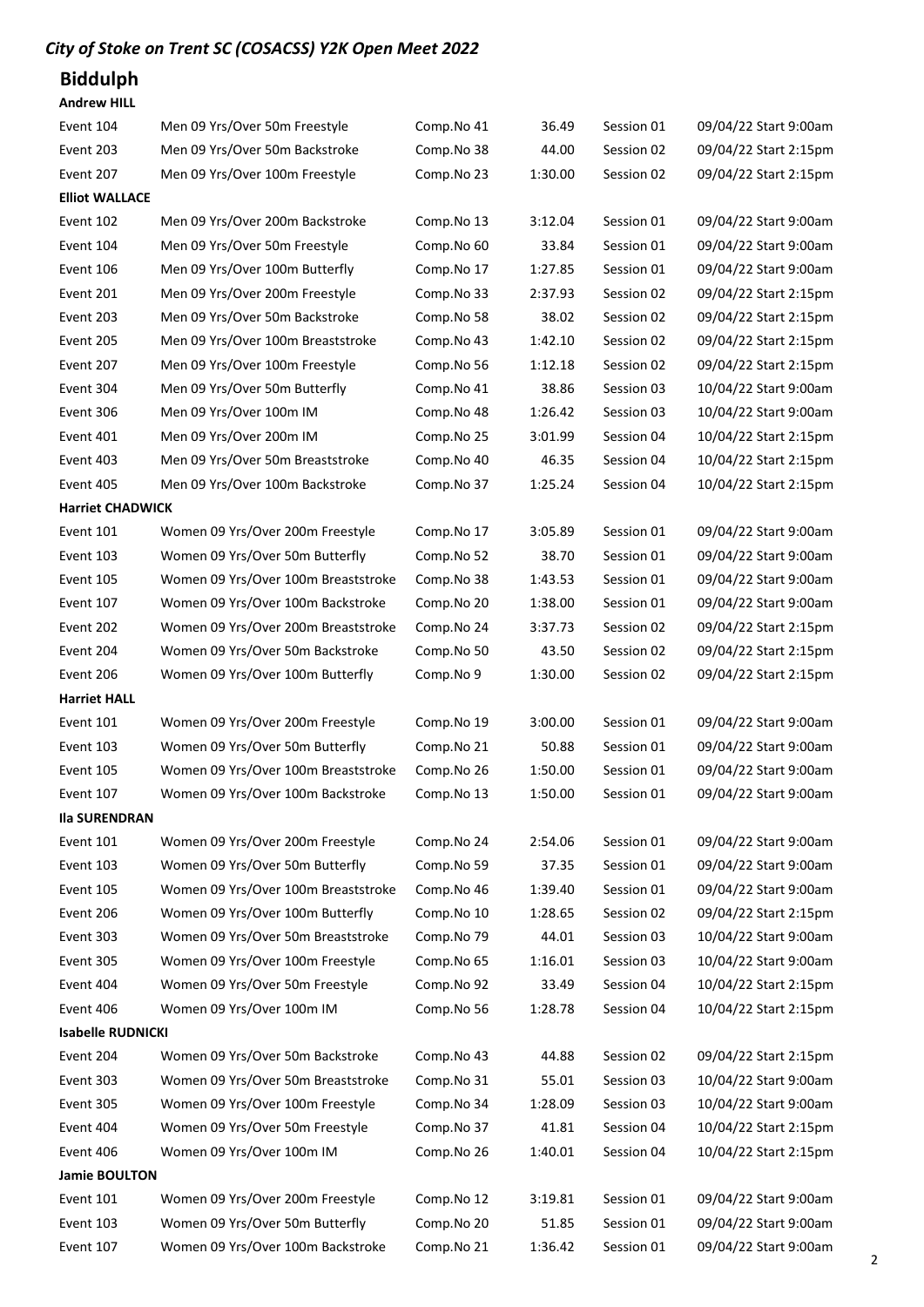| Event 204             | Women 09 Yrs/Over 50m Backstroke    | Comp.No 41  | 45.24   | Session 02 | 09/04/22 Start 2:15pm |
|-----------------------|-------------------------------------|-------------|---------|------------|-----------------------|
| Event 301             | Women 09 Yrs/Over 200m IM           | Comp.No 1   |         | Session 03 | 10/04/22 Start 9:00am |
| Event 303             | Women 09 Yrs/Over 50m Breaststroke  | Comp.No 21  | 59.99   | Session 03 | 10/04/22 Start 9:00am |
| Event 305             | Women 09 Yrs/Over 100m Freestyle    | Comp.No 29  | 1:30.87 | Session 03 | 10/04/22 Start 9:00am |
| Event 402             | Women 09 Yrs/Over 200m Backstroke   | Comp.No 10  | 3:20.75 | Session 04 | 10/04/22 Start 2:15pm |
| Event 404             | Women 09 Yrs/Over 50m Freestyle     | Comp.No 32  | 43.06   | Session 04 | 10/04/22 Start 2:15pm |
| Event 406             | Women 09 Yrs/Over 100m IM           | Comp.No 21  | 1:45.39 | Session 04 | 10/04/22 Start 2:15pm |
| <b>Jasmine HILL</b>   |                                     |             |         |            |                       |
| Event 101             | Women 09 Yrs/Over 200m Freestyle    | Comp.No 27  | 2:48.61 | Session 01 | 09/04/22 Start 9:00am |
| Event 103             | Women 09 Yrs/Over 50m Butterfly     | Comp.No 72  | 36.35   | Session 01 | 09/04/22 Start 9:00am |
| Event 107             | Women 09 Yrs/Over 100m Backstroke   | Comp.No 49  | 1:23.57 | Session 01 | 09/04/22 Start 9:00am |
| Event 204             | Women 09 Yrs/Over 50m Backstroke    | Comp.No 79  | 38.78   | Session 02 | 09/04/22 Start 2:15pm |
| Event 206             | Women 09 Yrs/Over 100m Butterfly    | Comp.No 22  | 1:22.00 | Session 02 | 09/04/22 Start 2:15pm |
| Event 301             | Women 09 Yrs/Over 200m IM           | Comp.No 20  | 3:01.90 | Session 03 | 10/04/22 Start 9:00am |
| Event 305             | Women 09 Yrs/Over 100m Freestyle    | Comp.No 95  | 1:10.42 | Session 03 | 10/04/22 Start 9:00am |
| Event 404             | Women 09 Yrs/Over 50m Freestyle     | Comp.No 103 | 32.75   | Session 04 | 10/04/22 Start 2:15pm |
| Event 406             | Women 09 Yrs/Over 100m IM           | Comp.No 57  | 1:28.25 | Session 04 | 10/04/22 Start 2:15pm |
| <b>Kiera HEMMINGS</b> |                                     |             |         |            |                       |
| Event 103             | Women 09 Yrs/Over 50m Butterfly     | Comp.No 40  | 42.00   | Session 01 | 09/04/22 Start 9:00am |
| Event 206             | Women 09 Yrs/Over 100m Butterfly    | Comp.No 2   | 1:55.00 | Session 02 | 09/04/22 Start 2:15pm |
| Event 305             | Women 09 Yrs/Over 100m Freestyle    | Comp.No 21  | 1:40.00 | Session 03 | 10/04/22 Start 9:00am |
| Event 404             | Women 09 Yrs/Over 50m Freestyle     | Comp.No 55  | 38.00   | Session 04 | 10/04/22 Start 2:15pm |
| <b>Lucy BATES</b>     |                                     |             |         |            |                       |
| Event 101             | Women 09 Yrs/Over 200m Freestyle    | Comp.No 46  | 2:32.58 | Session 01 | 09/04/22 Start 9:00am |
| Event 103             | Women 09 Yrs/Over 50m Butterfly     | Comp.No 93  | 34.01   | Session 01 | 09/04/22 Start 9:00am |
| Event 107             | Women 09 Yrs/Over 100m Backstroke   | Comp.No 83  | 1:12.60 | Session 01 | 09/04/22 Start 9:00am |
| Event 204             | Women 09 Yrs/Over 50m Backstroke    | Comp.No 129 | 32.75   | Session 02 | 09/04/22 Start 2:15pm |
| Event 301             | Women 09 Yrs/Over 200m IM           | Comp.No 50  | 2:45.88 | Session 03 | 10/04/22 Start 9:00am |
| Event 303             | Women 09 Yrs/Over 50m Breaststroke  | Comp.No 85  | 42.53   | Session 03 | 10/04/22 Start 9:00am |
| Event 305             | Women 09 Yrs/Over 100m Freestyle    | Comp.No 102 | 1:08.55 | Session 03 | 10/04/22 Start 9:00am |
| Event 402             | Women 09 Yrs/Over 200m Backstroke   | Comp.No 44  | 2:37.01 | Session 04 | 10/04/22 Start 2:15pm |
| Event 404             | Women 09 Yrs/Over 50m Freestyle     | Comp.No 119 | 31.64   | Session 04 | 10/04/22 Start 2:15pm |
| Event 406             | Women 09 Yrs/Over 100m IM           | Comp.No 104 | 1:18.04 | Session 04 | 10/04/22 Start 2:15pm |
| <b>Millie PLUMLEY</b> |                                     |             |         |            |                       |
| Event 101             | Women 09 Yrs/Over 200m Freestyle    | Comp.No 59  | 2:22.04 | Session 01 | 09/04/22 Start 9:00am |
| Event 103             | Women 09 Yrs/Over 50m Butterfly     | Comp.No 96  | 33.49   | Session 01 | 09/04/22 Start 9:00am |
| Event 105             | Women 09 Yrs/Over 100m Breaststroke | Comp.No 77  | 1:26.39 | Session 01 | 09/04/22 Start 9:00am |
| Event 202             | Women 09 Yrs/Over 200m Breaststroke | Comp.No 48  | 3:00.59 | Session 02 | 09/04/22 Start 2:15pm |
| Event 204             | Women 09 Yrs/Over 50m Backstroke    | Comp.No 111 | 35.77   | Session 02 | 09/04/22 Start 2:15pm |
| Event 206             | Women 09 Yrs/Over 100m Butterfly    | Comp.No 37  | 1:14.92 | Session 02 | 09/04/22 Start 2:15pm |
| Event 301             | Women 09 Yrs/Over 200m IM           | Comp.No 55  | 2:42.09 | Session 03 | 10/04/22 Start 9:00am |
| Event 303             | Women 09 Yrs/Over 50m Breaststroke  | Comp.No 112 | 38.89   | Session 03 | 10/04/22 Start 9:00am |
| Event 305             | Women 09 Yrs/Over 100m Freestyle    | Comp.No 114 | 1:06.27 | Session 03 | 10/04/22 Start 9:00am |
| Event 307             | Women 09 Yrs/Over 200m Butterfly    | Comp.No 14  | 2:48.22 | Session 03 | 10/04/22 Start 9:00am |
| Event 404             | Women 09 Yrs/Over 50m Freestyle     | Comp.No 133 | 30.38   | Session 04 | 10/04/22 Start 2:15pm |
| Event 406             | Women 09 Yrs/Over 100m IM           | Comp.No 109 | 1:14.65 | Session 04 | 10/04/22 Start 2:15pm |
| <b>Nathan WALKER</b>  |                                     |             |         |            |                       |
| Event 201             | Men 09 Yrs/Over 200m Freestyle      | Comp.No 56  | 2:11.68 | Session 02 | 09/04/22 Start 2:15pm |
| Event 203             | Men 09 Yrs/Over 50m Backstroke      | Comp.No 80  | 32.05   | Session 02 | 09/04/22 Start 2:15pm |
| Event 207             | Men 09 Yrs/Over 100m Freestyle      | Comp.No 77  | 1:02.63 | Session 02 | 09/04/22 Start 2:15pm |
|                       |                                     |             |         |            |                       |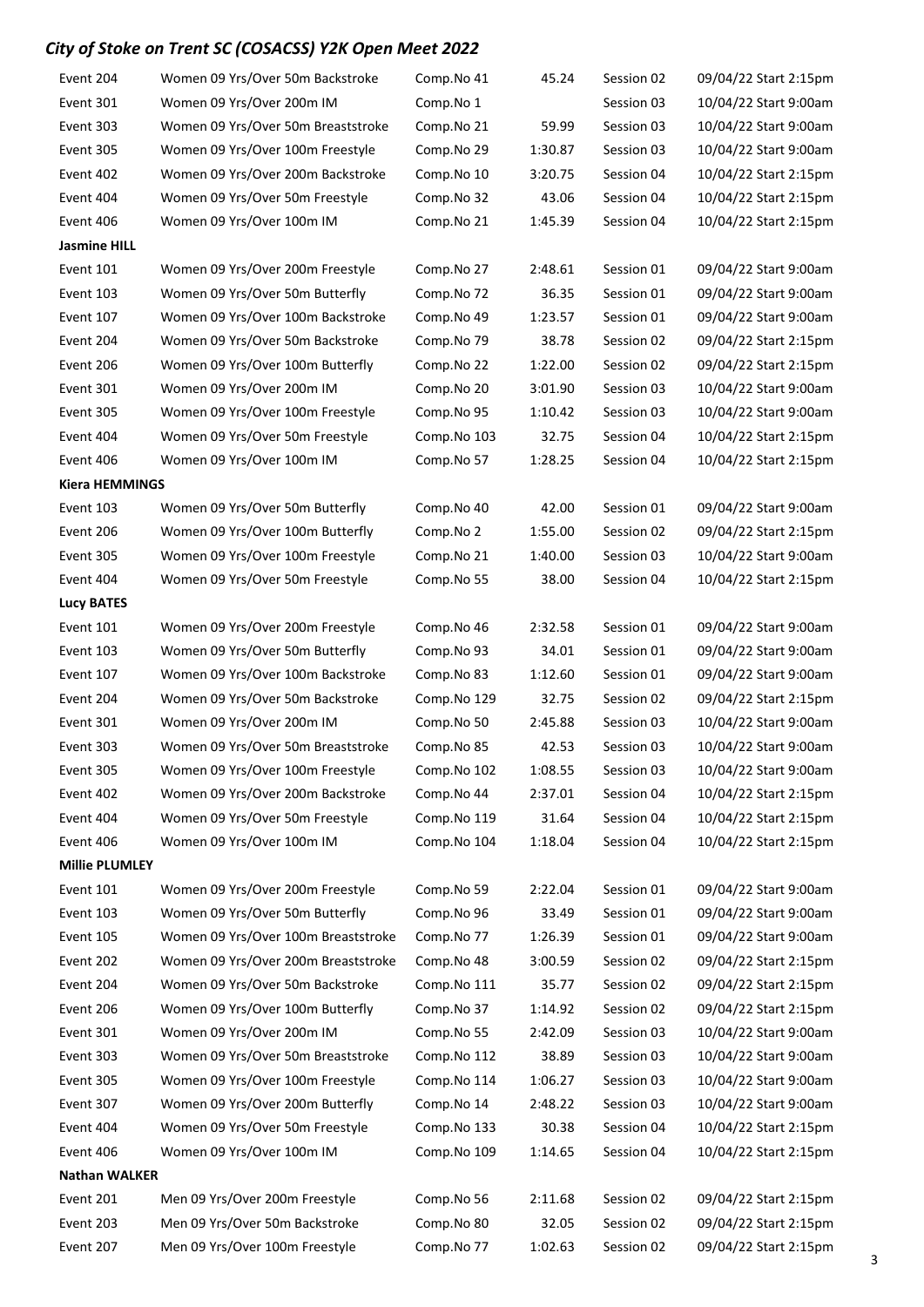| Event 401             | Men 09 Yrs/Over 200m IM            | Comp.No 46 | 2:30.39 | Session 04 | 10/04/22 Start 2:15pm |
|-----------------------|------------------------------------|------------|---------|------------|-----------------------|
| Event 405             | Men 09 Yrs/Over 100m Backstroke    | Comp.No 59 | 1:08.46 | Session 04 | 10/04/22 Start 2:15pm |
| Event 407             | Men 09 Yrs/Over 200m Butterfly     | Comp.No 12 | 2:35.36 | Session 04 | 10/04/22 Start 2:15pm |
| <b>Noah CARTLIDGE</b> |                                    |            |         |            |                       |
| Event 407             | Men 09 Yrs/Over 200m Butterfly     | Comp.No 6  | 3:04.58 | Session 04 | 10/04/22 Start 2:15pm |
| <b>Oliver NIXON</b>   |                                    |            |         |            |                       |
| Event 104             | Men 09 Yrs/Over 50m Freestyle      | Comp.No 14 | 43.13   | Session 01 | 09/04/22 Start 9:00am |
| Event 201             | Men 09 Yrs/Over 200m Freestyle     | Comp.No 4  | 3:23.58 | Session 02 | 09/04/22 Start 2:15pm |
| Event 203             | Men 09 Yrs/Over 50m Backstroke     | Comp.No 27 | 46.15   | Session 02 | 09/04/22 Start 2:15pm |
| Event 205             | Men 09 Yrs/Over 100m Breaststroke  | Comp.No 6  | 2:20.00 | Session 02 | 09/04/22 Start 2:15pm |
| Event 207             | Men 09 Yrs/Over 100m Freestyle     | Comp.No 15 | 1:33.61 | Session 02 | 09/04/22 Start 2:15pm |
| Event 306             | Men 09 Yrs/Over 100m IM            | Comp.No 6  | 2:00.00 | Session 03 | 10/04/22 Start 9:00am |
| Event 401             | Men 09 Yrs/Over 200m IM            | Comp.No 2  | 4:30.00 | Session 04 | 10/04/22 Start 2:15pm |
| Event 403             | Men 09 Yrs/Over 50m Breaststroke   | Comp.No 7  | 1:07.49 | Session 04 | 10/04/22 Start 2:15pm |
| Event 405             | Men 09 Yrs/Over 100m Backstroke    | Comp.No 10 | 1:48.04 | Session 04 | 10/04/22 Start 2:15pm |
| <b>Oscar DEVAAL</b>   |                                    |            |         |            |                       |
| Event 302             | Men 09 Yrs/Over 200m Breaststroke  | Comp.No 23 | 2:56.20 | Session 03 | 10/04/22 Start 9:00am |
| Event 304             | Men 09 Yrs/Over 50m Butterfly      | Comp.No 64 | 31.70   | Session 03 | 10/04/22 Start 9:00am |
| Event 306             | Men 09 Yrs/Over 100m IM            | Comp.No 60 | 1:15.64 | Session 03 | 10/04/22 Start 9:00am |
| Event 401             | Men 09 Yrs/Over 200m IM            | Comp.No 41 | 2:32.30 | Session 04 | 10/04/22 Start 2:15pm |
| Event 403             | Men 09 Yrs/Over 50m Breaststroke   | Comp.No 55 | 39.40   | Session 04 | 10/04/22 Start 2:15pm |
| Event 405             | Men 09 Yrs/Over 100m Backstroke    | Comp.No 48 | 1:14.76 | Session 04 | 10/04/22 Start 2:15pm |
| Event 407             | Men 09 Yrs/Over 200m Butterfly     | Comp.No 11 | 2:36.90 | Session 04 | 10/04/22 Start 2:15pm |
| <b>Reggie SIMCOCK</b> |                                    |            |         |            |                       |
| Event 102             |                                    | Comp.No 25 | 2:56.70 | Session 01 | 09/04/22 Start 9:00am |
|                       | Men 09 Yrs/Over 200m Backstroke    |            |         |            |                       |
| Event 104             | Men 09 Yrs/Over 50m Freestyle      | Comp.No 55 | 34.23   | Session 01 | 09/04/22 Start 9:00am |
| Event 106             | Men 09 Yrs/Over 100m Butterfly     | Comp.No 18 | 1:27.40 | Session 01 | 09/04/22 Start 9:00am |
| Event 201             | Men 09 Yrs/Over 200m Freestyle     | Comp.No 30 | 2:40.70 | Session 02 | 09/04/22 Start 2:15pm |
| Event 203             | Men 09 Yrs/Over 50m Backstroke     | Comp.No 52 | 39.65   | Session 02 | 09/04/22 Start 2:15pm |
| Event 205             | Men 09 Yrs/Over 100m Breaststroke  | Comp.No 51 | 1:36.59 | Session 02 | 09/04/22 Start 2:15pm |
| Event 207             | Men 09 Yrs/Over 100m Freestyle     | Comp.No 46 | 1:14.98 | Session 02 | 09/04/22 Start 2:15pm |
| Event 302             | Men 09 Yrs/Over 200m Breaststroke  | Comp.No 13 | 3:36.82 | Session 03 | 10/04/22 Start 9:00am |
| Event 304             | Men 09 Yrs/Over 50m Butterfly      | Comp.No 43 | 38.50   | Session 03 | 10/04/22 Start 9:00am |
| Event 306             | Men 09 Yrs/Over 100m IM            | Comp.No 41 | 1:29.03 | Session 03 | 10/04/22 Start 9:00am |
| Event 401             | Men 09 Yrs/Over 200m IM            | Comp.No 26 | 2:59.42 | Session 04 | 10/04/22 Start 2:15pm |
| Event 403             | Men 09 Yrs/Over 50m Breaststroke   | Comp.No 32 | 48.00   | Session 04 | 10/04/22 Start 2:15pm |
| Event 405             | Men 09 Yrs/Over 100m Backstroke    | Comp.No 36 | 1:25.32 | Session 04 | 10/04/22 Start 2:15pm |
| Event 407             | Men 09 Yrs/Over 200m Butterfly     | Comp.No 5  | 3:14.46 | Session 04 | 10/04/22 Start 2:15pm |
| Sienna SCOTT          |                                    |            |         |            |                       |
| Event 101             | Women 09 Yrs/Over 200m Freestyle   | Comp.No 45 | 2:34.36 | Session 01 | 09/04/22 Start 9:00am |
| Event 204             | Women 09 Yrs/Over 50m Backstroke   | Comp.No 63 | 40.92   | Session 02 | 09/04/22 Start 2:15pm |
| Event 303             | Women 09 Yrs/Over 50m Breaststroke | Comp.No 55 | 48.44   | Session 03 | 10/04/22 Start 9:00am |
| Event 305             | Women 09 Yrs/Over 100m Freestyle   | Comp.No 81 | 1:13.26 | Session 03 | 10/04/22 Start 9:00am |
| Event 404             | Women 09 Yrs/Over 50m Freestyle    | Comp.No 79 | 34.49   | Session 04 | 10/04/22 Start 2:15pm |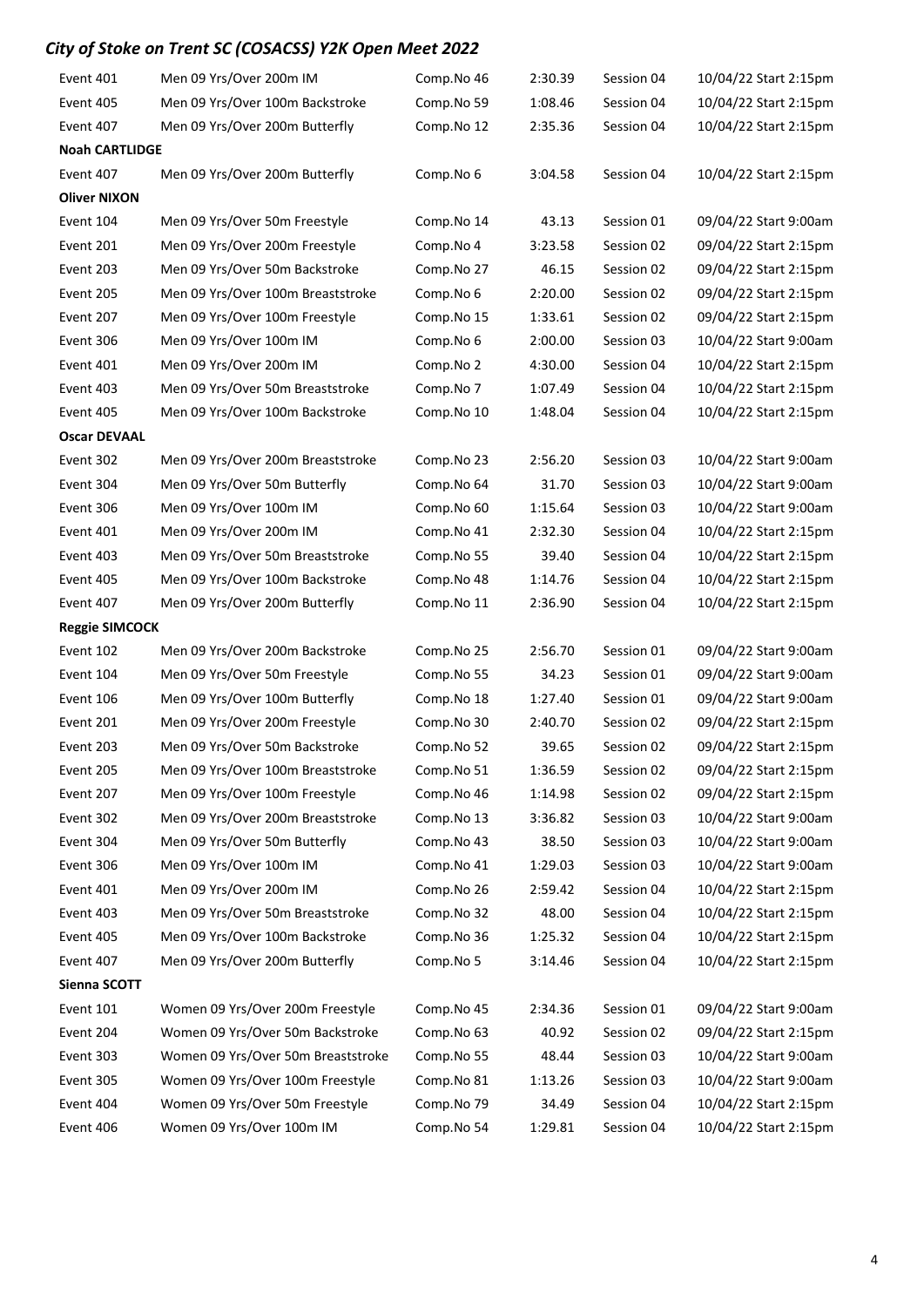### Boldmere

#### Alexander LAWRENCE

| Event 104               | Men 09 Yrs/Over 50m Freestyle       | Comp.No 15 | 43.09   | Session 01 | 09/04/22 Start 9:00am |
|-------------------------|-------------------------------------|------------|---------|------------|-----------------------|
| Event 203               | Men 09 Yrs/Over 50m Backstroke      | Comp.No 11 | 52.46   | Session 02 | 09/04/22 Start 2:15pm |
| Event 205               | Men 09 Yrs/Over 100m Breaststroke   | Comp.No 7  | 2:19.73 | Session 02 | 09/04/22 Start 2:15pm |
| Event 207               | Men 09 Yrs/Over 100m Freestyle      | Comp.No 11 | 1:37.92 | Session 02 | 09/04/22 Start 2:15pm |
| Amelia HOPKINS-RAZZAQ   |                                     |            |         |            |                       |
| Event 103               | Women 09 Yrs/Over 50m Butterfly     | Comp.No 2  | 1:19.32 | Session 01 | 09/04/22 Start 9:00am |
| Event 105               | Women 09 Yrs/Over 100m Breaststroke | Comp.No 3  | 2:27.80 | Session 01 | 09/04/22 Start 9:00am |
| Event 107               | Women 09 Yrs/Over 100m Backstroke   | Comp.No 3  | 2:40.41 | Session 01 | 09/04/22 Start 9:00am |
| Event 204               | Women 09 Yrs/Over 50m Backstroke    | Comp.No 5  | 1:07.20 | Session 02 | 09/04/22 Start 2:15pm |
| Event 303               | Women 09 Yrs/Over 50m Breaststroke  | Comp.No 14 | 1:06.13 | Session 03 | 10/04/22 Start 9:00am |
| Event 305               | Women 09 Yrs/Over 100m Freestyle    | Comp.No 1  | 2:15.33 | Session 03 | 10/04/22 Start 9:00am |
| Event 404               | Women 09 Yrs/Over 50m Freestyle     | Comp.No 11 | 53.69   | Session 04 | 10/04/22 Start 2:15pm |
| Event 406               | Women 09 Yrs/Over 100m IM           | Comp.No 4  | 2:27.31 | Session 04 | 10/04/22 Start 2:15pm |
| <b>Amelie ARMSTRONG</b> |                                     |            |         |            |                       |
| Event 103               | Women 09 Yrs/Over 50m Butterfly     | Comp.No 27 | 45.67   | Session 01 | 09/04/22 Start 9:00am |
| Event 105               | Women 09 Yrs/Over 100m Breaststroke | Comp.No 40 | 1:43.36 | Session 01 | 09/04/22 Start 9:00am |
| Event 202               | Women 09 Yrs/Over 200m Breaststroke | Comp.No 26 | 3:32.67 | Session 02 | 09/04/22 Start 2:15pm |
| Event 204               | Women 09 Yrs/Over 50m Backstroke    | Comp.No 29 | 49.39   | Session 02 | 09/04/22 Start 2:15pm |
| Event 301               | Women 09 Yrs/Over 200m IM           | Comp.No 5  | 3:27.55 | Session 03 | 10/04/22 Start 9:00am |
| Event 303               | Women 09 Yrs/Over 50m Breaststroke  | Comp.No 68 | 46.50   | Session 03 | 10/04/22 Start 9:00am |
| Event 305               | Women 09 Yrs/Over 100m Freestyle    | Comp.No 44 | 1:23.84 | Session 03 | 10/04/22 Start 9:00am |
| Event 404               | Women 09 Yrs/Over 50m Freestyle     | Comp.No 44 | 39.80   | Session 04 | 10/04/22 Start 2:15pm |
| Event 406               | Women 09 Yrs/Over 100m IM           | Comp.No 36 | 1:37.32 | Session 04 | 10/04/22 Start 2:15pm |
| <b>Archie DRURY-TEW</b> |                                     |            |         |            |                       |
| Event 104               | Men 09 Yrs/Over 50m Freestyle       | Comp.No 52 | 34.68   | Session 01 | 09/04/22 Start 9:00am |
| Event 106               | Men 09 Yrs/Over 100m Butterfly      | Comp.No 5  | 1:47.59 | Session 01 | 09/04/22 Start 9:00am |
| Event 201               | Men 09 Yrs/Over 200m Freestyle      | Comp.No 24 | 2:50.48 | Session 02 | 09/04/22 Start 2:15pm |
| Event 203               | Men 09 Yrs/Over 50m Backstroke      | Comp.No 54 | 39.39   | Session 02 | 09/04/22 Start 2:15pm |
| Event 205               | Men 09 Yrs/Over 100m Breaststroke   | Comp.No 46 | 1:40.84 | Session 02 | 09/04/22 Start 2:15pm |
| <b>Arnav ATHREYA</b>    |                                     |            |         |            |                       |
| Event 104               | Men 09 Yrs/Over 50m Freestyle       | Comp.No 19 | 41.92   | Session 01 | 09/04/22 Start 9:00am |
| Event 203               | Men 09 Yrs/Over 50m Backstroke      | Comp.No 14 | 51.36   | Session 02 | 09/04/22 Start 2:15pm |
| Event 207               | Men 09 Yrs/Over 100m Freestyle      | Comp.No 14 | 1:33.92 | Session 02 | 09/04/22 Start 2:15pm |
| Event 304               | Men 09 Yrs/Over 50m Butterfly       | Comp.No 5  | 1:01.45 | Session 03 | 10/04/22 Start 9:00am |
| Event 306               | Men 09 Yrs/Over 100m IM             | Comp.No 12 | 1:50.66 | Session 03 | 10/04/22 Start 9:00am |
| Event 403               | Men 09 Yrs/Over 50m Breaststroke    | Comp.No 10 | 1:03.33 | Session 04 | 10/04/22 Start 2:15pm |
| <b>Avani SINGH</b>      |                                     |            |         |            |                       |
| Event 303               | Women 09 Yrs/Over 50m Breaststroke  | Comp.No 6  | 1:20.21 | Session 03 | 10/04/22 Start 9:00am |
| Event 305               | Women 09 Yrs/Over 100m Freestyle    | Comp.No 4  | 2:09.10 | Session 03 | 10/04/22 Start 9:00am |
| Event 404               | Women 09 Yrs/Over 50m Freestyle     | Comp.No 12 | 53.12   | Session 04 | 10/04/22 Start 2:15pm |
| <b>Caitlin O'NEILL</b>  |                                     |            |         |            |                       |
| Event 103               | Women 09 Yrs/Over 50m Butterfly     | Comp.No 9  | 1:02.87 | Session 01 | 09/04/22 Start 9:00am |
| Event 105               | Women 09 Yrs/Over 100m Breaststroke | Comp.No 9  | 2:07.96 | Session 01 | 09/04/22 Start 9:00am |
| Event 204               | Women 09 Yrs/Over 50m Backstroke    | Comp.No 12 | 58.58   | Session 02 | 09/04/22 Start 2:15pm |
| Event 303               | Women 09 Yrs/Over 50m Breaststroke  | Comp.No 23 | 59.44   | Session 03 | 10/04/22 Start 9:00am |
| Event 305               | Women 09 Yrs/Over 100m Freestyle    | Comp.No 16 | 1:46.22 | Session 03 | 10/04/22 Start 9:00am |
| Event 404               | Women 09 Yrs/Over 50m Freestyle     | Comp.No 22 | 44.83   | Session 04 | 10/04/22 Start 2:15pm |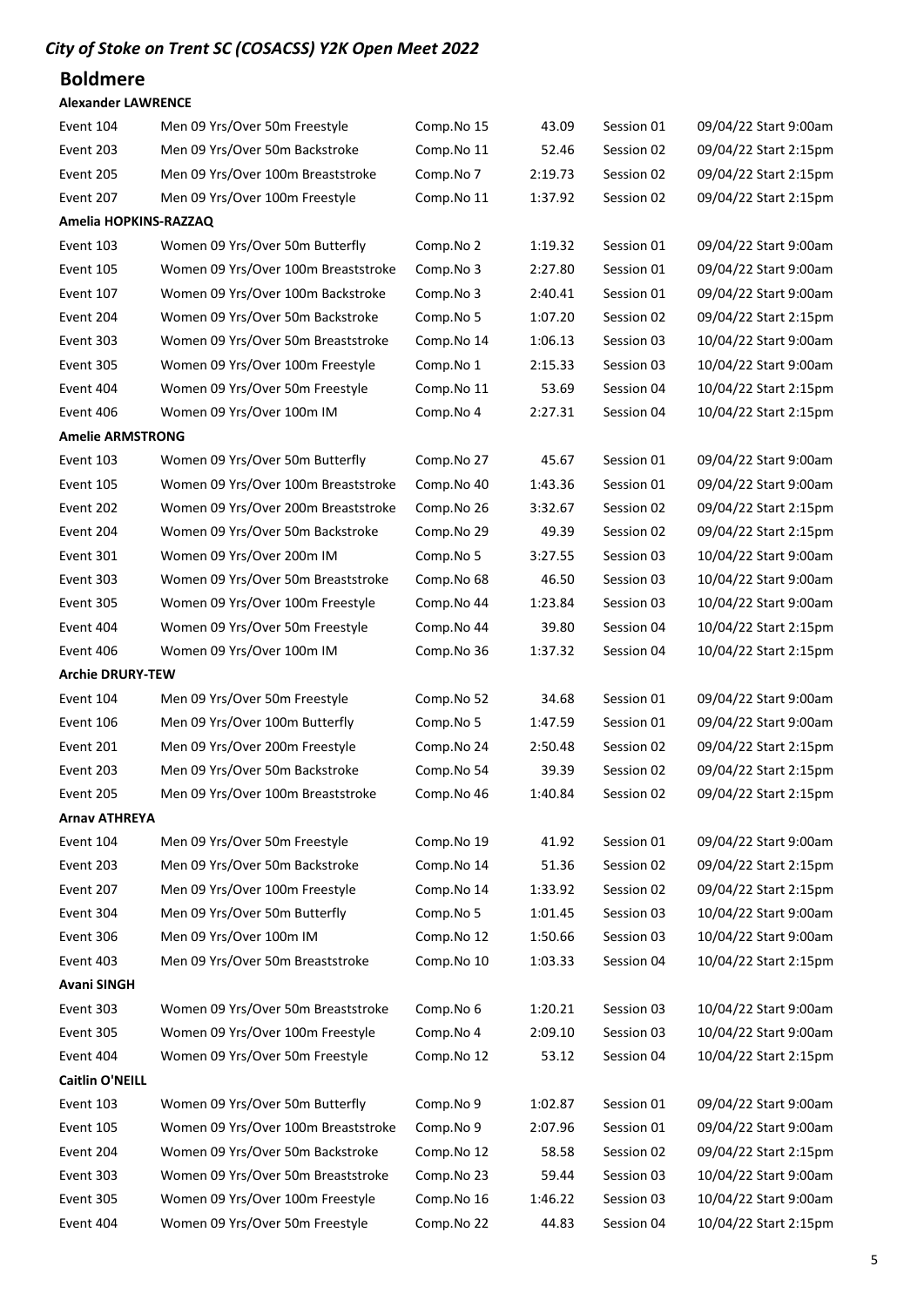| <b>Charles BOOTH</b>    |                                     |             |         |            |                       |
|-------------------------|-------------------------------------|-------------|---------|------------|-----------------------|
| Event 104               | Men 09 Yrs/Over 50m Freestyle       | Comp.No 4   | 51.34   | Session 01 | 09/04/22 Start 9:00am |
| Event 203               | Men 09 Yrs/Over 50m Backstroke      | Comp.No 3   | 1:01.23 | Session 02 | 09/04/22 Start 2:15pm |
| Event 205               | Men 09 Yrs/Over 100m Breaststroke   | Comp.No 3   | 2:24.66 | Session 02 | 09/04/22 Start 2:15pm |
| Event 207               | Men 09 Yrs/Over 100m Freestyle      | Comp.No 4   | 1:59.65 | Session 02 | 09/04/22 Start 2:15pm |
| <b>Daisey-May PRICE</b> |                                     |             |         |            |                       |
| Event 103               | Women 09 Yrs/Over 50m Butterfly     | Comp.No 33  | 43.58   | Session 01 | 09/04/22 Start 9:00am |
| Event 105               | Women 09 Yrs/Over 100m Breaststroke | Comp.No 44  | 1:40.75 | Session 01 | 09/04/22 Start 9:00am |
| Event 204               | Women 09 Yrs/Over 50m Backstroke    | Comp.No 49  | 43.55   | Session 02 | 09/04/22 Start 2:15pm |
| Event 303               | Women 09 Yrs/Over 50m Breaststroke  | Comp.No 78  | 44.24   | Session 03 | 10/04/22 Start 9:00am |
| Event 305               | Women 09 Yrs/Over 100m Freestyle    | Comp.No 43  | 1:24.04 | Session 03 | 10/04/22 Start 9:00am |
| Event 404               | Women 09 Yrs/Over 50m Freestyle     | Comp.No 70  | 35.44   | Session 04 | 10/04/22 Start 2:15pm |
| Event 406               | Women 09 Yrs/Over 100m IM           | Comp.No 49  | 1:30.80 | Session 04 | 10/04/22 Start 2:15pm |
| <b>Daniel HILL</b>      |                                     |             |         |            |                       |
| Event 104               | Men 09 Yrs/Over 50m Freestyle       | Comp.No 49  | 34.84   | Session 01 | 09/04/22 Start 9:00am |
| Event 201               | Men 09 Yrs/Over 200m Freestyle      | Comp.No 7   | 3:12.43 | Session 02 | 09/04/22 Start 2:15pm |
| Event 203               | Men 09 Yrs/Over 50m Backstroke      | Comp.No 42  | 42.96   | Session 02 | 09/04/22 Start 2:15pm |
| Event 207               | Men 09 Yrs/Over 100m Freestyle      | Comp.No 43  | 1:16.78 | Session 02 | 09/04/22 Start 2:15pm |
| Event 304               | Men 09 Yrs/Over 50m Butterfly       | Comp.No 32  | 41.29   | Session 03 | 10/04/22 Start 9:00am |
| Event 306               | Men 09 Yrs/Over 100m IM             | Comp.No 36  | 1:32.85 | Session 03 | 10/04/22 Start 9:00am |
| Event 401               | Men 09 Yrs/Over 200m IM             | Comp.No 8   | 3:28.56 | Session 04 | 10/04/22 Start 2:15pm |
| Event 403               | Men 09 Yrs/Over 50m Breaststroke    | Comp.No 22  | 51.35   | Session 04 | 10/04/22 Start 2:15pm |
| <b>Emily GRICE</b>      |                                     |             |         |            |                       |
| Event 101               | Women 09 Yrs/Over 200m Freestyle    | Comp.No 11  | 3:24.28 | Session 01 | 09/04/22 Start 9:00am |
| Event 103               | Women 09 Yrs/Over 50m Butterfly     | Comp.No 8   | 1:06.34 | Session 01 | 09/04/22 Start 9:00am |
| Event 105               | Women 09 Yrs/Over 100m Breaststroke | Comp.No 27  | 1:48.24 | Session 01 | 09/04/22 Start 9:00am |
| Event 107               | Women 09 Yrs/Over 100m Backstroke   | Comp.No 15  | 1:45.32 | Session 01 | 09/04/22 Start 9:00am |
| <b>Ethan DAVIDSON</b>   |                                     |             |         |            |                       |
| Event 104               | Men 09 Yrs/Over 50m Freestyle       | Comp.No 43  | 36.16   | Session 01 | 09/04/22 Start 9:00am |
| Event 203               | Men 09 Yrs/Over 50m Backstroke      | Comp.No 33  | 44.63   | Session 02 | 09/04/22 Start 2:15pm |
| Event 205               | Men 09 Yrs/Over 100m Breaststroke   | Comp.No 32  | 1:47.47 | Session 02 | 09/04/22 Start 2:15pm |
| Event 207               | Men 09 Yrs/Over 100m Freestyle      | Comp.No 27  | 1:25.68 | Session 02 | 09/04/22 Start 2:15pm |
| Event 306               | Men 09 Yrs/Over 100m IM             | Comp.No 14  | 1:47.32 | Session 03 | 10/04/22 Start 9:00am |
| Event 403               | Men 09 Yrs/Over 50m Breaststroke    | Comp.No 44  | 45.74   | Session 04 | 10/04/22 Start 2:15pm |
| <b>Francesca ALLEN</b>  |                                     |             |         |            |                       |
| Event 101               | Women 09 Yrs/Over 200m Freestyle    | Comp.No 52  | 2:29.53 | Session 01 | 09/04/22 Start 9:00am |
| Event 107               | Women 09 Yrs/Over 100m Backstroke   | Comp.No 57  | 1:21.56 | Session 01 | 09/04/22 Start 9:00am |
| Event 204               | Women 09 Yrs/Over 50m Backstroke    | Comp.No 96  | 36.77   | Session 02 | 09/04/22 Start 2:15pm |
| Event 301               | Women 09 Yrs/Over 200m IM           | Comp.No 38  | 2:53.46 | Session 03 | 10/04/22 Start 9:00am |
| Event 305               | Women 09 Yrs/Over 100m Freestyle    | Comp.No 103 | 1:08.48 | Session 03 | 10/04/22 Start 9:00am |
| Event 402               | Women 09 Yrs/Over 200m Backstroke   | Comp.No 34  | 2:51.07 | Session 04 | 10/04/22 Start 2:15pm |
| Event 404               | Women 09 Yrs/Over 50m Freestyle     | Comp.No 124 | 31.36   | Session 04 | 10/04/22 Start 2:15pm |
| <b>Grace COOPER</b>     |                                     |             |         |            |                       |
| Event 103               | Women 09 Yrs/Over 50m Butterfly     | Comp.No 87  | 34.53   | Session 01 | 09/04/22 Start 9:00am |
| Event 105               | Women 09 Yrs/Over 100m Breaststroke | Comp.No 69  | 1:28.62 | Session 01 | 09/04/22 Start 9:00am |
| Event 204               | Women 09 Yrs/Over 50m Backstroke    | Comp.No 81  | 38.64   | Session 02 | 09/04/22 Start 2:15pm |
| Event 303               | Women 09 Yrs/Over 50m Breaststroke  | Comp.No 118 | 37.66   | Session 03 | 10/04/22 Start 9:00am |
| Event 404               | Women 09 Yrs/Over 50m Freestyle     | Comp.No 121 | 31.46   | Session 04 | 10/04/22 Start 2:15pm |
| Event 406               | Women 09 Yrs/Over 100m IM           | Comp.No 76  | 1:24.15 | Session 04 | 10/04/22 Start 2:15pm |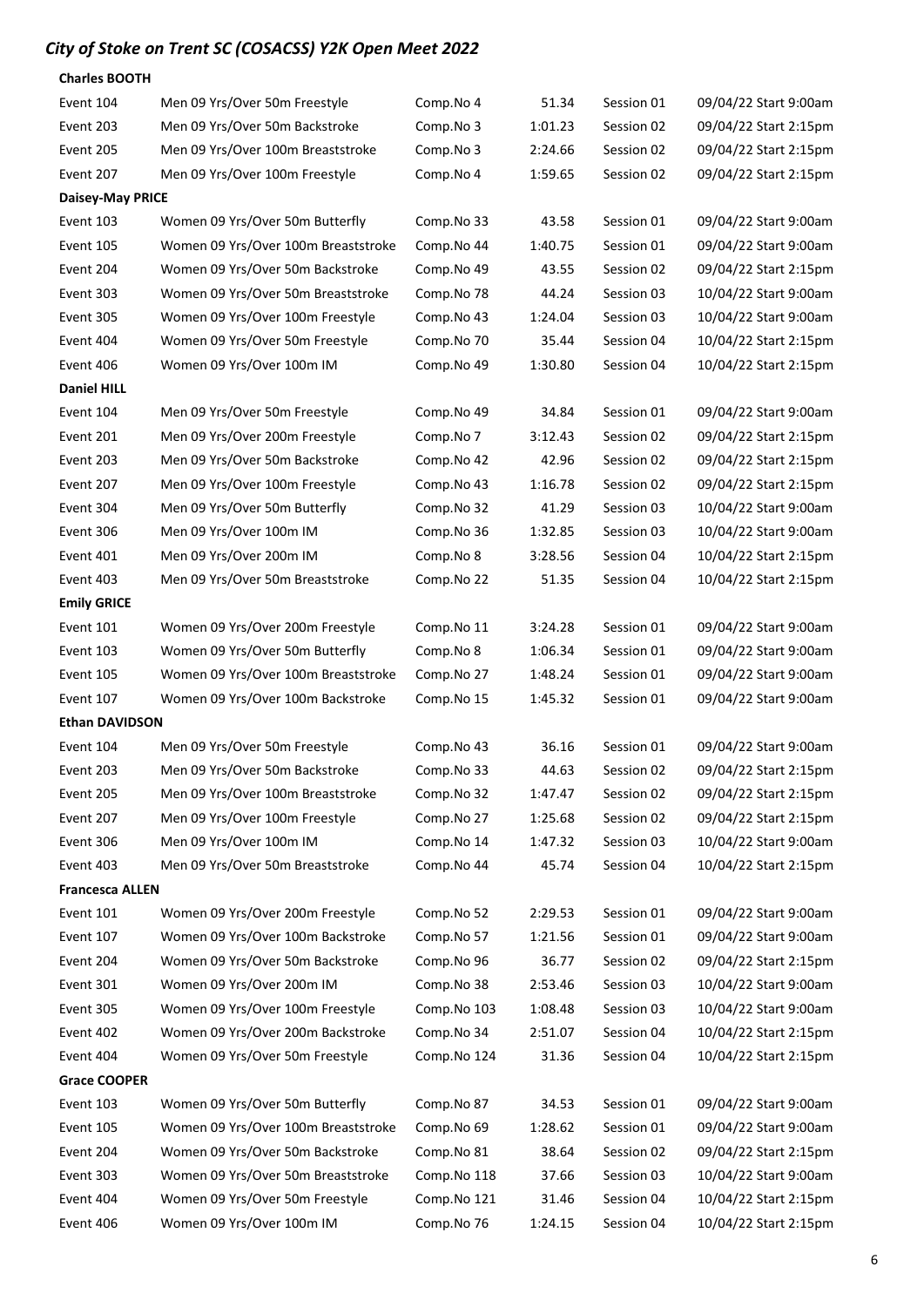| <b>Grace YOUNG</b>     |                                     |            |         |            |                       |
|------------------------|-------------------------------------|------------|---------|------------|-----------------------|
| Event 101              | Women 09 Yrs/Over 200m Freestyle    | Comp.No 35 | 2:40.55 | Session 01 | 09/04/22 Start 9:00am |
| Event 103              | Women 09 Yrs/Over 50m Butterfly     | Comp.No 50 | 38.78   | Session 01 | 09/04/22 Start 9:00am |
| Event 107              | Women 09 Yrs/Over 100m Backstroke   | Comp.No 39 | 1:27.17 | Session 01 | 09/04/22 Start 9:00am |
| Event 202              | Women 09 Yrs/Over 200m Breaststroke | Comp.No 34 | 3:19.63 | Session 02 | 09/04/22 Start 2:15pm |
| Event 204              | Women 09 Yrs/Over 50m Backstroke    | Comp.No 60 | 41.43   | Session 02 | 09/04/22 Start 2:15pm |
| Event 301              | Women 09 Yrs/Over 200m IM           | Comp.No 25 | 3:00.28 | Session 03 | 10/04/22 Start 9:00am |
| Event 305              | Women 09 Yrs/Over 100m Freestyle    | Comp.No 76 | 1:14.05 | Session 03 | 10/04/22 Start 9:00am |
| Event 404              | Women 09 Yrs/Over 50m Freestyle     | Comp.No 87 | 33.81   | Session 04 | 10/04/22 Start 2:15pm |
| Event 406              | Women 09 Yrs/Over 100m IM           | Comp.No 65 | 1:26.33 | Session 04 | 10/04/22 Start 2:15pm |
| <b>Gracie SMITH</b>    |                                     |            |         |            |                       |
| Event 307              | Women 09 Yrs/Over 200m Butterfly    | Comp.No 13 | 2:49.21 | Session 03 | 10/04/22 Start 9:00am |
| <b>Harry WILLSHIRE</b> |                                     |            |         |            |                       |
| Event 104              | Men 09 Yrs/Over 50m Freestyle       | Comp.No 26 | 39.03   | Session 01 | 09/04/22 Start 9:00am |
| Event 203              | Men 09 Yrs/Over 50m Backstroke      | Comp.No 23 | 46.64   | Session 02 | 09/04/22 Start 2:15pm |
| Event 205              | Men 09 Yrs/Over 100m Breaststroke   | Comp.No 8  | 2:12.22 | Session 02 | 09/04/22 Start 2:15pm |
| Event 207              | Men 09 Yrs/Over 100m Freestyle      | Comp.No 22 | 1:30.47 | Session 02 | 09/04/22 Start 2:15pm |
| Event 304              | Men 09 Yrs/Over 50m Butterfly       | Comp.No 14 | 49.99   | Session 03 | 10/04/22 Start 9:00am |
| Event 306              | Men 09 Yrs/Over 100m IM             | Comp.No 24 | 1:38.59 | Session 03 | 10/04/22 Start 9:00am |
| Event 403              | Men 09 Yrs/Over 50m Breaststroke    | Comp.No 16 | 54.94   | Session 04 | 10/04/22 Start 2:15pm |
| Event 405              | Men 09 Yrs/Over 100m Backstroke     | Comp.No 5  | 2:01.23 | Session 04 | 10/04/22 Start 2:15pm |
| <b>Haven THOMAS</b>    |                                     |            |         |            |                       |
| Event 105              | Women 09 Yrs/Over 100m Breaststroke | Comp.No 22 | 1:53.01 | Session 01 | 09/04/22 Start 9:00am |
| Event 404              | Women 09 Yrs/Over 50m Freestyle     | Comp.No 67 | 36.14   | Session 04 | 10/04/22 Start 2:15pm |
| Event 406              | Women 09 Yrs/Over 100m IM           | Comp.No 16 | 1:50.16 | Session 04 | 10/04/22 Start 2:15pm |
| <b>Helena TROTTER</b>  |                                     |            |         |            |                       |
| Event 107              | Women 09 Yrs/Over 100m Backstroke   | Comp.No 38 | 1:27.47 | Session 01 | 09/04/22 Start 9:00am |
| Event 204              | Women 09 Yrs/Over 50m Backstroke    | Comp.No 64 | 40.92   | Session 02 | 09/04/22 Start 2:15pm |
| Event 303              | Women 09 Yrs/Over 50m Breaststroke  | Comp.No 43 | 50.93   | Session 03 | 10/04/22 Start 9:00am |
| Event 305              | Women 09 Yrs/Over 100m Freestyle    | Comp.No 60 | 1:17.30 | Session 03 | 10/04/22 Start 9:00am |
| Event 404              | Women 09 Yrs/Over 50m Freestyle     | Comp.No 84 | 33.96   | Session 04 | 10/04/22 Start 2:15pm |
| <b>Henli DAVIDSON</b>  |                                     |            |         |            |                       |
| Event 102              | Men 09 Yrs/Over 200m Backstroke     | Comp.No 4  | 3:45.56 | Session 01 | 09/04/22 Start 9:00am |
| Event 104              | Men 09 Yrs/Over 50m Freestyle       | Comp.No 29 | 38.08   | Session 01 | 09/04/22 Start 9:00am |
| Event 201              | Men 09 Yrs/Over 200m Freestyle      | Comp.No 5  | 3:15.33 | Session 02 | 09/04/22 Start 2:15pm |
| Event 203              | Men 09 Yrs/Over 50m Backstroke      | Comp.No 29 | 44.95   | Session 02 | 09/04/22 Start 2:15pm |
| Event 207              | Men 09 Yrs/Over 100m Freestyle      | Comp.No 25 | 1:28.63 | Session 02 | 09/04/22 Start 2:15pm |
| Event 304              | Men 09 Yrs/Over 50m Butterfly       | Comp.No 23 | 45.84   | Session 03 | 10/04/22 Start 9:00am |
| Event 306              | Men 09 Yrs/Over 100m IM             | Comp.No 7  | 1:59.55 | Session 03 | 10/04/22 Start 9:00am |
| Event 401              | Men 09 Yrs/Over 200m IM             | Comp.No 5  | 3:50.22 | Session 04 | 10/04/22 Start 2:15pm |
| Event 405              | Men 09 Yrs/Over 100m Backstroke     | Comp.No 13 | 1:37.91 | Session 04 | 10/04/22 Start 2:15pm |
| <b>Jasper KONG</b>     |                                     |            |         |            |                       |
| Event 102              | Men 09 Yrs/Over 200m Backstroke     | Comp.No 2  | 3:55.31 | Session 01 | 09/04/22 Start 9:00am |
| Event 104              | Men 09 Yrs/Over 50m Freestyle       | Comp.No 17 | 42.59   | Session 01 | 09/04/22 Start 9:00am |
| Event 106              | Men 09 Yrs/Over 100m Butterfly      | Comp.No 3  | 1:57.77 | Session 01 | 09/04/22 Start 9:00am |
| Event 201              | Men 09 Yrs/Over 200m Freestyle      | Comp.No 6  | 3:14.13 | Session 02 | 09/04/22 Start 2:15pm |
| Event 203              | Men 09 Yrs/Over 50m Backstroke      | Comp.No 9  | 54.84   | Session 02 | 09/04/22 Start 2:15pm |
| Event 207              | Men 09 Yrs/Over 100m Freestyle      | Comp.No 21 | 1:31.36 | Session 02 | 09/04/22 Start 2:15pm |
| Event 302              | Men 09 Yrs/Over 200m Breaststroke   | Comp.No 10 | 3:42.38 | Session 03 | 10/04/22 Start 9:00am |
| Event 304              | Men 09 Yrs/Over 50m Butterfly       | Comp.No 15 | 49.79   | Session 03 | 10/04/22 Start 9:00am |
|                        |                                     |            |         |            |                       |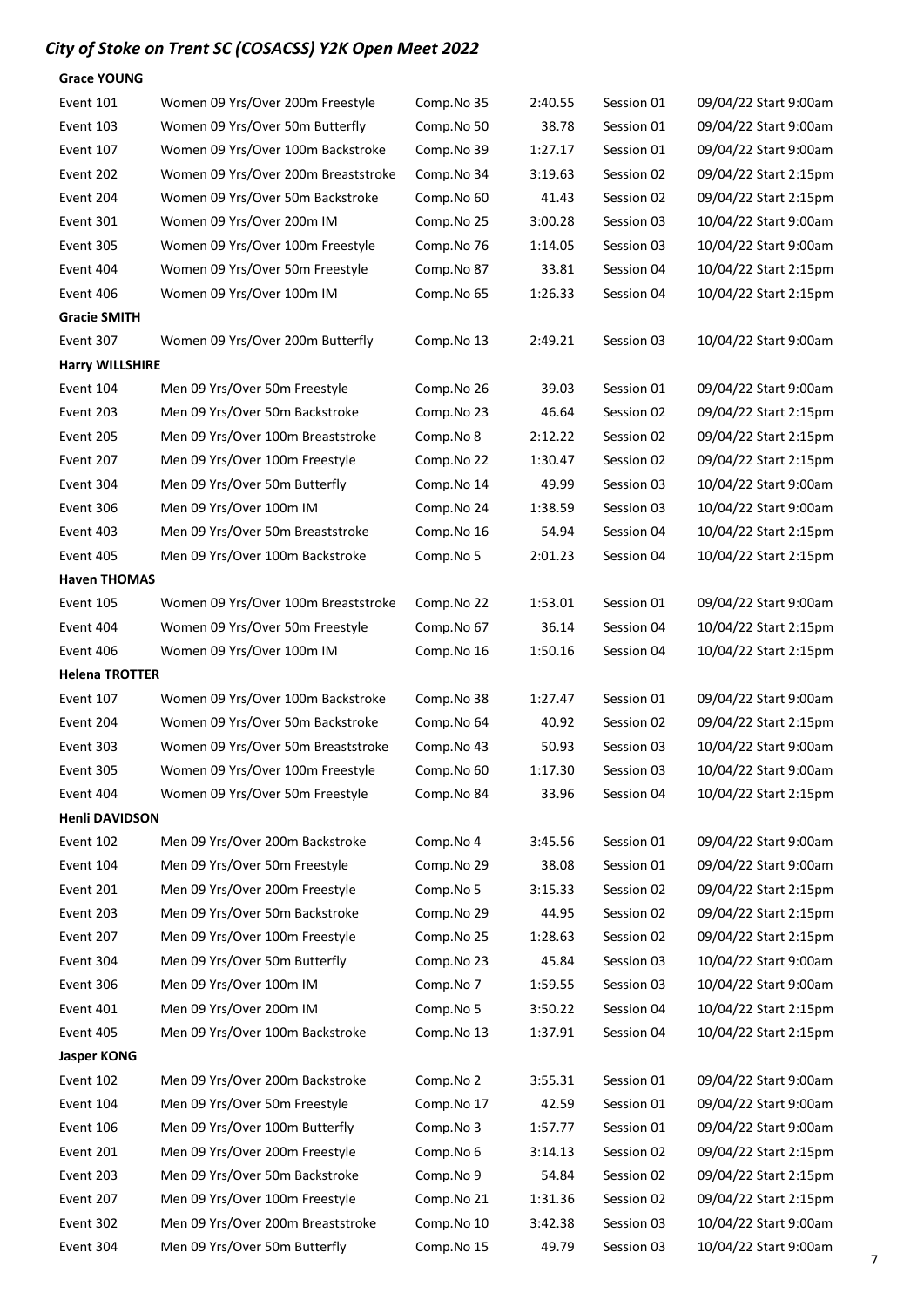| Event 306                  | Men 09 Yrs/Over 100m IM             | Comp.No 19 | 1:42.00 | Session 03 | 10/04/22 Start 9:00am |
|----------------------------|-------------------------------------|------------|---------|------------|-----------------------|
| Event 401                  | Men 09 Yrs/Over 200m IM             | Comp.No 7  | 3:31.99 | Session 04 | 10/04/22 Start 2:15pm |
| Event 405                  | Men 09 Yrs/Over 100m Backstroke     | Comp.No 7  | 1:53.77 | Session 04 | 10/04/22 Start 2:15pm |
| Jenna RIGBY                |                                     |            |         |            |                       |
| Event 103                  | Women 09 Yrs/Over 50m Butterfly     | Comp.No 4  | 1:09.93 | Session 01 | 09/04/22 Start 9:00am |
| Event 204                  | Women 09 Yrs/Over 50m Backstroke    | Comp.No 4  | 1:11.34 | Session 02 | 09/04/22 Start 2:15pm |
| Event 303                  | Women 09 Yrs/Over 50m Breaststroke  | Comp.No 16 | 1:05.66 | Session 03 | 10/04/22 Start 9:00am |
| Event 404                  | Women 09 Yrs/Over 50m Freestyle     | Comp.No 14 | 51.59   | Session 04 | 10/04/22 Start 2:15pm |
| <b>Jessica SOUTHGATE</b>   |                                     |            |         |            |                       |
| Event 107                  | Women 09 Yrs/Over 100m Backstroke   | Comp.No 4  | 2:25.65 | Session 01 | 09/04/22 Start 9:00am |
| Event 204                  | Women 09 Yrs/Over 50m Backstroke    | Comp.No 7  | 1:01.33 | Session 02 | 09/04/22 Start 2:15pm |
| Event 303                  | Women 09 Yrs/Over 50m Breaststroke  | Comp.No 17 | 1:02.14 | Session 03 | 10/04/22 Start 9:00am |
| Event 305                  | Women 09 Yrs/Over 100m Freestyle    | Comp.No 3  | 2:09.54 | Session 03 | 10/04/22 Start 9:00am |
| Event 404                  | Women 09 Yrs/Over 50m Freestyle     | Comp.No 15 | 50.56   | Session 04 | 10/04/22 Start 2:15pm |
| Jocelyn JONES              |                                     |            |         |            |                       |
| Event 101                  | Women 09 Yrs/Over 200m Freestyle    | Comp.No 15 | 3:12.93 | Session 01 | 09/04/22 Start 9:00am |
| Event 105                  | Women 09 Yrs/Over 100m Breaststroke | Comp.No 12 | 2:01.56 | Session 01 | 09/04/22 Start 9:00am |
| Event 107                  | Women 09 Yrs/Over 100m Backstroke   | Comp.No 17 | 1:40.79 | Session 01 | 09/04/22 Start 9:00am |
| <b>Katherine STRAW</b>     |                                     |            |         |            |                       |
| Event 301                  | Women 09 Yrs/Over 200m IM           | Comp.No 7  | 3:22.77 | Session 03 | 10/04/22 Start 9:00am |
| Event 303                  | Women 09 Yrs/Over 50m Breaststroke  | Comp.No 60 | 47.77   | Session 03 | 10/04/22 Start 9:00am |
| Event 305                  | Women 09 Yrs/Over 100m Freestyle    | Comp.No 55 | 1:19.89 | Session 03 | 10/04/22 Start 9:00am |
| Event 402                  | Women 09 Yrs/Over 200m Backstroke   | Comp.No 15 | 3:13.87 | Session 04 | 10/04/22 Start 2:15pm |
| Event 404                  | Women 09 Yrs/Over 50m Freestyle     | Comp.No 68 | 36.10   | Session 04 | 10/04/22 Start 2:15pm |
| Event 406                  | Women 09 Yrs/Over 100m IM           | Comp.No 45 | 1:33.09 | Session 04 | 10/04/22 Start 2:15pm |
| <b>Keerat SINGH-MUCTOR</b> |                                     |            |         |            |                       |
| Event 104                  | Men 09 Yrs/Over 50m Freestyle       | Comp.No 22 | 40.80   | Session 01 | 09/04/22 Start 9:00am |
| Event 203                  | Men 09 Yrs/Over 50m Backstroke      | Comp.No 13 | 51.53   | Session 02 | 09/04/22 Start 2:15pm |
| Event 205                  | Men 09 Yrs/Over 100m Breaststroke   | Comp.No 15 | 2:01.23 | Session 02 | 09/04/22 Start 2:15pm |
| Event 207                  | Men 09 Yrs/Over 100m Freestyle      | Comp.No 19 | 1:32.43 | Session 02 | 09/04/22 Start 2:15pm |
| Event 304                  | Men 09 Yrs/Over 50m Butterfly       | Comp.No 8  | 52.76   | Session 03 | 10/04/22 Start 9:00am |
| Event 403                  | Men 09 Yrs/Over 50m Breaststroke    | Comp.No 17 | 54.72   | Session 04 | 10/04/22 Start 2:15pm |
| Event 405                  | Men 09 Yrs/Over 100m Backstroke     | Comp.No 4  | 2:01.32 | Session 04 | 10/04/22 Start 2:15pm |
| Lily JOYCE                 |                                     |            |         |            |                       |
| Event 303                  | Women 09 Yrs/Over 50m Breaststroke  | Comp.No 66 | 46.67   | Session 03 | 10/04/22 Start 9:00am |
| Event 404                  | Women 09 Yrs/Over 50m Freestyle     | Comp.No 39 | 41.56   | Session 04 | 10/04/22 Start 2:15pm |
| Lola WALKER                |                                     |            |         |            |                       |
| Event 303                  | Women 09 Yrs/Over 50m Breaststroke  | Comp.No 20 | 1:01.23 | Session 03 | 10/04/22 Start 9:00am |
| Event 305                  | Women 09 Yrs/Over 100m Freestyle    | Comp.No 10 | 1:51.10 | Session 03 | 10/04/22 Start 9:00am |
| Event 404                  | Women 09 Yrs/Over 50m Freestyle     | Comp.No 19 | 47.39   | Session 04 | 10/04/22 Start 2:15pm |
| <b>Lucy NOTT</b>           |                                     |            |         |            |                       |
| Event 103                  | Women 09 Yrs/Over 50m Butterfly     | Comp.No 14 | 59.67   | Session 01 | 09/04/22 Start 9:00am |
| Event 204                  | Women 09 Yrs/Over 50m Backstroke    | Comp.No 16 | 55.30   | Session 02 | 09/04/22 Start 2:15pm |
| Event 303                  | Women 09 Yrs/Over 50m Breaststroke  | Comp.No 22 | 59.78   | Session 03 | 10/04/22 Start 9:00am |
| Event 404                  | Women 09 Yrs/Over 50m Freestyle     | Comp.No 17 | 50.32   | Session 04 | 10/04/22 Start 2:15pm |
| <b>Madison-May PRICE</b>   |                                     |            |         |            |                       |
| Event 103                  | Women 09 Yrs/Over 50m Butterfly     | Comp.No 36 | 42.73   | Session 01 | 09/04/22 Start 9:00am |
| Event 105                  | Women 09 Yrs/Over 100m Breaststroke | Comp.No 43 | 1:42.23 | Session 01 | 09/04/22 Start 9:00am |
| Event 204                  | Women 09 Yrs/Over 50m Backstroke    | Comp.No 44 | 44.42   | Session 02 | 09/04/22 Start 2:15pm |
| Event 303                  | Women 09 Yrs/Over 50m Breaststroke  | Comp.No 69 | 46.26   | Session 03 | 10/04/22 Start 9:00am |
|                            |                                     |            |         |            |                       |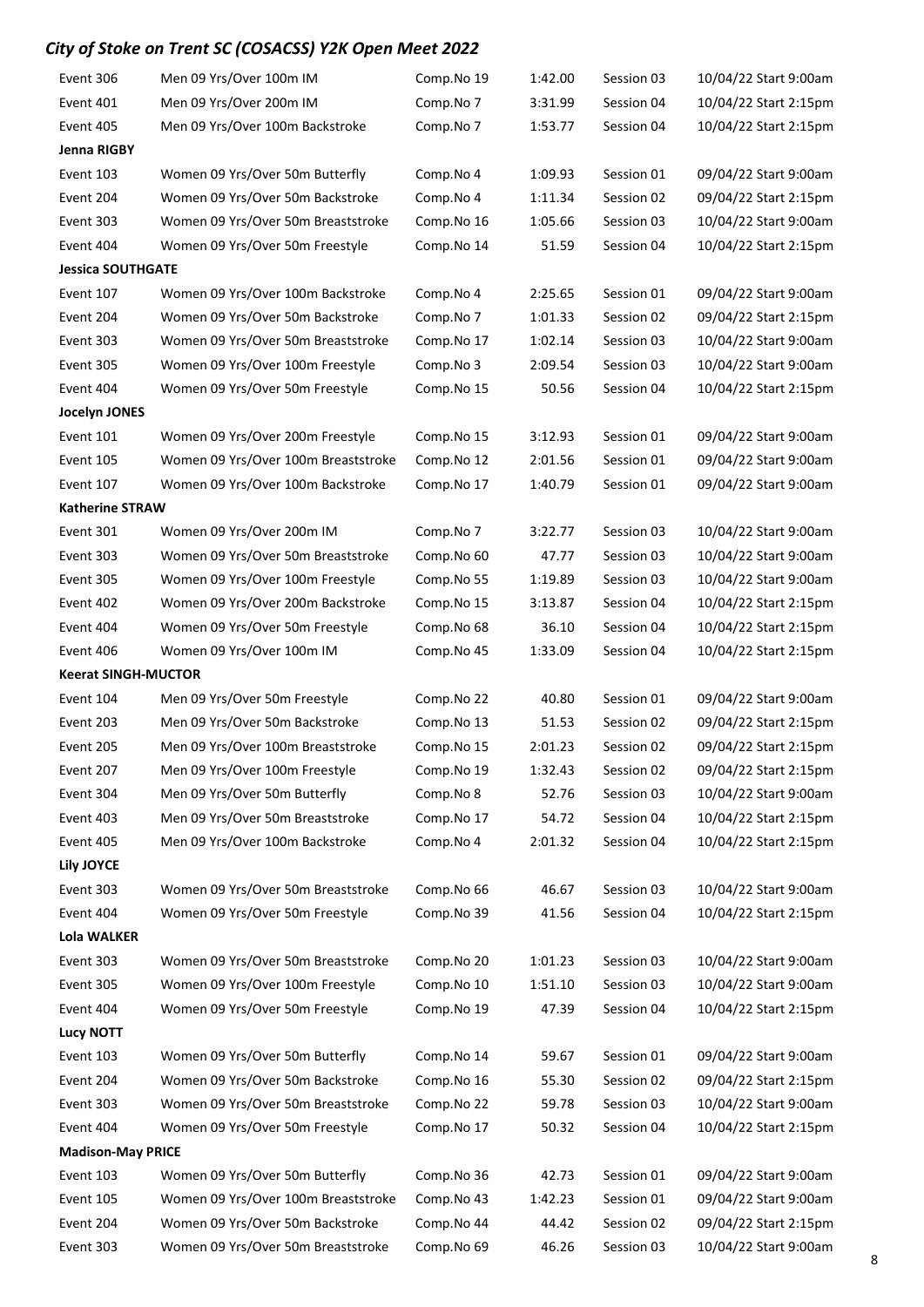| Event 305                  | Women 09 Yrs/Over 100m Freestyle    | Comp.No 42  | 1:24.26 | Session 03 | 10/04/22 Start 9:00am |  |  |  |
|----------------------------|-------------------------------------|-------------|---------|------------|-----------------------|--|--|--|
| Event 404                  | Women 09 Yrs/Over 50m Freestyle     | Comp.No 60  | 36.89   | Session 04 | 10/04/22 Start 2:15pm |  |  |  |
| Event 406                  | Women 09 Yrs/Over 100m IM           | Comp.No 43  | 1:33.21 | Session 04 | 10/04/22 Start 2:15pm |  |  |  |
| <b>Max WILLIAMS</b>        |                                     |             |         |            |                       |  |  |  |
| Event 403                  | Men 09 Yrs/Over 50m Breaststroke    | Comp.No 3   | 1:20.43 | Session 04 | 10/04/22 Start 2:15pm |  |  |  |
| <b>Millie CHAMBERS</b>     |                                     |             |         |            |                       |  |  |  |
| Event 103                  | Women 09 Yrs/Over 50m Butterfly     | Comp.No 24  | 48.57   | Session 01 | 09/04/22 Start 9:00am |  |  |  |
| Event 105                  | Women 09 Yrs/Over 100m Breaststroke | Comp.No 17  | 1:55.52 | Session 01 | 09/04/22 Start 9:00am |  |  |  |
| Event 204                  | Women 09 Yrs/Over 50m Backstroke    | Comp.No 35  | 46.96   | Session 02 | 09/04/22 Start 2:15pm |  |  |  |
| Event 303                  | Women 09 Yrs/Over 50m Breaststroke  | Comp.No 42  | 51.14   | Session 03 | 10/04/22 Start 9:00am |  |  |  |
| Event 404                  | Women 09 Yrs/Over 50m Freestyle     | Comp.No 53  | 38.12   | Session 04 | 10/04/22 Start 2:15pm |  |  |  |
| Event 406                  | Women 09 Yrs/Over 100m IM           | Comp.No 37  | 1:37.21 | Session 04 | 10/04/22 Start 2:15pm |  |  |  |
| <b>Nathan COOPER</b>       |                                     |             |         |            |                       |  |  |  |
| Event 104                  | Men 09 Yrs/Over 50m Freestyle       | Comp.No 20  | 41.69   | Session 01 | 09/04/22 Start 9:00am |  |  |  |
| Event 203                  | Men 09 Yrs/Over 50m Backstroke      | Comp.No 8   | 55.12   | Session 02 | 09/04/22 Start 2:15pm |  |  |  |
| Event 205                  | Men 09 Yrs/Over 100m Breaststroke   | Comp.No 20  | 1:55.32 | Session 02 | 09/04/22 Start 2:15pm |  |  |  |
| Event 207                  | Men 09 Yrs/Over 100m Freestyle      | Comp.No 18  | 1:32.45 | Session 02 | 09/04/22 Start 2:15pm |  |  |  |
| <b>Olivia ALLEN</b>        |                                     |             |         |            |                       |  |  |  |
| Event 103                  | Women 09 Yrs/Over 50m Butterfly     | Comp.No 83  | 34.97   | Session 01 | 09/04/22 Start 9:00am |  |  |  |
| Event 105                  | Women 09 Yrs/Over 100m Breaststroke | Comp.No 79  | 1:25.60 | Session 01 | 09/04/22 Start 9:00am |  |  |  |
| Event 202                  | Women 09 Yrs/Over 200m Breaststroke | Comp.No 47  | 3:03.36 | Session 02 | 09/04/22 Start 2:15pm |  |  |  |
| Event 301                  | Women 09 Yrs/Over 200m IM           | Comp.No 52  | 2:45.00 | Session 03 | 10/04/22 Start 9:00am |  |  |  |
| Event 303                  | Women 09 Yrs/Over 50m Breaststroke  | Comp.No 115 | 38.31   | Session 03 | 10/04/22 Start 9:00am |  |  |  |
| Event 406                  | Women 09 Yrs/Over 100m IM           | Comp.No 106 | 1:17.04 | Session 04 | 10/04/22 Start 2:15pm |  |  |  |
| <b>Rinnosuke TABATA</b>    |                                     |             |         |            |                       |  |  |  |
| Event 102                  | Men 09 Yrs/Over 200m Backstroke     | Comp.No 8   | 3:29.71 | Session 01 | 09/04/22 Start 9:00am |  |  |  |
| Event 104                  | Men 09 Yrs/Over 50m Freestyle       | Comp.No 33  | 37.44   | Session 01 | 09/04/22 Start 9:00am |  |  |  |
| Event 106                  | Men 09 Yrs/Over 100m Butterfly      | Comp.No 4   | 1:55.21 | Session 01 | 09/04/22 Start 9:00am |  |  |  |
| Event 201                  | Men 09 Yrs/Over 200m Freestyle      | Comp.No 12  | 3:01.83 | Session 02 | 09/04/22 Start 2:15pm |  |  |  |
| Event 203                  | Men 09 Yrs/Over 50m Backstroke      | Comp.No 31  | 44.90   | Session 02 | 09/04/22 Start 2:15pm |  |  |  |
| Event 207                  | Men 09 Yrs/Over 100m Freestyle      | Comp.No 33  | 1:21.84 | Session 02 | 09/04/22 Start 2:15pm |  |  |  |
| Event 304                  | Men 09 Yrs/Over 50m Butterfly       | Comp.No 19  | 48.03   | Session 03 | 10/04/22 Start 9:00am |  |  |  |
| Event 306                  | Men 09 Yrs/Over 100m IM             | Comp.No 22  | 1:39.34 | Session 03 | 10/04/22 Start 9:00am |  |  |  |
| Event 401                  | Men 09 Yrs/Over 200m IM             | Comp.No 9   | 3:25.55 | Session 04 | 10/04/22 Start 2:15pm |  |  |  |
| Event 405                  | Men 09 Yrs/Over 100m Backstroke     | Comp.No 18  | 1:34.67 | Session 04 | 10/04/22 Start 2:15pm |  |  |  |
| <b>Rose YOUNG</b>          |                                     |             |         |            |                       |  |  |  |
| Event 105                  | Women 09 Yrs/Over 100m Breaststroke | Comp.No 14  | 1:57.11 | Session 01 | 09/04/22 Start 9:00am |  |  |  |
| Event 204                  | Women 09 Yrs/Over 50m Backstroke    | Comp.No 11  | 59.56   | Session 02 | 09/04/22 Start 2:15pm |  |  |  |
| Event 303                  | Women 09 Yrs/Over 50m Breaststroke  | Comp.No 38  | 52.49   | Session 03 | 10/04/22 Start 9:00am |  |  |  |
| Event 305                  | Women 09 Yrs/Over 100m Freestyle    | Comp.No 17  | 1:46.21 | Session 03 | 10/04/22 Start 9:00am |  |  |  |
| Event 404                  | Women 09 Yrs/Over 50m Freestyle     | Comp.No 20  | 46.72   | Session 04 | 10/04/22 Start 2:15pm |  |  |  |
| Event 406                  | Women 09 Yrs/Over 100m IM           | Comp.No 8   | 2:03.64 | Session 04 | 10/04/22 Start 2:15pm |  |  |  |
| <b>Sebastian ARMSTRONG</b> |                                     |             |         |            |                       |  |  |  |
| Event 104                  | Men 09 Yrs/Over 50m Freestyle       | Comp.No 7   | 48.31   | Session 01 | 09/04/22 Start 9:00am |  |  |  |
| Event 203                  | Men 09 Yrs/Over 50m Backstroke      | Comp.No 4   | 59.56   | Session 02 | 09/04/22 Start 2:15pm |  |  |  |
| Event 205                  | Men 09 Yrs/Over 100m Breaststroke   | Comp.No 14  | 2:01.32 | Session 02 | 09/04/22 Start 2:15pm |  |  |  |
| Event 207                  | Men 09 Yrs/Over 100m Freestyle      | Comp.No 9   | 1:41.50 | Session 02 | 09/04/22 Start 2:15pm |  |  |  |
| Event 304                  | Men 09 Yrs/Over 50m Butterfly       | Comp.No 4   | 1:12.73 | Session 03 | 10/04/22 Start 9:00am |  |  |  |
| Event 403                  | Men 09 Yrs/Over 50m Breaststroke    | Comp.No 15  | 55.54   | Session 04 | 10/04/22 Start 2:15pm |  |  |  |

9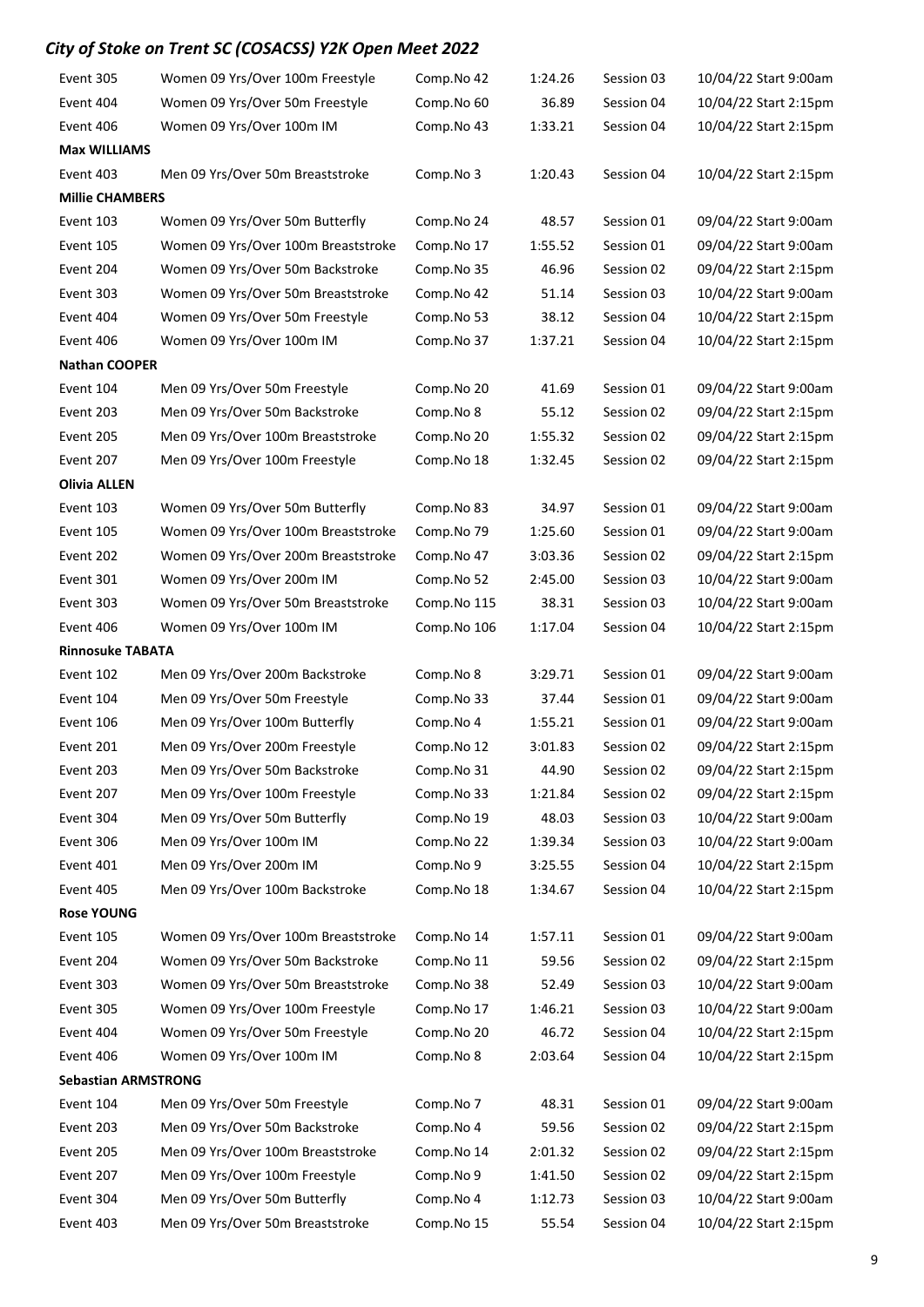Sienna JAGPAL

| Event 101              | Women 09 Yrs/Over 200m Freestyle    | Comp.No 4  | 3:30.21 | Session 01 | 09/04/22 Start 9:00am |
|------------------------|-------------------------------------|------------|---------|------------|-----------------------|
| Event 103              | Women 09 Yrs/Over 50m Butterfly     | Comp.No 16 | 56.57   | Session 01 | 09/04/22 Start 9:00am |
| Event 107              | Women 09 Yrs/Over 100m Backstroke   | Comp.No 8  | 1:57.94 | Session 01 | 09/04/22 Start 9:00am |
| Event 202              | Women 09 Yrs/Over 200m Breaststroke | Comp.No 5  | 4:20.34 | Session 02 | 09/04/22 Start 2:15pm |
| Event 204              | Women 09 Yrs/Over 50m Backstroke    | Comp.No 31 | 48.90   | Session 02 | 09/04/22 Start 2:15pm |
| Event 301              | Women 09 Yrs/Over 200m IM           | Comp.No 3  | 4:11.45 | Session 03 | 10/04/22 Start 9:00am |
| Event 305              | Women 09 Yrs/Over 100m Freestyle    | Comp.No 22 | 1:39.85 | Session 03 | 10/04/22 Start 9:00am |
| Event 404              | Women 09 Yrs/Over 50m Freestyle     | Comp.No 26 | 43.89   | Session 04 | 10/04/22 Start 2:15pm |
| Event 406              | Women 09 Yrs/Over 100m IM           | Comp.No 9  | 2:03.14 | Session 04 | 10/04/22 Start 2:15pm |
| Sophia HOPKINS-RAZZAQ  |                                     |            |         |            |                       |
| Event 103              | Women 09 Yrs/Over 50m Butterfly     | Comp.No 31 | 43.88   | Session 01 | 09/04/22 Start 9:00am |
| Event 105              | Women 09 Yrs/Over 100m Breaststroke | Comp.No 28 | 1:47.52 | Session 01 | 09/04/22 Start 9:00am |
| Event 107              | Women 09 Yrs/Over 100m Backstroke   | Comp.No 25 | 1:33.71 | Session 01 | 09/04/22 Start 9:00am |
| Event 204              | Women 09 Yrs/Over 50m Backstroke    | Comp.No 52 | 43.12   | Session 02 | 09/04/22 Start 2:15pm |
| Event 301              | Women 09 Yrs/Over 200m IM           | Comp.No 10 | 3:19.99 | Session 03 | 10/04/22 Start 9:00am |
| Event 303              | Women 09 Yrs/Over 50m Breaststroke  | Comp.No 54 | 48.45   | Session 03 | 10/04/22 Start 9:00am |
| Event 305              | Women 09 Yrs/Over 100m Freestyle    | Comp.No 47 | 1:22.59 | Session 03 | 10/04/22 Start 9:00am |
| Event 404              | Women 09 Yrs/Over 50m Freestyle     | Comp.No 63 | 36.65   | Session 04 | 10/04/22 Start 2:15pm |
| Event 406              | Women 09 Yrs/Over 100m IM           | Comp.No 44 | 1:33.11 | Session 04 | 10/04/22 Start 2:15pm |
| <b>Summer JACKLIN</b>  |                                     |            |         |            |                       |
| Event 107              | Women 09 Yrs/Over 100m Backstroke   | Comp.No 12 | 1:51.56 | Session 01 | 09/04/22 Start 9:00am |
| Event 204              | Women 09 Yrs/Over 50m Backstroke    | Comp.No 24 | 50.34   | Session 02 | 09/04/22 Start 2:15pm |
| Event 303              | Women 09 Yrs/Over 50m Breaststroke  | Comp.No 19 | 1:01.78 | Session 03 | 10/04/22 Start 9:00am |
| Event 305              | Women 09 Yrs/Over 100m Freestyle    | Comp.No 12 | 1:49.68 | Session 03 | 10/04/22 Start 9:00am |
| Event 404              | Women 09 Yrs/Over 50m Freestyle     | Comp.No 30 | 43.39   | Session 04 | 10/04/22 Start 2:15pm |
| <b>Tarun CHOWDHARY</b> |                                     |            |         |            |                       |
| Event 104              | Men 09 Yrs/Over 50m Freestyle       | Comp.No 10 | 44.90   | Session 01 | 09/04/22 Start 9:00am |
| Event 203              | Men 09 Yrs/Over 50m Backstroke      | Comp.No 7  | 58.34   | Session 02 | 09/04/22 Start 2:15pm |
| Event 205              | Men 09 Yrs/Over 100m Breaststroke   | Comp.No 4  | 2:23.98 | Session 02 | 09/04/22 Start 2:15pm |
| Event 207              | Men 09 Yrs/Over 100m Freestyle      | Comp.No 10 | 1:40.21 | Session 02 | 09/04/22 Start 2:15pm |
| Event 304              | Men 09 Yrs/Over 50m Butterfly       | Comp.No 7  | 55.12   | Session 03 | 10/04/22 Start 9:00am |
| Event 306              | Men 09 Yrs/Over 100m IM             | Comp.No 4  | 2:05.05 | Session 03 | 10/04/22 Start 9:00am |
| Event 403              | Men 09 Yrs/Over 50m Breaststroke    | Comp.No 6  | 1:09.11 | Session 04 | 10/04/22 Start 2:15pm |
| <b>Thomas HILL</b>     |                                     |            |         |            |                       |
| Event 104              | Men 09 Yrs/Over 50m Freestyle       | Comp.No 84 | 28.62   | Session 01 | 09/04/22 Start 9:00am |
| Event 106              | Men 09 Yrs/Over 100m Butterfly      | Comp.No 26 | 1:13.35 | Session 01 | 09/04/22 Start 9:00am |
| Event 201              | Men 09 Yrs/Over 200m Freestyle      | Comp.No 48 | 2:21.02 | Session 02 | 09/04/22 Start 2:15pm |
| Event 203              | Men 09 Yrs/Over 50m Backstroke      | Comp.No 72 | 34.12   | Session 02 | 09/04/22 Start 2:15pm |
| Event 207              | Men 09 Yrs/Over 100m Freestyle      | Comp.No 78 | 1:02.41 | Session 02 | 09/04/22 Start 2:15pm |
| Event 304              | Men 09 Yrs/Over 50m Butterfly       | Comp.No 59 | 32.59   | Session 03 | 10/04/22 Start 9:00am |
| Event 306              | Men 09 Yrs/Over 100m IM             | Comp.No 64 | 1:12.91 | Session 03 | 10/04/22 Start 9:00am |
| Event 401              | Men 09 Yrs/Over 200m IM             | Comp.No 34 | 2:42.46 | Session 04 | 10/04/22 Start 2:15pm |
| Event 403              | Men 09 Yrs/Over 50m Breaststroke    | Comp.No 56 | 38.02   | Session 04 | 10/04/22 Start 2:15pm |
| Event 405              | Men 09 Yrs/Over 100m Backstroke     | Comp.No 49 | 1:14.04 | Session 04 | 10/04/22 Start 2:15pm |
| <b>Tino ZAFIROV</b>    |                                     |            |         |            |                       |
| Event 104              | Men 09 Yrs/Over 50m Freestyle       | Comp.No 74 | 30.86   | Session 01 | 09/04/22 Start 9:00am |
| Event 207              | Men 09 Yrs/Over 100m Freestyle      | Comp.No 68 | 1:06.86 | Session 02 | 09/04/22 Start 2:15pm |
| Event 403              | Men 09 Yrs/Over 50m Breaststroke    | Comp.No 43 | 45.77   | Session 04 | 10/04/22 Start 2:15pm |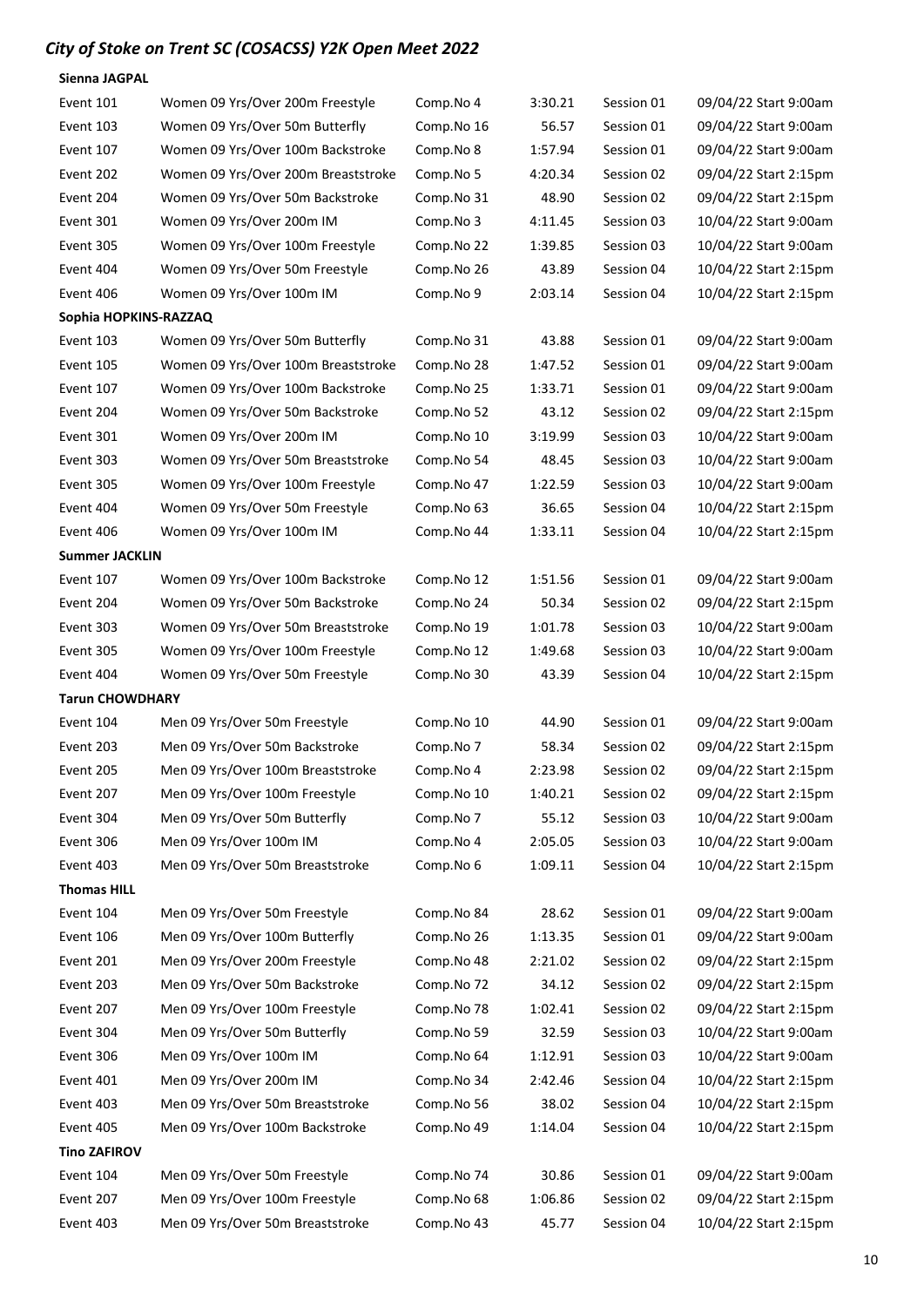| <b>Yasmin CARR</b> |                                     |            |         |            |                       |
|--------------------|-------------------------------------|------------|---------|------------|-----------------------|
| Event 101          | Women 09 Yrs/Over 200m Freestyle    | Comp.No 13 | 3:14.97 | Session 01 | 09/04/22 Start 9:00am |
| Event 105          | Women 09 Yrs/Over 100m Breaststroke | Comp.No 29 | 1:47.50 | Session 01 | 09/04/22 Start 9:00am |
| Event 107          | Women 09 Yrs/Over 100m Backstroke   | Comp.No 7  | 2:01.23 | Session 01 | 09/04/22 Start 9:00am |
| Event 202          | Women 09 Yrs/Over 200m Breaststroke | Comp.No 13 | 3:57.05 | Session 02 | 09/04/22 Start 2:15pm |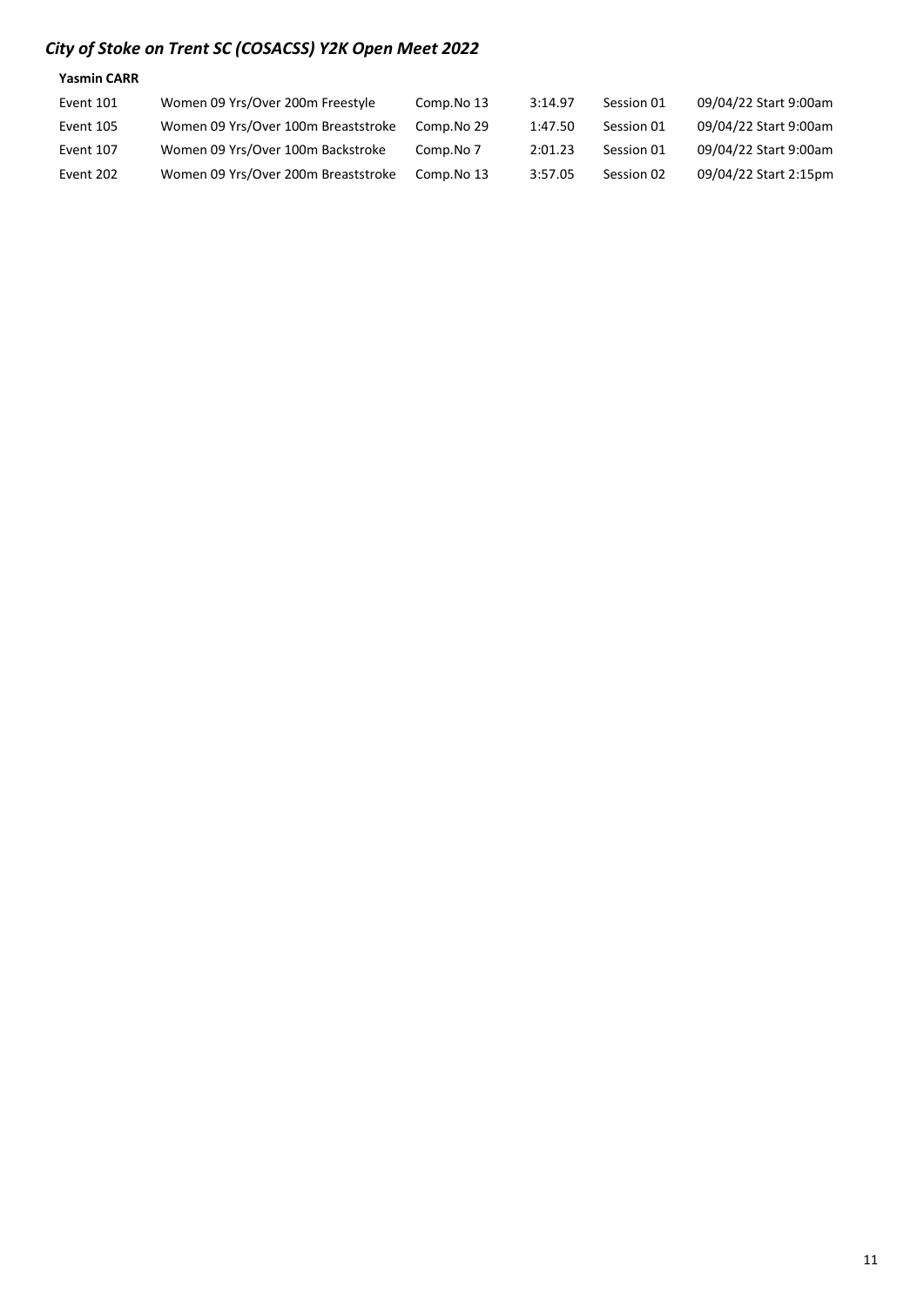### Burton

| <b>Amelie SPIERS</b> |  |
|----------------------|--|
|                      |  |

| Event 101               | Women 09 Yrs/Over 200m Freestyle    | Comp.No 44  | 2:35.70 | Session 01 | 09/04/22 Start 9:00am |
|-------------------------|-------------------------------------|-------------|---------|------------|-----------------------|
| Event 103               | Women 09 Yrs/Over 50m Butterfly     | Comp.No 90  | 34.26   | Session 01 | 09/04/22 Start 9:00am |
| Event 206               | Women 09 Yrs/Over 100m Butterfly    | Comp.No 29  | 1:19.30 | Session 02 | 09/04/22 Start 2:15pm |
| <b>Bella RICHARDS</b>   |                                     |             |         |            |                       |
| Event 107               | Women 09 Yrs/Over 100m Backstroke   | Comp.No 68  | 1:18.18 | Session 01 | 09/04/22 Start 9:00am |
| Event 204               | Women 09 Yrs/Over 50m Backstroke    | Comp.No 102 | 36.09   | Session 02 | 09/04/22 Start 2:15pm |
| Event 206               | Women 09 Yrs/Over 100m Butterfly    | Comp.No 25  | 1:21.49 | Session 02 | 09/04/22 Start 2:15pm |
| <b>Charlie MILLER</b>   |                                     |             |         |            |                       |
| Event 105               | Women 09 Yrs/Over 100m Breaststroke | Comp.No 56  | 1:33.22 | Session 01 | 09/04/22 Start 9:00am |
| Event 107               | Women 09 Yrs/Over 100m Backstroke   | Comp.No 54  | 1:21.94 | Session 01 | 09/04/22 Start 9:00am |
| Event 204               | Women 09 Yrs/Over 50m Backstroke    | Comp.No 104 | 35.99   | Session 02 | 09/04/22 Start 2:15pm |
| Event 303               | Women 09 Yrs/Over 50m Breaststroke  | Comp.No 89  | 42.37   | Session 03 | 10/04/22 Start 9:00am |
| Event 305               | Women 09 Yrs/Over 100m Freestyle    | Comp.No 92  | 1:10.85 | Session 03 | 10/04/22 Start 9:00am |
| <b>Charlotte MOORBY</b> |                                     |             |         |            |                       |
| Event 101               | Women 09 Yrs/Over 200m Freestyle    | Comp.No 54  | 2:28.52 | Session 01 | 09/04/22 Start 9:00am |
| Event 204               | Women 09 Yrs/Over 50m Backstroke    | Comp.No 95  | 36.93   | Session 02 | 09/04/22 Start 2:15pm |
| Event 305               | Women 09 Yrs/Over 100m Freestyle    | Comp.No 109 | 1:07.60 | Session 03 | 10/04/22 Start 9:00am |
| Event 404               | Women 09 Yrs/Over 50m Freestyle     | Comp.No 129 | 30.70   | Session 04 | 10/04/22 Start 2:15pm |
| Event 406               | Women 09 Yrs/Over 100m IM           | Comp.No 103 | 1:18.23 | Session 04 | 10/04/22 Start 2:15pm |
| <b>Edward FROST</b>     |                                     |             |         |            |                       |
| Event 203               | Men 09 Yrs/Over 50m Backstroke      | Comp.No 53  | 39.48   | Session 02 | 09/04/22 Start 2:15pm |
| Event 205               | Men 09 Yrs/Over 100m Breaststroke   | Comp.No 25  | 1:50.00 | Session 02 | 09/04/22 Start 2:15pm |
| Event 304               | Men 09 Yrs/Over 50m Butterfly       | Comp.No 33  | 41.01   | Session 03 | 10/04/22 Start 9:00am |
| Event 403               | Men 09 Yrs/Over 50m Breaststroke    | Comp.No 37  | 46.89   | Session 04 | 10/04/22 Start 2:15pm |
| Event 405               | Men 09 Yrs/Over 100m Backstroke     | Comp.No 16  | 1:36.00 | Session 04 | 10/04/22 Start 2:15pm |
| <b>Ella COOPER</b>      |                                     |             |         |            |                       |
| Event 103               | Women 09 Yrs/Over 50m Butterfly     | Comp.No 104 | 32.33   | Session 01 | 09/04/22 Start 9:00am |
| Event 105               | Women 09 Yrs/Over 100m Breaststroke | Comp.No 75  | 1:26.70 | Session 01 | 09/04/22 Start 9:00am |
| Event 303               | Women 09 Yrs/Over 50m Breaststroke  | Comp.No 104 | 39.88   | Session 03 | 10/04/22 Start 9:00am |
| Event 305               | Women 09 Yrs/Over 100m Freestyle    | Comp.No 117 | 1:06.00 | Session 03 | 10/04/22 Start 9:00am |
| Event 404               | Women 09 Yrs/Over 50m Freestyle     | Comp.No 136 | 30.03   | Session 04 | 10/04/22 Start 2:15pm |
| Event 406               | Women 09 Yrs/Over 100m IM           | Comp.No 108 | 1:16.24 | Session 04 | 10/04/22 Start 2:15pm |
| Georgia ULYETT          |                                     |             |         |            |                       |
| Event 103               | Women 09 Yrs/Over 50m Butterfly     | Comp.No 103 | 32.58   | Session 01 | 09/04/22 Start 9:00am |
| Event 105               | Women 09 Yrs/Over 100m Breaststroke | Comp.No 72  | 1:28.01 | Session 01 | 09/04/22 Start 9:00am |
| Event 107               | Women 09 Yrs/Over 100m Backstroke   | Comp.No 73  | 1:16.29 | Session 01 | 09/04/22 Start 9:00am |
| Event 206               | Women 09 Yrs/Over 100m Butterfly    | Comp.No 36  | 1:15.15 | Session 02 | 09/04/22 Start 2:15pm |
| <b>Isabella REID</b>    |                                     |             |         |            |                       |
| Event 103               | Women 09 Yrs/Over 50m Butterfly     | Comp.No 64  | 36.96   | Session 01 | 09/04/22 Start 9:00am |
| Event 107               | Women 09 Yrs/Over 100m Backstroke   | Comp.No 40  | 1:27.00 | Session 01 | 09/04/22 Start 9:00am |
| Event 204               | Women 09 Yrs/Over 50m Backstroke    | Comp.No 86  | 37.83   | Session 02 | 09/04/22 Start 2:15pm |
| <b>Isabella SMITH</b>   |                                     |             |         |            |                       |
| Event 105               | Women 09 Yrs/Over 100m Breaststroke | Comp.No 68  | 1:28.89 | Session 01 | 09/04/22 Start 9:00am |
| Event 303               | Women 09 Yrs/Over 50m Breaststroke  | Comp.No 107 | 39.53   | Session 03 | 10/04/22 Start 9:00am |
| Lana CLAMP              |                                     |             |         |            |                       |
| Event 103               | Women 09 Yrs/Over 50m Butterfly     | Comp.No 80  | 35.48   | Session 01 | 09/04/22 Start 9:00am |
| Event 107               | Women 09 Yrs/Over 100m Backstroke   | Comp.No 46  | 1:25.56 | Session 01 | 09/04/22 Start 9:00am |
| Event 307               | Women 09 Yrs/Over 200m Butterfly    | Comp.No 6   | 3:09.00 | Session 03 | 10/04/22 Start 9:00am |
|                         |                                     |             |         |            |                       |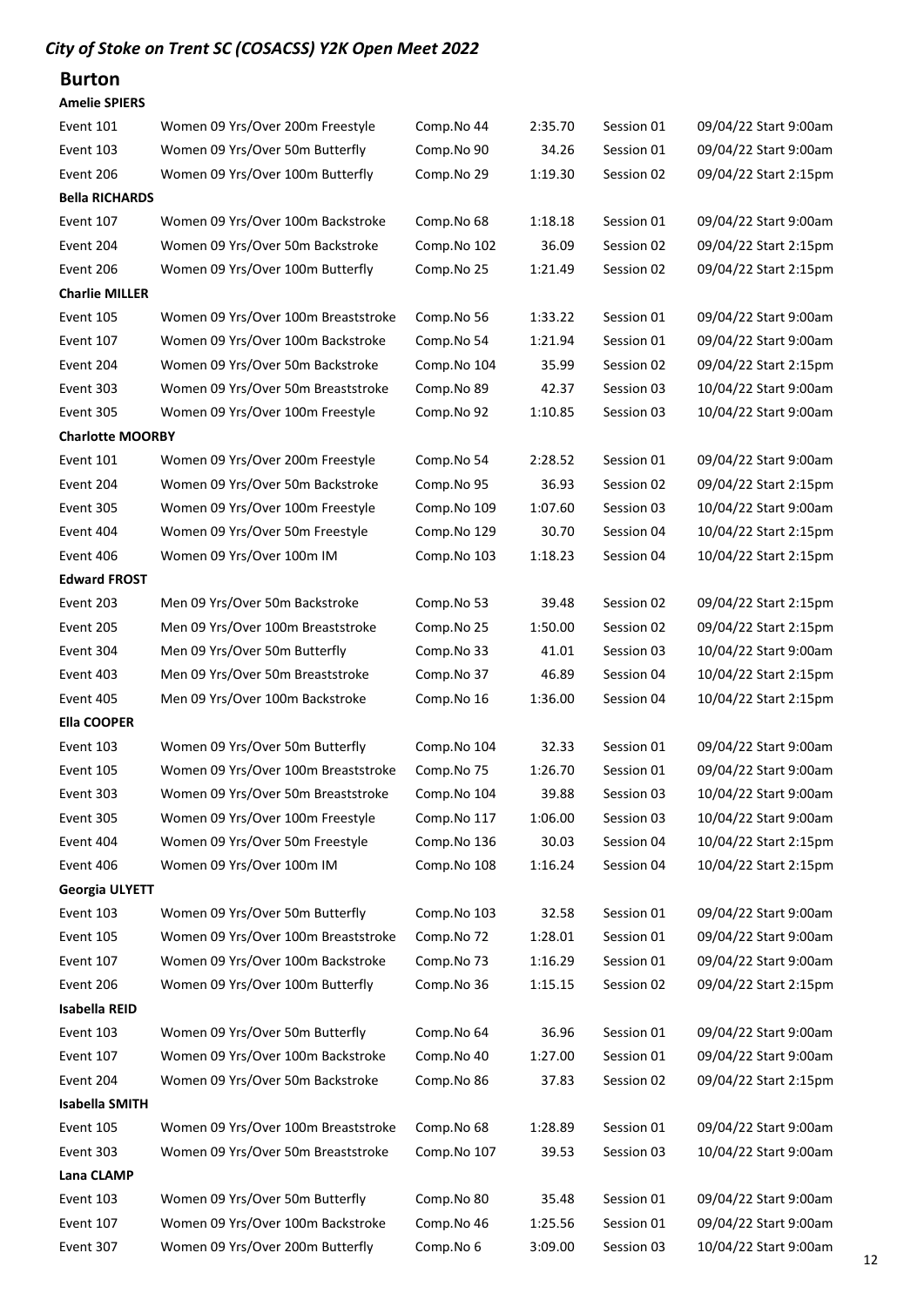| <b>Oliver FROST</b>    |                                    |             |         |            |                       |
|------------------------|------------------------------------|-------------|---------|------------|-----------------------|
| Event 102              | Men 09 Yrs/Over 200m Backstroke    | Comp.No 35  | 2:33.12 | Session 01 | 09/04/22 Start 9:00am |
| Event 104              | Men 09 Yrs/Over 50m Freestyle      | Comp.No 85  | 28.53   | Session 01 | 09/04/22 Start 9:00am |
| Event 203              | Men 09 Yrs/Over 50m Backstroke     | Comp.No 76  | 32.81   | Session 02 | 09/04/22 Start 2:15pm |
| Event 207              | Men 09 Yrs/Over 100m Freestyle     | Comp.No 75  | 1:03.12 | Session 02 | 09/04/22 Start 2:15pm |
| Event 304              | Men 09 Yrs/Over 50m Butterfly      | Comp.No 66  | 31.57   | Session 03 | 10/04/22 Start 9:00am |
| Event 306              | Men 09 Yrs/Over 100m IM            | Comp.No 70  | 1:11.05 | Session 03 | 10/04/22 Start 9:00am |
| Event 401              | Men 09 Yrs/Over 200m IM            | Comp.No 38  | 2:36.95 | Session 04 | 10/04/22 Start 2:15pm |
| Event 405              | Men 09 Yrs/Over 100m Backstroke    | Comp.No 57  | 1:09.04 | Session 04 | 10/04/22 Start 2:15pm |
| <b>Rachael GREENER</b> |                                    |             |         |            |                       |
| Event 301              | Women 09 Yrs/Over 200m IM          | Comp.No 17  | 3:04.06 | Session 03 | 10/04/22 Start 9:00am |
| Event 305              | Women 09 Yrs/Over 100m Freestyle   | Comp.No 53  | 1:19.96 | Session 03 | 10/04/22 Start 9:00am |
| Event 402              | Women 09 Yrs/Over 200m Backstroke  | Comp.No 23  | 3:00.00 | Session 04 | 10/04/22 Start 2:15pm |
| Event 406              | Women 09 Yrs/Over 100m IM          | Comp.No 77  | 1:24.13 | Session 04 | 10/04/22 Start 2:15pm |
| <b>Rosie BOLTON</b>    |                                    |             |         |            |                       |
| Event 103              | Women 09 Yrs/Over 50m Butterfly    | Comp.No 102 | 32.61   | Session 01 | 09/04/22 Start 9:00am |
| Event 107              | Women 09 Yrs/Over 100m Backstroke  | Comp.No 78  | 1:13.66 | Session 01 | 09/04/22 Start 9:00am |
| Event 204              | Women 09 Yrs/Over 50m Backstroke   | Comp.No 126 | 33.12   | Session 02 | 09/04/22 Start 2:15pm |
| Event 206              | Women 09 Yrs/Over 100m Butterfly   | Comp.No 21  | 1:22.58 | Session 02 | 09/04/22 Start 2:15pm |
| Event 305              | Women 09 Yrs/Over 100m Freestyle   | Comp.No 116 | 1:06.09 | Session 03 | 10/04/22 Start 9:00am |
| Event 404              | Women 09 Yrs/Over 50m Freestyle    | Comp.No 134 | 30.36   | Session 04 | 10/04/22 Start 2:15pm |
| Event 406              | Women 09 Yrs/Over 100m IM          | Comp.No 100 | 1:18.81 | Session 04 | 10/04/22 Start 2:15pm |
| <b>Sophie FOWKES</b>   |                                    |             |         |            |                       |
| Event 103              | Women 09 Yrs/Over 50m Butterfly    | Comp.No 105 | 32.28   | Session 01 | 09/04/22 Start 9:00am |
| Event 107              | Women 09 Yrs/Over 100m Backstroke  | Comp.No 79  | 1:13.62 | Session 01 | 09/04/22 Start 9:00am |
| Event 204              | Women 09 Yrs/Over 50m Backstroke   | Comp.No 123 | 34.04   | Session 02 | 09/04/22 Start 2:15pm |
| Event 206              | Women 09 Yrs/Over 100m Butterfly   | Comp.No 40  | 1:13.12 | Session 02 | 09/04/22 Start 2:15pm |
| Event 303              | Women 09 Yrs/Over 50m Breaststroke | Comp.No 87  | 42.42   | Session 03 | 10/04/22 Start 9:00am |
| Event 307              | Women 09 Yrs/Over 200m Butterfly   | Comp.No 15  | 2:40.12 | Session 03 | 10/04/22 Start 9:00am |
|                        |                                    |             |         |            |                       |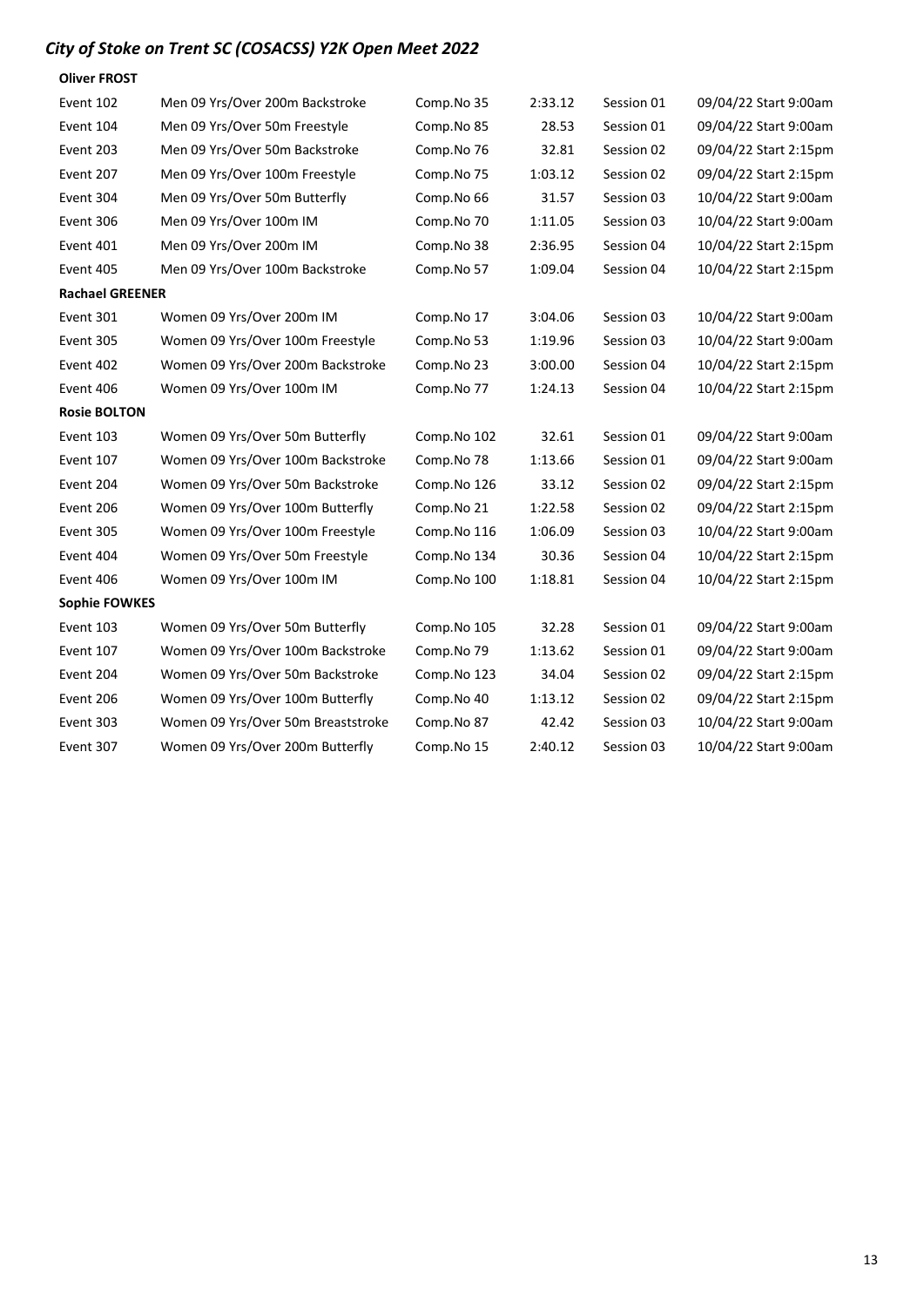#### Chase

#### Alfie EDWARDS

| Event 104               | Men 09 Yrs/Over 50m Freestyle       | Comp.No 95  | 27.00   | Session 01 | 09/04/22 Start 9:00am |
|-------------------------|-------------------------------------|-------------|---------|------------|-----------------------|
| Event 106               | Men 09 Yrs/Over 100m Butterfly      | Comp.No 32  | 1:10.31 | Session 01 | 09/04/22 Start 9:00am |
| Event 203               | Men 09 Yrs/Over 50m Backstroke      | Comp.No 79  | 32.36   | Session 02 | 09/04/22 Start 2:15pm |
| Event 205               | Men 09 Yrs/Over 100m Breaststroke   | Comp.No 64  | 1:21.59 | Session 02 | 09/04/22 Start 2:15pm |
| Event 207               | Men 09 Yrs/Over 100m Freestyle      | Comp.No 82  | 1:01.49 | Session 02 | 09/04/22 Start 2:15pm |
| Event 304               | Men 09 Yrs/Over 50m Butterfly       | Comp.No 76  | 29.49   | Session 03 | 10/04/22 Start 9:00am |
| Event 403               | Men 09 Yrs/Over 50m Breaststroke    | Comp.No 58  | 35.50   | Session 04 | 10/04/22 Start 2:15pm |
| Event 405               | Men 09 Yrs/Over 100m Backstroke     | Comp.No 53  | 1:10.60 | Session 04 | 10/04/22 Start 2:15pm |
| <b>Amber CARTWRIGHT</b> |                                     |             |         |            |                       |
| Event 101               | Women 09 Yrs/Over 200m Freestyle    | Comp.No 10  | 3:25.14 | Session 01 | 09/04/22 Start 9:00am |
| Event 103               | Women 09 Yrs/Over 50m Butterfly     | Comp.No 13  | 59.95   | Session 01 | 09/04/22 Start 9:00am |
| Event 105               | Women 09 Yrs/Over 100m Breaststroke | Comp.No 8   | 2:09.19 | Session 01 | 09/04/22 Start 9:00am |
| Event 202               | Women 09 Yrs/Over 200m Breaststroke | Comp.No 4   | 4:21.76 | Session 02 | 09/04/22 Start 2:15pm |
| Event 204               | Women 09 Yrs/Over 50m Backstroke    | Comp.No 20  | 51.84   | Session 02 | 09/04/22 Start 2:15pm |
| Event 301               | Women 09 Yrs/Over 200m IM           | Comp.No 2   | 4:15.00 | Session 03 | 10/04/22 Start 9:00am |
| Event 305               | Women 09 Yrs/Over 100m Freestyle    | Comp.No 23  | 1:39.75 | Session 03 | 10/04/22 Start 9:00am |
| Event 402               | Women 09 Yrs/Over 200m Backstroke   | Comp.No 1   | 3:50.00 | Session 04 | 10/04/22 Start 2:15pm |
| Event 404               | Women 09 Yrs/Over 50m Freestyle     | Comp.No 21  | 45.65   | Session 04 | 10/04/22 Start 2:15pm |
| <b>Annabelle EBANKS</b> |                                     |             |         |            |                       |
| Event 101               | Women 09 Yrs/Over 200m Freestyle    | Comp.No 48  | 2:31.17 | Session 01 | 09/04/22 Start 9:00am |
| Event 103               | Women 09 Yrs/Over 50m Butterfly     | Comp.No 78  | 35.57   | Session 01 | 09/04/22 Start 9:00am |
| Event 107               | Women 09 Yrs/Over 100m Backstroke   | Comp.No 67  | 1:18.71 | Session 01 | 09/04/22 Start 9:00am |
| Event 301               | Women 09 Yrs/Over 200m IM           | Comp.No 24  | 3:00.33 | Session 03 | 10/04/22 Start 9:00am |
| Event 305               | Women 09 Yrs/Over 100m Freestyle    | Comp.No 97  | 1:10.14 | Session 03 | 10/04/22 Start 9:00am |
| Event 402               | Women 09 Yrs/Over 200m Backstroke   | Comp.No 36  | 2:48.51 | Session 04 | 10/04/22 Start 2:15pm |
| Event 404               | Women 09 Yrs/Over 50m Freestyle     | Comp.No 112 | 31.98   | Session 04 | 10/04/22 Start 2:15pm |
| <b>Autumn HUMPAGE</b>   |                                     |             |         |            |                       |
| Event 101               | Women 09 Yrs/Over 200m Freestyle    | Comp.No 5   | 3:30.00 | Session 01 | 09/04/22 Start 9:00am |
| Event 105               | Women 09 Yrs/Over 100m Breaststroke | Comp.No 6   | 2:10.00 | Session 01 | 09/04/22 Start 9:00am |
| Event 107               | Women 09 Yrs/Over 100m Backstroke   | Comp.No 10  | 1:55.00 | Session 01 | 09/04/22 Start 9:00am |
| Event 204               | Women 09 Yrs/Over 50m Backstroke    | Comp.No 28  | 49.67   | Session 02 | 09/04/22 Start 2:15pm |
| Event 303               | Women 09 Yrs/Over 50m Breaststroke  | Comp.No 27  | 57.81   | Session 03 | 10/04/22 Start 9:00am |
| Event 305               | Women 09 Yrs/Over 100m Freestyle    | Comp.No 20  | 1:40.00 | Session 03 | 10/04/22 Start 9:00am |
| Event 402               | Women 09 Yrs/Over 200m Backstroke   | Comp.No 2   | 3:50.00 | Session 04 | 10/04/22 Start 2:15pm |
| Event 404               | Women 09 Yrs/Over 50m Freestyle     | Comp.No 25  | 44.04   | Session 04 | 10/04/22 Start 2:15pm |
| Event 406               | Women 09 Yrs/Over 100m IM           | Comp.No 10  | 2:00.00 | Session 04 | 10/04/22 Start 2:15pm |
| <b>Bethan ROBERTS</b>   |                                     |             |         |            |                       |
| Event 103               | Women 09 Yrs/Over 50m Butterfly     | Comp.No 6   | 1:07.03 | Session 01 | 09/04/22 Start 9:00am |
| Event 107               | Women 09 Yrs/Over 100m Backstroke   | Comp.No 6   | 2:02.00 | Session 01 | 09/04/22 Start 9:00am |
| Event 204               | Women 09 Yrs/Over 50m Backstroke    | Comp.No 8   | 1:00.94 | Session 02 | 09/04/22 Start 2:15pm |
| Event 303               | Women 09 Yrs/Over 50m Breaststroke  | Comp.No 13  | 1:07.07 | Session 03 | 10/04/22 Start 9:00am |
| Event 305               | Women 09 Yrs/Over 100m Freestyle    | Comp.No 6   | 2:00.00 | Session 03 | 10/04/22 Start 9:00am |
| Event 404               | Women 09 Yrs/Over 50m Freestyle     | Comp.No 6   | 57.44   | Session 04 | 10/04/22 Start 2:15pm |
| Event 406               | Women 09 Yrs/Over 100m IM           | Comp.No 6   | 2:13.53 | Session 04 | 10/04/22 Start 2:15pm |
| <b>Bonnie WITTS</b>     |                                     |             |         |            |                       |
| Event 103               | Women 09 Yrs/Over 50m Butterfly     | Comp.No 11  | 1:00.75 | Session 01 | 09/04/22 Start 9:00am |
| Event 204               | Women 09 Yrs/Over 50m Backstroke    | Comp.No 13  | 57.66   | Session 02 | 09/04/22 Start 2:15pm |
| Event 303               | Women 09 Yrs/Over 50m Breaststroke  | Comp.No 8   | 1:11.47 | Session 03 | 10/04/22 Start 9:00am |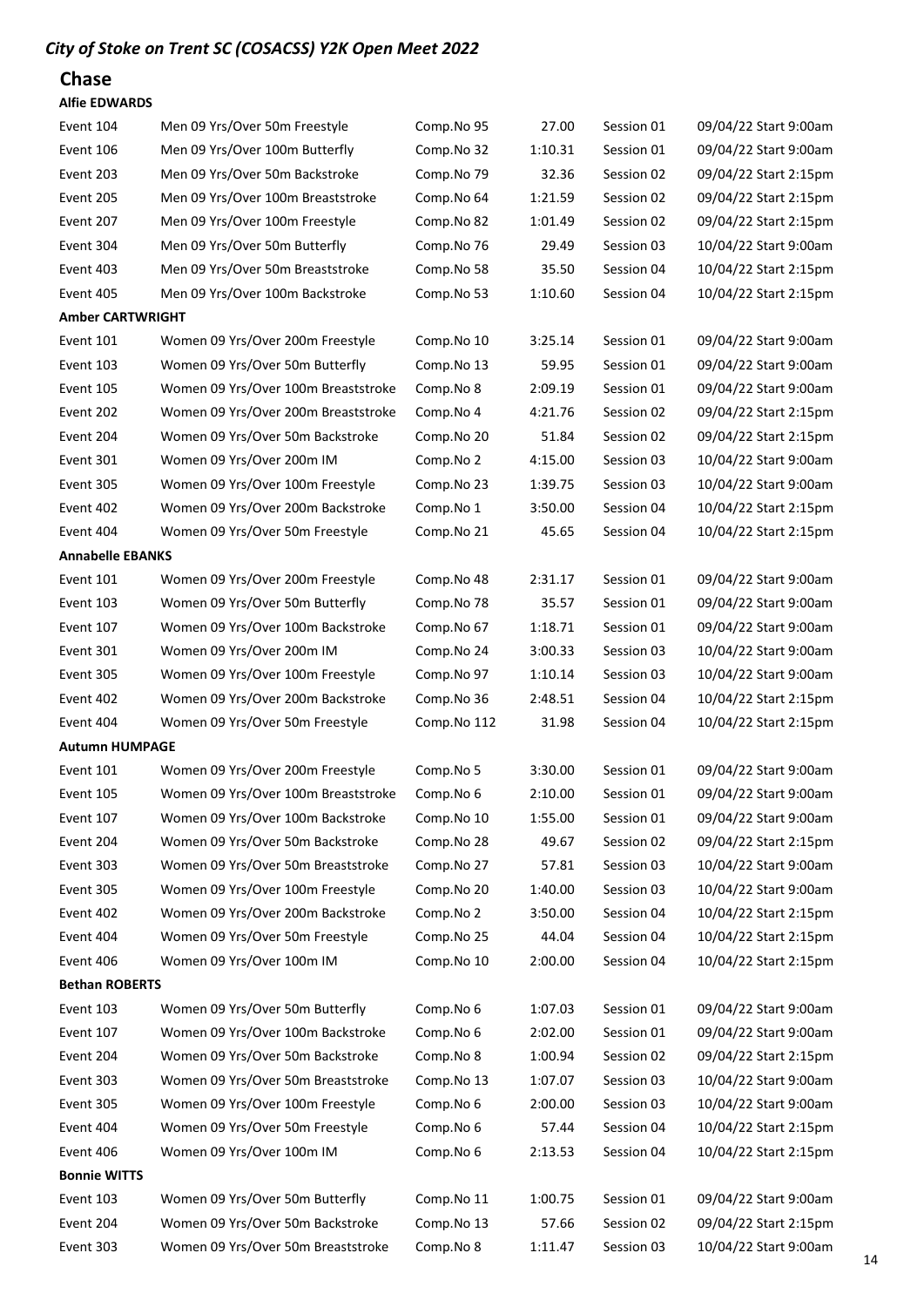| Event 404               | Women 09 Yrs/Over 50m Freestyle     | Comp.No 13  | 51.60   | Session 04 | 10/04/22 Start 2:15pm |
|-------------------------|-------------------------------------|-------------|---------|------------|-----------------------|
| <b>Caitlin COOKE</b>    |                                     |             |         |            |                       |
| Event 103               | Women 09 Yrs/Over 50m Butterfly     | Comp.No 56  | 37.67   | Session 01 | 09/04/22 Start 9:00am |
| Event 107               | Women 09 Yrs/Over 100m Backstroke   | Comp.No 74  | 1:15.55 | Session 01 | 09/04/22 Start 9:00am |
| Event 204               | Women 09 Yrs/Over 50m Backstroke    | Comp.No 119 | 34.68   | Session 02 | 09/04/22 Start 2:15pm |
| <b>Casey BOTTOMER</b>   |                                     |             |         |            |                       |
| Event 201               | Men 09 Yrs/Over 200m Freestyle      | Comp.No 38  | 2:33.14 | Session 02 | 09/04/22 Start 2:15pm |
| Event 205               | Men 09 Yrs/Over 100m Breaststroke   | Comp.No 55  | 1:34.03 | Session 02 | 09/04/22 Start 2:15pm |
| Event 302               | Men 09 Yrs/Over 200m Breaststroke   | Comp.No 17  | 3:20.88 | Session 03 | 10/04/22 Start 9:00am |
| Event 306               | Men 09 Yrs/Over 100m IM             | Comp.No 50  | 1:23.57 | Session 03 | 10/04/22 Start 9:00am |
| Event 401               | Men 09 Yrs/Over 200m IM             | Comp.No 29  | 2:54.16 | Session 04 | 10/04/22 Start 2:15pm |
| Event 405               | Men 09 Yrs/Over 100m Backstroke     | Comp.No 43  | 1:19.67 | Session 04 | 10/04/22 Start 2:15pm |
| <b>Charlie GILBERT</b>  |                                     |             |         |            |                       |
| Event 102               | Men 09 Yrs/Over 200m Backstroke     | Comp.No 23  | 3:00.08 | Session 01 | 09/04/22 Start 9:00am |
| Event 104               | Men 09 Yrs/Over 50m Freestyle       | Comp.No 58  | 33.95   | Session 01 | 09/04/22 Start 9:00am |
| Event 203               | Men 09 Yrs/Over 50m Backstroke      | Comp.No 48  | 40.67   | Session 02 | 09/04/22 Start 2:15pm |
| Event 207               | Men 09 Yrs/Over 100m Freestyle      | Comp.No 50  | 1:14.08 | Session 02 | 09/04/22 Start 2:15pm |
| Event 304               | Men 09 Yrs/Over 50m Butterfly       | Comp.No 29  | 41.49   | Session 03 | 10/04/22 Start 9:00am |
| Event 306               | Men 09 Yrs/Over 100m IM             | Comp.No 37  | 1:31.93 | Session 03 | 10/04/22 Start 9:00am |
| Event 401               | Men 09 Yrs/Over 200m IM             | Comp.No 17  | 3:07.85 | Session 04 | 10/04/22 Start 2:15pm |
| Event 405               | Men 09 Yrs/Over 100m Backstroke     | Comp.No 32  | 1:27.49 | Session 04 | 10/04/22 Start 2:15pm |
| <b>Charlotte MORTEN</b> |                                     |             |         |            |                       |
| Event 103               | Women 09 Yrs/Over 50m Butterfly     | Comp.No 63  | 37.02   | Session 01 | 09/04/22 Start 9:00am |
| Event 105               | Women 09 Yrs/Over 100m Breaststroke | Comp.No 45  | 1:39.43 | Session 01 | 09/04/22 Start 9:00am |
| Event 107               | Women 09 Yrs/Over 100m Backstroke   | Comp.No 33  | 1:29.03 | Session 01 | 09/04/22 Start 9:00am |
| Event 202               | Women 09 Yrs/Over 200m Breaststroke | Comp.No 30  | 3:25.86 | Session 02 | 09/04/22 Start 2:15pm |
| Event 204               | Women 09 Yrs/Over 50m Backstroke    | Comp.No 80  | 38.64   | Session 02 | 09/04/22 Start 2:15pm |
| Event 206               | Women 09 Yrs/Over 100m Butterfly    | Comp.No 14  | 1:26.48 | Session 02 | 09/04/22 Start 2:15pm |
| Event 301               | Women 09 Yrs/Over 200m IM           | Comp.No 28  | 2:59.06 | Session 03 | 10/04/22 Start 9:00am |
| Event 303               | Women 09 Yrs/Over 50m Breaststroke  | Comp.No 76  | 44.52   | Session 03 | 10/04/22 Start 9:00am |
| Event 307               | Women 09 Yrs/Over 200m Butterfly    | Comp.No 7   | 3:05.61 | Session 03 | 10/04/22 Start 9:00am |
| Event 404               | Women 09 Yrs/Over 50m Freestyle     | Comp.No 90  | 33.59   | Session 04 | 10/04/22 Start 2:15pm |
| Event 406               | Women 09 Yrs/Over 100m IM           | Comp.No 71  | 1:25.03 | Session 04 | 10/04/22 Start 2:15pm |
| <b>Daisy PARSONS</b>    |                                     |             |         |            |                       |
| Event 103               | Women 09 Yrs/Over 50m Butterfly     | Comp.No 7   | 1:07.03 | Session 01 | 09/04/22 Start 9:00am |
| Event 204               | Women 09 Yrs/Over 50m Backstroke    | Comp.No 9   | 1:00.09 | Session 02 | 09/04/22 Start 2:15pm |
| Event 303               | Women 09 Yrs/Over 50m Breaststroke  | Comp.No 12  | 1:07.07 | Session 03 | 10/04/22 Start 9:00am |
| Event 305               | Women 09 Yrs/Over 100m Freestyle    | Comp.No 7   | 2:00.00 | Session 03 | 10/04/22 Start 9:00am |
| Event 404               | Women 09 Yrs/Over 50m Freestyle     | Comp.No 7   | 57.44   | Session 04 | 10/04/22 Start 2:15pm |
| Event 406               | Women 09 Yrs/Over 100m IM           | Comp.No 7   | 2:13.53 | Session 04 | 10/04/22 Start 2:15pm |
| <b>Ella SHAW</b>        |                                     |             |         |            |                       |
| Event 101               | Women 09 Yrs/Over 200m Freestyle    | Comp.No 67  | 2:11.20 | Session 01 | 09/04/22 Start 9:00am |
| Event 103               | Women 09 Yrs/Over 50m Butterfly     | Comp.No 108 | 32.21   | Session 01 | 09/04/22 Start 9:00am |
| Event 301               | Women 09 Yrs/Over 200m IM           | Comp.No 63  | 2:33.09 | Session 03 | 10/04/22 Start 9:00am |
| Event 305               | Women 09 Yrs/Over 100m Freestyle    | Comp.No 126 | 1:01.15 | Session 03 | 10/04/22 Start 9:00am |
| Event 404               | Women 09 Yrs/Over 50m Freestyle     | Comp.No 144 | 28.51   | Session 04 | 10/04/22 Start 2:15pm |
| Event 406               | Women 09 Yrs/Over 100m IM           | Comp.No 115 | 1:10.13 | Session 04 | 10/04/22 Start 2:15pm |
| <b>Eve KILLEEN</b>      |                                     |             |         |            |                       |
| Event 101               | Women 09 Yrs/Over 200m Freestyle    | Comp.No 58  | 2:25.77 | Session 01 | 09/04/22 Start 9:00am |
| Event 103               | Women 09 Yrs/Over 50m Butterfly     | Comp.No 76  | 35.71   | Session 01 | 09/04/22 Start 9:00am |
|                         |                                     |             |         |            |                       |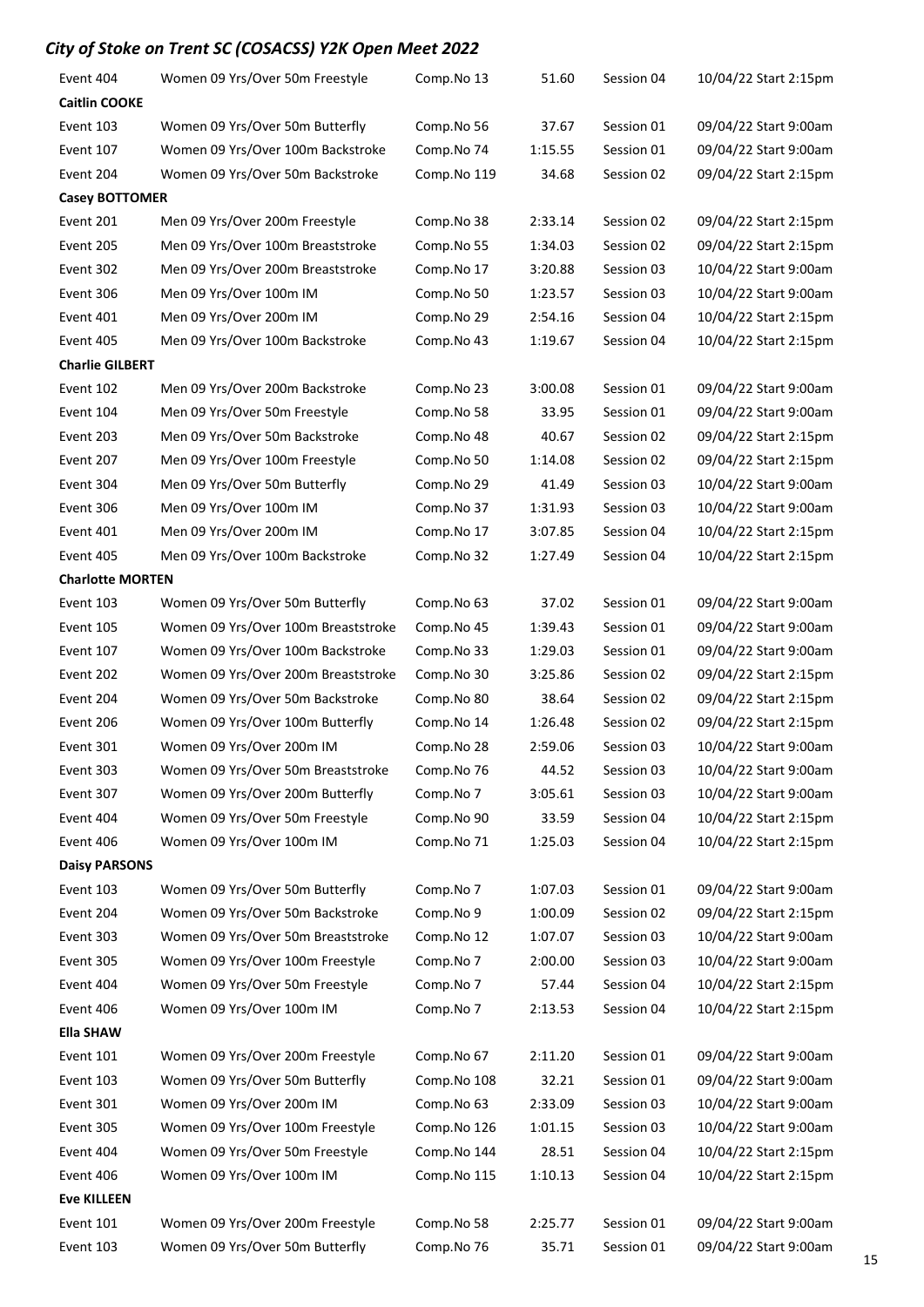| Event 204              | Women 09 Yrs/Over 50m Backstroke    | Comp.No 114 | 35.08   | Session 02 | 09/04/22 Start 2:15pm |
|------------------------|-------------------------------------|-------------|---------|------------|-----------------------|
| Event 206              | Women 09 Yrs/Over 100m Butterfly    | Comp.No 26  | 1:20.44 | Session 02 | 09/04/22 Start 2:15pm |
| Event 301              | Women 09 Yrs/Over 200m IM           | Comp.No 48  | 2:47.08 | Session 03 | 10/04/22 Start 9:00am |
| Event 303              | Women 09 Yrs/Over 50m Breaststroke  | Comp.No 80  | 43.86   | Session 03 | 10/04/22 Start 9:00am |
| Event 402              | Women 09 Yrs/Over 200m Backstroke   | Comp.No 37  | 2:48.50 | Session 04 | 10/04/22 Start 2:15pm |
| <b>Evelyn DYER</b>     |                                     |             |         |            |                       |
| Event 101              | Women 09 Yrs/Over 200m Freestyle    | Comp.No 18  | 3:05.82 | Session 01 | 09/04/22 Start 9:00am |
| Event 105              | Women 09 Yrs/Over 100m Breaststroke | Comp.No 39  | 1:43.40 | Session 01 | 09/04/22 Start 9:00am |
| Event 202              | Women 09 Yrs/Over 200m Breaststroke | Comp.No 22  | 3:41.72 | Session 02 | 09/04/22 Start 2:15pm |
| Event 204              | Women 09 Yrs/Over 50m Backstroke    | Comp.No 38  | 45.75   | Session 02 | 09/04/22 Start 2:15pm |
| Event 301              | Women 09 Yrs/Over 200m IM           | Comp.No 4   | 3:31.23 | Session 03 | 10/04/22 Start 9:00am |
| Event 305              | Women 09 Yrs/Over 100m Freestyle    | Comp.No 38  | 1:25.33 | Session 03 | 10/04/22 Start 9:00am |
| Event 404              | Women 09 Yrs/Over 50m Freestyle     | Comp.No 52  | 38.14   | Session 04 | 10/04/22 Start 2:15pm |
| Event 406              | Women 09 Yrs/Over 100m IM           | Comp.No 41  | 1:35.43 | Session 04 | 10/04/22 Start 2:15pm |
| <b>Harry SMITH</b>     |                                     |             |         |            |                       |
| Event 201              | Men 09 Yrs/Over 200m Freestyle      | Comp.No 37  | 2:33.24 | Session 02 | 09/04/22 Start 2:15pm |
| Event 205              | Men 09 Yrs/Over 100m Breaststroke   | Comp.No 53  | 1:35.38 | Session 02 | 09/04/22 Start 2:15pm |
| Event 207              | Men 09 Yrs/Over 100m Freestyle      | Comp.No 62  | 1:10.16 | Session 02 | 09/04/22 Start 2:15pm |
| Event 302              | Men 09 Yrs/Over 200m Breaststroke   | Comp.No 16  | 3:23.80 | Session 03 | 10/04/22 Start 9:00am |
| Event 306              | Men 09 Yrs/Over 100m IM             | Comp.No 49  | 1:25.06 | Session 03 | 10/04/22 Start 9:00am |
| <b>Isaac EBANKS</b>    |                                     |             |         |            |                       |
| Event 102              | Men 09 Yrs/Over 200m Backstroke     | Comp.No 12  | 3:12.92 | Session 01 | 09/04/22 Start 9:00am |
| Event 104              | Men 09 Yrs/Over 50m Freestyle       | Comp.No 57  | 34.20   | Session 01 | 09/04/22 Start 9:00am |
| Event 201              | Men 09 Yrs/Over 200m Freestyle      | Comp.No 29  | 2:41.40 | Session 02 | 09/04/22 Start 2:15pm |
| Event 203              | Men 09 Yrs/Over 50m Backstroke      | Comp.No 46  | 41.52   | Session 02 | 09/04/22 Start 2:15pm |
| Event 205              | Men 09 Yrs/Over 100m Breaststroke   | Comp.No 33  | 1:47.07 | Session 02 | 09/04/22 Start 2:15pm |
| Event 207              | Men 09 Yrs/Over 100m Freestyle      | Comp.No 47  | 1:14.80 | Session 02 | 09/04/22 Start 2:15pm |
| Event 302              | Men 09 Yrs/Over 200m Breaststroke   | Comp.No 6   | 3:49.44 | Session 03 | 10/04/22 Start 9:00am |
| Event 304              | Men 09 Yrs/Over 50m Butterfly       | Comp.No 25  | 43.55   | Session 03 | 10/04/22 Start 9:00am |
| Event 306              | Men 09 Yrs/Over 100m IM             | Comp.No 38  | 1:31.17 | Session 03 | 10/04/22 Start 9:00am |
| Event 401              | Men 09 Yrs/Over 200m IM             | Comp.No 13  | 3:16.93 | Session 04 | 10/04/22 Start 2:15pm |
| Event 403              | Men 09 Yrs/Over 50m Breaststroke    | Comp.No 31  | 49.30   | Session 04 | 10/04/22 Start 2:15pm |
| <b>Isabel OWEN</b>     |                                     |             |         |            |                       |
| Event 101              | Women 09 Yrs/Over 200m Freestyle    | Comp.No 30  | 2:42.76 | Session 01 | 09/04/22 Start 9:00am |
| Event 105              | Women 09 Yrs/Over 100m Breaststroke | Comp.No 65  | 1:31.02 | Session 01 | 09/04/22 Start 9:00am |
| Event 202              | Women 09 Yrs/Over 200m Breaststroke | Comp.No 39  | 3:14.63 | Session 02 | 09/04/22 Start 2:15pm |
| Event 301              | Women 09 Yrs/Over 200m IM           | Comp.No 33  | 2:55.15 | Session 03 | 10/04/22 Start 9:00am |
| Event 303              | Women 09 Yrs/Over 50m Breaststroke  | Comp.No 90  | 42.04   | Session 03 | 10/04/22 Start 9:00am |
| Event 305              | Women 09 Yrs/Over 100m Freestyle    | Comp.No 93  | 1:10.82 | Session 03 | 10/04/22 Start 9:00am |
| <b>Isabelle AUSTIN</b> |                                     |             |         |            |                       |
| Event 101              | Women 09 Yrs/Over 200m Freestyle    | Comp.No 14  | 3:13.55 | Session 01 | 09/04/22 Start 9:00am |
| Event 103              | Women 09 Yrs/Over 50m Butterfly     | Comp.No 23  | 49.05   | Session 01 | 09/04/22 Start 9:00am |
| Event 303              | Women 09 Yrs/Over 50m Breaststroke  | Comp.No 28  | 57.44   | Session 03 | 10/04/22 Start 9:00am |
| Event 305              | Women 09 Yrs/Over 100m Freestyle    | Comp.No 26  | 1:35.33 | Session 03 | 10/04/22 Start 9:00am |
| Event 404              | Women 09 Yrs/Over 50m Freestyle     | Comp.No 40  | 40.41   | Session 04 | 10/04/22 Start 2:15pm |
| Event 406              | Women 09 Yrs/Over 100m IM           | Comp.No 18  | 1:49.78 | Session 04 | 10/04/22 Start 2:15pm |
| <b>Isla KILGALLEN</b>  |                                     |             |         |            |                       |
| Event 101              | Women 09 Yrs/Over 200m Freestyle    | Comp.No 43  | 2:35.80 | Session 01 | 09/04/22 Start 9:00am |
| Event 107              | Women 09 Yrs/Over 100m Backstroke   | Comp.No 65  | 1:18.97 | Session 01 | 09/04/22 Start 9:00am |
| Event 204              | Women 09 Yrs/Over 50m Backstroke    | Comp.No 109 | 35.90   | Session 02 | 09/04/22 Start 2:15pm |
|                        |                                     |             |         |            |                       |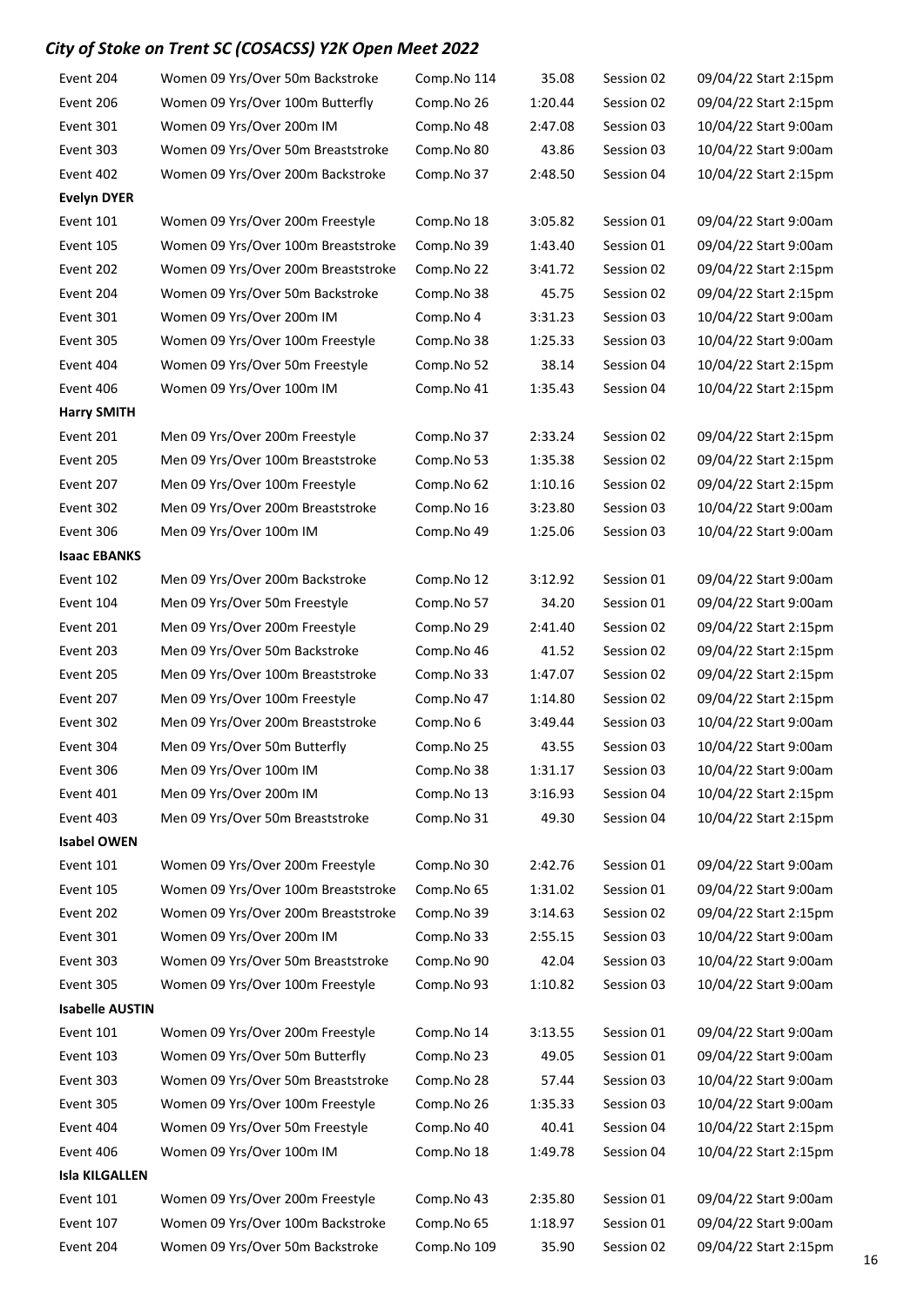| Event 301                | Women 09 Yrs/Over 200m IM          | Comp.No 22  | 3:00.92 | Session 03 | 10/04/22 Start 9:00am |
|--------------------------|------------------------------------|-------------|---------|------------|-----------------------|
| Event 305                | Women 09 Yrs/Over 100m Freestyle   | Comp.No 98  | 1:09.92 | Session 03 | 10/04/22 Start 9:00am |
| Event 402                | Women 09 Yrs/Over 200m Backstroke  | Comp.No 39  | 2:46.62 | Session 04 | 10/04/22 Start 2:15pm |
| Event 404                | Women 09 Yrs/Over 50m Freestyle    | Comp.No 106 | 32.30   | Session 04 | 10/04/22 Start 2:15pm |
| Event 406                | Women 09 Yrs/Over 100m IM          | Comp.No 78  | 1:23.55 | Session 04 | 10/04/22 Start 2:15pm |
| <b>Jack HARRIS</b>       |                                    |             |         |            |                       |
| Event 106                | Men 09 Yrs/Over 100m Butterfly     | Comp.No 20  | 1:24.21 | Session 01 | 09/04/22 Start 9:00am |
| Event 201                | Men 09 Yrs/Over 200m Freestyle     | Comp.No 41  | 2:32.71 | Session 02 | 09/04/22 Start 2:15pm |
| Event 203                | Men 09 Yrs/Over 50m Backstroke     | Comp.No 62  | 37.34   | Session 02 | 09/04/22 Start 2:15pm |
| Event 205                | Men 09 Yrs/Over 100m Breaststroke  | Comp.No 47  | 1:38.46 | Session 02 | 09/04/22 Start 2:15pm |
| Event 304                | Men 09 Yrs/Over 50m Butterfly      | Comp.No 46  | 36.69   | Session 03 | 10/04/22 Start 9:00am |
| Event 306                | Men 09 Yrs/Over 100m IM            | Comp.No 54  | 1:21.17 | Session 03 | 10/04/22 Start 9:00am |
| Event 401                | Men 09 Yrs/Over 200m IM            | Comp.No 30  | 2:53.36 | Session 04 | 10/04/22 Start 2:15pm |
| Event 403                | Men 09 Yrs/Over 50m Breaststroke   | Comp.No 36  | 46.99   | Session 04 | 10/04/22 Start 2:15pm |
| Event 407                | Men 09 Yrs/Over 200m Butterfly     | Comp.No 4   | 3:15.00 | Session 04 | 10/04/22 Start 2:15pm |
| Joshua GREVING           |                                    |             |         |            |                       |
| Event 104                | Men 09 Yrs/Over 50m Freestyle      | Comp.No 12  | 44.32   | Session 01 | 09/04/22 Start 9:00am |
| Event 203                | Men 09 Yrs/Over 50m Backstroke     | Comp.No 12  | 51.91   | Session 02 | 09/04/22 Start 2:15pm |
| Event 207                | Men 09 Yrs/Over 100m Freestyle     | Comp.No 7   | 1:42.67 | Session 02 | 09/04/22 Start 2:15pm |
| Event 302                | Men 09 Yrs/Over 200m Breaststroke  | Comp.No 2   | 4:30.00 | Session 03 | 10/04/22 Start 9:00am |
| Event 306                | Men 09 Yrs/Over 100m IM            | Comp.No 8   | 1:57.27 | Session 03 | 10/04/22 Start 9:00am |
| Event 403                | Men 09 Yrs/Over 50m Breaststroke   | Comp.No 12  | 59.56   | Session 04 | 10/04/22 Start 2:15pm |
| Event 405                | Men 09 Yrs/Over 100m Backstroke    | Comp.No 9   | 1:50.00 | Session 04 | 10/04/22 Start 2:15pm |
| <b>Keanu FARZAMI</b>     |                                    |             |         |            |                       |
| Event 102                | Men 09 Yrs/Over 200m Backstroke    | Comp.No 20  | 3:07.27 | Session 01 | 09/04/22 Start 9:00am |
| Event 104                | Men 09 Yrs/Over 50m Freestyle      | Comp.No 35  | 37.27   | Session 01 | 09/04/22 Start 9:00am |
| Event 201                | Men 09 Yrs/Over 200m Freestyle     | Comp.No 8   | 3:10.25 | Session 02 | 09/04/22 Start 2:15pm |
| Event 203                | Men 09 Yrs/Over 50m Backstroke     | Comp.No 45  | 41.57   | Session 02 | 09/04/22 Start 2:15pm |
| Event 205                | Men 09 Yrs/Over 100m Breaststroke  | Comp.No 28  | 1:49.07 | Session 02 | 09/04/22 Start 2:15pm |
| Event 306                | Men 09 Yrs/Over 100m IM            | Comp.No 25  | 1:37.84 | Session 03 | 10/04/22 Start 9:00am |
| Event 401                | Men 09 Yrs/Over 200m IM            | Comp.No 6   | 3:36.62 | Session 04 | 10/04/22 Start 2:15pm |
| Event 403                | Men 09 Yrs/Over 50m Breaststroke   | Comp.No 29  | 49.51   | Session 04 | 10/04/22 Start 2:15pm |
| Lexi KEMPSON             |                                    |             |         |            |                       |
| Event 303                | Women 09 Yrs/Over 50m Breaststroke | Comp.No 114 | 38.62   | Session 03 | 10/04/22 Start 9:00am |
| Event 305                | Women 09 Yrs/Over 100m Freestyle   | Comp.No 74  | 1:14.18 | Session 03 | 10/04/22 Start 9:00am |
| Event 402                | Women 09 Yrs/Over 200m Backstroke  | Comp.No 24  | 2:56.07 | Session 04 | 10/04/22 Start 2:15pm |
| Event 404                | Women 09 Yrs/Over 50m Freestyle    | Comp.No 105 | 32.31   | Session 04 | 10/04/22 Start 2:15pm |
| Event 406                | Women 09 Yrs/Over 100m IM          | Comp.No 94  | 1:20.11 | Session 04 | 10/04/22 Start 2:15pm |
| <b>Maddison BOTTOMER</b> |                                    |             |         |            |                       |
| Event 101                | Women 09 Yrs/Over 200m Freestyle   | Comp.No 7   | 3:27.33 | Session 01 | 09/04/22 Start 9:00am |
| Event 103                | Women 09 Yrs/Over 50m Butterfly    | Comp.No 18  | 53.85   | Session 01 | 09/04/22 Start 9:00am |
| Event 107                | Women 09 Yrs/Over 100m Backstroke  | Comp.No 18  | 1:40.60 | Session 01 | 09/04/22 Start 9:00am |
| Event 402                | Women 09 Yrs/Over 200m Backstroke  | Comp.No 7   | 3:25.31 | Session 04 | 10/04/22 Start 2:15pm |
| Event 404                | Women 09 Yrs/Over 50m Freestyle    | Comp.No 35  | 42.07   | Session 04 | 10/04/22 Start 2:15pm |
| Event 406                | Women 09 Yrs/Over 100m IM          | Comp.No 20  | 1:47.94 | Session 04 | 10/04/22 Start 2:15pm |
| <b>Maisie BRADLEY</b>    |                                    |             |         |            |                       |
| Event 103                | Women 09 Yrs/Over 50m Butterfly    | Comp.No 75  | 35.72   | Session 01 | 09/04/22 Start 9:00am |
| Event 107                | Women 09 Yrs/Over 100m Backstroke  | Comp.No 56  | 1:21.65 | Session 01 | 09/04/22 Start 9:00am |
| Event 204                | Women 09 Yrs/Over 50m Backstroke   | Comp.No 78  | 38.79   | Session 02 | 09/04/22 Start 2:15pm |
| Event 206                | Women 09 Yrs/Over 100m Butterfly   | Comp.No 23  | 1:21.98 | Session 02 | 09/04/22 Start 2:15pm |
|                          |                                    |             |         |            |                       |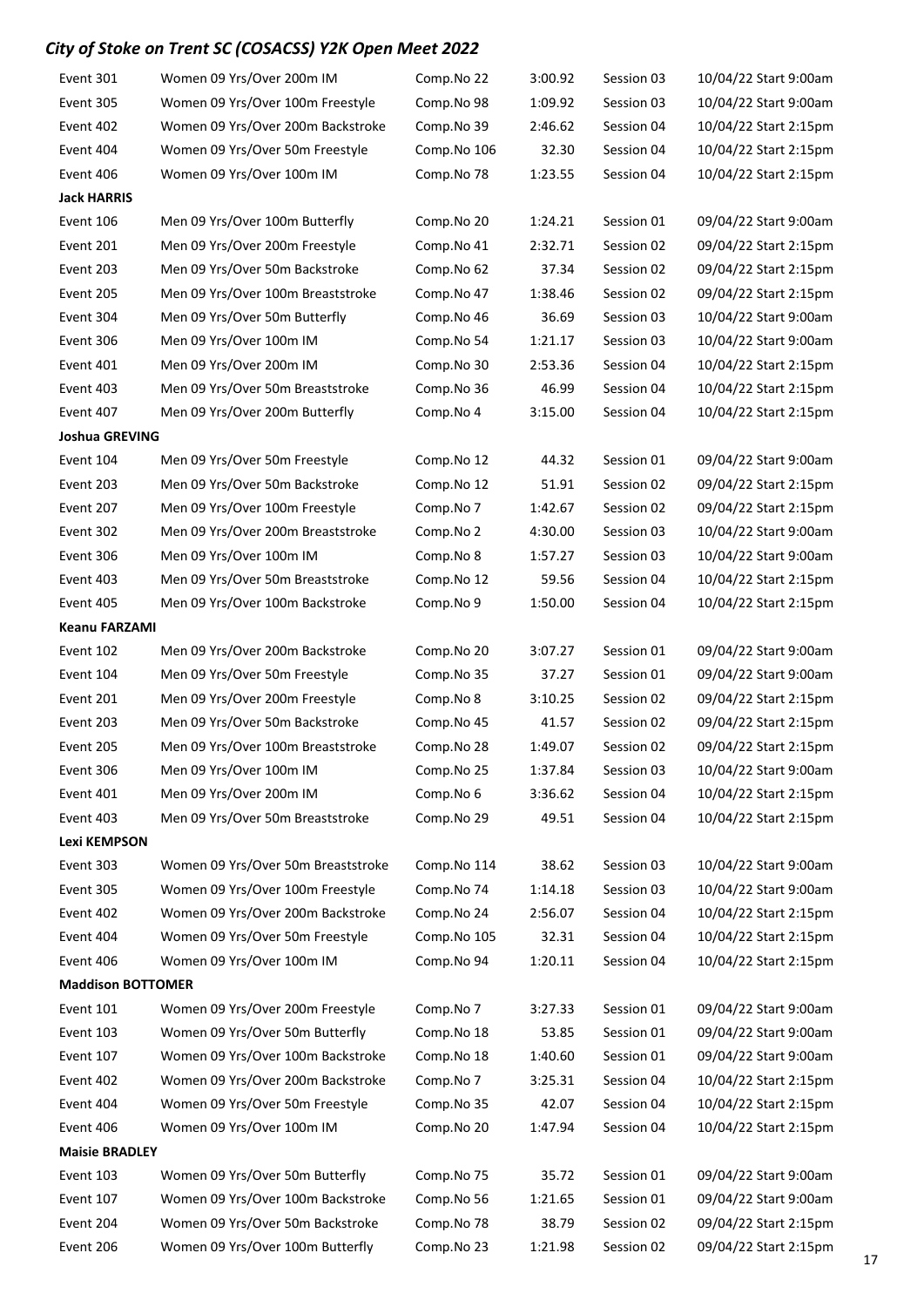| Event 301             | Women 09 Yrs/Over 200m IM           | Comp.No 32 | 2:55.19 | Session 03 | 10/04/22 Start 9:00am |
|-----------------------|-------------------------------------|------------|---------|------------|-----------------------|
| Event 305             | Women 09 Yrs/Over 100m Freestyle    | Comp.No 80 | 1:13.35 | Session 03 | 10/04/22 Start 9:00am |
| Event 402             | Women 09 Yrs/Over 200m Backstroke   | Comp.No 28 | 2:54.22 | Session 04 | 10/04/22 Start 2:15pm |
| <b>Maisie EWART</b>   |                                     |            |         |            |                       |
| Event 105             | Women 09 Yrs/Over 100m Breaststroke | Comp.No 34 | 1:45.38 | Session 01 | 09/04/22 Start 9:00am |
| Event 107             | Women 09 Yrs/Over 100m Backstroke   | Comp.No 43 | 1:26.60 | Session 01 | 09/04/22 Start 9:00am |
| Event 202             | Women 09 Yrs/Over 200m Breaststroke | Comp.No 21 | 3:41.76 | Session 02 | 09/04/22 Start 2:15pm |
| Event 204             | Women 09 Yrs/Over 50m Backstroke    | Comp.No 61 | 41.41   | Session 02 | 09/04/22 Start 2:15pm |
| Event 303             | Women 09 Yrs/Over 50m Breaststroke  | Comp.No 52 | 49.04   | Session 03 | 10/04/22 Start 9:00am |
| Event 305             | Women 09 Yrs/Over 100m Freestyle    | Comp.No 69 | 1:15.21 | Session 03 | 10/04/22 Start 9:00am |
| Event 402             | Women 09 Yrs/Over 200m Backstroke   | Comp.No 19 | 3:03.89 | Session 04 | 10/04/22 Start 2:15pm |
| Event 406             | Women 09 Yrs/Over 100m IM           | Comp.No 52 | 1:30.02 | Session 04 | 10/04/22 Start 2:15pm |
| <b>Matilda WITTS</b>  |                                     |            |         |            |                       |
| Event 107             | Women 09 Yrs/Over 100m Backstroke   | Comp.No 42 | 1:26.64 | Session 01 | 09/04/22 Start 9:00am |
| Event 204             | Women 09 Yrs/Over 50m Backstroke    | Comp.No 62 | 41.25   | Session 02 | 09/04/22 Start 2:15pm |
| Event 305             | Women 09 Yrs/Over 100m Freestyle    | Comp.No 51 | 1:20.44 | Session 03 | 10/04/22 Start 9:00am |
| Event 402             | Women 09 Yrs/Over 200m Backstroke   | Comp.No 22 | 3:02.07 | Session 04 | 10/04/22 Start 2:15pm |
| <b>Noah WILSON</b>    |                                     |            |         |            |                       |
| Event 104             | Men 09 Yrs/Over 50m Freestyle       | Comp.No 6  | 50.19   | Session 01 | 09/04/22 Start 9:00am |
| Event 203             | Men 09 Yrs/Over 50m Backstroke      | Comp.No 10 | 54.11   | Session 02 | 09/04/22 Start 2:15pm |
| Event 205             | Men 09 Yrs/Over 100m Breaststroke   | Comp.No 5  | 2:22.45 | Session 02 | 09/04/22 Start 2:15pm |
| Event 207             | Men 09 Yrs/Over 100m Freestyle      | Comp.No 5  | 1:48.20 | Session 02 | 09/04/22 Start 2:15pm |
| Event 304             | Men 09 Yrs/Over 50m Butterfly       | Comp.No 6  | 1:00.60 | Session 03 | 10/04/22 Start 9:00am |
| Event 306             | Men 09 Yrs/Over 100m IM             | Comp.No 5  | 2:01.09 | Session 03 | 10/04/22 Start 9:00am |
| Event 401             | Men 09 Yrs/Over 200m IM             | Comp.No 3  | 4:30.00 | Session 04 | 10/04/22 Start 2:15pm |
| Event 403             | Men 09 Yrs/Over 50m Breaststroke    | Comp.No 5  | 1:09.55 | Session 04 | 10/04/22 Start 2:15pm |
| Event 405             | Men 09 Yrs/Over 100m Backstroke     | Comp.No 6  | 1:53.78 | Session 04 | 10/04/22 Start 2:15pm |
| <b>Oliver GILBERT</b> |                                     |            |         |            |                       |
| Event 102             | Men 09 Yrs/Over 200m Backstroke     | Comp.No 18 | 3:08.90 | Session 01 | 09/04/22 Start 9:00am |
| Event 104             | Men 09 Yrs/Over 50m Freestyle       | Comp.No 44 | 35.99   | Session 01 | 09/04/22 Start 9:00am |
| Event 203             | Men 09 Yrs/Over 50m Backstroke      | Comp.No 44 | 41.73   | Session 02 | 09/04/22 Start 2:15pm |
| Event 205             | Men 09 Yrs/Over 100m Breaststroke   | Comp.No 18 | 1:56.95 | Session 02 | 09/04/22 Start 2:15pm |
| Event 207             | Men 09 Yrs/Over 100m Freestyle      | Comp.No 32 | 1:22.30 | Session 02 | 09/04/22 Start 2:15pm |
| Event 304             | Men 09 Yrs/Over 50m Butterfly       | Comp.No 24 | 44.66   | Session 03 | 10/04/22 Start 9:00am |
| Event 306             | Men 09 Yrs/Over 100m IM             | Comp.No 23 | 1:38.67 | Session 03 | 10/04/22 Start 9:00am |
| Event 403             | Men 09 Yrs/Over 50m Breaststroke    | Comp.No 21 | 51.43   | Session 04 | 10/04/22 Start 2:15pm |
| Event 405             | Men 09 Yrs/Over 100m Backstroke     | Comp.No 22 | 1:32.84 | Session 04 | 10/04/22 Start 2:15pm |
| <b>Olly BLAKEMORE</b> |                                     |            |         |            |                       |
| Event 104             | Men 09 Yrs/Over 50m Freestyle       | Comp.No 31 | 37.88   | Session 01 | 09/04/22 Start 9:00am |
| Event 106             | Men 09 Yrs/Over 100m Butterfly      | Comp.No 7  | 1:44.98 | Session 01 | 09/04/22 Start 9:00am |
| Event 201             | Men 09 Yrs/Over 200m Freestyle      | Comp.No 13 | 3:00.09 | Session 02 | 09/04/22 Start 2:15pm |
| Event 203             | Men 09 Yrs/Over 50m Backstroke      | Comp.No 32 | 44.69   | Session 02 | 09/04/22 Start 2:15pm |
| Event 207             | Men 09 Yrs/Over 100m Freestyle      | Comp.No 38 | 1:19.95 | Session 02 | 09/04/22 Start 2:15pm |
| Event 304             | Men 09 Yrs/Over 50m Butterfly       | Comp.No 26 | 43.49   | Session 03 | 10/04/22 Start 9:00am |
| Event 306             | Men 09 Yrs/Over 100m IM             | Comp.No 28 | 1:35.09 | Session 03 | 10/04/22 Start 9:00am |
| Event 401             | Men 09 Yrs/Over 200m IM             | Comp.No 12 | 3:19.80 | Session 04 | 10/04/22 Start 2:15pm |
| Event 403             | Men 09 Yrs/Over 50m Breaststroke    | Comp.No 23 | 50.59   | Session 04 | 10/04/22 Start 2:15pm |
| Event 405             | Men 09 Yrs/Over 100m Backstroke     | Comp.No 21 | 1:33.55 | Session 04 | 10/04/22 Start 2:15pm |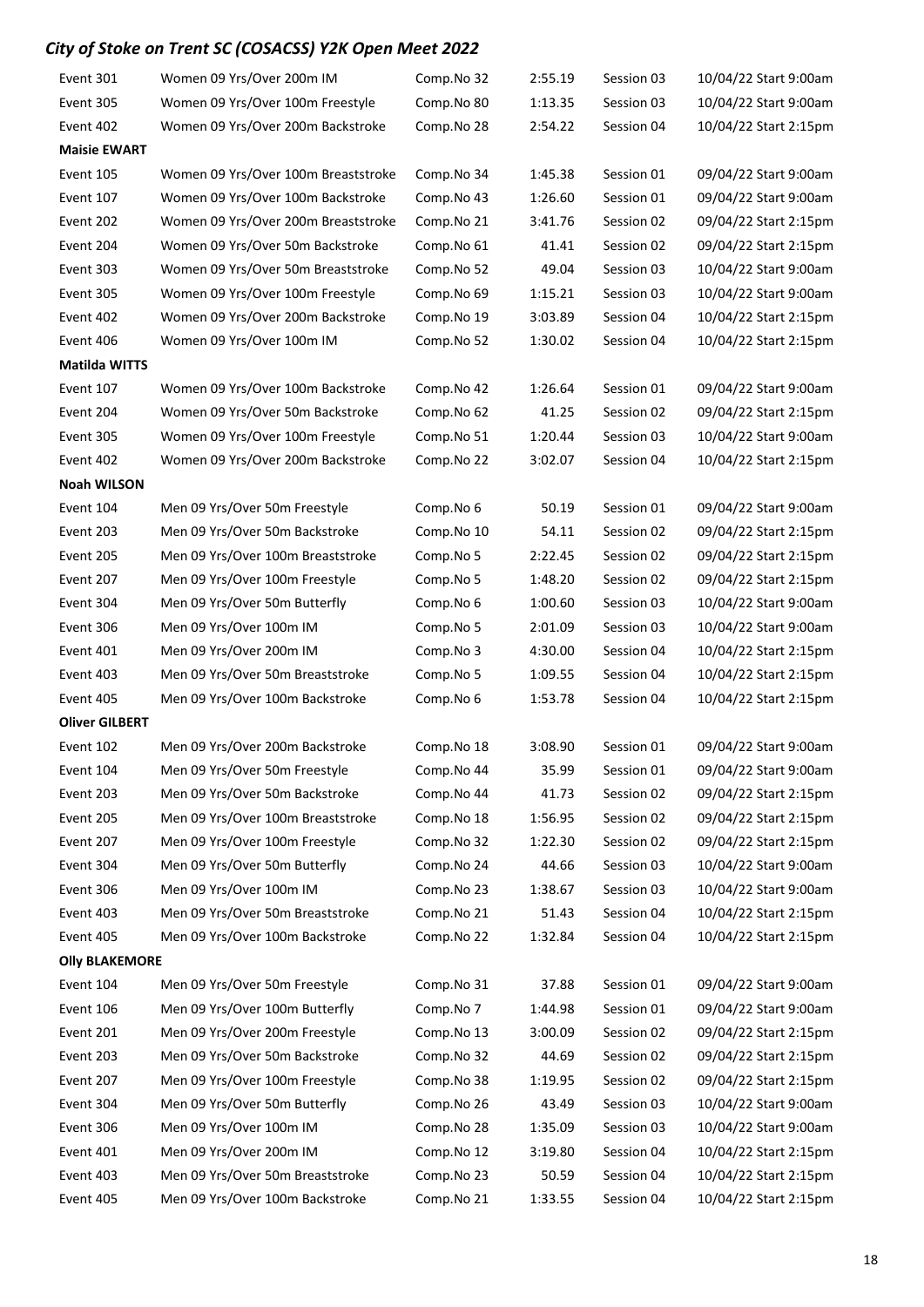| <b>Sam ROBERTS</b>    |                                   |            |         |            |                       |
|-----------------------|-----------------------------------|------------|---------|------------|-----------------------|
| Event 102             | Men 09 Yrs/Over 200m Backstroke   | Comp.No 26 | 2:52.19 | Session 01 | 09/04/22 Start 9:00am |
| Event 104             | Men 09 Yrs/Over 50m Freestyle     | Comp.No 65 | 32.48   | Session 01 | 09/04/22 Start 9:00am |
| Event 201             | Men 09 Yrs/Over 200m Freestyle    | Comp.No 40 | 2:32.96 | Session 02 | 09/04/22 Start 2:15pm |
| Event 207             | Men 09 Yrs/Over 100m Freestyle    | Comp.No 61 | 1:10.30 | Session 02 | 09/04/22 Start 2:15pm |
| Event 304             | Men 09 Yrs/Over 50m Butterfly     | Comp.No 34 | 40.97   | Session 03 | 10/04/22 Start 9:00am |
| Event 306             | Men 09 Yrs/Over 100m IM           | Comp.No 47 | 1:26.46 | Session 03 | 10/04/22 Start 9:00am |
| Event 401             | Men 09 Yrs/Over 200m IM           | Comp.No 27 | 2:59.39 | Session 04 | 10/04/22 Start 2:15pm |
| Event 405             | Men 09 Yrs/Over 100m Backstroke   | Comp.No 40 | 1:22.45 | Session 04 | 10/04/22 Start 2:15pm |
| <b>William TAYLOR</b> |                                   |            |         |            |                       |
| Event 201             | Men 09 Yrs/Over 200m Freestyle    | Comp.No 46 | 2:23.97 | Session 02 | 09/04/22 Start 2:15pm |
| Event 205             | Men 09 Yrs/Over 100m Breaststroke | Comp.No 65 | 1:21.48 | Session 02 | 09/04/22 Start 2:15pm |
| Event 207             | Men 09 Yrs/Over 100m Freestyle    | Comp.No 71 | 1:05.47 | Session 02 | 09/04/22 Start 2:15pm |
| Event 302             | Men 09 Yrs/Over 200m Breaststroke | Comp.No 24 | 2:55.29 | Session 03 | 10/04/22 Start 9:00am |
| Event 304             | Men 09 Yrs/Over 50m Butterfly     | Comp.No 53 | 33.77   | Session 03 | 10/04/22 Start 9:00am |
| Event 306             | Men 09 Yrs/Over 100m IM           | Comp.No 63 | 1:14.79 | Session 03 | 10/04/22 Start 9:00am |
|                       |                                   |            |         |            |                       |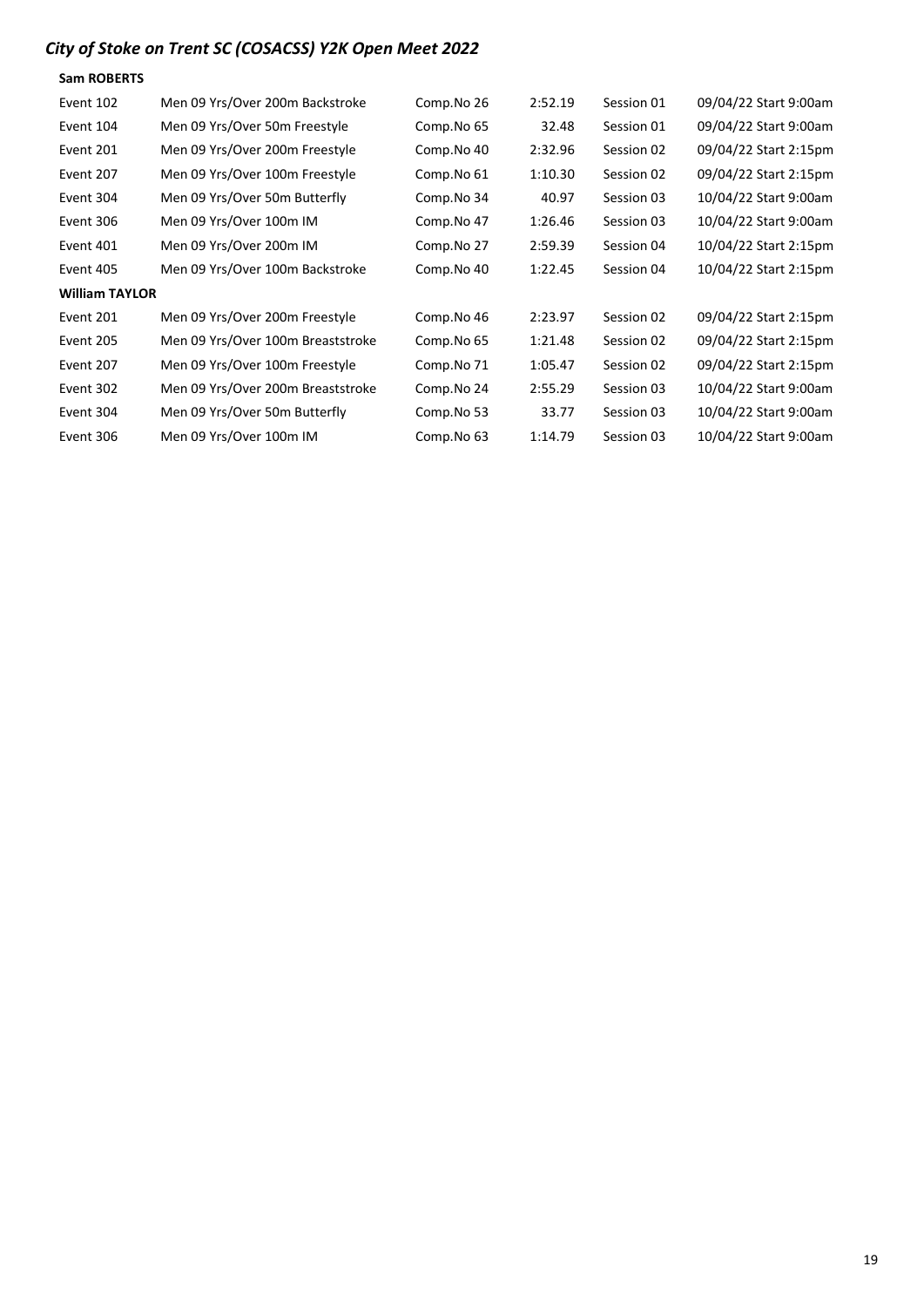### Cheadle

#### Aliyah RUSHTON

| Event 303               | Women 09 Yrs/Over 50m Breaststroke  | Comp.No 15  | 1:05.82 | Session 03 | 10/04/22 Start 9:00am |
|-------------------------|-------------------------------------|-------------|---------|------------|-----------------------|
| Event 305               | Women 09 Yrs/Over 100m Freestyle    | Comp.No 13  | 1:49.45 | Session 03 | 10/04/22 Start 9:00am |
| Event 404               | Women 09 Yrs/Over 50m Freestyle     | Comp.No 9   | 55.82   | Session 04 | 10/04/22 Start 2:15pm |
| <b>Brogan MILWARD</b>   |                                     |             |         |            |                       |
| Event 103               | Women 09 Yrs/Over 50m Butterfly     | Comp.No 81  | 35.02   | Session 01 | 09/04/22 Start 9:00am |
| Event 105               | Women 09 Yrs/Over 100m Breaststroke | Comp.No 60  | 1:31.83 | Session 01 | 09/04/22 Start 9:00am |
| Event 202               | Women 09 Yrs/Over 200m Breaststroke | Comp.No 37  | 3:16.26 | Session 02 | 09/04/22 Start 2:15pm |
| Event 204               | Women 09 Yrs/Over 50m Backstroke    | Comp.No 77  | 38.79   | Session 02 | 09/04/22 Start 2:15pm |
| Event 206               | Women 09 Yrs/Over 100m Butterfly    | Comp.No 27  | 1:20.39 | Session 02 | 09/04/22 Start 2:15pm |
| Event 301               | Women 09 Yrs/Over 200m IM           | Comp.No 39  | 2:53.13 | Session 03 | 10/04/22 Start 9:00am |
| Event 303               | Women 09 Yrs/Over 50m Breaststroke  | Comp.No 96  | 41.51   | Session 03 | 10/04/22 Start 9:00am |
| Event 307               | Women 09 Yrs/Over 200m Butterfly    | Comp.No 8   | 3:04.35 | Session 03 | 10/04/22 Start 9:00am |
| Event 404               | Women 09 Yrs/Over 50m Freestyle     | Comp.No 113 | 31.97   | Session 04 | 10/04/22 Start 2:15pm |
| Event 406               | Women 09 Yrs/Over 100m IM           | Comp.No 83  | 1:22.75 | Session 04 | 10/04/22 Start 2:15pm |
| <b>Charlotte BROOKS</b> |                                     |             |         |            |                       |
| Event 103               | Women 09 Yrs/Over 50m Butterfly     | Comp.No 86  | 34.59   | Session 01 | 09/04/22 Start 9:00am |
| Event 105               | Women 09 Yrs/Over 100m Breaststroke | Comp.No 78  | 1:25.81 | Session 01 | 09/04/22 Start 9:00am |
| Event 202               | Women 09 Yrs/Over 200m Breaststroke | Comp.No 49  | 2:59.55 | Session 02 | 09/04/22 Start 2:15pm |
| Event 206               | Women 09 Yrs/Over 100m Butterfly    | Comp.No 34  | 1:16.05 | Session 02 | 09/04/22 Start 2:15pm |
| Event 301               | Women 09 Yrs/Over 200m IM           | Comp.No 53  | 2:43.70 | Session 03 | 10/04/22 Start 9:00am |
| Event 303               | Women 09 Yrs/Over 50m Breaststroke  | Comp.No 106 | 39.60   | Session 03 | 10/04/22 Start 9:00am |
| Event 404               | Women 09 Yrs/Over 50m Freestyle     | Comp.No 120 | 31.58   | Session 04 | 10/04/22 Start 2:15pm |
| Event 406               | Women 09 Yrs/Over 100m IM           | Comp.No 97  | 1:19.55 | Session 04 | 10/04/22 Start 2:15pm |
| <b>Chloe BRINDLEY</b>   |                                     |             |         |            |                       |
| Event 101               | Women 09 Yrs/Over 200m Freestyle    | Comp.No 9   | 3:25.72 | Session 01 | 09/04/22 Start 9:00am |
| Event 105               | Women 09 Yrs/Over 100m Breaststroke | Comp.No 21  | 1:53.02 | Session 01 | 09/04/22 Start 9:00am |
| Event 202               | Women 09 Yrs/Over 200m Breaststroke | Comp.No 10  | 4:10.63 | Session 02 | 09/04/22 Start 2:15pm |
| <b>Emma MASTERSON</b>   |                                     |             |         |            |                       |
| Event 103               | Women 09 Yrs/Over 50m Butterfly     | Comp.No 82  | 35.00   | Session 01 | 09/04/22 Start 9:00am |
| Event 105               | Women 09 Yrs/Over 100m Breaststroke | Comp.No 73  | 1:27.51 | Session 01 | 09/04/22 Start 9:00am |
| Event 107               | Women 09 Yrs/Over 100m Backstroke   | Comp.No 71  | 1:17.51 | Session 01 | 09/04/22 Start 9:00am |
| Event 202               | Women 09 Yrs/Over 200m Breaststroke | Comp.No 46  | 3:04.57 | Session 02 | 09/04/22 Start 2:15pm |
| Event 204               | Women 09 Yrs/Over 50m Backstroke    | Comp.No 99  | 36.64   | Session 02 | 09/04/22 Start 2:15pm |
| Event 206               | Women 09 Yrs/Over 100m Butterfly    | Comp.No 17  | 1:23.05 | Session 02 | 09/04/22 Start 2:15pm |
| Event 301               | Women 09 Yrs/Over 200m IM           | Comp.No 49  | 2:45.99 | Session 03 | 10/04/22 Start 9:00am |
| Event 303               | Women 09 Yrs/Over 50m Breaststroke  | Comp.No 110 | 39.30   | Session 03 | 10/04/22 Start 9:00am |
| Event 402               | Women 09 Yrs/Over 200m Backstroke   | Comp.No 42  | 2:42.03 | Session 04 | 10/04/22 Start 2:15pm |
| Event 406               | Women 09 Yrs/Over 100m IM           | Comp.No 86  | 1:21.72 | Session 04 | 10/04/22 Start 2:15pm |
| <b>Finley SPOONER</b>   |                                     |             |         |            |                       |
| Event 102               | Men 09 Yrs/Over 200m Backstroke     | Comp.No 16  | 3:10.93 | Session 01 | 09/04/22 Start 9:00am |
| Event 104               | Men 09 Yrs/Over 50m Freestyle       | Comp.No 51  | 34.71   | Session 01 | 09/04/22 Start 9:00am |
| Event 106               | Men 09 Yrs/Over 100m Butterfly      | Comp.No 12  | 1:33.33 | Session 01 | 09/04/22 Start 9:00am |
| Event 203               | Men 09 Yrs/Over 50m Backstroke      | Comp.No 41  | 42.99   | Session 02 | 09/04/22 Start 2:15pm |
| Event 205               | Men 09 Yrs/Over 100m Breaststroke   | Comp.No 36  | 1:44.41 | Session 02 | 09/04/22 Start 2:15pm |
| Event 302               | Men 09 Yrs/Over 200m Breaststroke   | Comp.No 15  | 3:29.83 | Session 03 | 10/04/22 Start 9:00am |
| Event 304               | Men 09 Yrs/Over 50m Butterfly       | Comp.No 39  | 39.12   | Session 03 | 10/04/22 Start 9:00am |
| Event 306               | Men 09 Yrs/Over 100m IM             | Comp.No 17  | 1:43.41 | Session 03 | 10/04/22 Start 9:00am |
| Event 403               | Men 09 Yrs/Over 50m Breaststroke    | Comp.No 33  | 47.67   | Session 04 | 10/04/22 Start 2:15pm |
|                         |                                     |             |         |            |                       |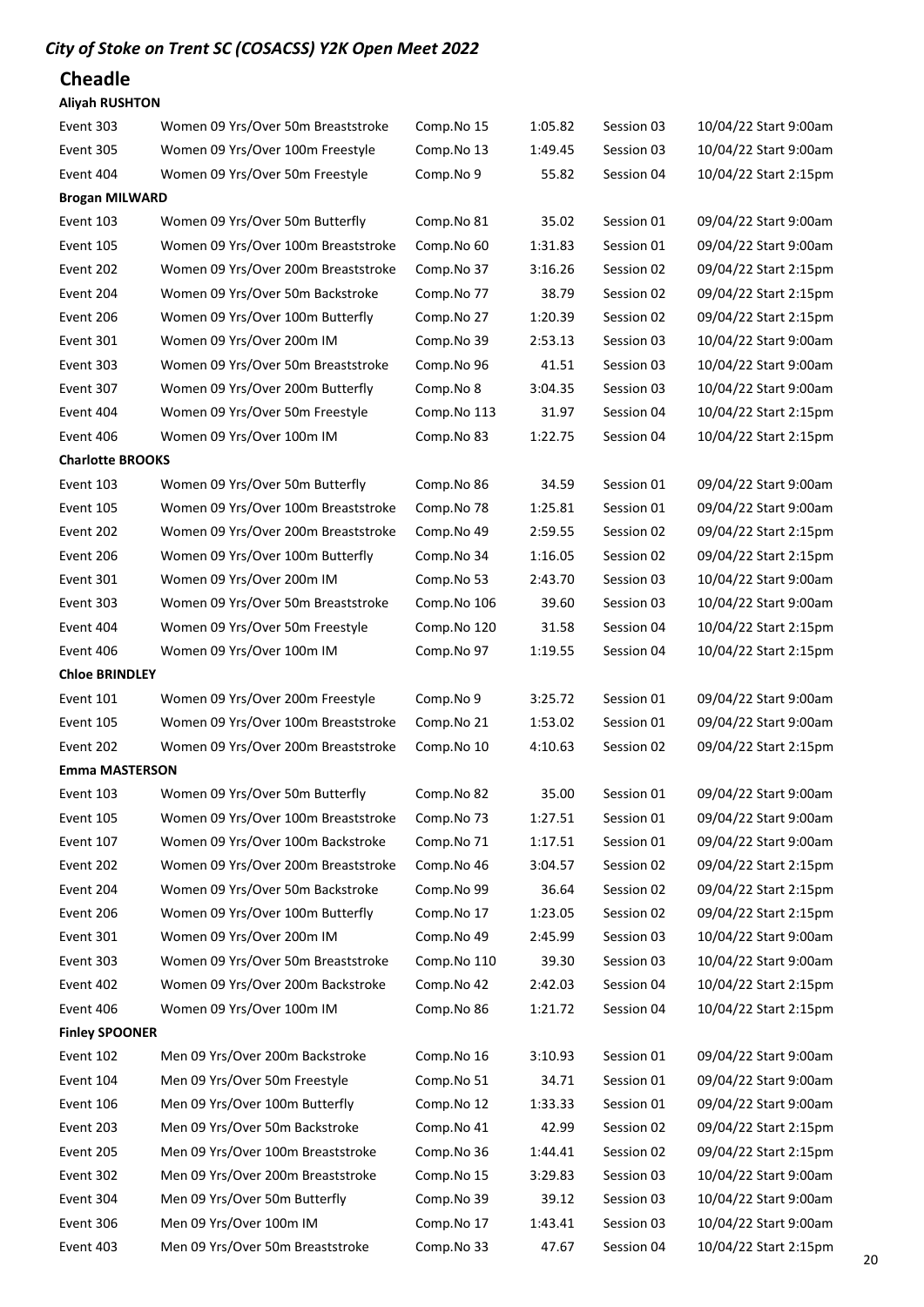| Event 405                 | Men 09 Yrs/Over 100m Backstroke     | Comp.No 26 | 1:31.54 | Session 04 | 10/04/22 Start 2:15pm |
|---------------------------|-------------------------------------|------------|---------|------------|-----------------------|
| <b>Francesca ARMITT</b>   |                                     |            |         |            |                       |
| Event 103                 | Women 09 Yrs/Over 50m Butterfly     | Comp.No 46 | 40.10   | Session 01 | 09/04/22 Start 9:00am |
| Event 105                 | Women 09 Yrs/Over 100m Breaststroke | Comp.No 32 | 1:46.58 | Session 01 | 09/04/22 Start 9:00am |
| Event 107                 | Women 09 Yrs/Over 100m Backstroke   | Comp.No 27 | 1:32.59 | Session 01 | 09/04/22 Start 9:00am |
| Event 204                 | Women 09 Yrs/Over 50m Backstroke    | Comp.No 42 | 45.20   | Session 02 | 09/04/22 Start 2:15pm |
| Event 206                 | Women 09 Yrs/Over 100m Butterfly    | Comp.No 5  | 1:39.60 | Session 02 | 09/04/22 Start 2:15pm |
| Event 303                 | Women 09 Yrs/Over 50m Breaststroke  | Comp.No 59 | 48.15   | Session 03 | 10/04/22 Start 9:00am |
| Event 406                 | Women 09 Yrs/Over 100m IM           | Comp.No 35 | 1:37.38 | Session 04 | 10/04/22 Start 2:15pm |
| <b>G FERNYHOUGH-JONES</b> |                                     |            |         |            |                       |
| Event 102                 | Men 09 Yrs/Over 200m Backstroke     | Comp.No 1  | 4:07.99 | Session 01 | 09/04/22 Start 9:00am |
| Event 104                 | Men 09 Yrs/Over 50m Freestyle       | Comp.No 24 | 39.53   | Session 01 | 09/04/22 Start 9:00am |
| Event 203                 | Men 09 Yrs/Over 50m Backstroke      | Comp.No 49 | 40.53   | Session 02 | 09/04/22 Start 2:15pm |
| Event 205                 | Men 09 Yrs/Over 100m Breaststroke   | Comp.No 34 | 1:46.05 | Session 02 | 09/04/22 Start 2:15pm |
| Event 207                 | Men 09 Yrs/Over 100m Freestyle      | Comp.No 36 | 1:20.81 | Session 02 | 09/04/22 Start 2:15pm |
| Event 304                 | Men 09 Yrs/Over 50m Butterfly       | Comp.No 12 | 50.92   | Session 03 | 10/04/22 Start 9:00am |
| Event 306                 | Men 09 Yrs/Over 100m IM             | Comp.No 11 | 1:51.53 | Session 03 | 10/04/22 Start 9:00am |
| Event 403                 | Men 09 Yrs/Over 50m Breaststroke    | Comp.No 28 | 49.71   | Session 04 | 10/04/22 Start 2:15pm |
| Event 405                 | Men 09 Yrs/Over 100m Backstroke     | Comp.No 33 | 1:26.23 | Session 04 | 10/04/22 Start 2:15pm |
| <b>Jacob OAKES</b>        |                                     |            |         |            |                       |
| Event 104                 | Men 09 Yrs/Over 50m Freestyle       | Comp.No 38 | 36.57   | Session 01 | 09/04/22 Start 9:00am |
| Event 106                 | Men 09 Yrs/Over 100m Butterfly      | Comp.No 14 | 1:30.25 | Session 01 | 09/04/22 Start 9:00am |
| Event 201                 | Men 09 Yrs/Over 200m Freestyle      | Comp.No 18 | 2:57.24 | Session 02 | 09/04/22 Start 2:15pm |
| Event 203                 | Men 09 Yrs/Over 50m Backstroke      | Comp.No 26 | 46.19   | Session 02 | 09/04/22 Start 2:15pm |
| Event 207                 | Men 09 Yrs/Over 100m Freestyle      | Comp.No 39 | 1:19.16 | Session 02 | 09/04/22 Start 2:15pm |
| Event 304                 | Men 09 Yrs/Over 50m Butterfly       | Comp.No 36 | 40.53   | Session 03 | 10/04/22 Start 9:00am |
| Event 306                 | Men 09 Yrs/Over 100m IM             | Comp.No 34 | 1:32.88 | Session 03 | 10/04/22 Start 9:00am |
| Event 405                 | Men 09 Yrs/Over 100m Backstroke     | Comp.No 19 | 1:34.64 | Session 04 | 10/04/22 Start 2:15pm |
| Event 407                 | Men 09 Yrs/Over 200m Butterfly      | Comp.No 2  | 4:17.59 | Session 04 | 10/04/22 Start 2:15pm |
| <b>James MASTERSON</b>    |                                     |            |         |            |                       |
| Event 102                 | Men 09 Yrs/Over 200m Backstroke     | Comp.No 9  | 3:29.67 | Session 01 | 09/04/22 Start 9:00am |
| Event 104                 | Men 09 Yrs/Over 50m Freestyle       | Comp.No 30 | 38.00   | Session 01 | 09/04/22 Start 9:00am |
| Event 106                 | Men 09 Yrs/Over 100m Butterfly      | Comp.No 9  | 1:40.19 | Session 01 | 09/04/22 Start 9:00am |
| Event 201                 | Men 09 Yrs/Over 200m Freestyle      | Comp.No 20 | 2:54.30 | Session 02 | 09/04/22 Start 2:15pm |
| Event 203                 | Men 09 Yrs/Over 50m Backstroke      | Comp.No 28 | 45.70   | Session 02 | 09/04/22 Start 2:15pm |
| Event 205                 | Men 09 Yrs/Over 100m Breaststroke   | Comp.No 26 | 1:49.50 | Session 02 | 09/04/22 Start 2:15pm |
| Event 207                 | Men 09 Yrs/Over 100m Freestyle      | Comp.No 30 | 1:22.51 | Session 02 | 09/04/22 Start 2:15pm |
| Event 302                 | Men 09 Yrs/Over 200m Breaststroke   | Comp.No 7  | 3:47.90 | Session 03 | 10/04/22 Start 9:00am |
| Event 304                 | Men 09 Yrs/Over 50m Butterfly       | Comp.No 21 | 46.20   | Session 03 | 10/04/22 Start 9:00am |
| Event 306                 | Men 09 Yrs/Over 100m IM             | Comp.No 18 | 1:42.80 | Session 03 | 10/04/22 Start 9:00am |
| Event 401                 | Men 09 Yrs/Over 200m IM             | Comp.No 14 | 3:16.50 | Session 04 | 10/04/22 Start 2:15pm |
| Event 403                 | Men 09 Yrs/Over 50m Breaststroke    | Comp.No 27 | 49.90   | Session 04 | 10/04/22 Start 2:15pm |
| Event 405                 | Men 09 Yrs/Over 100m Backstroke     | Comp.No 15 | 1:37.40 | Session 04 | 10/04/22 Start 2:15pm |
| <b>Kaynan BARFOOT</b>     |                                     |            |         |            |                       |
| Event 104                 | Men 09 Yrs/Over 50m Freestyle       | Comp.No 77 | 30.50   | Session 01 | 09/04/22 Start 9:00am |
| Event 106                 | Men 09 Yrs/Over 100m Butterfly      | Comp.No 24 | 1:17.20 | Session 01 | 09/04/22 Start 9:00am |
| Event 201                 | Men 09 Yrs/Over 200m Freestyle      | Comp.No 44 | 2:26.80 | Session 02 | 09/04/22 Start 2:15pm |
| Event 203                 | Men 09 Yrs/Over 50m Backstroke      | Comp.No 59 | 37.71   | Session 02 | 09/04/22 Start 2:15pm |
| Event 207                 | Men 09 Yrs/Over 100m Freestyle      | Comp.No 69 | 1:05.70 | Session 02 | 09/04/22 Start 2:15pm |
| Event 304                 | Men 09 Yrs/Over 50m Butterfly       | Comp.No 60 | 32.50   | Session 03 | 10/04/22 Start 9:00am |
|                           |                                     |            |         |            |                       |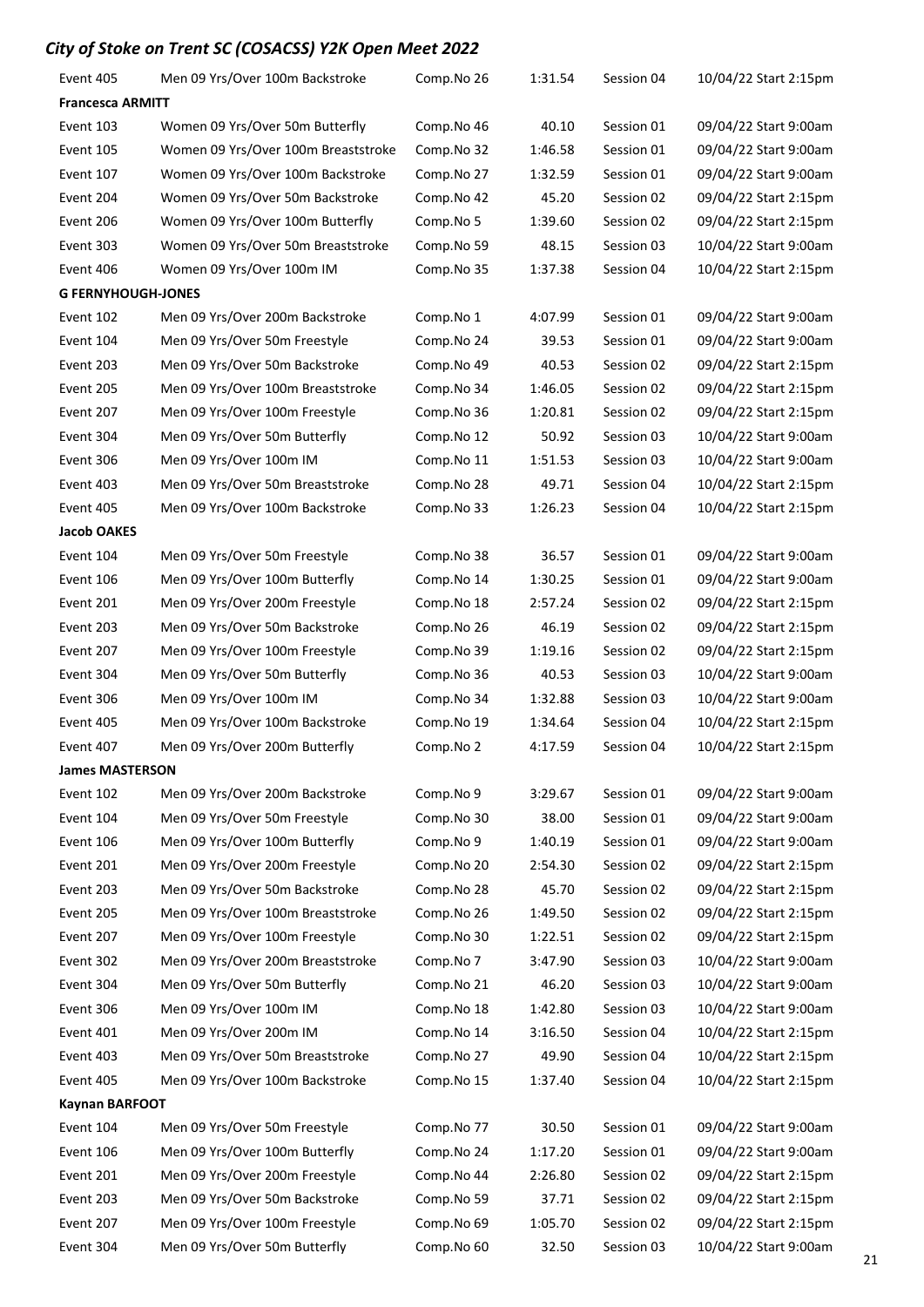| Event 306                | Men 09 Yrs/Over 100m IM             | Comp.No 55  | 1:19.71 | Session 03 | 10/04/22 Start 9:00am |
|--------------------------|-------------------------------------|-------------|---------|------------|-----------------------|
| Event 403                | Men 09 Yrs/Over 50m Breaststroke    | Comp.No 49  | 42.40   | Session 04 | 10/04/22 Start 2:15pm |
| Event 407                | Men 09 Yrs/Over 200m Butterfly      | Comp.No 7   | 2:56.44 | Session 04 | 10/04/22 Start 2:15pm |
| Lara BARR                |                                     |             |         |            |                       |
| Event 103                | Women 09 Yrs/Over 50m Butterfly     | Comp.No 71  | 36.50   | Session 01 | 09/04/22 Start 9:00am |
| Event 107                | Women 09 Yrs/Over 100m Backstroke   | Comp.No 63  | 1:19.47 | Session 01 | 09/04/22 Start 9:00am |
| Event 202                | Women 09 Yrs/Over 200m Breaststroke | Comp.No 35  | 3:18.12 | Session 02 | 09/04/22 Start 2:15pm |
| Event 204                | Women 09 Yrs/Over 50m Backstroke    | Comp.No 82  | 38.37   | Session 02 | 09/04/22 Start 2:15pm |
| Event 206                | Women 09 Yrs/Over 100m Butterfly    | Comp.No 16  | 1:24.85 | Session 02 | 09/04/22 Start 2:15pm |
| Event 301                | Women 09 Yrs/Over 200m IM           | Comp.No 40  | 2:52.80 | Session 03 | 10/04/22 Start 9:00am |
| Event 305                | Women 09 Yrs/Over 100m Freestyle    | Comp.No 96  | 1:10.35 | Session 03 | 10/04/22 Start 9:00am |
| Event 307                | Women 09 Yrs/Over 200m Butterfly    | Comp.No 5   | 3:12.60 | Session 03 | 10/04/22 Start 9:00am |
| Event 402                | Women 09 Yrs/Over 200m Backstroke   | Comp.No 35  | 2:50.41 | Session 04 | 10/04/22 Start 2:15pm |
| Event 406                | Women 09 Yrs/Over 100m IM           | Comp.No 63  | 1:26.72 | Session 04 | 10/04/22 Start 2:15pm |
| <b>Leighton DOWNINGS</b> |                                     |             |         |            |                       |
| Event 102                | Men 09 Yrs/Over 200m Backstroke     | Comp.No 24  | 2:59.87 | Session 01 | 09/04/22 Start 9:00am |
| Event 104                | Men 09 Yrs/Over 50m Freestyle       | Comp.No 71  | 31.33   | Session 01 | 09/04/22 Start 9:00am |
| Event 201                | Men 09 Yrs/Over 200m Freestyle      | Comp.No 35  | 2:33.44 | Session 02 | 09/04/22 Start 2:15pm |
| Event 205                | Men 09 Yrs/Over 100m Breaststroke   | Comp.No 50  | 1:36.59 | Session 02 | 09/04/22 Start 2:15pm |
| Event 207                | Men 09 Yrs/Over 100m Freestyle      | Comp.No 63  | 1:09.21 | Session 02 | 09/04/22 Start 2:15pm |
| Event 302                | Men 09 Yrs/Over 200m Breaststroke   | Comp.No 18  | 3:17.60 | Session 03 | 10/04/22 Start 9:00am |
| Event 306                | Men 09 Yrs/Over 100m IM             | Comp.No 33  | 1:33.03 | Session 03 | 10/04/22 Start 9:00am |
| Event 401                | Men 09 Yrs/Over 200m IM             | Comp.No 21  | 3:03.96 | Session 04 | 10/04/22 Start 2:15pm |
| Event 403                | Men 09 Yrs/Over 50m Breaststroke    | Comp.No 47  | 43.75   | Session 04 | 10/04/22 Start 2:15pm |
| <b>Levi DOWNINGS</b>     |                                     |             |         |            |                       |
| Event 104                | Men 09 Yrs/Over 50m Freestyle       | Comp.No 16  | 42.79   | Session 01 | 09/04/22 Start 9:00am |
| Event 106                | Men 09 Yrs/Over 100m Butterfly      | Comp.No 2   | 2:05.91 | Session 01 | 09/04/22 Start 9:00am |
| Event 203                | Men 09 Yrs/Over 50m Backstroke      | Comp.No 6   | 59.08   | Session 02 | 09/04/22 Start 2:15pm |
| Event 207                | Men 09 Yrs/Over 100m Freestyle      | Comp.No 8   | 1:42.12 | Session 02 | 09/04/22 Start 2:15pm |
| Event 304                | Men 09 Yrs/Over 50m Butterfly       | Comp.No 10  | 51.33   | Session 03 | 10/04/22 Start 9:00am |
| Event 306                | Men 09 Yrs/Over 100m IM             | Comp.No 9   | 1:55.00 | Session 03 | 10/04/22 Start 9:00am |
| Event 403                | Men 09 Yrs/Over 50m Breaststroke    | Comp.No 4   | 1:14.04 | Session 04 | 10/04/22 Start 2:15pm |
| Event 405                | Men 09 Yrs/Over 100m Backstroke     | Comp.No 3   | 2:11.91 | Session 04 | 10/04/22 Start 2:15pm |
| Libby AVEYARD-CLIFFE     |                                     |             |         |            |                       |
| Event 107                | Women 09 Yrs/Over 100m Backstroke   | Comp.No 45  | 1:25.82 | Session 01 | 09/04/22 Start 9:00am |
| Event 204                | Women 09 Yrs/Over 50m Backstroke    | Comp.No 73  | 39.40   | Session 02 | 09/04/22 Start 2:15pm |
| Event 303                | Women 09 Yrs/Over 50m Breaststroke  | Comp.No 63  | 47.32   | Session 03 | 10/04/22 Start 9:00am |
| Event 305                | Women 09 Yrs/Over 100m Freestyle    | Comp.No 105 | 1:08.25 | Session 03 | 10/04/22 Start 9:00am |
| Event 404                | Women 09 Yrs/Over 50m Freestyle     | Comp.No 127 | 31.01   | Session 04 | 10/04/22 Start 2:15pm |
| Event 406                | Women 09 Yrs/Over 100m IM           | Comp.No 46  | 1:32.28 | Session 04 | 10/04/22 Start 2:15pm |
| <b>Megan MILNER</b>      |                                     |             |         |            |                       |
| Event 303                | Women 09 Yrs/Over 50m Breaststroke  | Comp.No 29  | 55.69   | Session 03 | 10/04/22 Start 9:00am |
| Event 305                | Women 09 Yrs/Over 100m Freestyle    | Comp.No 27  | 1:32.54 | Session 03 | 10/04/22 Start 9:00am |
| Event 404                | Women 09 Yrs/Over 50m Freestyle     | Comp.No 41  | 40.33   | Session 04 | 10/04/22 Start 2:15pm |
| Event 406                | Women 09 Yrs/Over 100m IM           | Comp.No 11  | 1:59.66 | Session 04 | 10/04/22 Start 2:15pm |
| <b>Murphy HAMILTON</b>   |                                     |             |         |            |                       |
| Event 201                | Men 09 Yrs/Over 200m Freestyle      | Comp.No 32  | 2:38.42 | Session 02 | 09/04/22 Start 2:15pm |
| Event 207                | Men 09 Yrs/Over 100m Freestyle      | Comp.No 45  | 1:15.00 | Session 02 | 09/04/22 Start 2:15pm |
|                          |                                     |             |         |            |                       |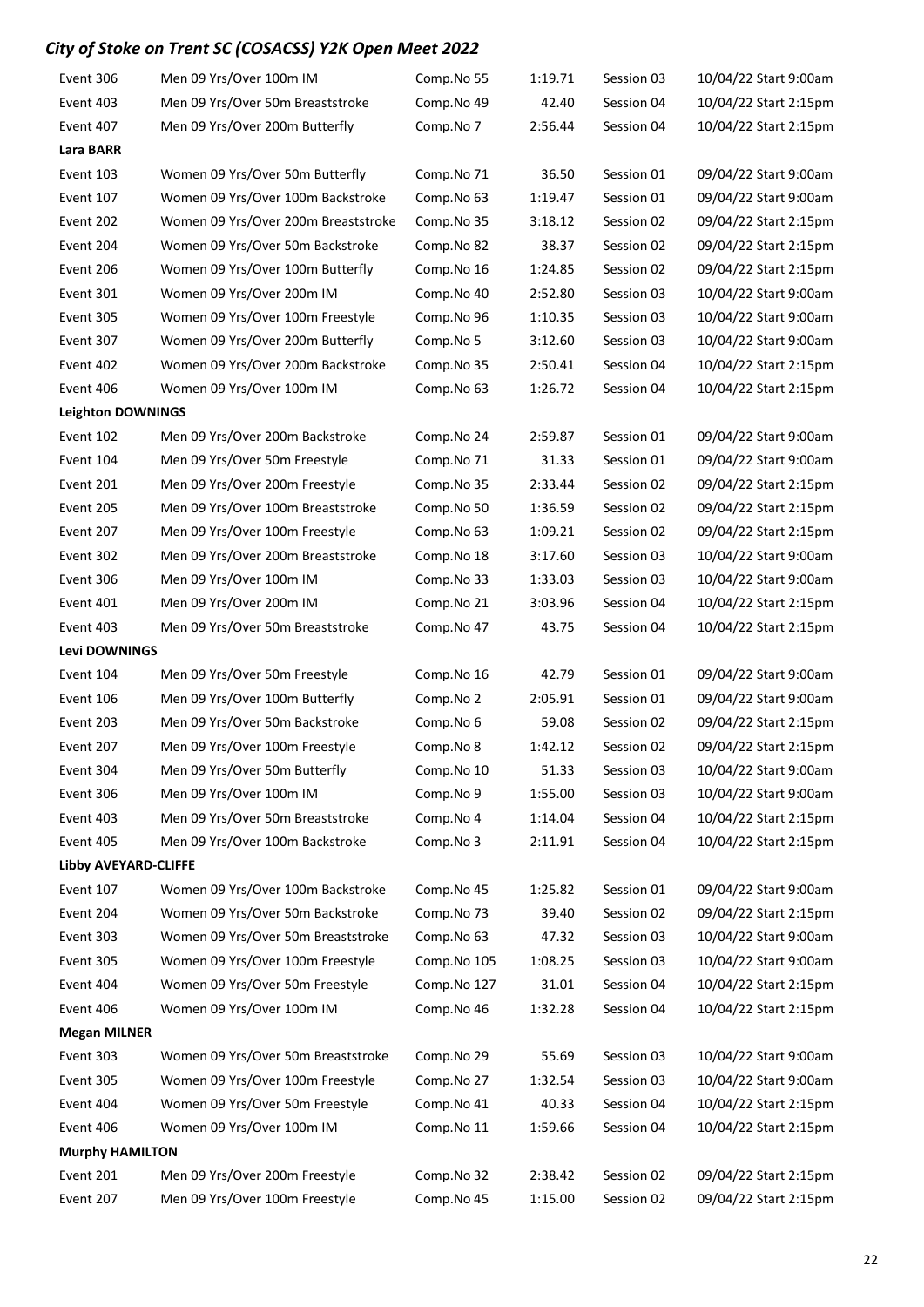| <b>Niamh ARMITT</b>      |                                    |            |         |            |                       |
|--------------------------|------------------------------------|------------|---------|------------|-----------------------|
| Event 103                | Women 09 Yrs/Over 50m Butterfly    | Comp.No 5  | 1:09.70 | Session 01 | 09/04/22 Start 9:00am |
| Event 204                | Women 09 Yrs/Over 50m Backstroke   | Comp.No 6  | 1:03.50 | Session 02 | 09/04/22 Start 2:15pm |
| Event 303                | Women 09 Yrs/Over 50m Breaststroke | Comp.No 10 | 1:08.34 | Session 03 | 10/04/22 Start 9:00am |
| Event 404                | Women 09 Yrs/Over 50m Freestyle    | Comp.No 8  | 56.39   | Session 04 | 10/04/22 Start 2:15pm |
| Event 406                | Women 09 Yrs/Over 100m IM          | Comp.No 5  | 2:15.11 | Session 04 | 10/04/22 Start 2:15pm |
| <b>Ryan KEATES</b>       |                                    |            |         |            |                       |
| Event 102                | Men 09 Yrs/Over 200m Backstroke    | Comp.No 6  | 3:36.07 | Session 01 | 09/04/22 Start 9:00am |
| Event 104                | Men 09 Yrs/Over 50m Freestyle      | Comp.No 8  | 46.49   | Session 01 | 09/04/22 Start 9:00am |
| Event 201                | Men 09 Yrs/Over 200m Freestyle     | Comp.No 3  | 3:27.09 | Session 02 | 09/04/22 Start 2:15pm |
| Event 203                | Men 09 Yrs/Over 50m Backstroke     | Comp.No 15 | 50.38   | Session 02 | 09/04/22 Start 2:15pm |
| Event 207                | Men 09 Yrs/Over 100m Freestyle     | Comp.No 6  | 1:45.52 | Session 02 | 09/04/22 Start 2:15pm |
| <b>Thomas HORTON</b>     |                                    |            |         |            |                       |
| Event 102                | Men 09 Yrs/Over 200m Backstroke    | Comp.No 10 | 3:23.30 | Session 01 | 09/04/22 Start 9:00am |
| Event 104                | Men 09 Yrs/Over 50m Freestyle      | Comp.No 45 | 35.98   | Session 01 | 09/04/22 Start 9:00am |
| Event 201                | Men 09 Yrs/Over 200m Freestyle     | Comp.No 26 | 2:43.57 | Session 02 | 09/04/22 Start 2:15pm |
| Event 205                | Men 09 Yrs/Over 100m Breaststroke  | Comp.No 42 | 1:42.13 | Session 02 | 09/04/22 Start 2:15pm |
| Event 207                | Men 09 Yrs/Over 100m Freestyle     | Comp.No 52 | 1:13.86 | Session 02 | 09/04/22 Start 2:15pm |
| Event 304                | Men 09 Yrs/Over 50m Butterfly      | Comp.No 31 | 41.30   | Session 03 | 10/04/22 Start 9:00am |
| Event 306                | Men 09 Yrs/Over 100m IM            | Comp.No 27 | 1:35.97 | Session 03 | 10/04/22 Start 9:00am |
| Event 401                | Men 09 Yrs/Over 200m IM            | Comp.No 20 | 3:04.58 | Session 04 | 10/04/22 Start 2:15pm |
| <b>W MCGINLEY-KEATES</b> |                                    |            |         |            |                       |
| Event 102                | Men 09 Yrs/Over 200m Backstroke    | Comp.No 37 | 2:30.69 | Session 01 | 09/04/22 Start 9:00am |
| Event 104                | Men 09 Yrs/Over 50m Freestyle      | Comp.No 86 | 28.38   | Session 01 | 09/04/22 Start 9:00am |
| Event 106                | Men 09 Yrs/Over 100m Butterfly     | Comp.No 23 | 1:18.07 | Session 01 | 09/04/22 Start 9:00am |
| Event 201                | Men 09 Yrs/Over 200m Freestyle     | Comp.No 51 | 2:16.82 | Session 02 | 09/04/22 Start 2:15pm |
| Event 203                | Men 09 Yrs/Over 50m Backstroke     | Comp.No 75 | 33.00   | Session 02 | 09/04/22 Start 2:15pm |
| Event 205                | Men 09 Yrs/Over 100m Breaststroke  | Comp.No 62 | 1:22.61 | Session 02 | 09/04/22 Start 2:15pm |
| Event 207                | Men 09 Yrs/Over 100m Freestyle     | Comp.No 80 | 1:02.13 | Session 02 | 09/04/22 Start 2:15pm |
| Event 302                | Men 09 Yrs/Over 200m Breaststroke  | Comp.No 26 | 2:49.73 | Session 03 | 10/04/22 Start 9:00am |
| Event 304                | Men 09 Yrs/Over 50m Butterfly      | Comp.No 57 | 33.50   | Session 03 | 10/04/22 Start 9:00am |
| Event 306                | Men 09 Yrs/Over 100m IM            | Comp.No 65 | 1:12.64 | Session 03 | 10/04/22 Start 9:00am |
| Event 401                | Men 09 Yrs/Over 200m IM            | Comp.No 40 | 2:32.77 | Session 04 | 10/04/22 Start 2:15pm |
| Event 403                | Men 09 Yrs/Over 50m Breaststroke   | Comp.No 53 | 40.55   | Session 04 | 10/04/22 Start 2:15pm |
| Event 405                | Men 09 Yrs/Over 100m Backstroke    | Comp.No 51 | 1:11.92 | Session 04 | 10/04/22 Start 2:15pm |
| Event 407                | Men 09 Yrs/Over 200m Butterfly     | Comp.No 8  | 2:50.27 | Session 04 | 10/04/22 Start 2:15pm |
| <b>William HORTON</b>    |                                    |            |         |            |                       |
| Event 102                | Men 09 Yrs/Over 200m Backstroke    | Comp.No 17 | 3:09.29 | Session 01 | 09/04/22 Start 9:00am |
| Event 104                | Men 09 Yrs/Over 50m Freestyle      | Comp.No 40 | 36.50   | Session 01 | 09/04/22 Start 9:00am |
| Event 106                | Men 09 Yrs/Over 100m Butterfly     | Comp.No 10 | 1:35.77 | Session 01 | 09/04/22 Start 9:00am |
| Event 205                | Men 09 Yrs/Over 100m Breaststroke  | Comp.No 37 | 1:44.41 | Session 02 | 09/04/22 Start 2:15pm |
| Event 207                | Men 09 Yrs/Over 100m Freestyle     | Comp.No 42 | 1:17.60 | Session 02 | 09/04/22 Start 2:15pm |
| Event 302                | Men 09 Yrs/Over 200m Breaststroke  | Comp.No 11 | 3:39.65 | Session 03 | 10/04/22 Start 9:00am |
| Event 304                | Men 09 Yrs/Over 50m Butterfly      | Comp.No 35 | 40.89   | Session 03 | 10/04/22 Start 9:00am |
| Event 306                | Men 09 Yrs/Over 100m IM            | Comp.No 29 | 1:34.88 | Session 03 | 10/04/22 Start 9:00am |
| Event 401                | Men 09 Yrs/Over 200m IM            | Comp.No 18 | 3:06.81 | Session 04 | 10/04/22 Start 2:15pm |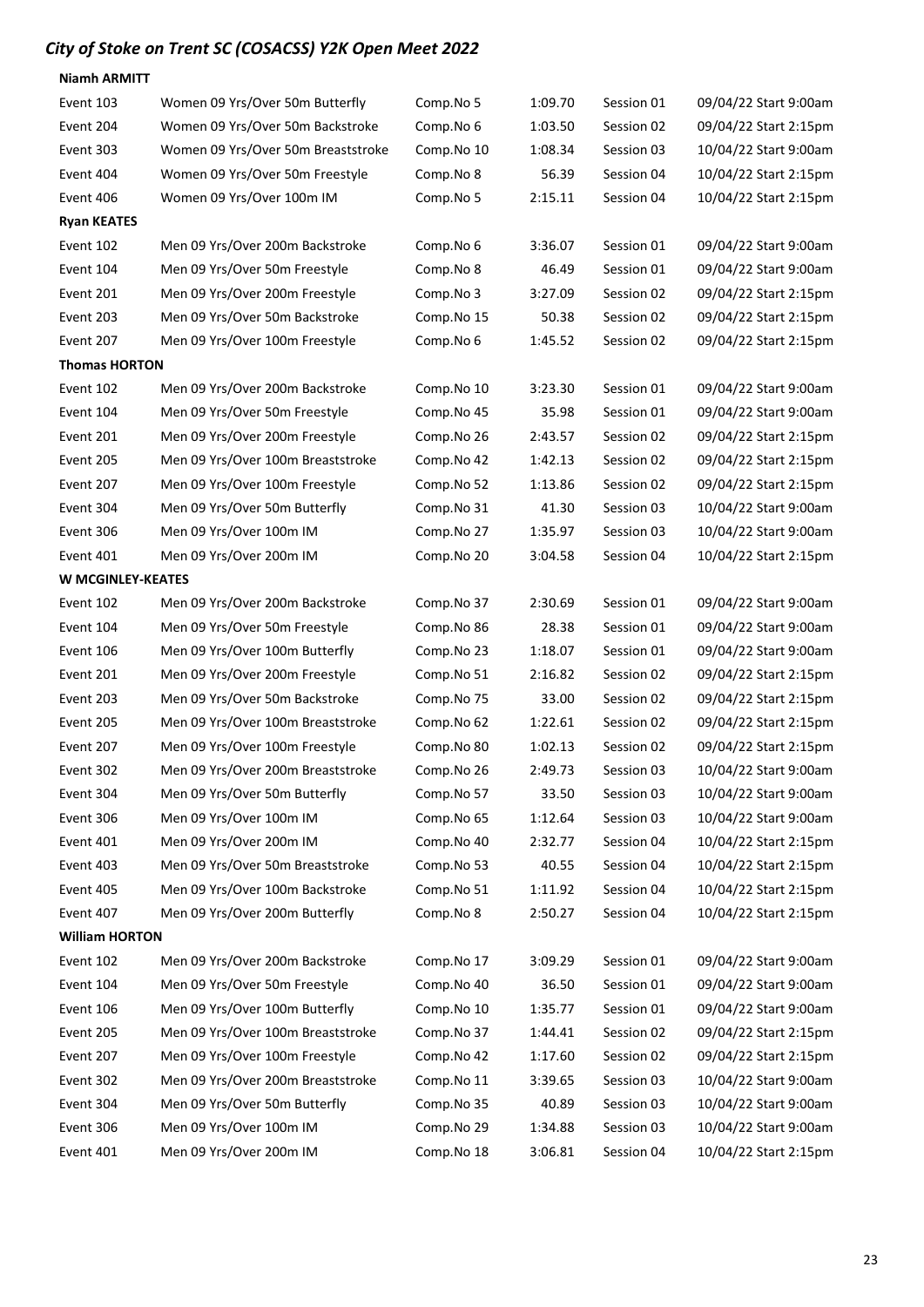# Co Derby

#### Amelie RATLIFF

| Event 105             | Women 09 Yrs/Over 100m Breaststroke | Comp.No 36 | 1:44.66 | Session 01 | 09/04/22 Start 9:00am |
|-----------------------|-------------------------------------|------------|---------|------------|-----------------------|
| Event 107             | Women 09 Yrs/Over 100m Backstroke   | Comp.No 37 | 1:28.34 | Session 01 | 09/04/22 Start 9:00am |
| Event 204             | Women 09 Yrs/Over 50m Backstroke    | Comp.No 87 | 37.80   | Session 02 | 09/04/22 Start 2:15pm |
| Event 206             | Women 09 Yrs/Over 100m Butterfly    | Comp.No 7  | 1:35.22 | Session 02 | 09/04/22 Start 2:15pm |
| Event 301             | Women 09 Yrs/Over 200m IM           | Comp.No 13 | 3:13.69 | Session 03 | 10/04/22 Start 9:00am |
| Event 305             | Women 09 Yrs/Over 100m Freestyle    | Comp.No 54 | 1:19.96 | Session 03 | 10/04/22 Start 9:00am |
| Event 402             | Women 09 Yrs/Over 200m Backstroke   | Comp.No 13 | 3:15.36 | Session 04 | 10/04/22 Start 2:15pm |
| <b>Elena JONES</b>    |                                     |            |         |            |                       |
| Event 103             | Women 09 Yrs/Over 50m Butterfly     | Comp.No 30 | 44.00   | Session 01 | 09/04/22 Start 9:00am |
| Event 107             | Women 09 Yrs/Over 100m Backstroke   | Comp.No 23 | 1:35.00 | Session 01 | 09/04/22 Start 9:00am |
| Event 204             | Women 09 Yrs/Over 50m Backstroke    | Comp.No 55 | 42.30   | Session 02 | 09/04/22 Start 2:15pm |
| Event 303             | Women 09 Yrs/Over 50m Breaststroke  | Comp.No 35 | 53.26   | Session 03 | 10/04/22 Start 9:00am |
| Event 305             | Women 09 Yrs/Over 100m Freestyle    | Comp.No 41 | 1:24.49 | Session 03 | 10/04/22 Start 9:00am |
| Event 404             | Women 09 Yrs/Over 50m Freestyle     | Comp.No 54 | 38.08   | Session 04 | 10/04/22 Start 2:15pm |
| Event 406             | Women 09 Yrs/Over 100m IM           | Comp.No 38 | 1:37.19 | Session 04 | 10/04/22 Start 2:15pm |
| <b>Ella RATLIFF</b>   |                                     |            |         |            |                       |
| Event 105             | Women 09 Yrs/Over 100m Breaststroke | Comp.No 37 | 1:43.56 | Session 01 | 09/04/22 Start 9:00am |
| Event 107             | Women 09 Yrs/Over 100m Backstroke   | Comp.No 36 | 1:28.64 | Session 01 | 09/04/22 Start 9:00am |
| Event 202             | Women 09 Yrs/Over 200m Breaststroke | Comp.No 3  | 4:30.00 | Session 02 | 09/04/22 Start 2:15pm |
| Event 204             | Women 09 Yrs/Over 50m Backstroke    | Comp.No 66 | 40.80   | Session 02 | 09/04/22 Start 2:15pm |
| Event 301             | Women 09 Yrs/Over 200m IM           | Comp.No 15 | 3:09.80 | Session 03 | 10/04/22 Start 9:00am |
| Event 305             | Women 09 Yrs/Over 100m Freestyle    | Comp.No 59 | 1:17.62 | Session 03 | 10/04/22 Start 9:00am |
| Event 404             | Women 09 Yrs/Over 50m Freestyle     | Comp.No 85 | 33.88   | Session 04 | 10/04/22 Start 2:15pm |
| <b>Emily MCHUGH</b>   |                                     |            |         |            |                       |
| Event 301             | Women 09 Yrs/Over 200m IM           | Comp.No 18 | 3:02.66 | Session 03 | 10/04/22 Start 9:00am |
| Event 305             | Women 09 Yrs/Over 100m Freestyle    | Comp.No 77 | 1:13.91 | Session 03 | 10/04/22 Start 9:00am |
| Event 404             | Women 09 Yrs/Over 50m Freestyle     | Comp.No 89 | 33.60   | Session 04 | 10/04/22 Start 2:15pm |
| Event 406             | Women 09 Yrs/Over 100m IM           | Comp.No 62 | 1:26.87 | Session 04 | 10/04/22 Start 2:15pm |
| <b>Eva WATERHOUSE</b> |                                     |            |         |            |                       |
| Event 101             | Women 09 Yrs/Over 200m Freestyle    | Comp.No 25 | 2:52.71 | Session 01 | 09/04/22 Start 9:00am |
| Event 103             | Women 09 Yrs/Over 50m Butterfly     | Comp.No 57 | 37.54   | Session 01 | 09/04/22 Start 9:00am |
| Event 107             | Women 09 Yrs/Over 100m Backstroke   | Comp.No 22 | 1:35.00 | Session 01 | 09/04/22 Start 9:00am |
| Event 303             | Women 09 Yrs/Over 50m Breaststroke  | Comp.No 64 | 47.04   | Session 03 | 10/04/22 Start 9:00am |
| Event 305             | Women 09 Yrs/Over 100m Freestyle    | Comp.No 67 | 1:15.71 | Session 03 | 10/04/22 Start 9:00am |
| Event 404             | Women 09 Yrs/Over 50m Freestyle     | Comp.No 93 | 33.35   | Session 04 | 10/04/22 Start 2:15pm |
| Event 406             | Women 09 Yrs/Over 100m IM           | Comp.No 69 | 1:25.47 | Session 04 | 10/04/22 Start 2:15pm |
| <b>Finley MAINGAY</b> |                                     |            |         |            |                       |
| Event 201             | Men 09 Yrs/Over 200m Freestyle      | Comp.No 15 | 2:58.47 | Session 02 | 09/04/22 Start 2:15pm |
| Event 203             | Men 09 Yrs/Over 50m Backstroke      | Comp.No 55 | 39.38   | Session 02 | 09/04/22 Start 2:15pm |
| Event 205             | Men 09 Yrs/Over 100m Breaststroke   | Comp.No 49 | 1:37.02 | Session 02 | 09/04/22 Start 2:15pm |
| Event 304             | Men 09 Yrs/Over 50m Butterfly       | Comp.No 37 | 40.05   | Session 03 | 10/04/22 Start 9:00am |
| Event 306             | Men 09 Yrs/Over 100m IM             | Comp.No 51 | 1:23.11 | Session 03 | 10/04/22 Start 9:00am |
| Event 403             | Men 09 Yrs/Over 50m Breaststroke    | Comp.No 45 | 45.70   | Session 04 | 10/04/22 Start 2:15pm |
| Event 405             | Men 09 Yrs/Over 100m Backstroke     | Comp.No 42 | 1:21.84 | Session 04 | 10/04/22 Start 2:15pm |
| <b>George COTTON</b>  |                                     |            |         |            |                       |
| Event 102             | Men 09 Yrs/Over 200m Backstroke     | Comp.No 7  | 3:33.98 | Session 01 | 09/04/22 Start 9:00am |
| Event 104             | Men 09 Yrs/Over 50m Freestyle       | Comp.No 37 | 37.14   | Session 01 | 09/04/22 Start 9:00am |
| Event 201             | Men 09 Yrs/Over 200m Freestyle      | Comp.No 14 | 2:58.62 | Session 02 | 09/04/22 Start 2:15pm |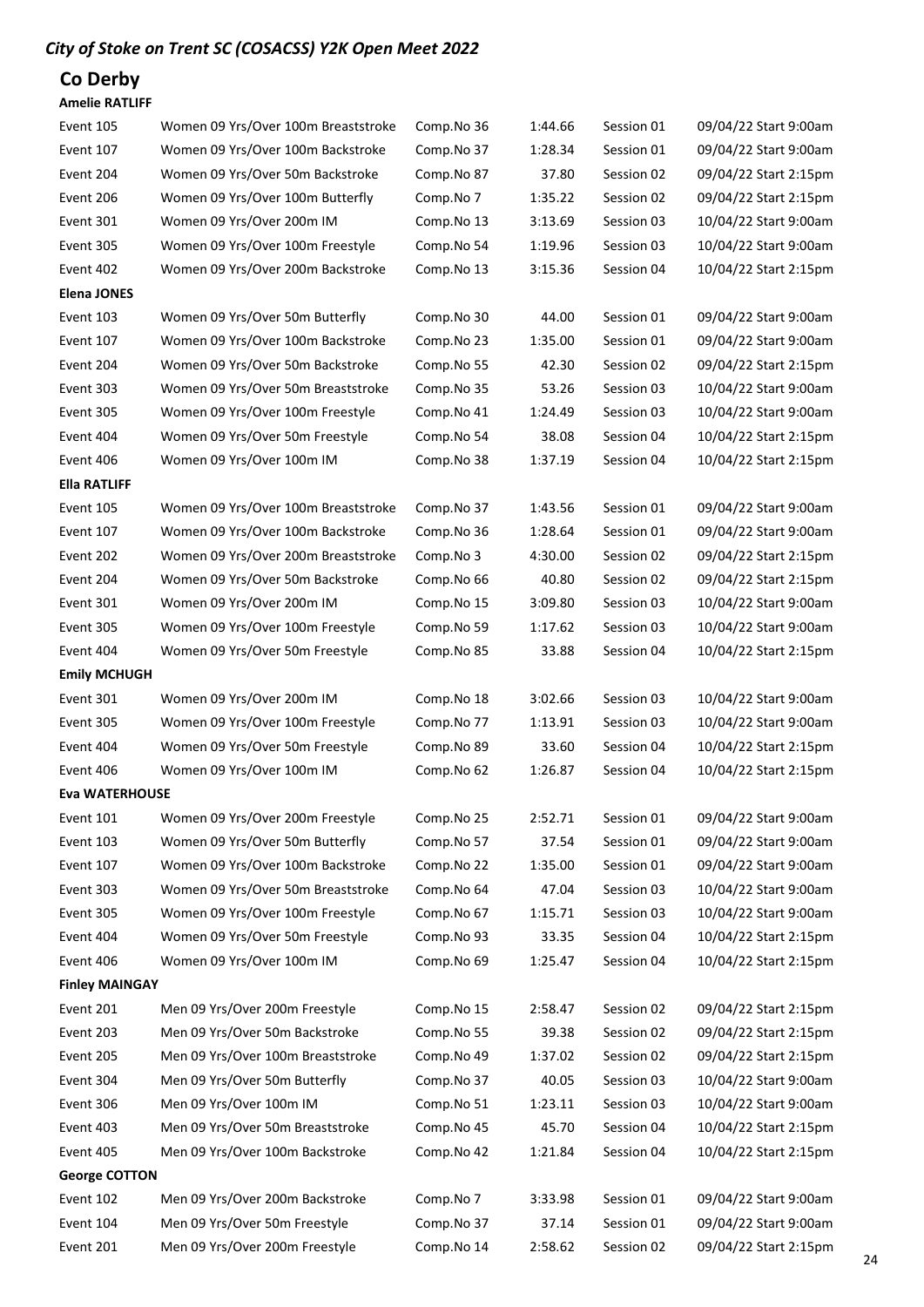| Event 205              | Men 09 Yrs/Over 100m Breaststroke                            | Comp.No 24               | 1:50.84          | Session 02               | 09/04/22 Start 2:15pm                          |
|------------------------|--------------------------------------------------------------|--------------------------|------------------|--------------------------|------------------------------------------------|
| Event 302              | Men 09 Yrs/Over 200m Breaststroke                            | Comp.No 5                | 3:54.70          | Session 03               | 10/04/22 Start 9:00am                          |
| Event 304              | Men 09 Yrs/Over 50m Butterfly                                | Comp.No 22               | 46.11            | Session 03               | 10/04/22 Start 9:00am                          |
| Event 306              | Men 09 Yrs/Over 100m IM                                      | Comp.No 31               | 1:33.85          | Session 03               | 10/04/22 Start 9:00am                          |
| Event 401              | Men 09 Yrs/Over 200m IM                                      | Comp.No 11               | 3:22.56          | Session 04               | 10/04/22 Start 2:15pm                          |
| Event 403              | Men 09 Yrs/Over 50m Breaststroke                             | Comp.No 42               | 45.84            | Session 04               | 10/04/22 Start 2:15pm                          |
| Event 405              | Men 09 Yrs/Over 100m Backstroke                              | Comp.No 27               | 1:31.40          | Session 04               | 10/04/22 Start 2:15pm                          |
| <b>Harley SHORT</b>    |                                                              |                          |                  |                          |                                                |
| Event 104              | Men 09 Yrs/Over 50m Freestyle                                | Comp.No 36               | 37.20            | Session 01               | 09/04/22 Start 9:00am                          |
| Event 201              | Men 09 Yrs/Over 200m Freestyle                               | Comp.No 10               | 3:06.78          | Session 02               | 09/04/22 Start 2:15pm                          |
| Event 205              | Men 09 Yrs/Over 100m Breaststroke                            | Comp.No 30               | 1:48.19          | Session 02               | 09/04/22 Start 2:15pm                          |
| Event 302              | Men 09 Yrs/Over 200m Breaststroke                            | Comp.No 9                | 3:43.80          | Session 03               | 10/04/22 Start 9:00am                          |
| Event 304              | Men 09 Yrs/Over 50m Butterfly                                | Comp.No 11               | 51.20            | Session 03               | 10/04/22 Start 9:00am                          |
| Event 306              | Men 09 Yrs/Over 100m IM                                      | Comp.No 21               | 1:39.36          | Session 03               | 10/04/22 Start 9:00am                          |
| Event 403              | Men 09 Yrs/Over 50m Breaststroke                             | Comp.No 35               | 47.00            | Session 04               | 10/04/22 Start 2:15pm                          |
| Event 405              | Men 09 Yrs/Over 100m Backstroke                              | Comp.No 12               | 1:41.49          | Session 04               | 10/04/22 Start 2:15pm                          |
| <b>Harriet ELLSE</b>   |                                                              |                          |                  |                          |                                                |
| Event 101              | Women 09 Yrs/Over 200m Freestyle                             | Comp.No 60               | 2:21.02          | Session 01               | 09/04/22 Start 9:00am                          |
| Event 103              | Women 09 Yrs/Over 50m Butterfly                              | Comp.No 101              | 32.80            | Session 01               | 09/04/22 Start 9:00am                          |
| Event 105              | Women 09 Yrs/Over 100m Breaststroke                          | Comp.No 70               | 1:28.62          | Session 01               | 09/04/22 Start 9:00am                          |
| Event 202              | Women 09 Yrs/Over 200m Breaststroke                          | Comp.No 38               | 3:15.00          | Session 02               | 09/04/22 Start 2:15pm                          |
| Event 206              | Women 09 Yrs/Over 100m Butterfly                             | Comp.No 31               | 1:17.99          | Session 02               | 09/04/22 Start 2:15pm                          |
| <b>Jack SALLIS</b>     |                                                              |                          |                  |                          |                                                |
| Event 104              | Men 09 Yrs/Over 50m Freestyle                                | Comp.No 61               | 33.63            | Session 01               | 09/04/22 Start 9:00am                          |
| Event 205              | Men 09 Yrs/Over 100m Breaststroke                            | Comp.No 48               | 1:37.40          | Session 02               | 09/04/22 Start 2:15pm                          |
| Event 207              | Men 09 Yrs/Over 100m Freestyle                               | Comp.No 44               | 1:16.55          | Session 02               | 09/04/22 Start 2:15pm                          |
| <b>Jessica WASS</b>    |                                                              |                          |                  |                          |                                                |
| Event 101              | Women 09 Yrs/Over 200m Freestyle                             | Comp.No 39               | 2:39.24          | Session 01               | 09/04/22 Start 9:00am                          |
| Event 103              | Women 09 Yrs/Over 50m Butterfly                              | Comp.No 53               | 38.68            | Session 01               | 09/04/22 Start 9:00am                          |
| Event 105              | Women 09 Yrs/Over 100m Breaststroke                          | Comp.No 49               | 1:36.88          | Session 01               | 09/04/22 Start 9:00am                          |
| Event 303              | Women 09 Yrs/Over 50m Breaststroke                           | Comp.No 72               | 45.46            | Session 03               | 10/04/22 Start 9:00am                          |
| Event 305              | Women 09 Yrs/Over 100m Freestyle                             | Comp.No 87               | 1:12.55          | Session 03               | 10/04/22 Start 9:00am                          |
| Event 402              | Women 09 Yrs/Over 200m Backstroke                            | Comp.No 20               | 3:02.13          | Session 04               | 10/04/22 Start 2:15pm                          |
| Event 404              | Women 09 Yrs/Over 50m Freestyle                              | Comp.No 75               | 35.00            | Session 04               | 10/04/22 Start 2:15pm                          |
| Event 406              | Women 09 Yrs/Over 100m IM                                    | Comp.No 70               | 1:25.33          | Session 04               | 10/04/22 Start 2:15pm                          |
| <b>Nadine GUERRERO</b> |                                                              |                          |                  |                          |                                                |
|                        |                                                              |                          | 2:50.54          |                          |                                                |
| Event 101<br>Event 103 | Women 09 Yrs/Over 200m Freestyle                             | Comp.No 26               |                  | Session 01               | 09/04/22 Start 9:00am                          |
|                        | Women 09 Yrs/Over 50m Butterfly                              | Comp.No 37               | 42.50            | Session 01               | 09/04/22 Start 9:00am                          |
| Event 105              | Women 09 Yrs/Over 100m Breaststroke                          | Comp.No 42               | 1:42.89          | Session 01               | 09/04/22 Start 9:00am                          |
| Event 107              | Women 09 Yrs/Over 100m Backstroke                            | Comp.No 35               | 1:28.68          | Session 01               | 09/04/22 Start 9:00am                          |
| <b>Olivia LEE</b>      |                                                              |                          |                  |                          |                                                |
| Event 105              | Women 09 Yrs/Over 100m Breaststroke                          | Comp.No 24               | 1:51.15          | Session 01               | 09/04/22 Start 9:00am                          |
| Event 107              | Women 09 Yrs/Over 100m Backstroke                            | Comp.No 24               | 1:33.96          | Session 01               | 09/04/22 Start 9:00am                          |
| Event 202              | Women 09 Yrs/Over 200m Breaststroke                          | Comp.No 14               | 3:55.31          | Session 02               | 09/04/22 Start 2:15pm                          |
| Event 204              | Women 09 Yrs/Over 50m Backstroke                             | Comp.No 45               | 44.07            | Session 02               | 09/04/22 Start 2:15pm                          |
| Event 303              | Women 09 Yrs/Over 50m Breaststroke                           | Comp.No 36               | 52.75            | Session 03               | 10/04/22 Start 9:00am                          |
| Event 305              | Women 09 Yrs/Over 100m Freestyle                             | Comp.No 28               | 1:30.91          | Session 03               | 10/04/22 Start 9:00am                          |
| Event 402              | Women 09 Yrs/Over 200m Backstroke                            | Comp.No 5                | 3:43.41          | Session 04               | 10/04/22 Start 2:15pm                          |
|                        |                                                              |                          |                  |                          |                                                |
| Event 404<br>Event 406 | Women 09 Yrs/Over 50m Freestyle<br>Women 09 Yrs/Over 100m IM | Comp.No 34<br>Comp.No 28 | 42.16<br>1:39.22 | Session 04<br>Session 04 | 10/04/22 Start 2:15pm<br>10/04/22 Start 2:15pm |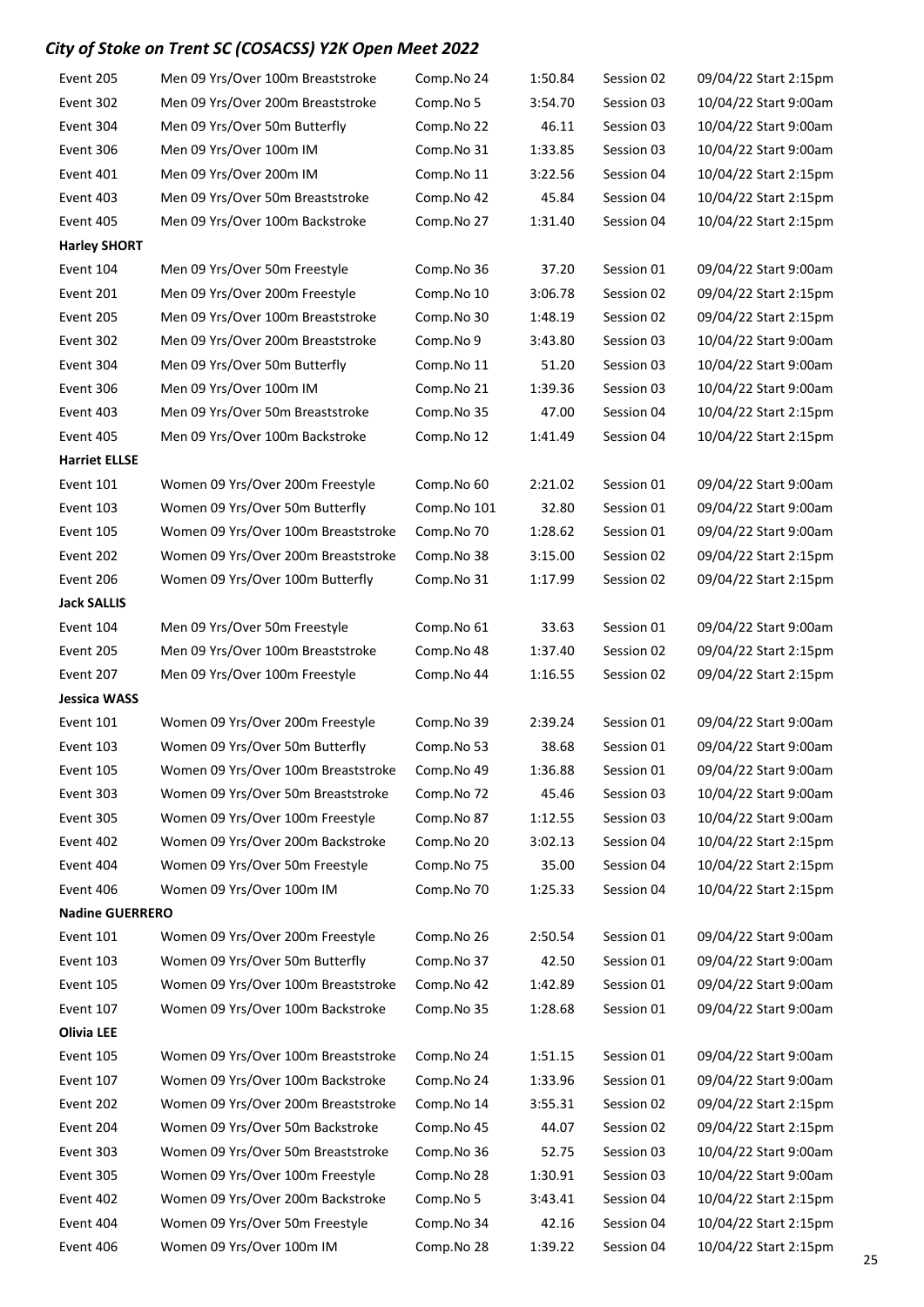| <b>Ryan BULLOCK</b> |                                    |             |         |            |                       |
|---------------------|------------------------------------|-------------|---------|------------|-----------------------|
| Event 102           | Men 09 Yrs/Over 200m Backstroke    | Comp.No 15  | 3:11.04 | Session 01 | 09/04/22 Start 9:00am |
| Event 104           | Men 09 Yrs/Over 50m Freestyle      | Comp.No 56  | 34.20   | Session 01 | 09/04/22 Start 9:00am |
| Event 201           | Men 09 Yrs/Over 200m Freestyle     | Comp.No 27  | 2:42.02 | Session 02 | 09/04/22 Start 2:15pm |
| Event 207           | Men 09 Yrs/Over 100m Freestyle     | Comp.No 40  | 1:18.53 | Session 02 | 09/04/22 Start 2:15pm |
| Event 304           | Men 09 Yrs/Over 50m Butterfly      | Comp.No 27  | 43.00   | Session 03 | 10/04/22 Start 9:00am |
| Event 306           | Men 09 Yrs/Over 100m IM            | Comp.No 42  | 1:28.90 | Session 03 | 10/04/22 Start 9:00am |
| Event 403           | Men 09 Yrs/Over 50m Breaststroke   | Comp.No 25  | 50.03   | Session 04 | 10/04/22 Start 2:15pm |
| Event 405           | Men 09 Yrs/Over 100m Backstroke    | Comp.No 28  | 1:30.98 | Session 04 | 10/04/22 Start 2:15pm |
| Sophia LEWIS        |                                    |             |         |            |                       |
| Event 301           | Women 09 Yrs/Over 200m IM          | Comp.No 14  | 3:12.45 | Session 03 | 10/04/22 Start 9:00am |
| Event 303           | Women 09 Yrs/Over 50m Breaststroke | Comp.No 37  | 52.49   | Session 03 | 10/04/22 Start 9:00am |
| Event 305           | Women 09 Yrs/Over 100m Freestyle   | Comp.No 72  | 1:14.39 | Session 03 | 10/04/22 Start 9:00am |
| Event 402           | Women 09 Yrs/Over 200m Backstroke  | Comp.No 21  | 3:02.12 | Session 04 | 10/04/22 Start 2:15pm |
| Event 404           | Women 09 Yrs/Over 50m Freestyle    | Comp.No 100 | 33.20   | Session 04 | 10/04/22 Start 2:15pm |
| Event 406           | Women 09 Yrs/Over 100m IM          | Comp.No 48  | 1:30.85 | Session 04 | 10/04/22 Start 2:15pm |
| <b>Tyler SHAW</b>   |                                    |             |         |            |                       |
| Event 104           | Men 09 Yrs/Over 50m Freestyle      | Comp.No 25  | 39.20   | Session 01 | 09/04/22 Start 9:00am |
| Event 201           | Men 09 Yrs/Over 200m Freestyle     | Comp.No 11  | 3:05.20 | Session 02 | 09/04/22 Start 2:15pm |
| Event 203           | Men 09 Yrs/Over 50m Backstroke     | Comp.No 34  | 44.59   | Session 02 | 09/04/22 Start 2:15pm |
| Event 205           | Men 09 Yrs/Over 100m Breaststroke  | Comp.No 13  | 2:02.87 | Session 02 | 09/04/22 Start 2:15pm |
| Event 304           | Men 09 Yrs/Over 50m Butterfly      | Comp.No 17  | 48.48   | Session 03 | 10/04/22 Start 9:00am |
| Event 306           | Men 09 Yrs/Over 100m IM            | Comp.No 16  | 1:43.72 | Session 03 | 10/04/22 Start 9:00am |
| Event 403           | Men 09 Yrs/Over 50m Breaststroke   | Comp.No 18  | 52.39   | Session 04 | 10/04/22 Start 2:15pm |
| Event 405           | Men 09 Yrs/Over 100m Backstroke    | Comp.No 17  | 1:35.46 | Session 04 | 10/04/22 Start 2:15pm |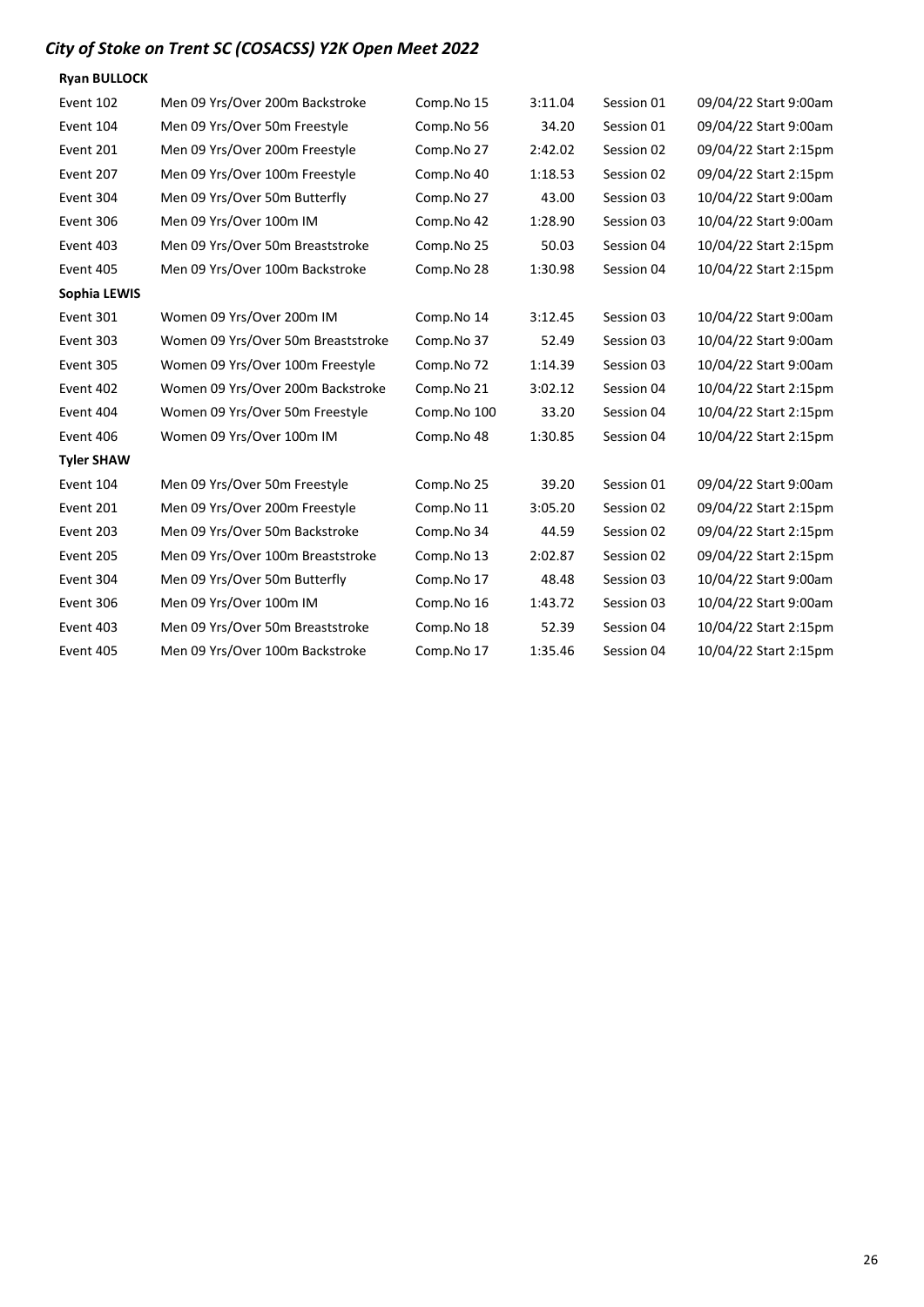#### Cosacss

#### Abigail HUGHES

| Event 103              | Women 09 Yrs/Over 50m Butterfly     | Comp.No 70  | 36.56   | Session 01 | 09/04/22 Start 9:00am |
|------------------------|-------------------------------------|-------------|---------|------------|-----------------------|
| Event 105              | Women 09 Yrs/Over 100m Breaststroke | Comp.No 57  | 1:32.94 | Session 01 | 09/04/22 Start 9:00am |
| Event 202              | Women 09 Yrs/Over 200m Breaststroke | Comp.No 29  | 3:27.00 | Session 02 | 09/04/22 Start 2:15pm |
| Event 303              | Women 09 Yrs/Over 50m Breaststroke  | Comp.No 83  | 42.98   | Session 03 | 10/04/22 Start 9:00am |
| Event 305              | Women 09 Yrs/Over 100m Freestyle    | Comp.No 85  | 1:12.84 | Session 03 | 10/04/22 Start 9:00am |
| Event 404              | Women 09 Yrs/Over 50m Freestyle     | Comp.No 98  | 33.28   | Session 04 | 10/04/22 Start 2:15pm |
| Event 406              | Women 09 Yrs/Over 100m IM           | Comp.No 79  | 1:23.42 | Session 04 | 10/04/22 Start 2:15pm |
| <b>Aidan YATES</b>     |                                     |             |         |            |                       |
| Event 102              | Men 09 Yrs/Over 200m Backstroke     | Comp.No 21  | 3:04.02 | Session 01 | 09/04/22 Start 9:00am |
| Event 106              | Men 09 Yrs/Over 100m Butterfly      | Comp.No 13  | 1:31.97 | Session 01 | 09/04/22 Start 9:00am |
| Event 201              | Men 09 Yrs/Over 200m Freestyle      | Comp.No 23  | 2:52.04 | Session 02 | 09/04/22 Start 2:15pm |
| Event 205              | Men 09 Yrs/Over 100m Breaststroke   | Comp.No 41  | 1:42.93 | Session 02 | 09/04/22 Start 2:15pm |
| Event 304              | Men 09 Yrs/Over 50m Butterfly       | Comp.No 40  | 38.89   | Session 03 | 10/04/22 Start 9:00am |
| Event 306              | Men 09 Yrs/Over 100m IM             | Comp.No 30  | 1:34.88 | Session 03 | 10/04/22 Start 9:00am |
| Event 401              | Men 09 Yrs/Over 200m IM             | Comp.No 15  | 3:09.17 | Session 04 | 10/04/22 Start 2:15pm |
| Event 407              | Men 09 Yrs/Over 200m Butterfly      | Comp.No 3   | 3:17.47 | Session 04 | 10/04/22 Start 2:15pm |
| <b>Cameron MCQUADE</b> |                                     |             |         |            |                       |
| Event 102              | Men 09 Yrs/Over 200m Backstroke     | Comp.No 36  | 2:31.91 | Session 01 | 09/04/22 Start 9:00am |
| Event 106              | Men 09 Yrs/Over 100m Butterfly      | Comp.No 37  | 1:04.80 | Session 01 | 09/04/22 Start 9:00am |
| Event 203              | Men 09 Yrs/Over 50m Backstroke      | Comp.No 82  | 31.86   | Session 02 | 09/04/22 Start 2:15pm |
| Event 205              | Men 09 Yrs/Over 100m Breaststroke   | Comp.No 75  | 1:09.50 | Session 02 | 09/04/22 Start 2:15pm |
| Event 207              | Men 09 Yrs/Over 100m Freestyle      | Comp.No 85  | 1:00.53 | Session 02 | 09/04/22 Start 2:15pm |
| Event 304              | Men 09 Yrs/Over 50m Butterfly       | Comp.No 77  | 29.43   | Session 03 | 10/04/22 Start 9:00am |
| Event 306              | Men 09 Yrs/Over 100m IM             | Comp.No 74  | 1:05.90 | Session 03 | 10/04/22 Start 9:00am |
| Event 401              | Men 09 Yrs/Over 200m IM             | Comp.No 51  | 2:20.42 | Session 04 | 10/04/22 Start 2:15pm |
| Event 403              | Men 09 Yrs/Over 50m Breaststroke    | Comp.No 66  | 31.88   | Session 04 | 10/04/22 Start 2:15pm |
| <b>Charlie CLEWLOW</b> |                                     |             |         |            |                       |
| Event 306              | Men 09 Yrs/Over 100m IM             | Comp.No 61  | 1:15.50 | Session 03 | 10/04/22 Start 9:00am |
| Event 407              | Men 09 Yrs/Over 200m Butterfly      | Comp.No 9   | 2:39.35 | Session 04 | 10/04/22 Start 2:15pm |
| <b>Chloe WELSH</b>     |                                     |             |         |            |                       |
| Event 101              | Women 09 Yrs/Over 200m Freestyle    | Comp.No 29  | 2:44.15 | Session 01 | 09/04/22 Start 9:00am |
| Event 103              | Women 09 Yrs/Over 50m Butterfly     | Comp.No 58  | 37.39   | Session 01 | 09/04/22 Start 9:00am |
| Event 105              | Women 09 Yrs/Over 100m Breaststroke | Comp.No 76  | 1:26.64 | Session 01 | 09/04/22 Start 9:00am |
| Event 202              | Women 09 Yrs/Over 200m Breaststroke | Comp.No 45  | 3:06.50 | Session 02 | 09/04/22 Start 2:15pm |
| Event 204              | Women 09 Yrs/Over 50m Backstroke    | Comp.No 74  | 39.36   | Session 02 | 09/04/22 Start 2:15pm |
| Event 206              | Women 09 Yrs/Over 100m Butterfly    | Comp.No 13  | 1:26.91 | Session 02 | 09/04/22 Start 2:15pm |
| Event 301              | Women 09 Yrs/Over 200m IM           | Comp.No 35  | 2:54.71 | Session 03 | 10/04/22 Start 9:00am |
| Event 303              | Women 09 Yrs/Over 50m Breaststroke  | Comp.No 99  | 40.58   | Session 03 | 10/04/22 Start 9:00am |
| Event 307              | Women 09 Yrs/Over 200m Butterfly    | Comp.No 10  | 2:59.80 | Session 03 | 10/04/22 Start 9:00am |
| Event 402              | Women 09 Yrs/Over 200m Backstroke   | Comp.No 32  | 2:51.81 | Session 04 | 10/04/22 Start 2:15pm |
| Event 406              | Women 09 Yrs/Over 100m IM           | Comp.No 80  | 1:23.17 | Session 04 | 10/04/22 Start 2:15pm |
| <b>Ciara YATES</b>     |                                     |             |         |            |                       |
| Event 101              | Women 09 Yrs/Over 200m Freestyle    | Comp.No 66  | 2:15.60 | Session 01 | 09/04/22 Start 9:00am |
| Event 107              | Women 09 Yrs/Over 100m Backstroke   | Comp.No 82  | 1:12.61 | Session 01 | 09/04/22 Start 9:00am |
| Event 204              | Women 09 Yrs/Over 50m Backstroke    | Comp.No 125 | 33.62   | Session 02 | 09/04/22 Start 2:15pm |
| Event 206              | Women 09 Yrs/Over 100m Butterfly    | Comp.No 35  | 1:15.90 | Session 02 | 09/04/22 Start 2:15pm |
| Event 301              | Women 09 Yrs/Over 200m IM           | Comp.No 58  | 2:36.97 | Session 03 | 10/04/22 Start 9:00am |
| Event 305              | Women 09 Yrs/Over 100m Freestyle    | Comp.No 120 | 1:04.89 | Session 03 | 10/04/22 Start 9:00am |
|                        |                                     |             |         |            |                       |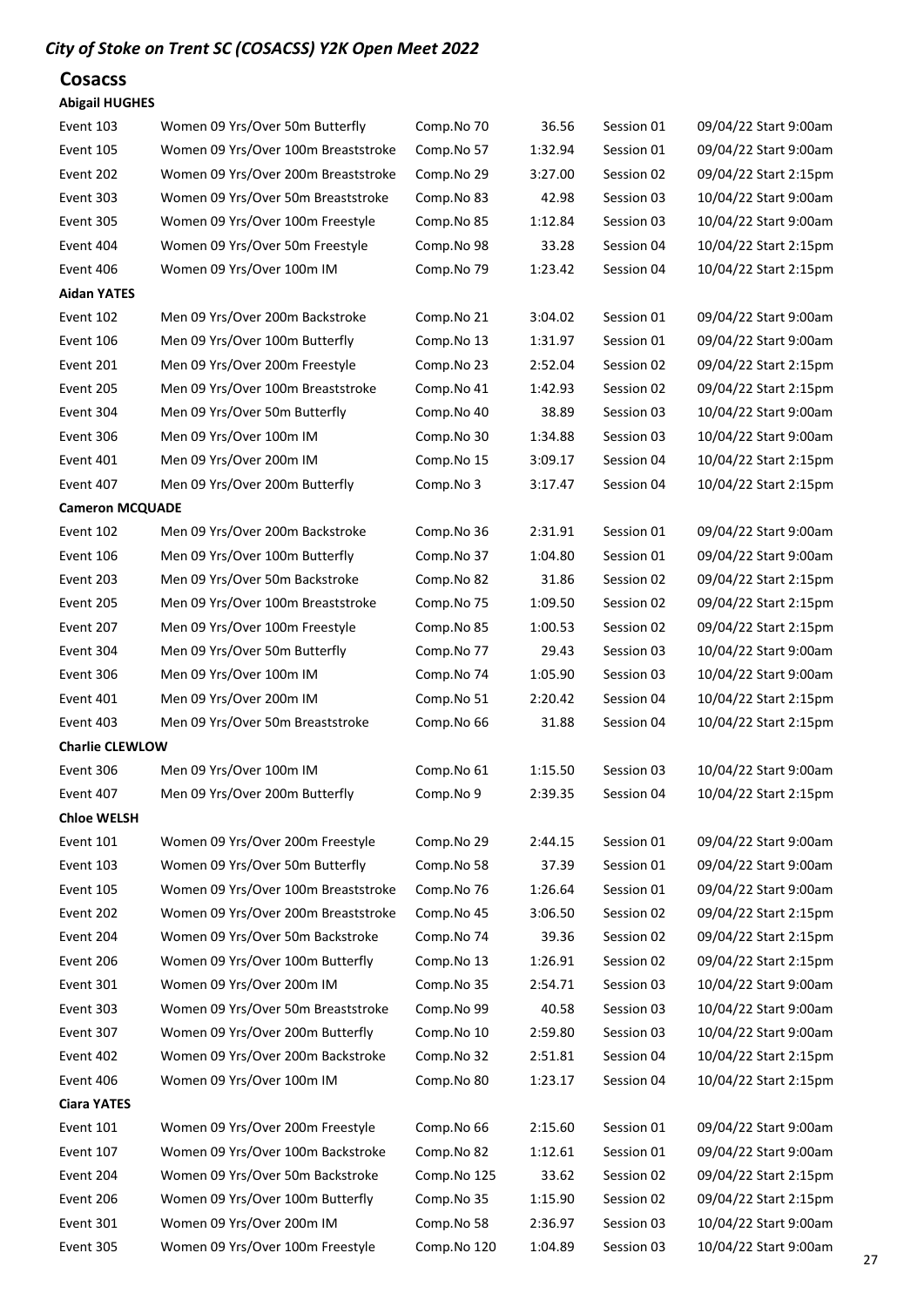| Event 402                | Women 09 Yrs/Over 200m Backstroke   | Comp.No 47  | 2:35.22 | Session 04 | 10/04/22 Start 2:15pm |
|--------------------------|-------------------------------------|-------------|---------|------------|-----------------------|
| Event 404                | Women 09 Yrs/Over 50m Freestyle     | Comp.No 139 | 29.37   | Session 04 | 10/04/22 Start 2:15pm |
| <b>Corey-Jay WILKINS</b> |                                     |             |         |            |                       |
| Event 104                | Men 09 Yrs/Over 50m Freestyle       | Comp.No 78  | 30.45   | Session 01 | 09/04/22 Start 9:00am |
| Event 203                | Men 09 Yrs/Over 50m Backstroke      | Comp.No 66  | 36.01   | Session 02 | 09/04/22 Start 2:15pm |
| Event 304                | Men 09 Yrs/Over 50m Butterfly       | Comp.No 50  | 34.34   | Session 03 | 10/04/22 Start 9:00am |
| Event 306                | Men 09 Yrs/Over 100m IM             | Comp.No 58  | 1:16.48 | Session 03 | 10/04/22 Start 9:00am |
| Event 403                | Men 09 Yrs/Over 50m Breaststroke    | Comp.No 52  | 40.64   | Session 04 | 10/04/22 Start 2:15pm |
| Event 405                | Men 09 Yrs/Over 100m Backstroke     | Comp.No 44  | 1:16.91 | Session 04 | 10/04/22 Start 2:15pm |
| <b>Daniel JONES</b>      |                                     |             |         |            |                       |
| Event 104                | Men 09 Yrs/Over 50m Freestyle       | Comp.No 3   |         | Session 01 | 09/04/22 Start 9:00am |
| Event 203                | Men 09 Yrs/Over 50m Backstroke      | Comp.No 2   |         | Session 02 | 09/04/22 Start 2:15pm |
| Event 205                | Men 09 Yrs/Over 100m Breaststroke   | Comp.No 1   |         | Session 02 | 09/04/22 Start 2:15pm |
| Event 207                | Men 09 Yrs/Over 100m Freestyle      | Comp.No 1   |         | Session 02 | 09/04/22 Start 2:15pm |
| Event 304                | Men 09 Yrs/Over 50m Butterfly       | Comp.No 3   |         | Session 03 | 10/04/22 Start 9:00am |
| Event 306                | Men 09 Yrs/Over 100m IM             | Comp.No 2   |         | Session 03 | 10/04/22 Start 9:00am |
| Event 401                | Men 09 Yrs/Over 200m IM             | Comp.No 1   |         | Session 04 | 10/04/22 Start 2:15pm |
| Event 403                | Men 09 Yrs/Over 50m Breaststroke    | Comp.No 2   |         | Session 04 | 10/04/22 Start 2:15pm |
| Event 405                | Men 09 Yrs/Over 100m Backstroke     | Comp.No 1   |         | Session 04 | 10/04/22 Start 2:15pm |
| <b>Daniel WEBB</b>       |                                     |             |         |            |                       |
| Event 104                | Men 09 Yrs/Over 50m Freestyle       | Comp.No 63  | 32.70   | Session 01 | 09/04/22 Start 9:00am |
| Event 106                | Men 09 Yrs/Over 100m Butterfly      | Comp.No 21  | 1:22.42 | Session 01 | 09/04/22 Start 9:00am |
| Event 203                | Men 09 Yrs/Over 50m Backstroke      | Comp.No 64  | 37.05   | Session 02 | 09/04/22 Start 2:15pm |
| Event 207                | Men 09 Yrs/Over 100m Freestyle      | Comp.No 65  | 1:08.04 | Session 02 | 09/04/22 Start 2:15pm |
| Event 304                | Men 09 Yrs/Over 50m Butterfly       | Comp.No 51  | 34.05   | Session 03 | 10/04/22 Start 9:00am |
| Event 306                | Men 09 Yrs/Over 100m IM             | Comp.No 44  | 1:28.36 | Session 03 | 10/04/22 Start 9:00am |
| Event 405                | Men 09 Yrs/Over 100m Backstroke     | Comp.No 38  | 1:22.80 | Session 04 | 10/04/22 Start 2:15pm |
| <b>Darcy COWDEN</b>      |                                     |             |         |            |                       |
| Event 305                | Women 09 Yrs/Over 100m Freestyle    | Comp.No 73  | 1:14.24 | Session 03 | 10/04/22 Start 9:00am |
| Event 404                | Women 09 Yrs/Over 50m Freestyle     | Comp.No 91  | 33.50   | Session 04 | 10/04/22 Start 2:15pm |
| Event 406                | Women 09 Yrs/Over 100m IM           | Comp.No 61  | 1:26.92 | Session 04 | 10/04/22 Start 2:15pm |
| <b>Ellie GOODWIN</b>     |                                     |             |         |            |                       |
| Event 204                | Women 09 Yrs/Over 50m Backstroke    | Comp.No 1   |         | Session 02 | 09/04/22 Start 2:15pm |
| Event 303                | Women 09 Yrs/Over 50m Breaststroke  | Comp.No 2   |         | Session 03 | 10/04/22 Start 9:00am |
| Event 404                | Women 09 Yrs/Over 50m Freestyle     | Comp.No 4   |         | Session 04 | 10/04/22 Start 2:15pm |
| Event 406                | Women 09 Yrs/Over 100m IM           | Comp.No 3   |         | Session 04 | 10/04/22 Start 2:15pm |
| <b>Emily MALKIN</b>      |                                     |             |         |            |                       |
| Event 101                | Women 09 Yrs/Over 200m Freestyle    | Comp.No 36  | 2:40.33 | Session 01 | 09/04/22 Start 9:00am |
| Event 105                | Women 09 Yrs/Over 100m Breaststroke | Comp.No 52  | 1:34.59 | Session 01 | 09/04/22 Start 9:00am |
| Event 202                | Women 09 Yrs/Over 200m Breaststroke | Comp.No 33  | 3:22.80 | Session 02 | 09/04/22 Start 2:15pm |
| Event 204                | Women 09 Yrs/Over 50m Backstroke    | Comp.No 68  | 39.83   | Session 02 | 09/04/22 Start 2:15pm |
| Event 303                | Women 09 Yrs/Over 50m Breaststroke  | Comp.No 95  | 41.60   | Session 03 | 10/04/22 Start 9:00am |
| Event 305                | Women 09 Yrs/Over 100m Freestyle    | Comp.No 75  | 1:14.08 | Session 03 | 10/04/22 Start 9:00am |
| Event 404                | Women 09 Yrs/Over 50m Freestyle     | Comp.No 102 | 33.00   | Session 04 | 10/04/22 Start 2:15pm |
| Event 406                | Women 09 Yrs/Over 100m IM           | Comp.No 72  | 1:24.93 | Session 04 | 10/04/22 Start 2:15pm |
| <b>Emily POULSON</b>     |                                     |             |         |            |                       |
| Event 101                | Women 09 Yrs/Over 200m Freestyle    | Comp.No 42  | 2:36.33 | Session 01 | 09/04/22 Start 9:00am |
| Event 107                | Women 09 Yrs/Over 100m Backstroke   | Comp.No 53  | 1:22.42 | Session 01 | 09/04/22 Start 9:00am |
| Event 204                | Women 09 Yrs/Over 50m Backstroke    | Comp.No 69  | 39.59   | Session 02 | 09/04/22 Start 2:15pm |
| Event 301                | Women 09 Yrs/Over 200m IM           | Comp.No 29  | 2:56.51 | Session 03 | 10/04/22 Start 9:00am |
|                          |                                     |             |         |            |                       |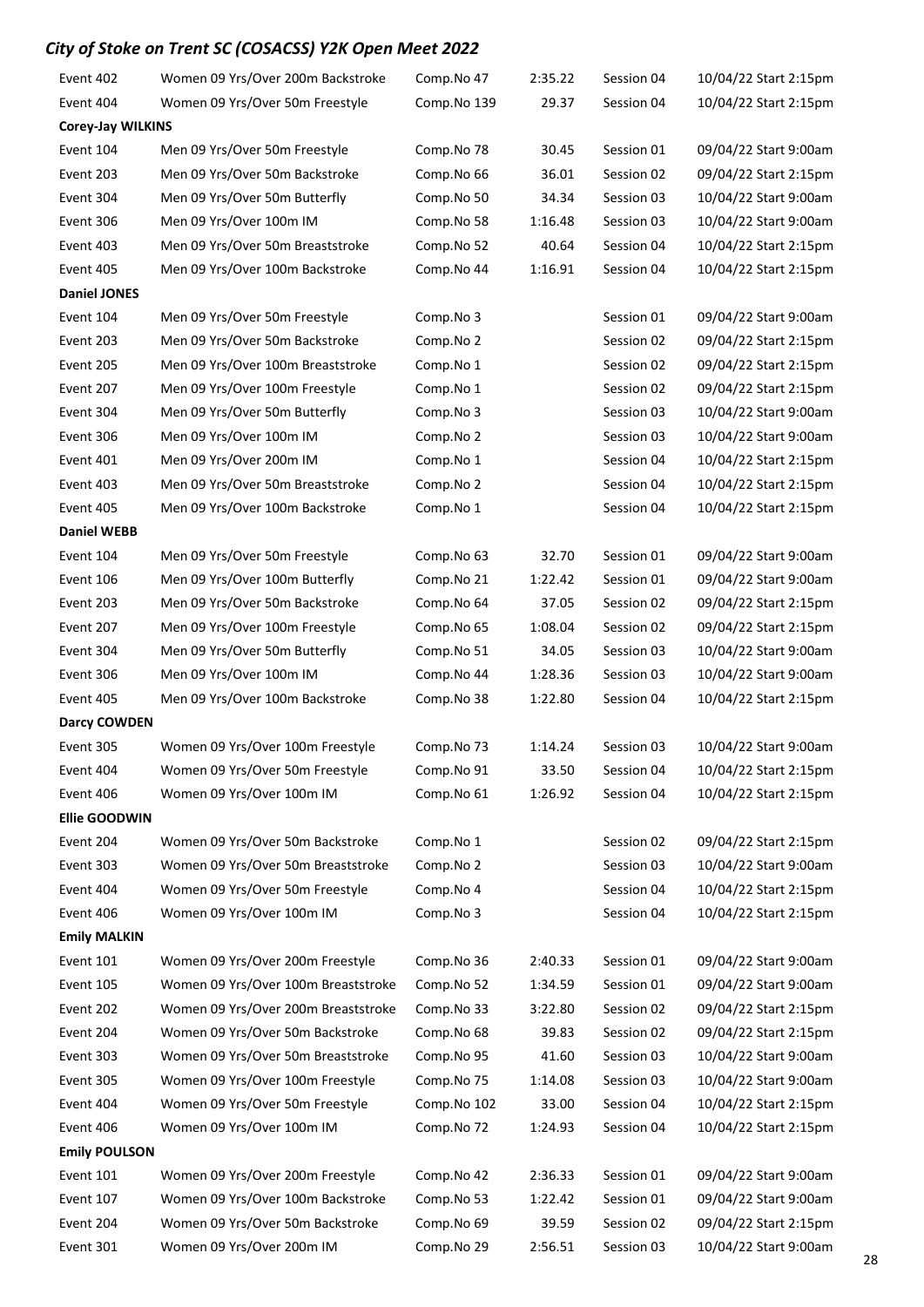| Event 402               | Women 09 Yrs/Over 200m Backstroke   | Comp.No 33  | 2:51.57 | Session 04 | 10/04/22 Start 2:15pm |
|-------------------------|-------------------------------------|-------------|---------|------------|-----------------------|
| Event 406               | Women 09 Yrs/Over 100m IM           | Comp.No 74  | 1:24.60 | Session 04 | 10/04/22 Start 2:15pm |
| <b>Erin DUTTON</b>      |                                     |             |         |            |                       |
| Event 103               | Women 09 Yrs/Over 50m Butterfly     | Comp.No 39  | 42.16   | Session 01 | 09/04/22 Start 9:00am |
| Event 107               | Women 09 Yrs/Over 100m Backstroke   | Comp.No 41  | 1:26.64 | Session 01 | 09/04/22 Start 9:00am |
| Event 202               | Women 09 Yrs/Over 200m Breaststroke | Comp.No 23  | 3:40.00 | Session 02 | 09/04/22 Start 2:15pm |
| Event 204               | Women 09 Yrs/Over 50m Backstroke    | Comp.No 75  | 39.15   | Session 02 | 09/04/22 Start 2:15pm |
| Event 206               | Women 09 Yrs/Over 100m Butterfly    | Comp.No 3   | 1:45.00 | Session 02 | 09/04/22 Start 2:15pm |
| Event 303               | Women 09 Yrs/Over 50m Breaststroke  | Comp.No 61  | 47.69   | Session 03 | 10/04/22 Start 9:00am |
| Event 305               | Women 09 Yrs/Over 100m Freestyle    | Comp.No 61  | 1:16.57 | Session 03 | 10/04/22 Start 9:00am |
| Event 404               | Women 09 Yrs/Over 50m Freestyle     | Comp.No 86  | 33.85   | Session 04 | 10/04/22 Start 2:15pm |
| <b>Esme LEWIS</b>       |                                     |             |         |            |                       |
| Event 103               | Women 09 Yrs/Over 50m Butterfly     | Comp.No 1   |         | Session 01 | 09/04/22 Start 9:00am |
| Event 204               | Women 09 Yrs/Over 50m Backstroke    | Comp.No 2   |         | Session 02 | 09/04/22 Start 2:15pm |
| Event 303               | Women 09 Yrs/Over 50m Breaststroke  | Comp.No 3   |         | Session 03 | 10/04/22 Start 9:00am |
| Event 404               | Women 09 Yrs/Over 50m Freestyle     | Comp.No 1   |         | Session 04 | 10/04/22 Start 2:15pm |
| <b>Finnan MOTT</b>      |                                     |             |         |            |                       |
| Event 104               | Men 09 Yrs/Over 50m Freestyle       | Comp.No 82  | 28.98   | Session 01 | 09/04/22 Start 9:00am |
| Event 106               | Men 09 Yrs/Over 100m Butterfly      | Comp.No 29  | 1:11.83 | Session 01 | 09/04/22 Start 9:00am |
| Event 205               | Men 09 Yrs/Over 100m Breaststroke   | Comp.No 71  | 1:17.07 | Session 02 | 09/04/22 Start 2:15pm |
| Event 207               | Men 09 Yrs/Over 100m Freestyle      | Comp.No 79  | 1:02.29 | Session 02 | 09/04/22 Start 2:15pm |
| Event 304               | Men 09 Yrs/Over 50m Butterfly       | Comp.No 67  | 31.54   | Session 03 | 10/04/22 Start 9:00am |
| Event 306               | Men 09 Yrs/Over 100m IM             | Comp.No 71  | 1:09.53 | Session 03 | 10/04/22 Start 9:00am |
| Event 401               | Men 09 Yrs/Over 200m IM             | Comp.No 47  | 2:29.10 | Session 04 | 10/04/22 Start 2:15pm |
| <b>Florence WILSHAW</b> |                                     |             |         |            |                       |
| Event 103               | Women 09 Yrs/Over 50m Butterfly     | Comp.No 55  | 37.95   | Session 01 | 09/04/22 Start 9:00am |
| Event 107               | Women 09 Yrs/Over 100m Backstroke   | Comp.No 47  | 1:24.20 | Session 01 | 09/04/22 Start 9:00am |
| Event 204               | Women 09 Yrs/Over 50m Backstroke    | Comp.No 72  | 39.43   | Session 02 | 09/04/22 Start 2:15pm |
| Event 206               | Women 09 Yrs/Over 100m Butterfly    | Comp.No 11  | 1:28.57 | Session 02 | 09/04/22 Start 2:15pm |
| Event 303               | Women 09 Yrs/Over 50m Breaststroke  | Comp.No 62  | 47.68   | Session 03 | 10/04/22 Start 9:00am |
| Event 305               | Women 09 Yrs/Over 100m Freestyle    | Comp.No 62  | 1:16.51 | Session 03 | 10/04/22 Start 9:00am |
| Event 404               | Women 09 Yrs/Over 50m Freestyle     | Comp.No 81  | 34.14   | Session 04 | 10/04/22 Start 2:15pm |
| Event 406               | Women 09 Yrs/Over 100m IM           | Comp.No 42  | 1:34.30 | Session 04 | 10/04/22 Start 2:15pm |
| <b>Freya LEE-SMITH</b>  |                                     |             |         |            |                       |
| Event 204               | Women 09 Yrs/Over 50m Backstroke    | Comp.No 84  | 38.17   | Session 02 | 09/04/22 Start 2:15pm |
| Event 303               | Women 09 Yrs/Over 50m Breaststroke  | Comp.No 57  | 48.28   | Session 03 | 10/04/22 Start 9:00am |
| Event 305               | Women 09 Yrs/Over 100m Freestyle    | Comp.No 57  | 1:18.40 | Session 03 | 10/04/22 Start 9:00am |
| Event 404               | Women 09 Yrs/Over 50m Freestyle     | Comp.No 82  | 34.12   | Session 04 | 10/04/22 Start 2:15pm |
| <b>Freya PERCIVAL</b>   |                                     |             |         |            |                       |
| Event 103               | Women 09 Yrs/Over 50m Butterfly     | Comp.No 95  | 33.79   | Session 01 | 09/04/22 Start 9:00am |
| Event 105               | Women 09 Yrs/Over 100m Breaststroke | Comp.No 82  | 1:22.09 | Session 01 | 09/04/22 Start 9:00am |
| Event 107               | Women 09 Yrs/Over 100m Backstroke   | Comp.No 69  | 1:18.03 | Session 01 | 09/04/22 Start 9:00am |
| Event 202               | Women 09 Yrs/Over 200m Breaststroke | Comp.No 51  | 2:55.81 | Session 02 | 09/04/22 Start 2:15pm |
| Event 204               | Women 09 Yrs/Over 50m Backstroke    | Comp.No 106 | 35.94   | Session 02 | 09/04/22 Start 2:15pm |
| Event 301               | Women 09 Yrs/Over 200m IM           | Comp.No 57  | 2:39.71 | Session 03 | 10/04/22 Start 9:00am |
| Event 303               | Women 09 Yrs/Over 50m Breaststroke  | Comp.No 116 | 38.05   | Session 03 | 10/04/22 Start 9:00am |
| <b>Harriet WRIGHT</b>   |                                     |             |         |            |                       |
| Event 107               | Women 09 Yrs/Over 100m Backstroke   | Comp.No 2   |         | Session 01 | 09/04/22 Start 9:00am |
| Event 204               | Women 09 Yrs/Over 50m Backstroke    | Comp.No 3   |         | Session 02 | 09/04/22 Start 2:15pm |
| Event 404               | Women 09 Yrs/Over 50m Freestyle     | Comp.No 2   |         | Session 04 | 10/04/22 Start 2:15pm |
|                         |                                     |             |         |            |                       |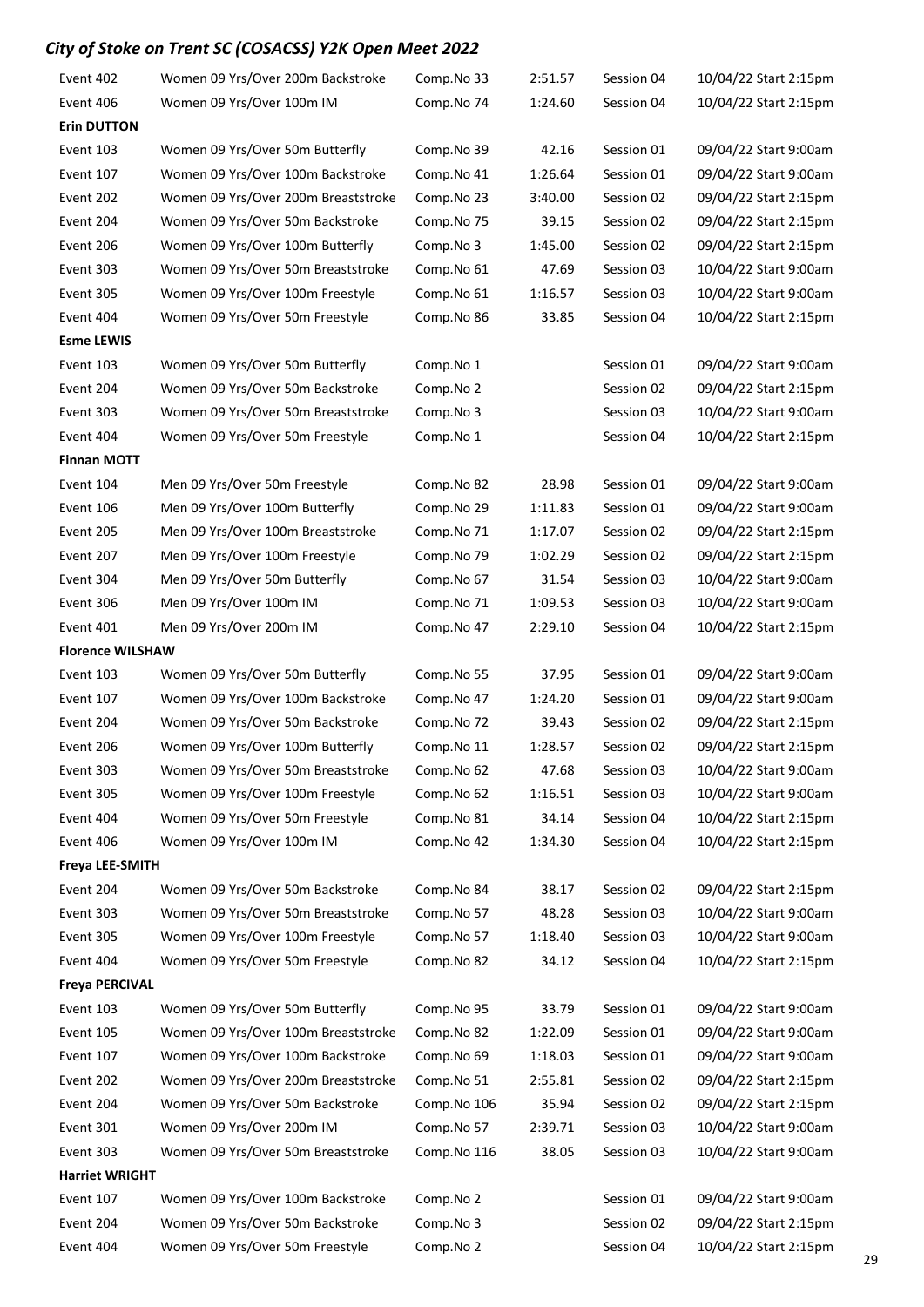| <b>Harry CLEWLOW</b>    |                                     |            |         |            |                       |
|-------------------------|-------------------------------------|------------|---------|------------|-----------------------|
| Event 104               | Men 09 Yrs/Over 50m Freestyle       | Comp.No 83 | 28.79   | Session 01 | 09/04/22 Start 9:00am |
| Event 106               | Men 09 Yrs/Over 100m Butterfly      | Comp.No 35 | 1:07.91 | Session 01 | 09/04/22 Start 9:00am |
| Event 201               | Men 09 Yrs/Over 200m Freestyle      | Comp.No 55 | 2:12.10 | Session 02 | 09/04/22 Start 2:15pm |
| Event 401               | Men 09 Yrs/Over 200m IM             | Comp.No 48 | 2:26.70 | Session 04 | 10/04/22 Start 2:15pm |
| Event 407               | Men 09 Yrs/Over 200m Butterfly      | Comp.No 13 | 2:31.21 | Session 04 | 10/04/22 Start 2:15pm |
| <b>Hector OGDEN</b>     |                                     |            |         |            |                       |
| Event 104               | Men 09 Yrs/Over 50m Freestyle       | Comp.No 62 | 33.45   | Session 01 | 09/04/22 Start 9:00am |
| Event 106               | Men 09 Yrs/Over 100m Butterfly      | Comp.No 6  | 1:45.00 | Session 01 | 09/04/22 Start 9:00am |
| Event 201               | Men 09 Yrs/Over 200m Freestyle      | Comp.No 22 | 2:52.84 | Session 02 | 09/04/22 Start 2:15pm |
| Event 205               | Men 09 Yrs/Over 100m Breaststroke   | Comp.No 21 | 1:53.52 | Session 02 | 09/04/22 Start 2:15pm |
| Event 207               | Men 09 Yrs/Over 100m Freestyle      | Comp.No 54 | 1:12.71 | Session 02 | 09/04/22 Start 2:15pm |
| <b>Henry DAVIES</b>     |                                     |            |         |            |                       |
| Event 104               | Men 09 Yrs/Over 50m Freestyle       | Comp.No 42 | 36.44   | Session 01 | 09/04/22 Start 9:00am |
| Event 106               | Men 09 Yrs/Over 100m Butterfly      | Comp.No 8  | 1:41.07 | Session 01 | 09/04/22 Start 9:00am |
| Event 203               | Men 09 Yrs/Over 50m Backstroke      | Comp.No 40 | 43.09   | Session 02 | 09/04/22 Start 2:15pm |
| Event 207               | Men 09 Yrs/Over 100m Freestyle      | Comp.No 28 | 1:22.84 | Session 02 | 09/04/22 Start 2:15pm |
| Event 304               | Men 09 Yrs/Over 50m Butterfly       | Comp.No 28 | 41.87   | Session 03 | 10/04/22 Start 9:00am |
| Event 306               | Men 09 Yrs/Over 100m IM             | Comp.No 20 | 1:41.22 | Session 03 | 10/04/22 Start 9:00am |
| Event 405               | Men 09 Yrs/Over 100m Backstroke     | Comp.No 23 | 1:32.68 | Session 04 | 10/04/22 Start 2:15pm |
| Event 407               | Men 09 Yrs/Over 200m Butterfly      | Comp.No 1  |         | Session 04 | 10/04/22 Start 2:15pm |
| <b>Imogen BARKS</b>     |                                     |            |         |            |                       |
| Event 103               | Women 09 Yrs/Over 50m Butterfly     | Comp.No 32 | 43.62   | Session 01 | 09/04/22 Start 9:00am |
| Event 404               | Women 09 Yrs/Over 50m Freestyle     | Comp.No 65 | 36.34   | Session 04 | 10/04/22 Start 2:15pm |
| Event 406               | Women 09 Yrs/Over 100m IM           | Comp.No 1  |         | Session 04 | 10/04/22 Start 2:15pm |
| <b>Iris PERCIVAL</b>    |                                     |            |         |            |                       |
| Event 105               | Women 09 Yrs/Over 100m Breaststroke | Comp.No 10 | 2:04.13 | Session 01 | 09/04/22 Start 9:00am |
| Event 202               | Women 09 Yrs/Over 200m Breaststroke | Comp.No 2  | 4:30.00 | Session 02 | 09/04/22 Start 2:15pm |
| Event 204               | Women 09 Yrs/Over 50m Backstroke    | Comp.No 10 | 1:00.00 | Session 02 | 09/04/22 Start 2:15pm |
| Event 303               | Women 09 Yrs/Over 50m Breaststroke  | Comp.No 30 | 55.51   | Session 03 | 10/04/22 Start 9:00am |
| Event 305               | Women 09 Yrs/Over 100m Freestyle    | Comp.No 5  | 2:00.00 | Session 03 | 10/04/22 Start 9:00am |
| <b>Isabel SMITH</b>     |                                     |            |         |            |                       |
| Event 103               | Women 09 Yrs/Over 50m Butterfly     | Comp.No 43 | 41.46   | Session 01 | 09/04/22 Start 9:00am |
| Event 204               | Women 09 Yrs/Over 50m Backstroke    | Comp.No 57 | 41.77   | Session 02 | 09/04/22 Start 2:15pm |
| Event 303               | Women 09 Yrs/Over 50m Breaststroke  | Comp.No 48 | 49.86   | Session 03 | 10/04/22 Start 9:00am |
| Event 404               | Women 09 Yrs/Over 50m Freestyle     | Comp.No 49 | 38.40   | Session 04 | 10/04/22 Start 2:15pm |
| Event 406               | Women 09 Yrs/Over 100m IM           | Comp.No 27 | 1:39.48 | Session 04 | 10/04/22 Start 2:15pm |
| <b>Isabelle POULSON</b> |                                     |            |         |            |                       |
| Event 105               | Women 09 Yrs/Over 100m Breaststroke | Comp.No 15 | 1:56.47 | Session 01 | 09/04/22 Start 9:00am |
| Event 202               | Women 09 Yrs/Over 200m Breaststroke | Comp.No 9  | 4:11.61 | Session 02 | 09/04/22 Start 2:15pm |
| Event 204               | Women 09 Yrs/Over 50m Backstroke    | Comp.No 21 | 51.63   | Session 02 | 09/04/22 Start 2:15pm |
| Event 303               | Women 09 Yrs/Over 50m Breaststroke  | Comp.No 33 | 53.63   | Session 03 | 10/04/22 Start 9:00am |
| Event 404               | Women 09 Yrs/Over 50m Freestyle     | Comp.No 27 | 43.87   | Session 04 | 10/04/22 Start 2:15pm |
| Event 406               | Women 09 Yrs/Over 100m IM           | Comp.No 19 | 1:49.58 | Session 04 | 10/04/22 Start 2:15pm |
| <b>Isabelle WEBB</b>    |                                     |            |         |            |                       |
| Event 103               | Women 09 Yrs/Over 50m Butterfly     | Comp.No 38 | 42.38   | Session 01 | 09/04/22 Start 9:00am |
| Event 204               | Women 09 Yrs/Over 50m Backstroke    | Comp.No 37 | 45.97   | Session 02 | 09/04/22 Start 2:15pm |
| Event 404               | Women 09 Yrs/Over 50m Freestyle     | Comp.No 59 | 36.97   | Session 04 | 10/04/22 Start 2:15pm |
| Event 406               | Women 09 Yrs/Over 100m IM           | Comp.No 22 | 1:42.39 | Session 04 | 10/04/22 Start 2:15pm |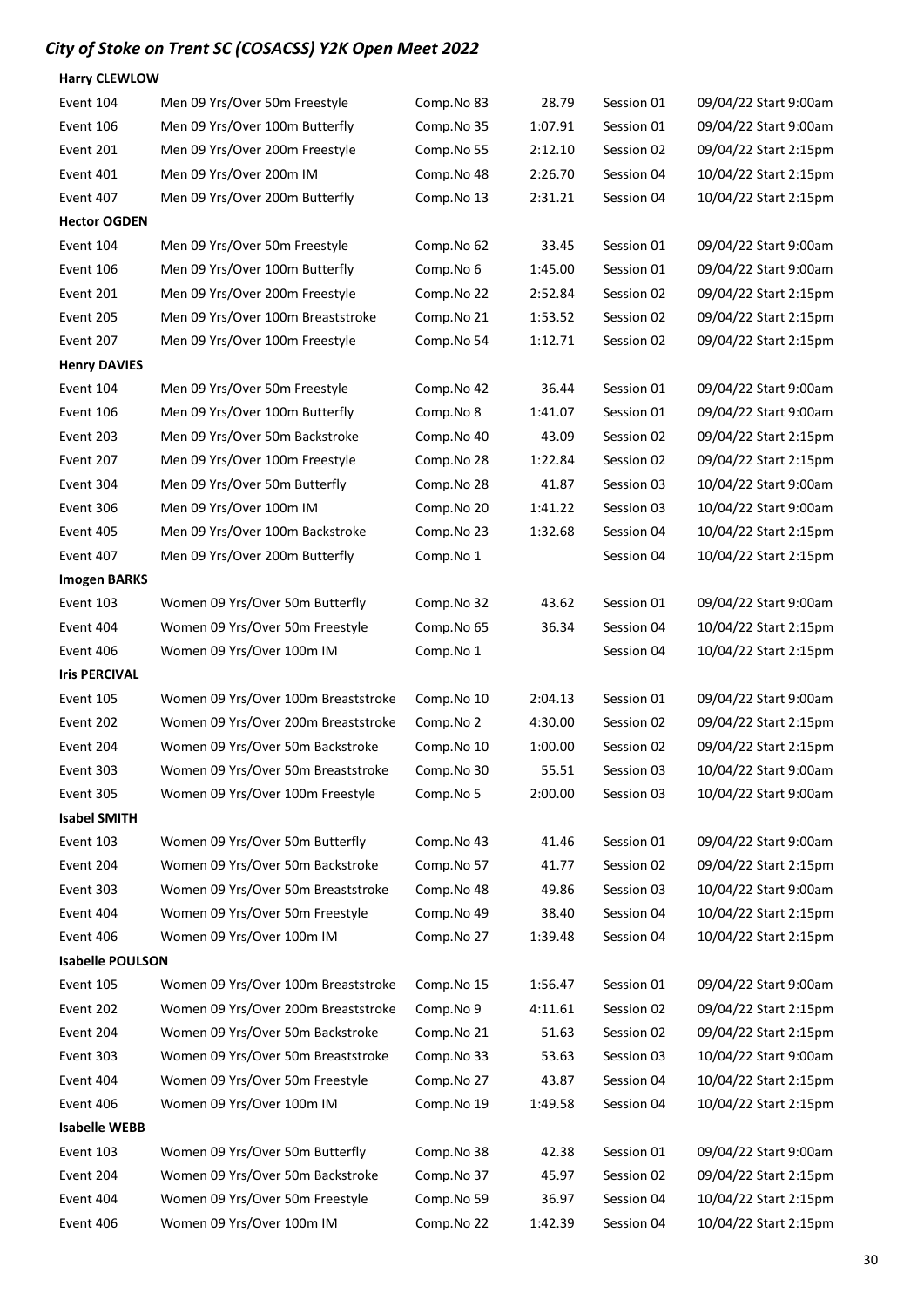| Jessica KIRKHAM             |                                     |             |         |            |                       |
|-----------------------------|-------------------------------------|-------------|---------|------------|-----------------------|
| Event 105                   | Women 09 Yrs/Over 100m Breaststroke | Comp.No 53  | 1:34.48 | Session 01 | 09/04/22 Start 9:00am |
| Event 303                   | Women 09 Yrs/Over 50m Breaststroke  | Comp.No 86  | 42.48   | Session 03 | 10/04/22 Start 9:00am |
| Event 305                   | Women 09 Yrs/Over 100m Freestyle    | Comp.No 91  | 1:10.90 | Session 03 | 10/04/22 Start 9:00am |
| Event 404                   | Women 09 Yrs/Over 50m Freestyle     | Comp.No 108 | 32.25   | Session 04 | 10/04/22 Start 2:15pm |
| Event 406                   | Women 09 Yrs/Over 100m IM           | Comp.No 81  | 1:22.88 | Session 04 | 10/04/22 Start 2:15pm |
| Jessica MELLOR              |                                     |             |         |            |                       |
| Event 404                   | Women 09 Yrs/Over 50m Freestyle     | Comp.No 146 | 28.41   | Session 04 | 10/04/22 Start 2:15pm |
| Event 406                   | Women 09 Yrs/Over 100m IM           | Comp.No 116 | 1:07.44 | Session 04 | 10/04/22 Start 2:15pm |
| Jessica WHITE               |                                     |             |         |            |                       |
| Event 204                   | Women 09 Yrs/Over 50m Backstroke    | Comp.No 25  | 50.26   | Session 02 | 09/04/22 Start 2:15pm |
| Event 303                   | Women 09 Yrs/Over 50m Breaststroke  | Comp.No 18  | 1:02.08 | Session 03 | 10/04/22 Start 9:00am |
| Event 404                   | Women 09 Yrs/Over 50m Freestyle     | Comp.No 23  | 44.61   | Session 04 | 10/04/22 Start 2:15pm |
| <b>Joe FAIRLAMB</b>         |                                     |             |         |            |                       |
| Event 104                   | Men 09 Yrs/Over 50m Freestyle       | Comp.No 9   | 44.95   | Session 01 | 09/04/22 Start 9:00am |
| Event 203                   | Men 09 Yrs/Over 50m Backstroke      | Comp.No 16  | 50.17   | Session 02 | 09/04/22 Start 2:15pm |
| Event 304                   | Men 09 Yrs/Over 50m Butterfly       | Comp.No 1   |         | Session 03 | 10/04/22 Start 9:00am |
| Event 306                   | Men 09 Yrs/Over 100m IM             | Comp.No 1   |         | Session 03 | 10/04/22 Start 9:00am |
| Event 403                   | Men 09 Yrs/Over 50m Breaststroke    | Comp.No 11  | 1:02.62 | Session 04 | 10/04/22 Start 2:15pm |
| Joshua LOFTHOUSE            |                                     |             |         |            |                       |
| Event 104                   | Men 09 Yrs/Over 50m Freestyle       | Comp.No 96  | 26.77   | Session 01 | 09/04/22 Start 9:00am |
| Event 207                   | Men 09 Yrs/Over 100m Freestyle      | Comp.No 93  | 58.26   | Session 02 | 09/04/22 Start 2:15pm |
| Event 304                   | Men 09 Yrs/Over 50m Butterfly       | Comp.No 78  | 29.32   | Session 03 | 10/04/22 Start 9:00am |
| Joyella JEFFRIES            |                                     |             |         |            |                       |
| Event 105                   | Women 09 Yrs/Over 100m Breaststroke | Comp.No 19  | 1:53.45 | Session 01 | 09/04/22 Start 9:00am |
| Event 202                   | Women 09 Yrs/Over 200m Breaststroke | Comp.No 15  | 3:53.00 | Session 02 | 09/04/22 Start 2:15pm |
| Event 204                   | Women 09 Yrs/Over 50m Backstroke    | Comp.No 27  | 50.07   | Session 02 | 09/04/22 Start 2:15pm |
| Event 303                   | Women 09 Yrs/Over 50m Breaststroke  | Comp.No 53  | 48.70   | Session 03 | 10/04/22 Start 9:00am |
| Event 305                   | Women 09 Yrs/Over 100m Freestyle    | Comp.No 37  | 1:25.56 | Session 03 | 10/04/22 Start 9:00am |
| Event 404                   | Women 09 Yrs/Over 50m Freestyle     | Comp.No 61  | 36.85   | Session 04 | 10/04/22 Start 2:15pm |
| Event 406                   | Women 09 Yrs/Over 100m IM           | Comp.No 29  | 1:39.12 | Session 04 | 10/04/22 Start 2:15pm |
| <b>Jude WALKER</b>          |                                     |             |         |            |                       |
| Event 104                   | Men 09 Yrs/Over 50m Freestyle       | Comp.No 1   |         | Session 01 | 09/04/22 Start 9:00am |
| Event 203                   | Men 09 Yrs/Over 50m Backstroke      | Comp.No 1   |         | Session 02 | 09/04/22 Start 2:15pm |
| Event 304                   | Men 09 Yrs/Over 50m Butterfly       | Comp.No 2   |         | Session 03 | 10/04/22 Start 9:00am |
| Event 306                   | Men 09 Yrs/Over 100m IM             | Comp.No 3   |         | Session 03 | 10/04/22 Start 9:00am |
| Event 403                   | Men 09 Yrs/Over 50m Breaststroke    | Comp.No 1   |         | Session 04 | 10/04/22 Start 2:15pm |
| Lainey-Mae COTTERILL        |                                     |             |         |            |                       |
| Event 305                   | Women 09 Yrs/Over 100m Freestyle    | Comp.No 14  | 1:48.00 | Session 03 | 10/04/22 Start 9:00am |
| Event 404                   | Women 09 Yrs/Over 50m Freestyle     | Comp.No 18  | 48.00   | Session 04 | 10/04/22 Start 2:15pm |
| <b>Laurence OGDEN</b>       |                                     |             |         |            |                       |
| Event 104                   | Men 09 Yrs/Over 50m Freestyle       | Comp.No 18  | 42.38   | Session 01 | 09/04/22 Start 9:00am |
| Event 106                   | Men 09 Yrs/Over 100m Butterfly      | Comp.No 1   | 2:10.00 | Session 01 | 09/04/22 Start 9:00am |
| Event 205                   | Men 09 Yrs/Over 100m Breaststroke   | Comp.No 16  | 1:59.00 | Session 02 | 09/04/22 Start 2:15pm |
| Event 207                   | Men 09 Yrs/Over 100m Freestyle      | Comp.No 13  | 1:35.00 | Session 02 | 09/04/22 Start 2:15pm |
|                             |                                     |             |         |            |                       |
| Libby-Mae POPE<br>Event 103 | Women 09 Yrs/Over 50m Butterfly     |             |         | Session 01 |                       |
|                             |                                     | Comp.No 107 | 32.23   |            | 09/04/22 Start 9:00am |
| Event 105                   | Women 09 Yrs/Over 100m Breaststroke | Comp.No 84  | 1:17.26 | Session 01 | 09/04/22 Start 9:00am |
| Event 107                   | Women 09 Yrs/Over 100m Backstroke   | Comp.No 80  | 1:12.95 | Session 01 | 09/04/22 Start 9:00am |
| Event 202                   | Women 09 Yrs/Over 200m Breaststroke | Comp.No 53  | 2:48.10 | Session 02 | 09/04/22 Start 2:15pm |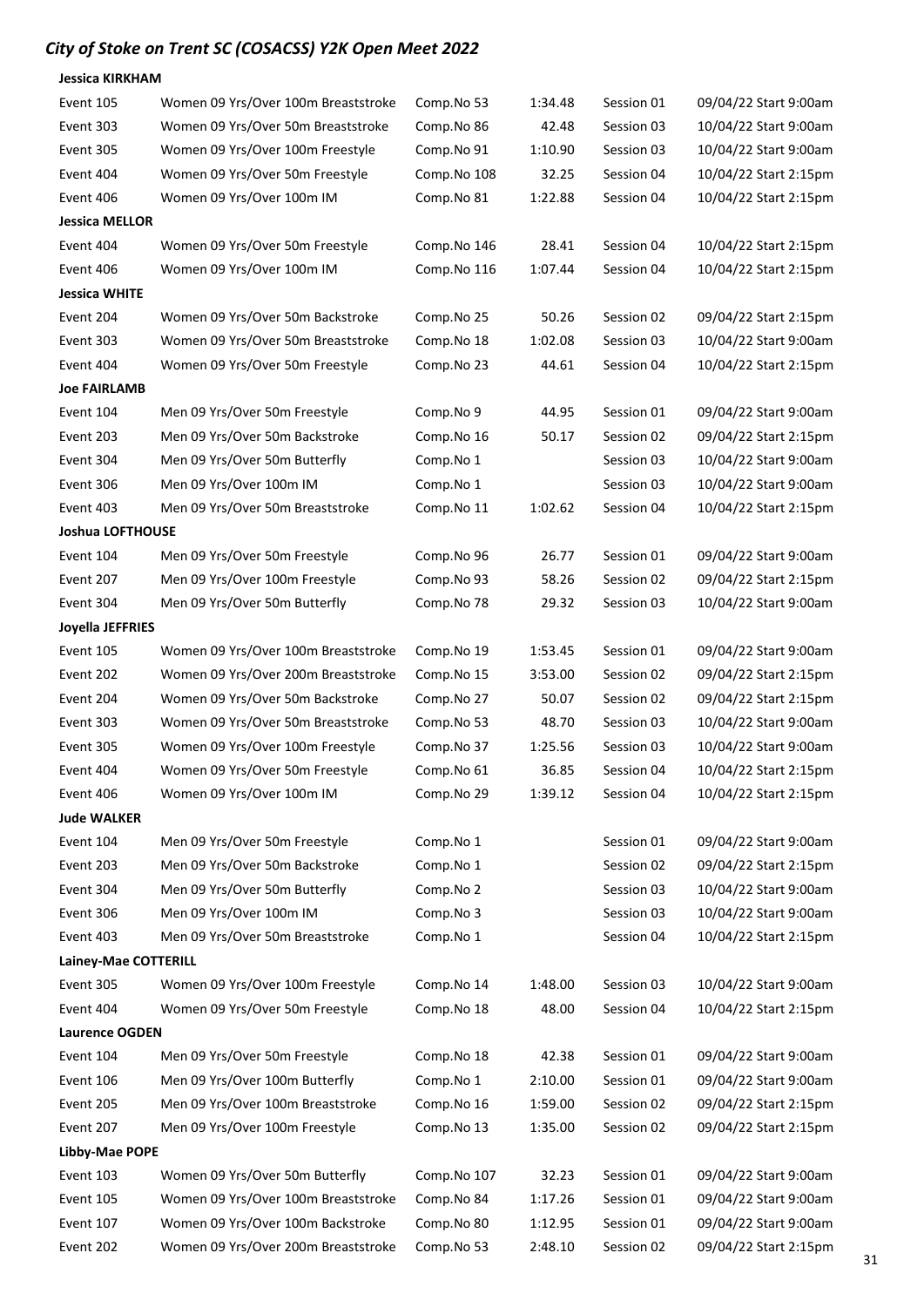| Event 204                | Women 09 Yrs/Over 50m Backstroke   | Comp.No 121 | 34.39   | Session 02 | 09/04/22 Start 2:15pm |
|--------------------------|------------------------------------|-------------|---------|------------|-----------------------|
| Event 206                | Women 09 Yrs/Over 100m Butterfly   | Comp.No 42  | 1:12.26 | Session 02 | 09/04/22 Start 2:15pm |
| Event 301                | Women 09 Yrs/Over 200m IM          | Comp.No 59  | 2:36.63 | Session 03 | 10/04/22 Start 9:00am |
| Event 303                | Women 09 Yrs/Over 50m Breaststroke | Comp.No 121 | 35.71   | Session 03 | 10/04/22 Start 9:00am |
| Event 305                | Women 09 Yrs/Over 100m Freestyle   | Comp.No 115 | 1:06.16 | Session 03 | 10/04/22 Start 9:00am |
| Event 404                | Women 09 Yrs/Over 50m Freestyle    | Comp.No 137 | 29.70   | Session 04 | 10/04/22 Start 2:15pm |
| Event 406                | Women 09 Yrs/Over 100m IM          | Comp.No 112 | 1:13.12 | Session 04 | 10/04/22 Start 2:15pm |
| <b>Maddison PRINCE</b>   |                                    |             |         |            |                       |
| Event 103                | Women 09 Yrs/Over 50m Butterfly    | Comp.No 17  | 55.00   | Session 01 | 09/04/22 Start 9:00am |
| Event 204                | Women 09 Yrs/Over 50m Backstroke   | Comp.No 23  | 50.34   | Session 02 | 09/04/22 Start 2:15pm |
| Event 303                | Women 09 Yrs/Over 50m Breaststroke | Comp.No 32  | 54.58   | Session 03 | 10/04/22 Start 9:00am |
| Event 305                | Women 09 Yrs/Over 100m Freestyle   | Comp.No 8   | 1:59.00 | Session 03 | 10/04/22 Start 9:00am |
| Event 404                | Women 09 Yrs/Over 50m Freestyle    | Comp.No 48  | 39.08   | Session 04 | 10/04/22 Start 2:15pm |
| Event 406                | Women 09 Yrs/Over 100m IM          | Comp.No 17  | 1:50.00 | Session 04 | 10/04/22 Start 2:15pm |
| <b>Martha MCGUIGAN</b>   |                                    |             |         |            |                       |
| Event 101                | Women 09 Yrs/Over 200m Freestyle   | Comp.No 64  | 2:20.44 | Session 01 | 09/04/22 Start 9:00am |
| Event 103                | Women 09 Yrs/Over 50m Butterfly    | Comp.No 100 | 33.00   | Session 01 | 09/04/22 Start 9:00am |
| Event 204                | Women 09 Yrs/Over 50m Backstroke   | Comp.No 98  | 36.73   | Session 02 | 09/04/22 Start 2:15pm |
| Event 206                | Women 09 Yrs/Over 100m Butterfly   | Comp.No 39  | 1:13.57 | Session 02 | 09/04/22 Start 2:15pm |
| Event 305                | Women 09 Yrs/Over 100m Freestyle   | Comp.No 119 | 1:05.44 | Session 03 | 10/04/22 Start 9:00am |
| <b>Michael WANG</b>      |                                    |             |         |            |                       |
| Event 201                | Men 09 Yrs/Over 200m Freestyle     | Comp.No 16  | 2:58.31 | Session 02 | 09/04/22 Start 2:15pm |
| Event 205                | Men 09 Yrs/Over 100m Breaststroke  | Comp.No 31  | 1:47.91 | Session 02 | 09/04/22 Start 2:15pm |
| Event 207                | Men 09 Yrs/Over 100m Freestyle     | Comp.No 29  | 1:22.74 | Session 02 | 09/04/22 Start 2:15pm |
| Event 302                | Men 09 Yrs/Over 200m Breaststroke  | Comp.No 8   | 3:46.87 | Session 03 | 10/04/22 Start 9:00am |
| Event 304                | Men 09 Yrs/Over 50m Butterfly      | Comp.No 9   | 51.65   | Session 03 | 10/04/22 Start 9:00am |
| Event 306                | Men 09 Yrs/Over 100m IM            | Comp.No 26  | 1:37.26 | Session 03 | 10/04/22 Start 9:00am |
| <b>Mitchell LOWE</b>     |                                    |             |         |            |                       |
| Event 102                | Men 09 Yrs/Over 200m Backstroke    | Comp.No 39  | 2:18.87 | Session 01 | 09/04/22 Start 9:00am |
| Event 106                | Men 09 Yrs/Over 100m Butterfly     | Comp.No 39  | 1:02.87 | Session 01 | 09/04/22 Start 9:00am |
| Event 201                | Men 09 Yrs/Over 200m Freestyle     | Comp.No 59  | 2:09.12 | Session 02 | 09/04/22 Start 2:15pm |
| Event 203                | Men 09 Yrs/Over 50m Backstroke     | Comp.No 87  | 29.88   | Session 02 | 09/04/22 Start 2:15pm |
| Event 207                | Men 09 Yrs/Over 100m Freestyle     | Comp.No 95  | 57.56   | Session 02 | 09/04/22 Start 2:15pm |
| Event 304                | Men 09 Yrs/Over 50m Butterfly      | Comp.No 80  | 27.94   | Session 03 | 10/04/22 Start 9:00am |
| Event 401                | Men 09 Yrs/Over 200m IM            | Comp.No 49  | 2:24.56 | Session 04 | 10/04/22 Start 2:15pm |
| Event 407                | Men 09 Yrs/Over 200m Butterfly     | Comp.No 14  | 2:26.84 | Session 04 | 10/04/22 Start 2:15pm |
| <b>Mollie HODGKINSON</b> |                                    |             |         |            |                       |
| Event 204                | Women 09 Yrs/Over 50m Backstroke   | Comp.No 115 | 34.90   | Session 02 | 09/04/22 Start 2:15pm |
| Event 303                | Women 09 Yrs/Over 50m Breaststroke | Comp.No 100 | 40.43   | Session 03 | 10/04/22 Start 9:00am |
| <b>Nathan MCQUADE</b>    |                                    |             |         |            |                       |
| Event 104                | Men 09 Yrs/Over 50m Freestyle      | Comp.No 27  | 39.00   | Session 01 | 09/04/22 Start 9:00am |
| Event 203                | Men 09 Yrs/Over 50m Backstroke     | Comp.No 20  | 48.50   | Session 02 | 09/04/22 Start 2:15pm |
| Event 205                | Men 09 Yrs/Over 100m Breaststroke  | Comp.No 38  | 1:43.68 | Session 02 | 09/04/22 Start 2:15pm |
| Event 302                | Men 09 Yrs/Over 200m Breaststroke  | Comp.No 12  | 3:38.68 | Session 03 | 10/04/22 Start 9:00am |
| Event 304                | Men 09 Yrs/Over 50m Butterfly      | Comp.No 13  | 50.00   | Session 03 | 10/04/22 Start 9:00am |
| Event 403                | Men 09 Yrs/Over 50m Breaststroke   | Comp.No 38  | 46.73   | Session 04 | 10/04/22 Start 2:15pm |
| Event 405                | Men 09 Yrs/Over 100m Backstroke    | Comp.No 2   |         | Session 04 | 10/04/22 Start 2:15pm |
| <b>Neil YATES</b>        |                                    |             |         |            |                       |
| Event 201                | Men 09 Yrs/Over 200m Freestyle     | Comp.No 31  | 2:38.56 | Session 02 | 09/04/22 Start 2:15pm |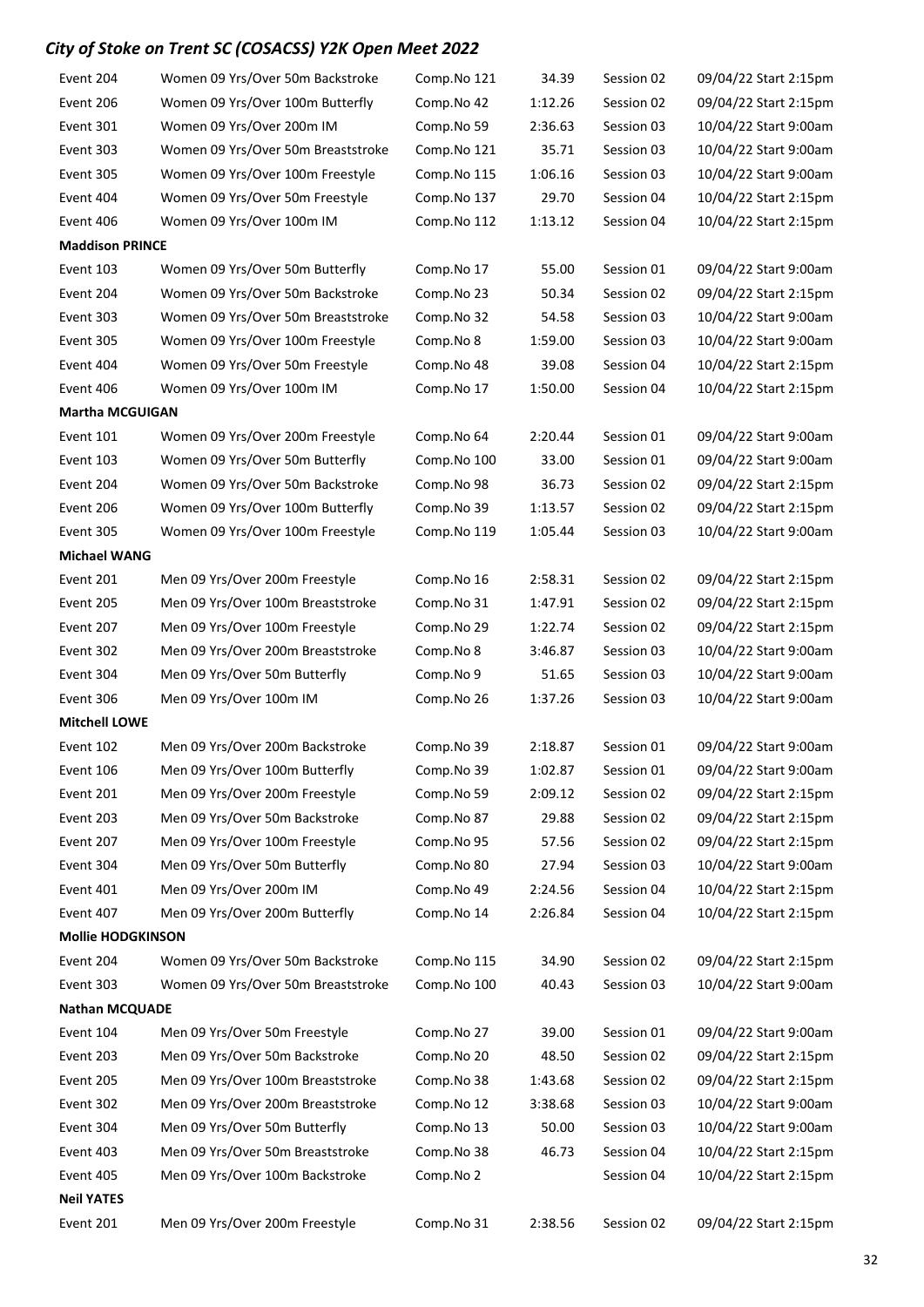Oliver POULSON

| Event 106             | Men 09 Yrs/Over 100m Butterfly     | Comp.No 38  | 1:04.50 | Session 01 | 09/04/22 Start 9:00am |
|-----------------------|------------------------------------|-------------|---------|------------|-----------------------|
| Event 203             | Men 09 Yrs/Over 50m Backstroke     | Comp.No 81  | 31.95   | Session 02 | 09/04/22 Start 2:15pm |
| Event 205             | Men 09 Yrs/Over 100m Breaststroke  | Comp.No 72  | 1:14.96 | Session 02 | 09/04/22 Start 2:15pm |
| Event 302             | Men 09 Yrs/Over 200m Breaststroke  | Comp.No 29  | 2:43.20 | Session 03 | 10/04/22 Start 9:00am |
| Event 304             | Men 09 Yrs/Over 50m Butterfly      | Comp.No 75  | 29.60   | Session 03 | 10/04/22 Start 9:00am |
| Event 306             | Men 09 Yrs/Over 100m IM            | Comp.No 72  | 1:08.17 | Session 03 | 10/04/22 Start 9:00am |
| Event 401             | Men 09 Yrs/Over 200m IM            | Comp.No 50  | 2:23.87 | Session 04 | 10/04/22 Start 2:15pm |
| Event 403             | Men 09 Yrs/Over 50m Breaststroke   | Comp.No 63  | 34.57   | Session 04 | 10/04/22 Start 2:15pm |
| Event 405             | Men 09 Yrs/Over 100m Backstroke    | Comp.No 61  | 1:07.27 | Session 04 | 10/04/22 Start 2:15pm |
| <b>Oliver RHODES</b>  |                                    |             |         |            |                       |
| Event 104             | Men 09 Yrs/Over 50m Freestyle      | Comp.No 64  | 32.69   | Session 01 | 09/04/22 Start 9:00am |
| Event 106             | Men 09 Yrs/Over 100m Butterfly     | Comp.No 19  | 1:24.22 | Session 01 | 09/04/22 Start 9:00am |
| Event 203             | Men 09 Yrs/Over 50m Backstroke     | Comp.No 56  | 39.14   | Session 02 | 09/04/22 Start 2:15pm |
| Event 205             | Men 09 Yrs/Over 100m Breaststroke  | Comp.No 56  | 1:33.00 | Session 02 | 09/04/22 Start 2:15pm |
| Event 207             | Men 09 Yrs/Over 100m Freestyle     | Comp.No 48  | 1:14.40 | Session 02 | 09/04/22 Start 2:15pm |
| Event 304             | Men 09 Yrs/Over 50m Butterfly      | Comp.No 56  | 33.54   | Session 03 | 10/04/22 Start 9:00am |
| Event 306             | Men 09 Yrs/Over 100m IM            | Comp.No 53  | 1:21.92 | Session 03 | 10/04/22 Start 9:00am |
| Event 401             | Men 09 Yrs/Over 200m IM            | Comp.No 24  | 3:02.32 | Session 04 | 10/04/22 Start 2:15pm |
| Event 403             | Men 09 Yrs/Over 50m Breaststroke   | Comp.No 48  | 42.71   | Session 04 | 10/04/22 Start 2:15pm |
| Event 405             | Men 09 Yrs/Over 100m Backstroke    | Comp.No 29  | 1:29.08 | Session 04 | 10/04/22 Start 2:15pm |
| <b>Oliver VINCENT</b> |                                    |             |         |            |                       |
| Event 104             | Men 09 Yrs/Over 50m Freestyle      | Comp.No 32  | 37.50   | Session 01 | 09/04/22 Start 9:00am |
| Event 203             | Men 09 Yrs/Over 50m Backstroke     | Comp.No 24  | 46.40   | Session 02 | 09/04/22 Start 2:15pm |
| Event 207             | Men 09 Yrs/Over 100m Freestyle     | Comp.No 24  | 1:29.00 | Session 02 | 09/04/22 Start 2:15pm |
| Olivia BEXON          |                                    |             |         |            |                       |
| Event 204             | Women 09 Yrs/Over 50m Backstroke   | Comp.No 34  | 47.03   | Session 02 | 09/04/22 Start 2:15pm |
| Event 303             | Women 09 Yrs/Over 50m Breaststroke | Comp.No 58  | 48.22   | Session 03 | 10/04/22 Start 9:00am |
| Event 305             | Women 09 Yrs/Over 100m Freestyle   | Comp.No 52  | 1:20.18 | Session 03 | 10/04/22 Start 9:00am |
| Event 404             | Women 09 Yrs/Over 50m Freestyle    | Comp.No 71  | 35.35   | Session 04 | 10/04/22 Start 2:15pm |
| Event 406             | Women 09 Yrs/Over 100m IM          | Comp.No 53  | 1:30.00 | Session 04 | 10/04/22 Start 2:15pm |
| <b>Olivia JONES</b>   |                                    |             |         |            |                       |
| Event 101             | Women 09 Yrs/Over 200m Freestyle   | Comp.No 47  | 2:31.59 | Session 01 | 09/04/22 Start 9:00am |
| Event 107             | Women 09 Yrs/Over 100m Backstroke  | Comp.No 75  | 1:15.38 | Session 01 | 09/04/22 Start 9:00am |
| Event 204             | Women 09 Yrs/Over 50m Backstroke   | Comp.No 113 | 35.23   | Session 02 | 09/04/22 Start 2:15pm |
| Event 301             | Women 09 Yrs/Over 200m IM          | Comp.No 37  | 2:54.26 | Session 03 | 10/04/22 Start 9:00am |
| Event 305             | Women 09 Yrs/Over 100m Freestyle   | Comp.No 101 | 1:09.08 | Session 03 | 10/04/22 Start 9:00am |
| Event 402             | Women 09 Yrs/Over 200m Backstroke  | Comp.No 40  | 2:45.49 | Session 04 | 10/04/22 Start 2:15pm |
| Event 404             | Women 09 Yrs/Over 50m Freestyle    | Comp.No 111 | 31.99   | Session 04 | 10/04/22 Start 2:15pm |
| Event 406             | Women 09 Yrs/Over 100m IM          | Comp.No 90  | 1:21.04 | Session 04 | 10/04/22 Start 2:15pm |
| Olivia WOODCOCK       |                                    |             |         |            |                       |
| Event 101             | Women 09 Yrs/Over 200m Freestyle   | Comp.No 57  | 2:26.30 | Session 01 | 09/04/22 Start 9:00am |
| Event 103             | Women 09 Yrs/Over 50m Butterfly    | Comp.No 48  | 38.91   | Session 01 | 09/04/22 Start 9:00am |
| Event 107             | Women 09 Yrs/Over 100m Backstroke  | Comp.No 59  | 1:20.86 | Session 01 | 09/04/22 Start 9:00am |
| Event 204             | Women 09 Yrs/Over 50m Backstroke   | Comp.No 94  | 37.02   | Session 02 | 09/04/22 Start 2:15pm |
| Event 206             | Women 09 Yrs/Over 100m Butterfly   | Comp.No 8   | 1:30.00 | Session 02 | 09/04/22 Start 2:15pm |
| Event 301             | Women 09 Yrs/Over 200m IM          | Comp.No 41  | 2:52.06 | Session 03 | 10/04/22 Start 9:00am |
| Event 303             | Women 09 Yrs/Over 50m Breaststroke | Comp.No 70  | 45.85   | Session 03 | 10/04/22 Start 9:00am |
| Event 305             | Women 09 Yrs/Over 100m Freestyle   | Comp.No 107 | 1:07.70 | Session 03 | 10/04/22 Start 9:00am |
| Event 402             | Women 09 Yrs/Over 200m Backstroke  | Comp.No 41  | 2:45.46 | Session 04 | 10/04/22 Start 2:15pm |
|                       |                                    |             |         |            |                       |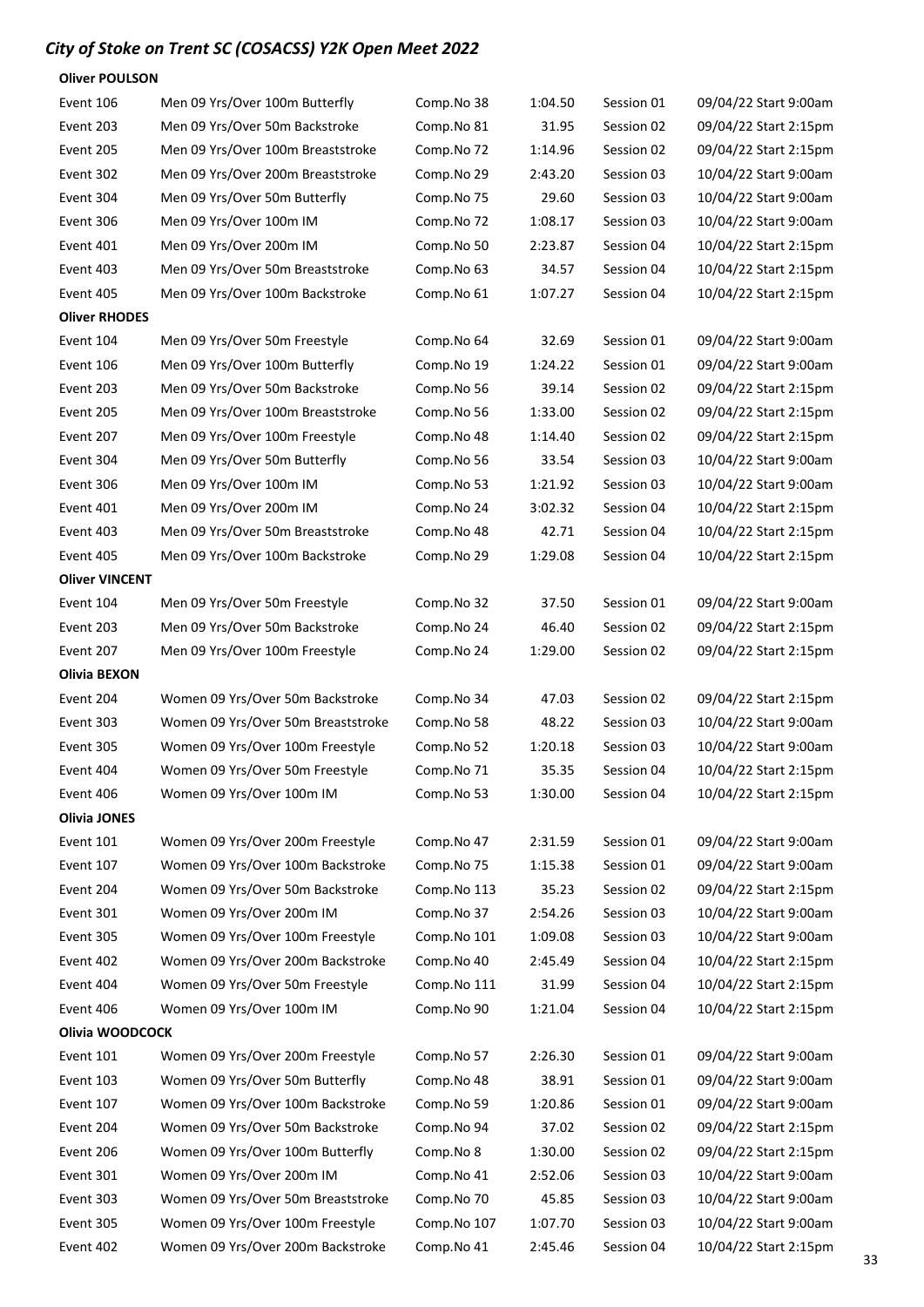| Event 404              | Women 09 Yrs/Over 50m Freestyle     | Comp.No 118 | 31.69   | Session 04 | 10/04/22 Start 2:15pm |
|------------------------|-------------------------------------|-------------|---------|------------|-----------------------|
| Event 406              | Women 09 Yrs/Over 100m IM           | Comp.No 82  | 1:22.86 | Session 04 | 10/04/22 Start 2:15pm |
| <b>Phebe HOLDING</b>   |                                     |             |         |            |                       |
| Event 101              | Women 09 Yrs/Over 200m Freestyle    | Comp.No 56  | 2:26.73 | Session 01 | 09/04/22 Start 9:00am |
| Event 103              | Women 09 Yrs/Over 50m Butterfly     | Comp.No 62  | 37.17   | Session 01 | 09/04/22 Start 9:00am |
| Event 204              | Women 09 Yrs/Over 50m Backstroke    | Comp.No 83  | 38.30   | Session 02 | 09/04/22 Start 2:15pm |
| Event 206              | Women 09 Yrs/Over 100m Butterfly    | Comp.No 20  | 1:22.68 | Session 02 | 09/04/22 Start 2:15pm |
| Event 301              | Women 09 Yrs/Over 200m IM           | Comp.No 34  | 2:55.02 | Session 03 | 10/04/22 Start 9:00am |
| Event 305              | Women 09 Yrs/Over 100m Freestyle    | Comp.No 108 | 1:07.64 | Session 03 | 10/04/22 Start 9:00am |
| Event 402              | Women 09 Yrs/Over 200m Backstroke   | Comp.No 25  | 2:55.73 | Session 04 | 10/04/22 Start 2:15pm |
| Event 404              | Women 09 Yrs/Over 50m Freestyle     | Comp.No 122 | 31.41   | Session 04 | 10/04/22 Start 2:15pm |
| S PERERA MAKAWITAGE    |                                     |             |         |            |                       |
| Event 101              | Women 09 Yrs/Over 200m Freestyle    | Comp.No 33  | 2:41.19 | Session 01 | 09/04/22 Start 9:00am |
| Event 105              | Women 09 Yrs/Over 100m Breaststroke | Comp.No 66  | 1:30.99 | Session 01 | 09/04/22 Start 9:00am |
| Event 202              | Women 09 Yrs/Over 200m Breaststroke | Comp.No 32  | 3:23.25 | Session 02 | 09/04/22 Start 2:15pm |
| Event 402              | Women 09 Yrs/Over 200m Backstroke   | Comp.No 17  | 3:07.00 | Session 04 | 10/04/22 Start 2:15pm |
| Event 406              | Women 09 Yrs/Over 100m IM           | Comp.No 87  | 1:21.41 | Session 04 | 10/04/22 Start 2:15pm |
| <b>Samantha MALKIN</b> |                                     |             |         |            |                       |
| Event 103              | Women 09 Yrs/Over 50m Butterfly     | Comp.No 88  | 34.39   | Session 01 | 09/04/22 Start 9:00am |
| Event 105              | Women 09 Yrs/Over 100m Breaststroke | Comp.No 71  | 1:28.50 | Session 01 | 09/04/22 Start 9:00am |
| Event 202              | Women 09 Yrs/Over 200m Breaststroke | Comp.No 41  | 3:12.40 | Session 02 | 09/04/22 Start 2:15pm |
| Event 206              | Women 09 Yrs/Over 100m Butterfly    | Comp.No 33  | 1:16.98 | Session 02 | 09/04/22 Start 2:15pm |
| Event 303              | Women 09 Yrs/Over 50m Breaststroke  | Comp.No 102 | 40.16   | Session 03 | 10/04/22 Start 9:00am |
| Event 307              | Women 09 Yrs/Over 200m Butterfly    | Comp.No 11  | 2:57.59 | Session 03 | 10/04/22 Start 9:00am |
| Event 404              | Women 09 Yrs/Over 50m Freestyle     | Comp.No 94  | 33.34   | Session 04 | 10/04/22 Start 2:15pm |
| Event 406              | Women 09 Yrs/Over 100m IM           | Comp.No 98  | 1:19.45 | Session 04 | 10/04/22 Start 2:15pm |
| <b>Sophie HAROLD</b>   |                                     |             |         |            |                       |
| Event 103              | Women 09 Yrs/Over 50m Butterfly     | Comp.No 84  | 34.90   | Session 01 | 09/04/22 Start 9:00am |
| Event 105              | Women 09 Yrs/Over 100m Breaststroke | Comp.No 54  | 1:34.10 | Session 01 | 09/04/22 Start 9:00am |
| Event 204              | Women 09 Yrs/Over 50m Backstroke    | Comp.No 92  | 37.20   | Session 02 | 09/04/22 Start 2:15pm |
| Event 206              | Women 09 Yrs/Over 100m Butterfly    | Comp.No 32  | 1:17.95 | Session 02 | 09/04/22 Start 2:15pm |
| Event 301              | Women 09 Yrs/Over 200m IM           | Comp.No 31  | 2:55.53 | Session 03 | 10/04/22 Start 9:00am |
| Event 307              | Women 09 Yrs/Over 200m Butterfly    | Comp.No 12  | 2:55.34 | Session 03 | 10/04/22 Start 9:00am |
| Event 404              | Women 09 Yrs/Over 50m Freestyle     | Comp.No 97  | 33.28   | Session 04 | 10/04/22 Start 2:15pm |
| Event 406              | Women 09 Yrs/Over 100m IM           | Comp.No 96  | 1:19.67 | Session 04 | 10/04/22 Start 2:15pm |
| <b>Summer PRINCE</b>   |                                     |             |         |            |                       |
| Event 101              | Women 09 Yrs/Over 200m Freestyle    | Comp.No 62  | 2:20.53 | Session 01 | 09/04/22 Start 9:00am |
| Event 103              | Women 09 Yrs/Over 50m Butterfly     | Comp.No 98  | 33.30   | Session 01 | 09/04/22 Start 9:00am |
| Event 107              | Women 09 Yrs/Over 100m Backstroke   | Comp.No 81  | 1:12.81 | Session 01 | 09/04/22 Start 9:00am |
| Event 204              | Women 09 Yrs/Over 50m Backstroke    | Comp.No 118 | 34.71   | Session 02 | 09/04/22 Start 2:15pm |
| Event 206              | Women 09 Yrs/Over 100m Butterfly    | Comp.No 38  | 1:13.77 | Session 02 | 09/04/22 Start 2:15pm |
| Event 301              | Women 09 Yrs/Over 200m IM           | Comp.No 56  | 2:41.30 | Session 03 | 10/04/22 Start 9:00am |
| Event 305              | Women 09 Yrs/Over 100m Freestyle    | Comp.No 110 | 1:07.42 | Session 03 | 10/04/22 Start 9:00am |
| Event 402              | Women 09 Yrs/Over 200m Backstroke   | Comp.No 50  | 2:33.09 | Session 04 | 10/04/22 Start 2:15pm |
| Event 404              | Women 09 Yrs/Over 50m Freestyle     | Comp.No 131 | 30.50   | Session 04 | 10/04/22 Start 2:15pm |
| Event 406              | Women 09 Yrs/Over 100m IM           | Comp.No 110 | 1:14.22 | Session 04 | 10/04/22 Start 2:15pm |
|                        |                                     |             |         |            |                       |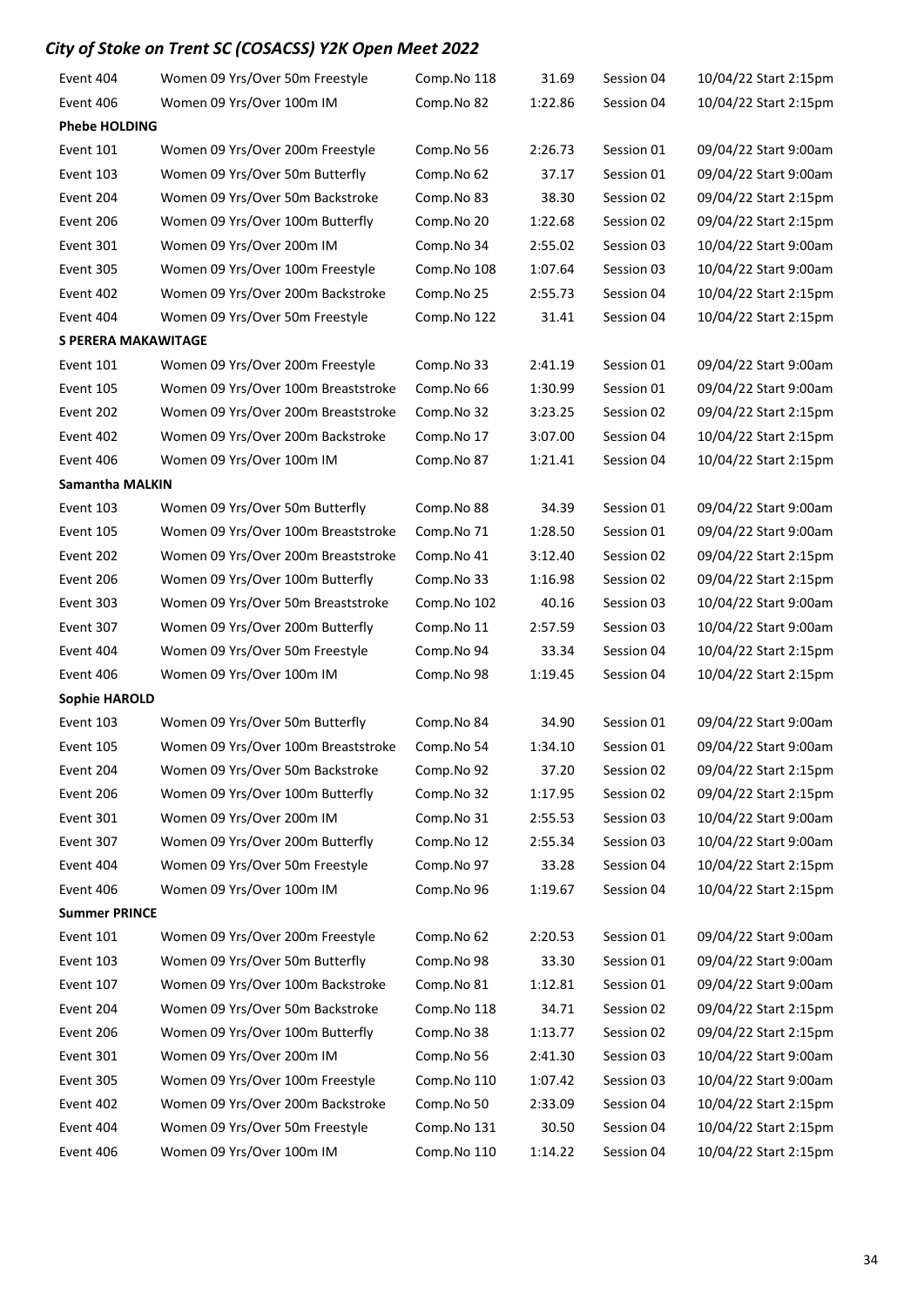#### Zara SHENTON

| Event 101 | Women 09 Yrs/Over 200m Freestyle  | Comp.No 63  | 2:20.49 | Session 01 | 09/04/22 Start 9:00am |
|-----------|-----------------------------------|-------------|---------|------------|-----------------------|
| Event 107 | Women 09 Yrs/Over 100m Backstroke | Comp.No 87  | 1:08.95 | Session 01 | 09/04/22 Start 9:00am |
| Event 204 | Women 09 Yrs/Over 50m Backstroke  | Comp.No 128 | 32.95   | Session 02 | 09/04/22 Start 2:15pm |
| Event 206 | Women 09 Yrs/Over 100m Butterfly  | Comp.No 44  | 1:10.14 | Session 02 | 09/04/22 Start 2:15pm |
| Event 301 | Women 09 Yrs/Over 200m IM         | Comp.No 62  | 2:34.70 | Session 03 | 10/04/22 Start 9:00am |
| Event 305 | Women 09 Yrs/Over 100m Freestyle  | Comp.No 124 | 1:02.96 | Session 03 | 10/04/22 Start 9:00am |
| Event 402 | Women 09 Yrs/Over 200m Backstroke | Comp.No 52  | 2:30.17 | Session 04 | 10/04/22 Start 2:15pm |
| Event 404 | Women 09 Yrs/Over 50m Freestyle   | Comp.No 143 | 28.60   | Session 04 | 10/04/22 Start 2:15pm |
| Event 406 | Women 09 Yrs/Over 100m IM         | Comp.No 113 | 1:12.33 | Session 04 | 10/04/22 Start 2:15pm |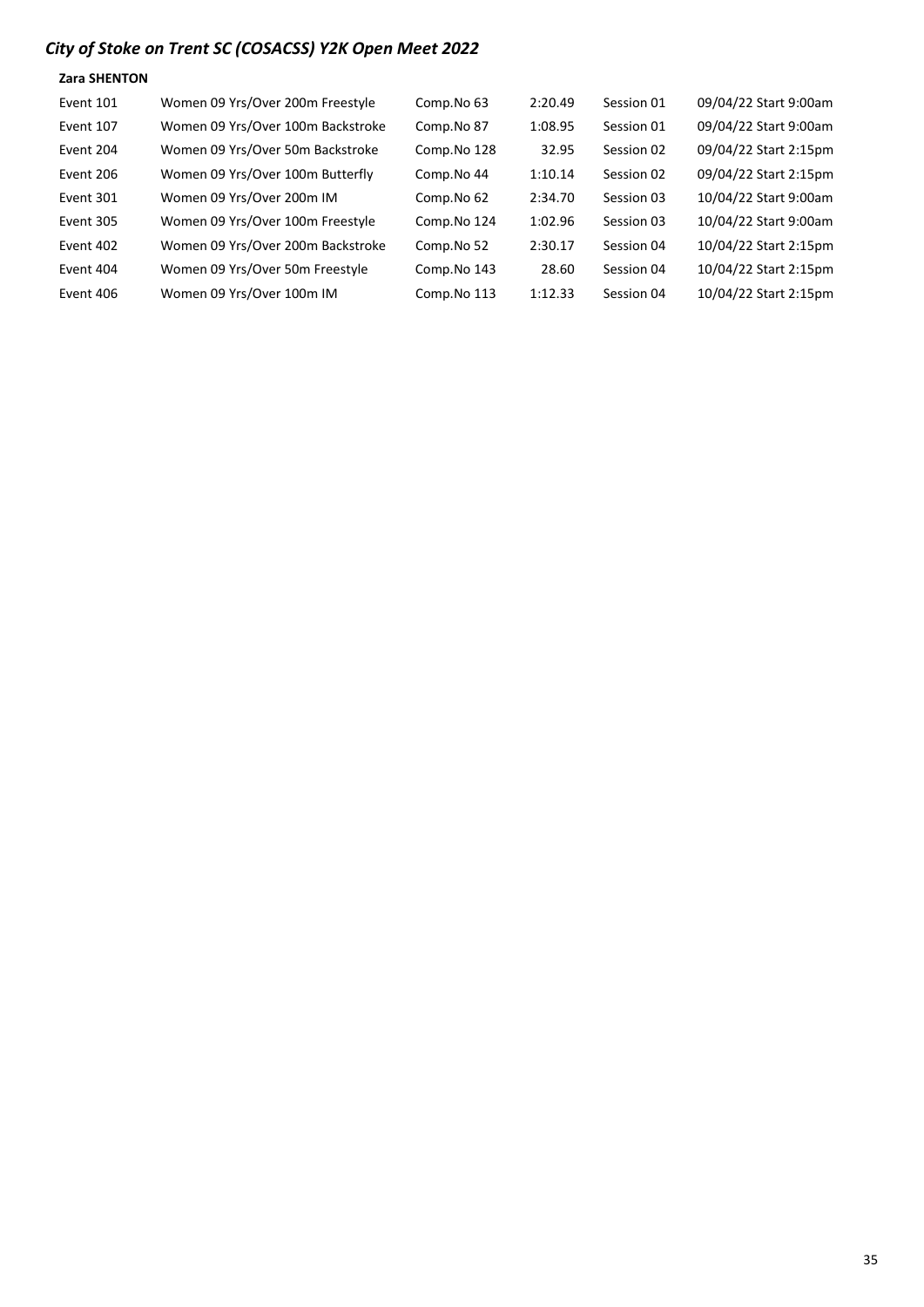Dove Valley

#### Adam BULMER

| Event 203                     | Men 09 Yrs/Over 50m Backstroke      | Comp.No 83  | 31.48   | Session 02 | 09/04/22 Start 2:15pm |
|-------------------------------|-------------------------------------|-------------|---------|------------|-----------------------|
| Event 205                     | Men 09 Yrs/Over 100m Breaststroke   | Comp.No 67  | 1:19.95 | Session 02 | 09/04/22 Start 2:15pm |
| Event 207                     | Men 09 Yrs/Over 100m Freestyle      | Comp.No 81  | 1:01.94 | Session 02 | 09/04/22 Start 2:15pm |
| Event 304                     | Men 09 Yrs/Over 50m Butterfly       | Comp.No 70  | 30.74   | Session 03 | 10/04/22 Start 9:00am |
| Event 306                     | Men 09 Yrs/Over 100m IM             | Comp.No 66  | 1:12.47 | Session 03 | 10/04/22 Start 9:00am |
| <b>Amy-Lee JONES</b>          |                                     |             |         |            |                       |
| Event 101                     | Women 09 Yrs/Over 200m Freestyle    | Comp.No 55  | 2:27.08 | Session 01 | 09/04/22 Start 9:00am |
| Event 105                     | Women 09 Yrs/Over 100m Breaststroke | Comp.No 74  | 1:26.97 | Session 01 | 09/04/22 Start 9:00am |
| Event 107                     | Women 09 Yrs/Over 100m Backstroke   | Comp.No 48  | 1:23.60 | Session 01 | 09/04/22 Start 9:00am |
| Event 202                     | Women 09 Yrs/Over 200m Breaststroke | Comp.No 44  | 3:08.22 | Session 02 | 09/04/22 Start 2:15pm |
| Event 301                     | Women 09 Yrs/Over 200m IM           | Comp.No 42  | 2:50.16 | Session 03 | 10/04/22 Start 9:00am |
| Event 303                     | Women 09 Yrs/Over 50m Breaststroke  | Comp.No 111 | 39.29   | Session 03 | 10/04/22 Start 9:00am |
| <b>Cody BASSETT</b>           |                                     |             |         |            |                       |
| Event 203                     | Men 09 Yrs/Over 50m Backstroke      | Comp.No 25  | 46.30   | Session 02 | 09/04/22 Start 2:15pm |
| Event 205                     | Men 09 Yrs/Over 100m Breaststroke   | Comp.No 22  | 1:53.41 | Session 02 | 09/04/22 Start 2:15pm |
| Event 207                     | Men 09 Yrs/Over 100m Freestyle      | Comp.No 16  | 1:33.54 | Session 02 | 09/04/22 Start 2:15pm |
| <b>Daniel FOSTER</b>          |                                     |             |         |            |                       |
| Event 205                     | Men 09 Yrs/Over 100m Breaststroke   | Comp.No 23  | 1:53.18 | Session 02 | 09/04/22 Start 2:15pm |
| Event 302                     | Men 09 Yrs/Over 200m Breaststroke   | Comp.No 4   | 4:03.31 | Session 03 | 10/04/22 Start 9:00am |
| Event 306                     | Men 09 Yrs/Over 100m IM             | Comp.No 15  | 1:46.04 | Session 03 | 10/04/22 Start 9:00am |
| Event 405                     | Men 09 Yrs/Over 100m Backstroke     | Comp.No 14  | 1:37.69 | Session 04 | 10/04/22 Start 2:15pm |
| <b>Daniel SIMISTER</b>        |                                     |             |         |            |                       |
| Event 102                     | Men 09 Yrs/Over 200m Backstroke     | Comp.No 28  | 2:50.20 | Session 01 | 09/04/22 Start 9:00am |
| Event 104                     | Men 09 Yrs/Over 50m Freestyle       | Comp.No 67  | 32.35   | Session 01 | 09/04/22 Start 9:00am |
| Event 203                     | Men 09 Yrs/Over 50m Backstroke      | Comp.No 60  | 37.62   | Session 02 | 09/04/22 Start 2:15pm |
| Event 205                     | Men 09 Yrs/Over 100m Breaststroke   | Comp.No 52  | 1:36.09 | Session 02 | 09/04/22 Start 2:15pm |
| Event 207                     | Men 09 Yrs/Over 100m Freestyle      | Comp.No 53  | 1:13.34 | Session 02 | 09/04/22 Start 2:15pm |
| <b>Erin BYRNE</b>             |                                     |             |         |            |                       |
| Event 204                     | Women 09 Yrs/Over 50m Backstroke    | Comp.No 51  | 43.38   | Session 02 | 09/04/22 Start 2:15pm |
| Event 305                     | Women 09 Yrs/Over 100m Freestyle    | Comp.No 48  | 1:21.75 | Session 03 | 10/04/22 Start 9:00am |
| Event 404                     | Women 09 Yrs/Over 50m Freestyle     | Comp.No 73  | 35.13   | Session 04 | 10/04/22 Start 2:15pm |
| <b>Gracie-Leigh WHITTAKER</b> |                                     |             |         |            |                       |
| Event 303                     | Women 09 Yrs/Over 50m Breaststroke  | Comp.No 41  | 51.28   | Session 03 | 10/04/22 Start 9:00am |
| Event 404                     | Women 09 Yrs/Over 50m Freestyle     | Comp.No 47  | 39.14   | Session 04 | 10/04/22 Start 2:15pm |
| Event 406                     | Women 09 Yrs/Over 100m IM           | Comp.No 23  | 1:42.00 | Session 04 | 10/04/22 Start 2:15pm |
| <b>Harry OLDHAM</b>           |                                     |             |         |            |                       |
| Event 104                     | Men 09 Yrs/Over 50m Freestyle       | Comp.No 53  | 34.67   | Session 01 | 09/04/22 Start 9:00am |
| Event 205                     | Men 09 Yrs/Over 100m Breaststroke   | Comp.No 58  | 1:30.73 | Session 02 | 09/04/22 Start 2:15pm |
| Event 304                     | Men 09 Yrs/Over 50m Butterfly       | Comp.No 44  | 38.00   | Session 03 | 10/04/22 Start 9:00am |
| Event 306                     | Men 09 Yrs/Over 100m IM             | Comp.No 46  | 1:26.81 | Session 03 | 10/04/22 Start 9:00am |
| Event 403                     | Men 09 Yrs/Over 50m Breaststroke    | Comp.No 51  | 40.98   | Session 04 | 10/04/22 Start 2:15pm |
| <b>Isabelle EDWARDS</b>       |                                     |             |         |            |                       |
| Event 103                     | Women 09 Yrs/Over 50m Butterfly     | Comp.No 85  | 34.60   | Session 01 | 09/04/22 Start 9:00am |
| Event 107                     | Women 09 Yrs/Over 100m Backstroke   | Comp.No 77  | 1:13.80 | Session 01 | 09/04/22 Start 9:00am |
| Event 204                     | Women 09 Yrs/Over 50m Backstroke    | Comp.No 122 | 34.05   | Session 02 | 09/04/22 Start 2:15pm |
| Event 206                     | Women 09 Yrs/Over 100m Butterfly    | Comp.No 28  | 1:19.69 | Session 02 | 09/04/22 Start 2:15pm |
| Event 301                     | Women 09 Yrs/Over 200m IM           | Comp.No 51  | 2:45.75 | Session 03 | 10/04/22 Start 9:00am |
| Event 303                     | Women 09 Yrs/Over 50m Breaststroke  | Comp.No 105 | 39.65   | Session 03 | 10/04/22 Start 9:00am |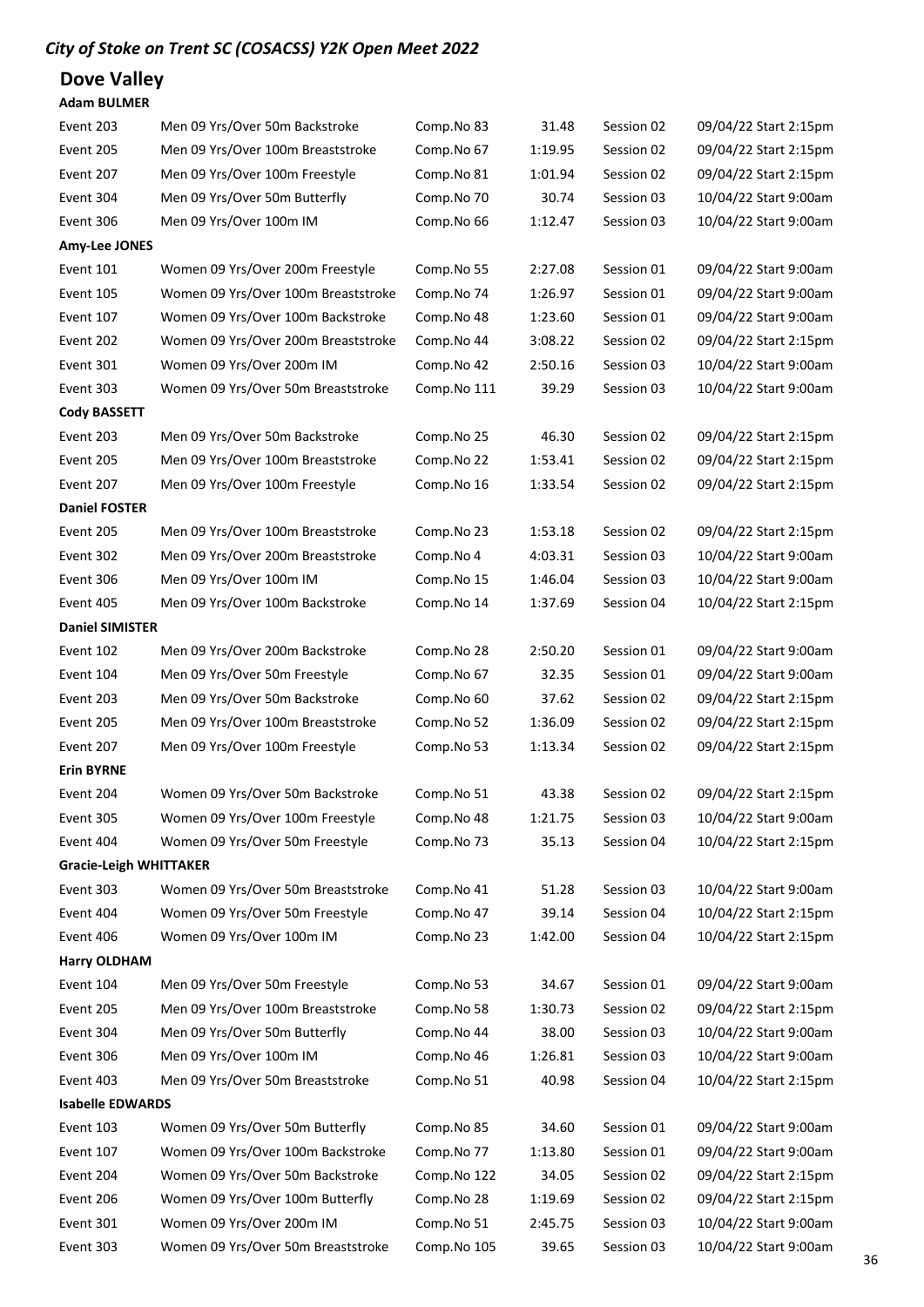| Event 402               | Women 09 Yrs/Over 200m Backstroke   | Comp.No 45  | 2:36.90 | Session 04 | 10/04/22 Start 2:15pm |
|-------------------------|-------------------------------------|-------------|---------|------------|-----------------------|
| Event 406               | Women 09 Yrs/Over 100m IM           | Comp.No 95  | 1:19.96 | Session 04 | 10/04/22 Start 2:15pm |
| <b>Joshua TORTONESI</b> |                                     |             |         |            |                       |
| Event 104               | Men 09 Yrs/Over 50m Freestyle       | Comp.No 66  | 32.47   | Session 01 | 09/04/22 Start 9:00am |
| Event 203               | Men 09 Yrs/Over 50m Backstroke      | Comp.No 69  | 35.01   | Session 02 | 09/04/22 Start 2:15pm |
| Event 304               | Men 09 Yrs/Over 50m Butterfly       | Comp.No 55  | 33.58   | Session 03 | 10/04/22 Start 9:00am |
| Event 401               | Men 09 Yrs/Over 200m IM             | Comp.No 28  | 2:55.73 | Session 04 | 10/04/22 Start 2:15pm |
| Event 403               | Men 09 Yrs/Over 50m Breaststroke    | Comp.No 54  | 40.37   | Session 04 | 10/04/22 Start 2:15pm |
| <b>Lucy OLDHAM</b>      |                                     |             |         |            |                       |
| Event 103               | Women 09 Yrs/Over 50m Butterfly     | Comp.No 109 | 32.08   | Session 01 | 09/04/22 Start 9:00am |
| Event 107               | Women 09 Yrs/Over 100m Backstroke   | Comp.No 85  | 1:12.09 | Session 01 | 09/04/22 Start 9:00am |
| Event 204               | Women 09 Yrs/Over 50m Backstroke    | Comp.No 130 | 32.71   | Session 02 | 09/04/22 Start 2:15pm |
| Event 206               | Women 09 Yrs/Over 100m Butterfly    | Comp.No 41  | 1:12.50 | Session 02 | 09/04/22 Start 2:15pm |
| Event 301               | Women 09 Yrs/Over 200m IM           | Comp.No 54  | 2:42.84 | Session 03 | 10/04/22 Start 9:00am |
| Event 303               | Women 09 Yrs/Over 50m Breaststroke  | Comp.No 109 | 39.42   | Session 03 | 10/04/22 Start 9:00am |
| Event 402               | Women 09 Yrs/Over 200m Backstroke   | Comp.No 46  | 2:35.22 | Session 04 | 10/04/22 Start 2:15pm |
| Event 404               | Women 09 Yrs/Over 50m Freestyle     | Comp.No 138 | 29.66   | Session 04 | 10/04/22 Start 2:15pm |
| Event 406               | Women 09 Yrs/Over 100m IM           | Comp.No 111 | 1:13.20 | Session 04 | 10/04/22 Start 2:15pm |
| <b>Martha GRANT</b>     |                                     |             |         |            |                       |
| Event 105               | Women 09 Yrs/Over 100m Breaststroke | Comp.No 11  | 2:02.28 | Session 01 | 09/04/22 Start 9:00am |
| Event 107               | Women 09 Yrs/Over 100m Backstroke   | Comp.No 16  | 1:42.61 | Session 01 | 09/04/22 Start 9:00am |
| Event 305               | Women 09 Yrs/Over 100m Freestyle    | Comp.No 32  | 1:28.40 | Session 03 | 10/04/22 Start 9:00am |
| <b>Matthew JOHNSON</b>  |                                     |             |         |            |                       |
| Event 104               | Men 09 Yrs/Over 50m Freestyle       | Comp.No 69  | 31.55   | Session 01 | 09/04/22 Start 9:00am |
| Event 106               | Men 09 Yrs/Over 100m Butterfly      | Comp.No 15  | 1:29.34 | Session 01 | 09/04/22 Start 9:00am |
| Event 203               | Men 09 Yrs/Over 50m Backstroke      | Comp.No 68  | 35.25   | Session 02 | 09/04/22 Start 2:15pm |
| Event 205               | Men 09 Yrs/Over 100m Breaststroke   | Comp.No 59  | 1:29.25 | Session 02 | 09/04/22 Start 2:15pm |
| Natalia MARCZUK         |                                     |             |         |            |                       |
| Event 204               | Women 09 Yrs/Over 50m Backstroke    | Comp.No 33  | 48.09   | Session 02 | 09/04/22 Start 2:15pm |
| Event 404               | Women 09 Yrs/Over 50m Freestyle     | Comp.No 43  | 40.25   | Session 04 | 10/04/22 Start 2:15pm |
| <b>Nevada BRIGGS</b>    |                                     |             |         |            |                       |
| Event 103               | Women 09 Yrs/Over 50m Butterfly     | Comp.No 47  | 39.27   | Session 01 | 09/04/22 Start 9:00am |
| Event 105               | Women 09 Yrs/Over 100m Breaststroke | Comp.No 59  | 1:32.87 | Session 01 | 09/04/22 Start 9:00am |
| Event 202               | Women 09 Yrs/Over 200m Breaststroke | Comp.No 36  | 3:17.25 | Session 02 | 09/04/22 Start 2:15pm |
| Event 303               | Women 09 Yrs/Over 50m Breaststroke  | Comp.No 92  | 41.78   | Session 03 | 10/04/22 Start 9:00am |
| Event 305               | Women 09 Yrs/Over 100m Freestyle    | Comp.No 63  | 1:16.42 | Session 03 | 10/04/22 Start 9:00am |
| <b>Oliver EDWARDS</b>   |                                     |             |         |            |                       |
| Event 104               | Men 09 Yrs/Over 50m Freestyle       | Comp.No 88  | 28.03   | Session 01 | 09/04/22 Start 9:00am |
| Event 106               | Men 09 Yrs/Over 100m Butterfly      | Comp.No 31  | 1:10.79 | Session 01 | 09/04/22 Start 9:00am |
| Event 203               | Men 09 Yrs/Over 50m Backstroke      | Comp.No 85  | 31.25   | Session 02 | 09/04/22 Start 2:15pm |
| Event 207               | Men 09 Yrs/Over 100m Freestyle      | Comp.No 91  | 59.38   | Session 02 | 09/04/22 Start 2:15pm |
| Event 304               | Men 09 Yrs/Over 50m Butterfly       | Comp.No 71  | 30.40   | Session 03 | 10/04/22 Start 9:00am |
| Event 401               | Men 09 Yrs/Over 200m IM             | Comp.No 44  | 2:30.69 | Session 04 | 10/04/22 Start 2:15pm |
| Event 405               | Men 09 Yrs/Over 100m Backstroke     | Comp.No 60  | 1:07.83 | Session 04 | 10/04/22 Start 2:15pm |
| <b>Shauna HAMILTON</b>  |                                     |             |         |            |                       |
| Event 101               | Women 09 Yrs/Over 200m Freestyle    | Comp.No 3   | 3:35.60 | Session 01 | 09/04/22 Start 9:00am |
| Event 103               | Women 09 Yrs/Over 50m Butterfly     | Comp.No 3   | 1:09.96 | Session 01 | 09/04/22 Start 9:00am |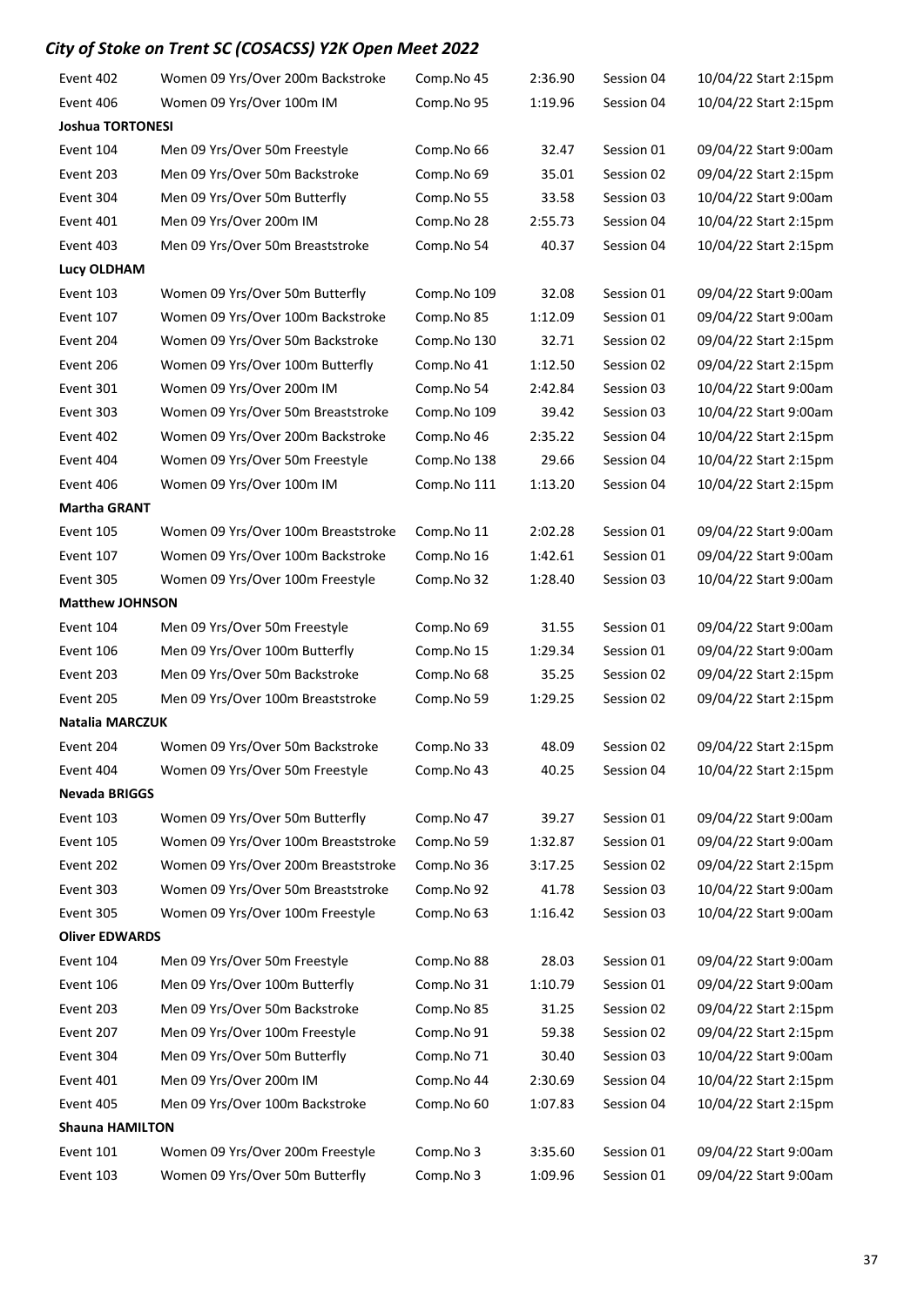| <b>Tom KIRKMAN</b> |                                   |            |         |            |                       |
|--------------------|-----------------------------------|------------|---------|------------|-----------------------|
| Event 203          | Men 09 Yrs/Over 50m Backstroke    | Comp.No 43 | 42.83   | Session 02 | 09/04/22 Start 2:15pm |
| Event 205          | Men 09 Yrs/Over 100m Breaststroke | Comp.No 19 | 1:56.13 | Session 02 | 09/04/22 Start 2:15pm |
| Event 207          | Men 09 Yrs/Over 100m Freestyle    | Comp.No 26 | 1:28.39 | Session 02 | 09/04/22 Start 2:15pm |
| Event 401          | Men 09 Yrs/Over 200m IM           | Comp.No 4  | 3:54.83 | Session 04 | 10/04/22 Start 2:15pm |
| Event 403          | Men 09 Yrs/Over 50m Breaststroke  | Comp.No 24 | 50.43   | Session 04 | 10/04/22 Start 2:15pm |
| Event 405          | Men 09 Yrs/Over 100m Backstroke   | Comp.No 20 | 1:33.95 | Session 04 | 10/04/22 Start 2:15pm |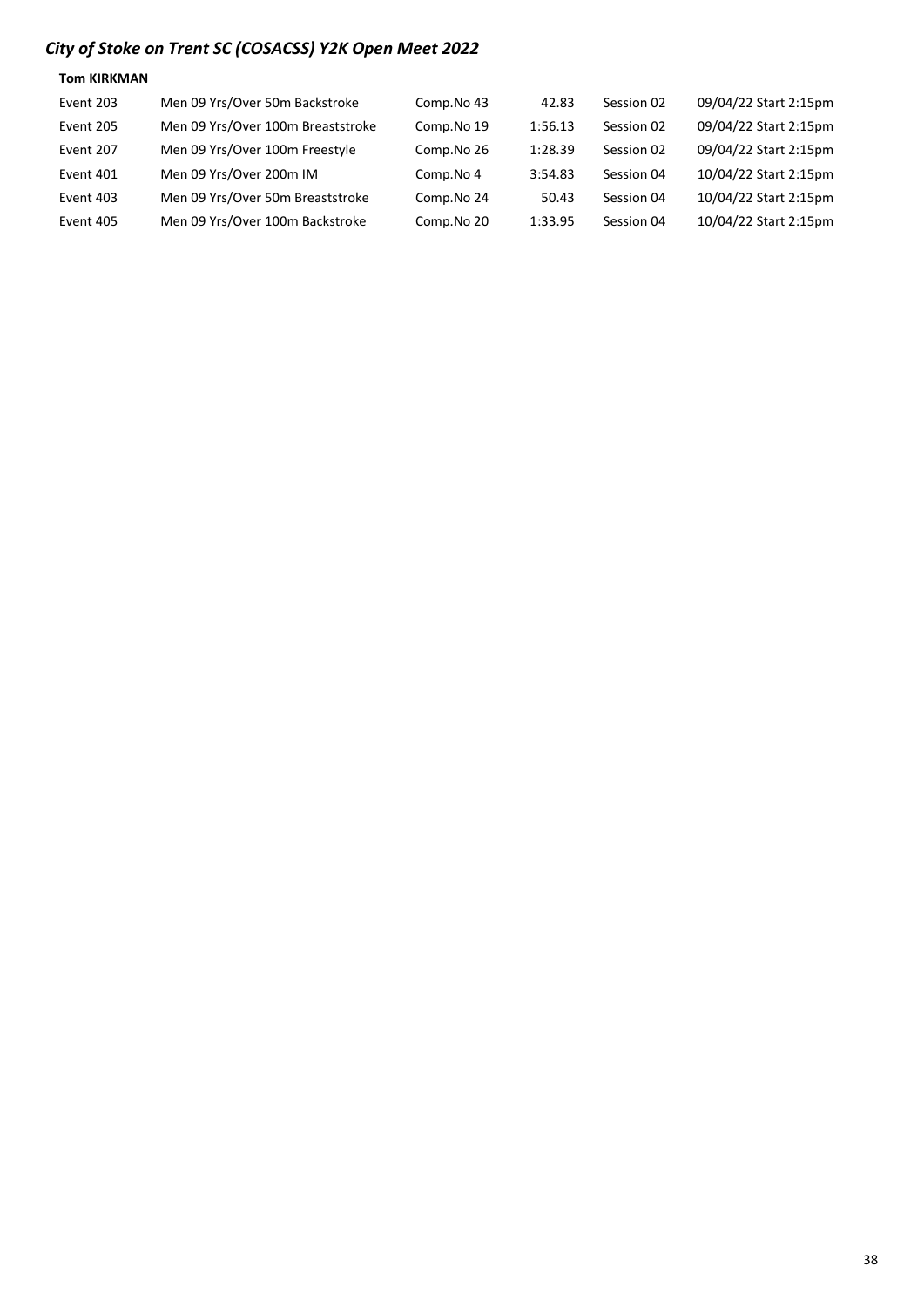### Leek

| Event 103               | Women 09 Yrs/Over 50m Butterfly     | Comp.No 60  | 37.26   | Session 01 | 09/04/22 Start 9:00am |
|-------------------------|-------------------------------------|-------------|---------|------------|-----------------------|
| Event 204               | Women 09 Yrs/Over 50m Backstroke    | Comp.No 93  | 37.16   | Session 02 | 09/04/22 Start 2:15pm |
| Event 305               | Women 09 Yrs/Over 100m Freestyle    | Comp.No 99  | 1:09.71 | Session 03 | 10/04/22 Start 9:00am |
| Event 404               | Women 09 Yrs/Over 50m Freestyle     | Comp.No 114 | 31.90   | Session 04 | 10/04/22 Start 2:15pm |
| Event 406               | Women 09 Yrs/Over 100m IM           | Comp.No 75  | 1:24.33 | Session 04 | 10/04/22 Start 2:15pm |
| <b>Eloise RATCLIFFE</b> |                                     |             |         |            |                       |
| Event 105               | Women 09 Yrs/Over 100m Breaststroke | Comp.No 5   | 2:25.00 | Session 01 | 09/04/22 Start 9:00am |
| Event 303               | Women 09 Yrs/Over 50m Breaststroke  | Comp.No 7   | 1:13.33 | Session 03 | 10/04/22 Start 9:00am |
| Event 305               | Women 09 Yrs/Over 100m Freestyle    | Comp.No 2   | 2:10.00 | Session 03 | 10/04/22 Start 9:00am |
| Event 404               | Women 09 Yrs/Over 50m Freestyle     | Comp.No 5   | 58.92   | Session 04 | 10/04/22 Start 2:15pm |
| <b>Evie DARGUE</b>      |                                     |             |         |            |                       |
| Event 103               | Women 09 Yrs/Over 50m Butterfly     | Comp.No 22  | 49.82   | Session 01 | 09/04/22 Start 9:00am |
| Event 105               | Women 09 Yrs/Over 100m Breaststroke | Comp.No 33  | 1:46.41 | Session 01 | 09/04/22 Start 9:00am |
| Event 107               | Women 09 Yrs/Over 100m Backstroke   | Comp.No 31  | 1:30.85 | Session 01 | 09/04/22 Start 9:00am |
| Event 202               | Women 09 Yrs/Over 200m Breaststroke | Comp.No 20  | 3:44.97 | Session 02 | 09/04/22 Start 2:15pm |
| Event 204               | Women 09 Yrs/Over 50m Backstroke    | Comp.No 54  | 42.38   | Session 02 | 09/04/22 Start 2:15pm |
| Event 303               | Women 09 Yrs/Over 50m Breaststroke  | Comp.No 56  | 48.41   | Session 03 | 10/04/22 Start 9:00am |
| Event 305               | Women 09 Yrs/Over 100m Freestyle    | Comp.No 45  | 1:23.31 | Session 03 | 10/04/22 Start 9:00am |
| Event 402               | Women 09 Yrs/Over 200m Backstroke   | Comp.No 14  | 3:13.95 | Session 04 | 10/04/22 Start 2:15pm |
| Event 404               | Women 09 Yrs/Over 50m Freestyle     | Comp.No 51  | 38.21   | Session 04 | 10/04/22 Start 2:15pm |
| Event 406               | Women 09 Yrs/Over 100m IM           | Comp.No 30  | 1:39.00 | Session 04 | 10/04/22 Start 2:15pm |
| <b>Florence UMNEY</b>   |                                     |             |         |            |                       |
| Event 103               | Women 09 Yrs/Over 50m Butterfly     | Comp.No 34  | 43.29   | Session 01 | 09/04/22 Start 9:00am |
| Event 204               | Women 09 Yrs/Over 50m Backstroke    | Comp.No 56  | 41.85   | Session 02 | 09/04/22 Start 2:15pm |
| Event 301               | Women 09 Yrs/Over 200m IM           | Comp.No 9   | 3:20.00 | Session 03 | 10/04/22 Start 9:00am |
| Event 305               | Women 09 Yrs/Over 100m Freestyle    | Comp.No 46  | 1:23.28 | Session 03 | 10/04/22 Start 9:00am |
| <b>Greta JACKSON</b>    |                                     |             |         |            |                       |
| Event 103               | Women 09 Yrs/Over 50m Butterfly     | Comp.No 26  | 46.48   | Session 01 | 09/04/22 Start 9:00am |
| Event 105               | Women 09 Yrs/Over 100m Breaststroke | Comp.No 18  | 1:54.15 | Session 01 | 09/04/22 Start 9:00am |
| Event 204               | Women 09 Yrs/Over 50m Backstroke    | Comp.No 47  | 43.67   | Session 02 | 09/04/22 Start 2:15pm |
| Event 303               | Women 09 Yrs/Over 50m Breaststroke  | Comp.No 49  | 49.70   | Session 03 | 10/04/22 Start 9:00am |
| Event 305               | Women 09 Yrs/Over 100m Freestyle    | Comp.No 31  | 1:29.00 | Session 03 | 10/04/22 Start 9:00am |
| Event 404               | Women 09 Yrs/Over 50m Freestyle     | Comp.No 46  | 39.27   | Session 04 | 10/04/22 Start 2:15pm |
| Event 406               | Women 09 Yrs/Over 100m IM           | Comp.No 24  | 1:41.51 | Session 04 | 10/04/22 Start 2:15pm |
| <b>Imogen MOLLART</b>   |                                     |             |         |            |                       |
| Event 101               | Women 09 Yrs/Over 200m Freestyle    | Comp.No 38  | 2:39.31 | Session 01 | 09/04/22 Start 9:00am |
| Event 103               | Women 09 Yrs/Over 50m Butterfly     | Comp.No 65  | 36.92   | Session 01 | 09/04/22 Start 9:00am |
| Event 107               | Women 09 Yrs/Over 100m Backstroke   | Comp.No 50  | 1:23.57 | Session 01 | 09/04/22 Start 9:00am |
| Event 204               | Women 09 Yrs/Over 50m Backstroke    | Comp.No 85  | 38.11   | Session 02 | 09/04/22 Start 2:15pm |
| Event 303               | Women 09 Yrs/Over 50m Breaststroke  | Comp.No 46  | 50.24   | Session 03 | 10/04/22 Start 9:00am |
| Event 305               | Women 09 Yrs/Over 100m Freestyle    | Comp.No 88  | 1:12.09 | Session 03 | 10/04/22 Start 9:00am |
| Event 404               | Women 09 Yrs/Over 50m Freestyle     | Comp.No 95  | 33.34   | Session 04 | 10/04/22 Start 2:15pm |
| Event 406               | Women 09 Yrs/Over 100m IM           | Comp.No 66  | 1:26.26 | Session 04 | 10/04/22 Start 2:15pm |
| <b>James BURGESS</b>    |                                     |             |         |            |                       |
| Event 104               | Men 09 Yrs/Over 50m Freestyle       | Comp.No 11  | 44.38   | Session 01 | 09/04/22 Start 9:00am |
| Event 203               | Men 09 Yrs/Over 50m Backstroke      | Comp.No 19  | 48.53   | Session 02 | 09/04/22 Start 2:15pm |
| Event 207               | Men 09 Yrs/Over 100m Freestyle      | Comp.No 17  | 1:33.45 | Session 02 | 09/04/22 Start 2:15pm |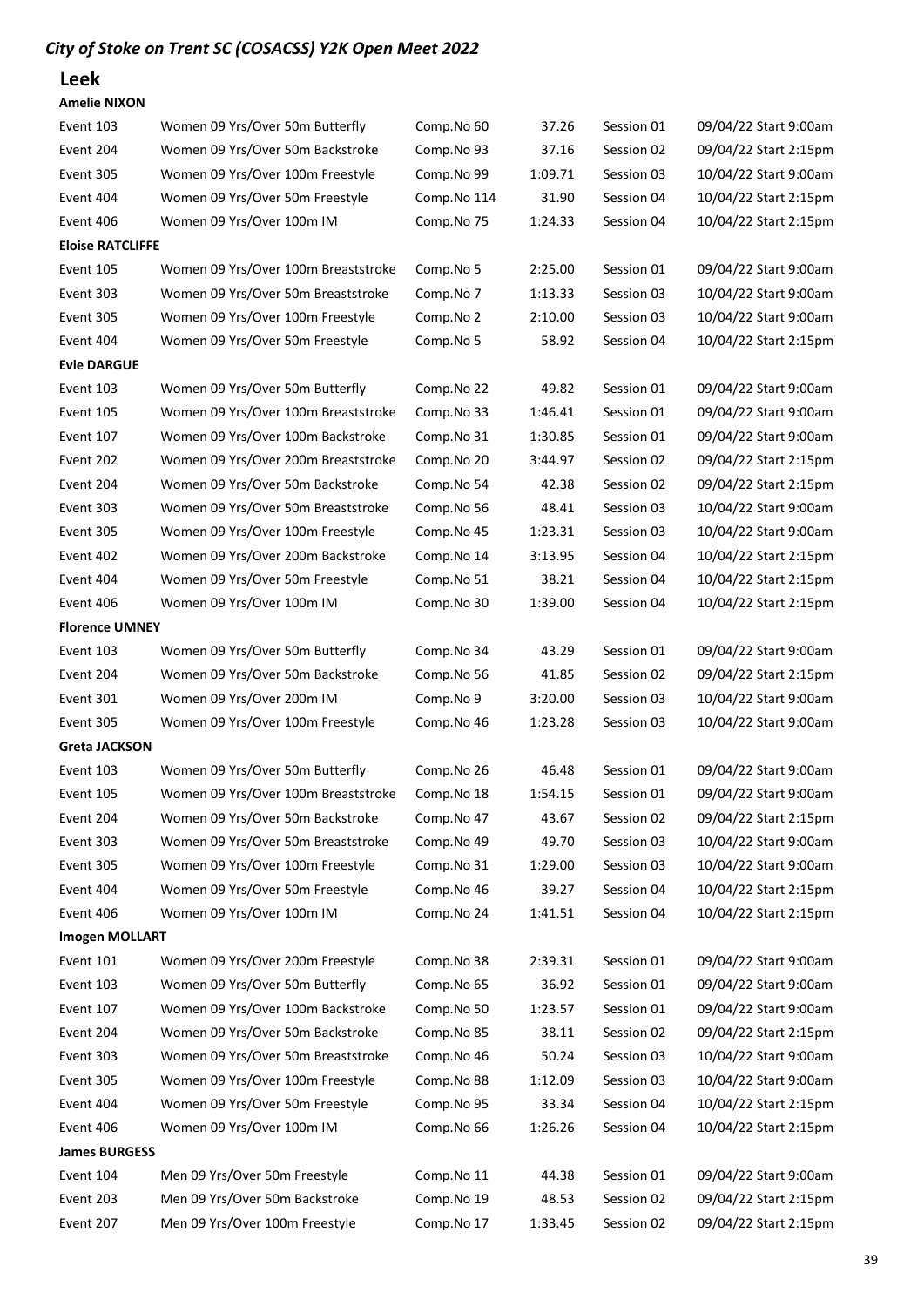Miley-Ann BROWN

| Event 101                    | Women 09 Yrs/Over 200m Freestyle   | Comp.No 8   | 3:26.02 | Session 01 | 09/04/22 Start 9:00am |
|------------------------------|------------------------------------|-------------|---------|------------|-----------------------|
| Event 103                    | Women 09 Yrs/Over 50m Butterfly    | Comp.No 28  | 45.44   | Session 01 | 09/04/22 Start 9:00am |
| Event 107                    | Women 09 Yrs/Over 100m Backstroke  | Comp.No 30  | 1:31.07 | Session 01 | 09/04/22 Start 9:00am |
| Event 204                    | Women 09 Yrs/Over 50m Backstroke   | Comp.No 58  | 41.71   | Session 02 | 09/04/22 Start 2:15pm |
| Event 303                    | Women 09 Yrs/Over 50m Breaststroke | Comp.No 45  | 50.70   | Session 03 | 10/04/22 Start 9:00am |
| Event 305                    | Women 09 Yrs/Over 100m Freestyle   | Comp.No 40  | 1:24.94 | Session 03 | 10/04/22 Start 9:00am |
| Event 404                    | Women 09 Yrs/Over 50m Freestyle    | Comp.No 62  | 36.81   | Session 04 | 10/04/22 Start 2:15pm |
| Event 406                    | Women 09 Yrs/Over 100m IM          | Comp.No 34  | 1:37.98 | Session 04 | 10/04/22 Start 2:15pm |
| <b>Oakley DAY</b>            |                                    |             |         |            |                       |
| Event 302                    | Men 09 Yrs/Over 200m Breaststroke  | Comp.No 1   | 4:45.00 | Session 03 | 10/04/22 Start 9:00am |
| Event 306                    | Men 09 Yrs/Over 100m IM            | Comp.No 10  | 1:52.00 | Session 03 | 10/04/22 Start 9:00am |
| <b>Oliver SHELDON-ANDRES</b> |                                    |             |         |            |                       |
| Event 102                    | Men 09 Yrs/Over 200m Backstroke    | Comp.No 11  | 3:16.95 | Session 01 | 09/04/22 Start 9:00am |
| Event 104                    | Men 09 Yrs/Over 50m Freestyle      | Comp.No 46  | 35.74   | Session 01 | 09/04/22 Start 9:00am |
| Event 201                    | Men 09 Yrs/Over 200m Freestyle     | Comp.No 19  | 2:55.29 | Session 02 | 09/04/22 Start 2:15pm |
| Event 203                    | Men 09 Yrs/Over 50m Backstroke     | Comp.No 50  | 39.90   | Session 02 | 09/04/22 Start 2:15pm |
| Event 205                    | Men 09 Yrs/Over 100m Breaststroke  | Comp.No 39  | 1:43.40 | Session 02 | 09/04/22 Start 2:15pm |
| Event 207                    | Men 09 Yrs/Over 100m Freestyle     | Comp.No 34  | 1:20.99 | Session 02 | 09/04/22 Start 2:15pm |
| Event 403                    | Men 09 Yrs/Over 50m Breaststroke   | Comp.No 34  | 47.31   | Session 04 | 10/04/22 Start 2:15pm |
| Event 405                    | Men 09 Yrs/Over 100m Backstroke    | Comp.No 30  | 1:27.72 | Session 04 | 10/04/22 Start 2:15pm |
| <b>Oliver SIGLEY</b>         |                                    |             |         |            |                       |
| Event 102                    | Men 09 Yrs/Over 200m Backstroke    | Comp.No 22  | 3:01.97 | Session 01 | 09/04/22 Start 9:00am |
| Event 104                    | Men 09 Yrs/Over 50m Freestyle      | Comp.No 39  | 36.52   | Session 01 | 09/04/22 Start 9:00am |
| Event 201                    | Men 09 Yrs/Over 200m Freestyle     | Comp.No 25  | 2:49.89 | Session 02 | 09/04/22 Start 2:15pm |
| Event 203                    | Men 09 Yrs/Over 50m Backstroke     | Comp.No 47  | 40.70   | Session 02 | 09/04/22 Start 2:15pm |
| Event 207                    | Men 09 Yrs/Over 100m Freestyle     | Comp.No 37  | 1:20.68 | Session 02 | 09/04/22 Start 2:15pm |
| Event 304                    | Men 09 Yrs/Over 50m Butterfly      | Comp.No 20  | 46.33   | Session 03 | 10/04/22 Start 9:00am |
| Event 306                    | Men 09 Yrs/Over 100m IM            | Comp.No 35  | 1:32.86 | Session 03 | 10/04/22 Start 9:00am |
| Event 405                    | Men 09 Yrs/Over 100m Backstroke    | Comp.No 31  | 1:27.71 | Session 04 | 10/04/22 Start 2:15pm |
| <b>Romy JACKSON</b>          |                                    |             |         |            |                       |
| Event 101                    | Women 09 Yrs/Over 200m Freestyle   | Comp.No 49  | 2:30.02 | Session 01 | 09/04/22 Start 9:00am |
| Event 107                    | Women 09 Yrs/Over 100m Backstroke  | Comp.No 76  | 1:14.17 | Session 01 | 09/04/22 Start 9:00am |
| Event 204                    | Women 09 Yrs/Over 50m Backstroke   | Comp.No 120 | 34.55   | Session 02 | 09/04/22 Start 2:15pm |
| Event 303                    | Women 09 Yrs/Over 50m Breaststroke | Comp.No 93  | 41.76   | Session 03 | 10/04/22 Start 9:00am |
| Event 305                    | Women 09 Yrs/Over 100m Freestyle   | Comp.No 106 | 1:07.71 | Session 03 | 10/04/22 Start 9:00am |
| Event 404                    | Women 09 Yrs/Over 50m Freestyle    | Comp.No 132 | 30.48   | Session 04 | 10/04/22 Start 2:15pm |
| Event 406                    | Women 09 Yrs/Over 100m IM          | Comp.No 102 | 1:18.23 | Session 04 | 10/04/22 Start 2:15pm |
| <b>Sam SIGLEY</b>            |                                    |             |         |            |                       |
| Event 102                    | Men 09 Yrs/Over 200m Backstroke    | Comp.No 27  | 2:52.07 | Session 01 | 09/04/22 Start 9:00am |
| Event 104                    | Men 09 Yrs/Over 50m Freestyle      | Comp.No 59  | 33.84   | Session 01 | 09/04/22 Start 9:00am |
| Event 201                    | Men 09 Yrs/Over 200m Freestyle     | Comp.No 42  | 2:31.81 | Session 02 | 09/04/22 Start 2:15pm |
| Event 203                    | Men 09 Yrs/Over 50m Backstroke     | Comp.No 57  | 38.71   | Session 02 | 09/04/22 Start 2:15pm |
| Event 207                    | Men 09 Yrs/Over 100m Freestyle     | Comp.No 55  | 1:12.28 | Session 02 | 09/04/22 Start 2:15pm |
| Event 304                    | Men 09 Yrs/Over 50m Butterfly      | Comp.No 38  | 39.26   | Session 03 | 10/04/22 Start 9:00am |
| Event 306                    | Men 09 Yrs/Over 100m IM            | Comp.No 45  | 1:28.00 | Session 03 | 10/04/22 Start 9:00am |
| Event 401                    | Men 09 Yrs/Over 200m IM            | Comp.No 22  | 3:03.51 | Session 04 | 10/04/22 Start 2:15pm |
| Event 403                    | Men 09 Yrs/Over 50m Breaststroke   | Comp.No 30  | 49.40   | Session 04 | 10/04/22 Start 2:15pm |
| Event 405                    | Men 09 Yrs/Over 100m Backstroke    | Comp.No 41  | 1:22.21 | Session 04 | 10/04/22 Start 2:15pm |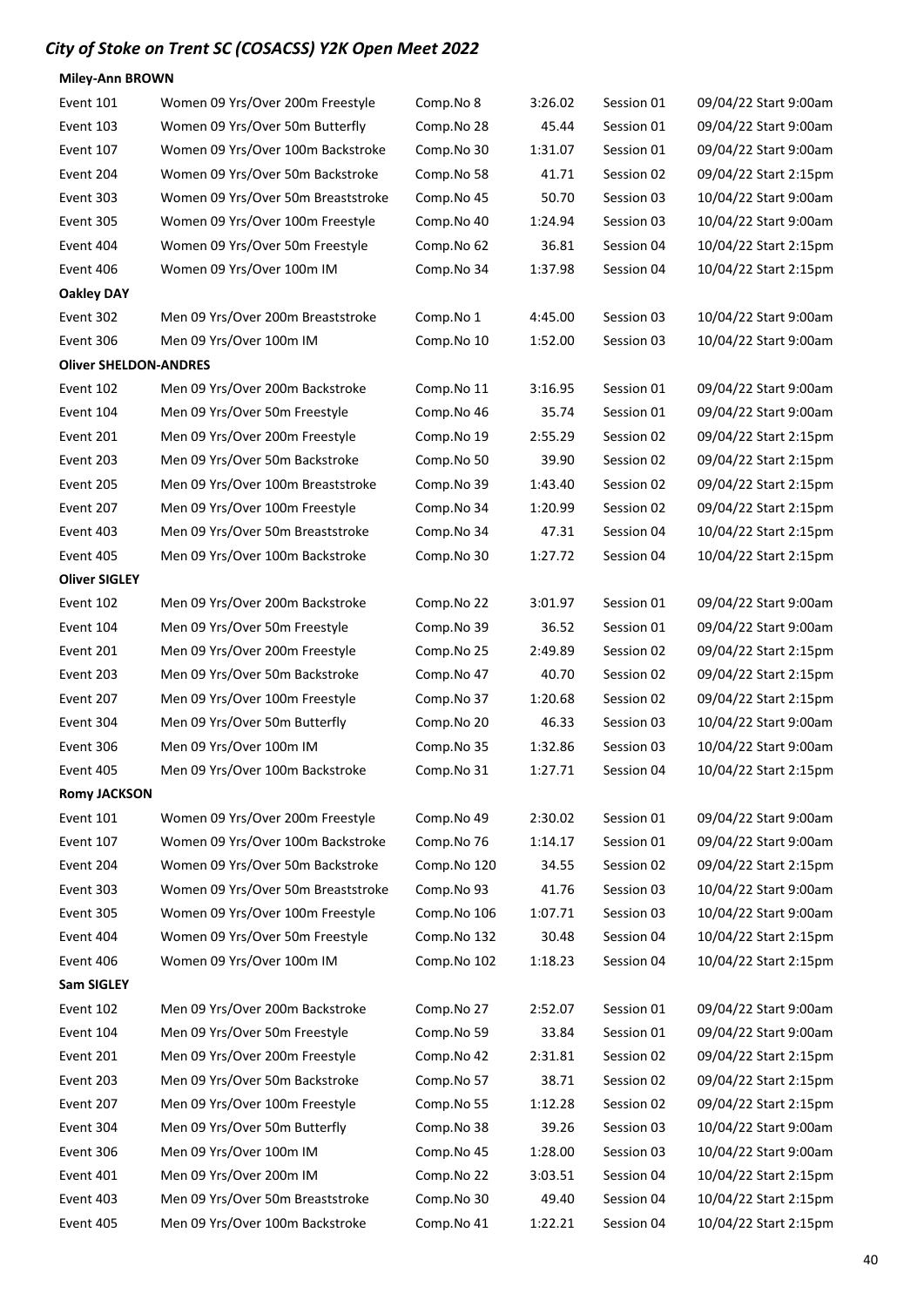#### Thomas SHELDON-ANDRES

| Event 102 | Men 09 Yrs/Over 200m Backstroke | Comp.No 30 | 2:47.40 | Session 01 | 09/04/22 Start 9:00am |
|-----------|---------------------------------|------------|---------|------------|-----------------------|
| Event 104 | Men 09 Yrs/Over 50m Freestyle   | Comp.No 76 | 30.50   | Session 01 | 09/04/22 Start 9:00am |
| Event 106 | Men 09 Yrs/Over 100m Butterfly  | Comp.No 25 | 1:15.71 | Session 01 | 09/04/22 Start 9:00am |
| Event 201 | Men 09 Yrs/Over 200m Freestyle  | Comp.No 39 | 2:33.10 | Session 02 | 09/04/22 Start 2:15pm |
| Event 203 | Men 09 Yrs/Over 50m Backstroke  | Comp.No 65 | 36.20   | Session 02 | 09/04/22 Start 2:15pm |
| Event 207 | Men 09 Yrs/Over 100m Freestyle  | Comp.No 66 | 1:07.56 | Session 02 | 09/04/22 Start 2:15pm |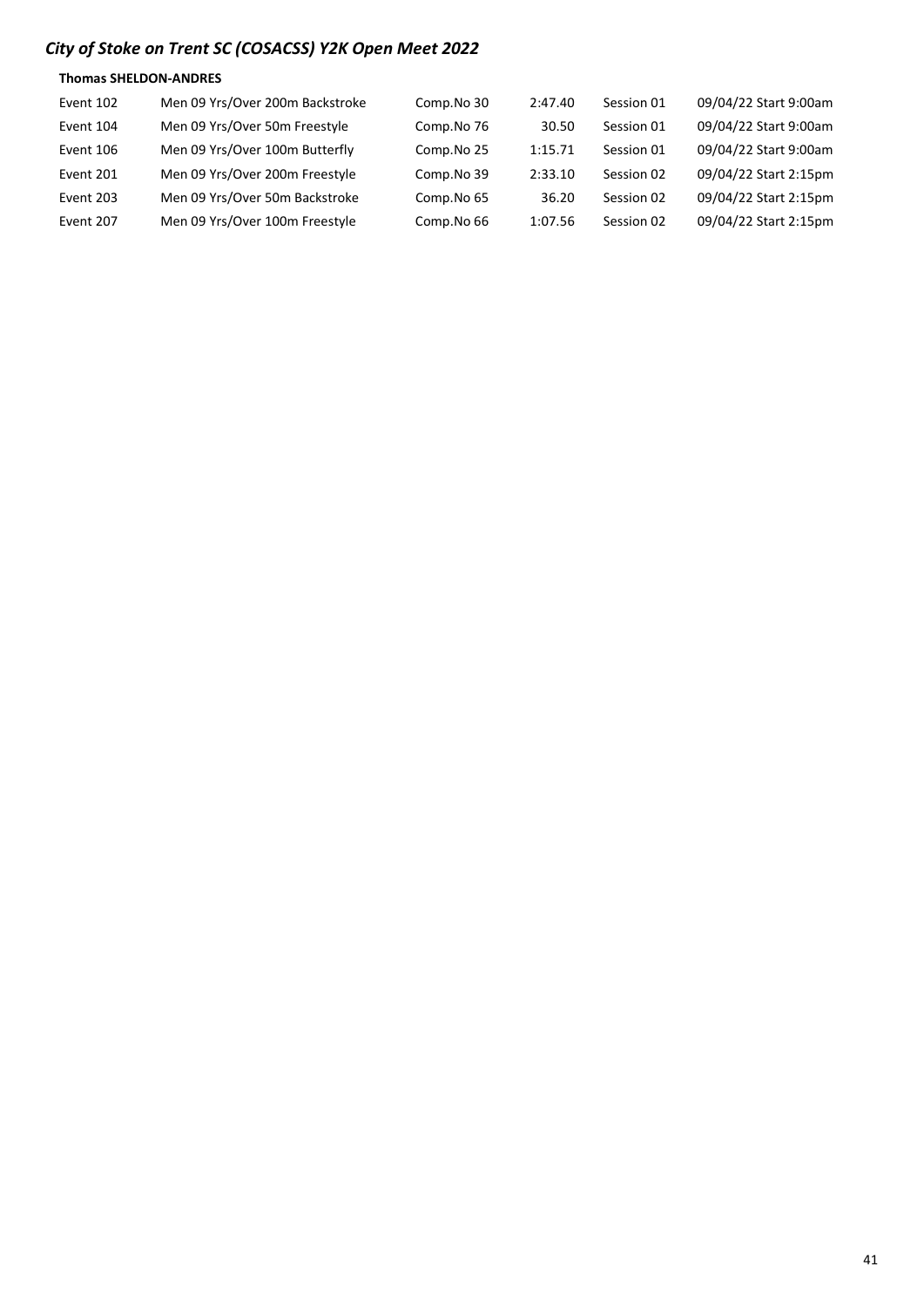### Lichfield

#### Abigail HAWES

| Event 105                 | Women 09 Yrs/Over 100m Breaststroke | Comp.No 81  | 1:24.22 | Session 01 | 09/04/22 Start 9:00am |
|---------------------------|-------------------------------------|-------------|---------|------------|-----------------------|
| Event 202                 | Women 09 Yrs/Over 200m Breaststroke | Comp.No 50  | 2:58.40 | Session 02 | 09/04/22 Start 2:15pm |
| Event 301                 | Women 09 Yrs/Over 200m IM           | Comp.No 30  | 2:56.07 | Session 03 | 10/04/22 Start 9:00am |
| Event 303                 | Women 09 Yrs/Over 50m Breaststroke  | Comp.No 108 | 39.48   | Session 03 | 10/04/22 Start 9:00am |
| Event 305                 | Women 09 Yrs/Over 100m Freestyle    | Comp.No 82  | 1:13.04 | Session 03 | 10/04/22 Start 9:00am |
| <b>Amelia HAWES</b>       |                                     |             |         |            |                       |
| Event 105                 | Women 09 Yrs/Over 100m Breaststroke | Comp.No 47  | 1:37.94 | Session 01 | 09/04/22 Start 9:00am |
| Event 107                 | Women 09 Yrs/Over 100m Backstroke   | Comp.No 32  | 1:30.32 | Session 01 | 09/04/22 Start 9:00am |
| Event 202                 | Women 09 Yrs/Over 200m Breaststroke | Comp.No 28  | 3:31.24 | Session 02 | 09/04/22 Start 2:15pm |
| Event 204                 | Women 09 Yrs/Over 50m Backstroke    | Comp.No 65  | 40.86   | Session 02 | 09/04/22 Start 2:15pm |
| Event 301                 | Women 09 Yrs/Over 200m IM           | Comp.No 12  | 3:14.25 | Session 03 | 10/04/22 Start 9:00am |
| Event 303                 | Women 09 Yrs/Over 50m Breaststroke  | Comp.No 75  | 44.55   | Session 03 | 10/04/22 Start 9:00am |
| Event 402                 | Women 09 Yrs/Over 200m Backstroke   | Comp.No 16  | 3:08.31 | Session 04 | 10/04/22 Start 2:15pm |
| Event 404                 | Women 09 Yrs/Over 50m Freestyle     | Comp.No 66  | 36.33   | Session 04 | 10/04/22 Start 2:15pm |
| <b>Amelia HURST</b>       |                                     |             |         |            |                       |
| Event 103                 | Women 09 Yrs/Over 50m Butterfly     | Comp.No 51  | 38.76   | Session 01 | 09/04/22 Start 9:00am |
| Event 105                 | Women 09 Yrs/Over 100m Breaststroke | Comp.No 41  | 1:43.08 | Session 01 | 09/04/22 Start 9:00am |
| Event 107                 | Women 09 Yrs/Over 100m Backstroke   | Comp.No 44  | 1:26.22 | Session 01 | 09/04/22 Start 9:00am |
| Event 204                 | Women 09 Yrs/Over 50m Backstroke    | Comp.No 90  | 37.62   | Session 02 | 09/04/22 Start 2:15pm |
| <b>Ana FORKER</b>         |                                     |             |         |            |                       |
| Event 303                 | Women 09 Yrs/Over 50m Breaststroke  | Comp.No 4   |         | Session 03 | 10/04/22 Start 9:00am |
| Event 404                 | Women 09 Yrs/Over 50m Freestyle     | Comp.No 45  | 39.53   | Session 04 | 10/04/22 Start 2:15pm |
| Event 406                 | Women 09 Yrs/Over 100m IM           | Comp.No 2   |         | Session 04 | 10/04/22 Start 2:15pm |
| <b>Benjamin DOODY</b>     |                                     |             |         |            |                       |
| Event 102                 | Men 09 Yrs/Over 200m Backstroke     | Comp.No 38  | 2:23.61 | Session 01 | 09/04/22 Start 9:00am |
| Event 104                 | Men 09 Yrs/Over 50m Freestyle       | Comp.No 90  | 27.99   | Session 01 | 09/04/22 Start 9:00am |
| Event 106                 | Men 09 Yrs/Over 100m Butterfly      | Comp.No 30  | 1:10.98 | Session 01 | 09/04/22 Start 9:00am |
| Event 201                 | Men 09 Yrs/Over 200m Freestyle      | Comp.No 57  | 2:11.64 | Session 02 | 09/04/22 Start 2:15pm |
| Event 203                 | Men 09 Yrs/Over 50m Backstroke      | Comp.No 78  | 32.69   | Session 02 | 09/04/22 Start 2:15pm |
| Event 205                 | Men 09 Yrs/Over 100m Breaststroke   | Comp.No 63  | 1:22.53 | Session 02 | 09/04/22 Start 2:15pm |
| Event 207                 | Men 09 Yrs/Over 100m Freestyle      | Comp.No 86  | 1:00.31 | Session 02 | 09/04/22 Start 2:15pm |
| Event 302                 | Men 09 Yrs/Over 200m Breaststroke   | Comp.No 25  | 2:54.00 | Session 03 | 10/04/22 Start 9:00am |
| Event 304                 | Men 09 Yrs/Over 50m Butterfly       | Comp.No 68  | 31.46   | Session 03 | 10/04/22 Start 9:00am |
| Event 306                 | Men 09 Yrs/Over 100m IM             | Comp.No 68  | 1:11.38 | Session 03 | 10/04/22 Start 9:00am |
| Event 401                 | Men 09 Yrs/Over 200m IM             | Comp.No 42  | 2:31.68 | Session 04 | 10/04/22 Start 2:15pm |
| Event 403                 | Men 09 Yrs/Over 50m Breaststroke    | Comp.No 60  | 35.26   | Session 04 | 10/04/22 Start 2:15pm |
| Event 405                 | Men 09 Yrs/Over 100m Backstroke     | Comp.No 54  | 1:10.41 | Session 04 | 10/04/22 Start 2:15pm |
| <b>C SWEETMAN-STARKEY</b> |                                     |             |         |            |                       |
| Event 203                 | Men 09 Yrs/Over 50m Backstroke      | Comp.No 5   | 59.21   | Session 02 | 09/04/22 Start 2:15pm |
| Event 205                 | Men 09 Yrs/Over 100m Breaststroke   | Comp.No 2   |         | Session 02 | 09/04/22 Start 2:15pm |
| Event 207                 | Men 09 Yrs/Over 100m Freestyle      | Comp.No 3   |         | Session 02 | 09/04/22 Start 2:15pm |
| <b>Cerys THOMPSON</b>     |                                     |             |         |            |                       |
| Event 101                 | Women 09 Yrs/Over 200m Freestyle    | Comp.No 50  | 2:29.93 | Session 01 | 09/04/22 Start 9:00am |
| Event 103                 | Women 09 Yrs/Over 50m Butterfly     | Comp.No 74  | 36.20   | Session 01 | 09/04/22 Start 9:00am |
| Event 105                 | Women 09 Yrs/Over 100m Breaststroke | Comp.No 63  | 1:31.23 | Session 01 | 09/04/22 Start 9:00am |
| Event 202                 | Women 09 Yrs/Over 200m Breaststroke | Comp.No 17  | 3:48.75 | Session 02 | 09/04/22 Start 2:15pm |
| Event 204                 | Women 09 Yrs/Over 50m Backstroke    | Comp.No 88  | 37.77   | Session 02 | 09/04/22 Start 2:15pm |
| Event 301                 | Women 09 Yrs/Over 200m IM           | Comp.No 43  | 2:49.71 | Session 03 | 10/04/22 Start 9:00am |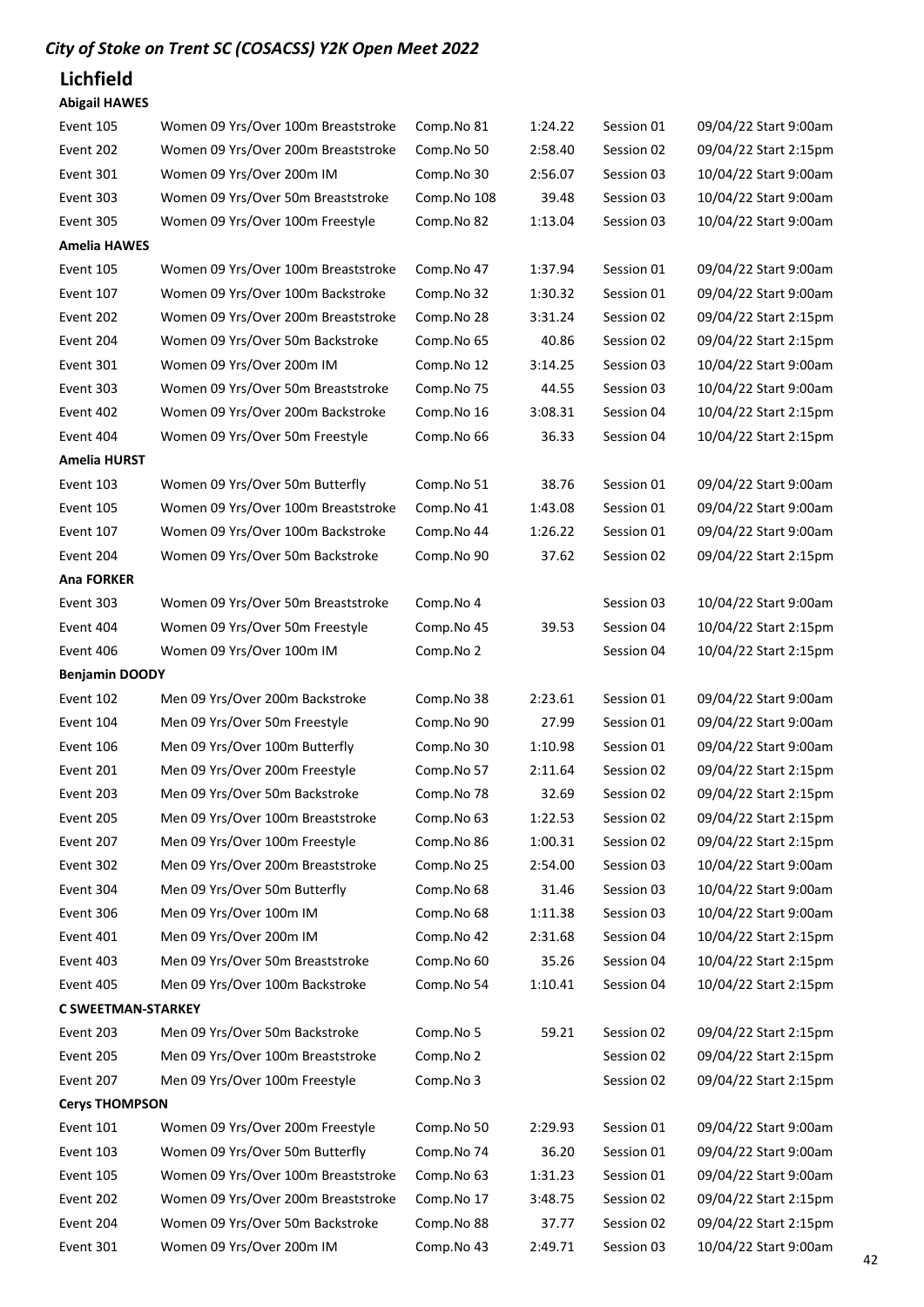| Event 305                 | Women 09 Yrs/Over 100m Freestyle    | Comp.No 113 | 1:06.82 | Session 03 | 10/04/22 Start 9:00am |
|---------------------------|-------------------------------------|-------------|---------|------------|-----------------------|
| Event 404                 | Women 09 Yrs/Over 50m Freestyle     | Comp.No 128 | 30.78   | Session 04 | 10/04/22 Start 2:15pm |
| Event 406                 | Women 09 Yrs/Over 100m IM           | Comp.No 99  | 1:19.38 | Session 04 | 10/04/22 Start 2:15pm |
| <b>Freya GOULD</b>        |                                     |             |         |            |                       |
| Event 103                 | Women 09 Yrs/Over 50m Butterfly     | Comp.No 19  | 53.03   | Session 01 | 09/04/22 Start 9:00am |
| Event 107                 | Women 09 Yrs/Over 100m Backstroke   | Comp.No 29  | 1:32.00 | Session 01 | 09/04/22 Start 9:00am |
| Event 204                 | Women 09 Yrs/Over 50m Backstroke    | Comp.No 48  | 43.58   | Session 02 | 09/04/22 Start 2:15pm |
| <b>Henri-J GATHERGOOD</b> |                                     |             |         |            |                       |
| Event 104                 | Men 09 Yrs/Over 50m Freestyle       | Comp.No 28  | 38.63   | Session 01 | 09/04/22 Start 9:00am |
| Event 403                 | Men 09 Yrs/Over 50m Breaststroke    | Comp.No 9   | 1:03.86 | Session 04 | 10/04/22 Start 2:15pm |
| <b>Holly MASON</b>        |                                     |             |         |            |                       |
| Event 103                 | Women 09 Yrs/Over 50m Butterfly     | Comp.No 79  | 35.50   | Session 01 | 09/04/22 Start 9:00am |
| Event 107                 | Women 09 Yrs/Over 100m Backstroke   | Comp.No 70  | 1:17.70 | Session 01 | 09/04/22 Start 9:00am |
| Event 202                 | Women 09 Yrs/Over 200m Breaststroke | Comp.No 27  | 3:32.07 | Session 02 | 09/04/22 Start 2:15pm |
| Event 204                 | Women 09 Yrs/Over 50m Backstroke    | Comp.No 107 | 35.93   | Session 02 | 09/04/22 Start 2:15pm |
| Event 303                 | Women 09 Yrs/Over 50m Breaststroke  | Comp.No 65  | 46.79   | Session 03 | 10/04/22 Start 9:00am |
| Event 307                 | Women 09 Yrs/Over 200m Butterfly    | Comp.No 4   | 3:13.20 | Session 03 | 10/04/22 Start 9:00am |
| Event 402                 | Women 09 Yrs/Over 200m Backstroke   | Comp.No 38  | 2:47.19 | Session 04 | 10/04/22 Start 2:15pm |
| Event 406                 | Women 09 Yrs/Over 100m IM           | Comp.No 85  | 1:22.01 | Session 04 | 10/04/22 Start 2:15pm |
| Joshua VIND               |                                     |             |         |            |                       |
| Event 203                 | Men 09 Yrs/Over 50m Backstroke      | Comp.No 18  | 48.80   | Session 02 | 09/04/22 Start 2:15pm |
| <b>Lewis DICKINSON</b>    |                                     |             |         |            |                       |
| Event 104                 | Men 09 Yrs/Over 50m Freestyle       | Comp.No 89  | 28.00   | Session 01 | 09/04/22 Start 9:00am |
| Event 106                 | Men 09 Yrs/Over 100m Butterfly      | Comp.No 27  | 1:12.57 | Session 01 | 09/04/22 Start 9:00am |
| Event 203                 | Men 09 Yrs/Over 50m Backstroke      | Comp.No 74  | 33.99   | Session 02 | 09/04/22 Start 2:15pm |
| Event 205                 | Men 09 Yrs/Over 100m Breaststroke   | Comp.No 60  | 1:27.24 | Session 02 | 09/04/22 Start 2:15pm |
| Event 207                 | Men 09 Yrs/Over 100m Freestyle      | Comp.No 76  | 1:02.70 | Session 02 | 09/04/22 Start 2:15pm |
| <b>Lily NEEDHAM</b>       |                                     |             |         |            |                       |
| Event 204                 | Women 09 Yrs/Over 50m Backstroke    | Comp.No 15  | 55.53   | Session 02 | 09/04/22 Start 2:15pm |
| Event 404                 | Women 09 Yrs/Over 50m Freestyle     | Comp.No 16  | 50.51   | Session 04 | 10/04/22 Start 2:15pm |
| <b>Lucas MILLERCHIP</b>   |                                     |             |         |            |                       |
| Event 104                 | Men 09 Yrs/Over 50m Freestyle       | Comp.No 80  | 29.00   | Session 01 | 09/04/22 Start 9:00am |
| Event 106                 | Men 09 Yrs/Over 100m Butterfly      | Comp.No 11  | 1:35.12 | Session 01 | 09/04/22 Start 9:00am |
| Event 201                 | Men 09 Yrs/Over 200m Freestyle      | Comp.No 43  | 2:27.75 | Session 02 | 09/04/22 Start 2:15pm |
| Event 203                 | Men 09 Yrs/Over 50m Backstroke      | Comp.No 35  | 44.38   | Session 02 | 09/04/22 Start 2:15pm |
| Event 205                 | Men 09 Yrs/Over 100m Breaststroke   | Comp.No 35  | 1:45.15 | Session 02 | 09/04/22 Start 2:15pm |
| Event 207                 | Men 09 Yrs/Over 100m Freestyle      | Comp.No 70  | 1:05.54 | Session 02 | 09/04/22 Start 2:15pm |
| <b>Luke WORDSWORTH</b>    |                                     |             |         |            |                       |
| Event 104                 | Men 09 Yrs/Over 50m Freestyle       | Comp.No 2   |         | Session 01 | 09/04/22 Start 9:00am |
| Event 207                 | Men 09 Yrs/Over 100m Freestyle      | Comp.No 2   |         | Session 02 | 09/04/22 Start 2:15pm |
| Lyra ROBINSON             |                                     |             |         |            |                       |
| Event 103                 | Women 09 Yrs/Over 50m Butterfly     | Comp.No 25  | 48.04   | Session 01 | 09/04/22 Start 9:00am |
| Event 105                 | Women 09 Yrs/Over 100m Breaststroke | Comp.No 2   |         | Session 01 | 09/04/22 Start 9:00am |
| Event 303                 | Women 09 Yrs/Over 50m Breaststroke  | Comp.No 39  | 51.94   | Session 03 | 10/04/22 Start 9:00am |
| Event 305                 | Women 09 Yrs/Over 100m Freestyle    | Comp.No 35  | 1:27.50 | Session 03 | 10/04/22 Start 9:00am |
| Event 404                 | Women 09 Yrs/Over 50m Freestyle     | Comp.No 58  | 37.15   | Session 04 | 10/04/22 Start 2:15pm |
| Event 406                 | Women 09 Yrs/Over 100m IM           | Comp.No 25  | 1:40.34 | Session 04 | 10/04/22 Start 2:15pm |
| <b>M SWEETMAN-STARKEY</b> |                                     |             |         |            |                       |
| Event 201                 | Men 09 Yrs/Over 200m Freestyle      | Comp.No 1   |         | Session 02 | 09/04/22 Start 2:15pm |
| Event 203                 | Men 09 Yrs/Over 50m Backstroke      | Comp.No 30  | 44.91   | Session 02 | 09/04/22 Start 2:15pm |
|                           |                                     |             |         |            |                       |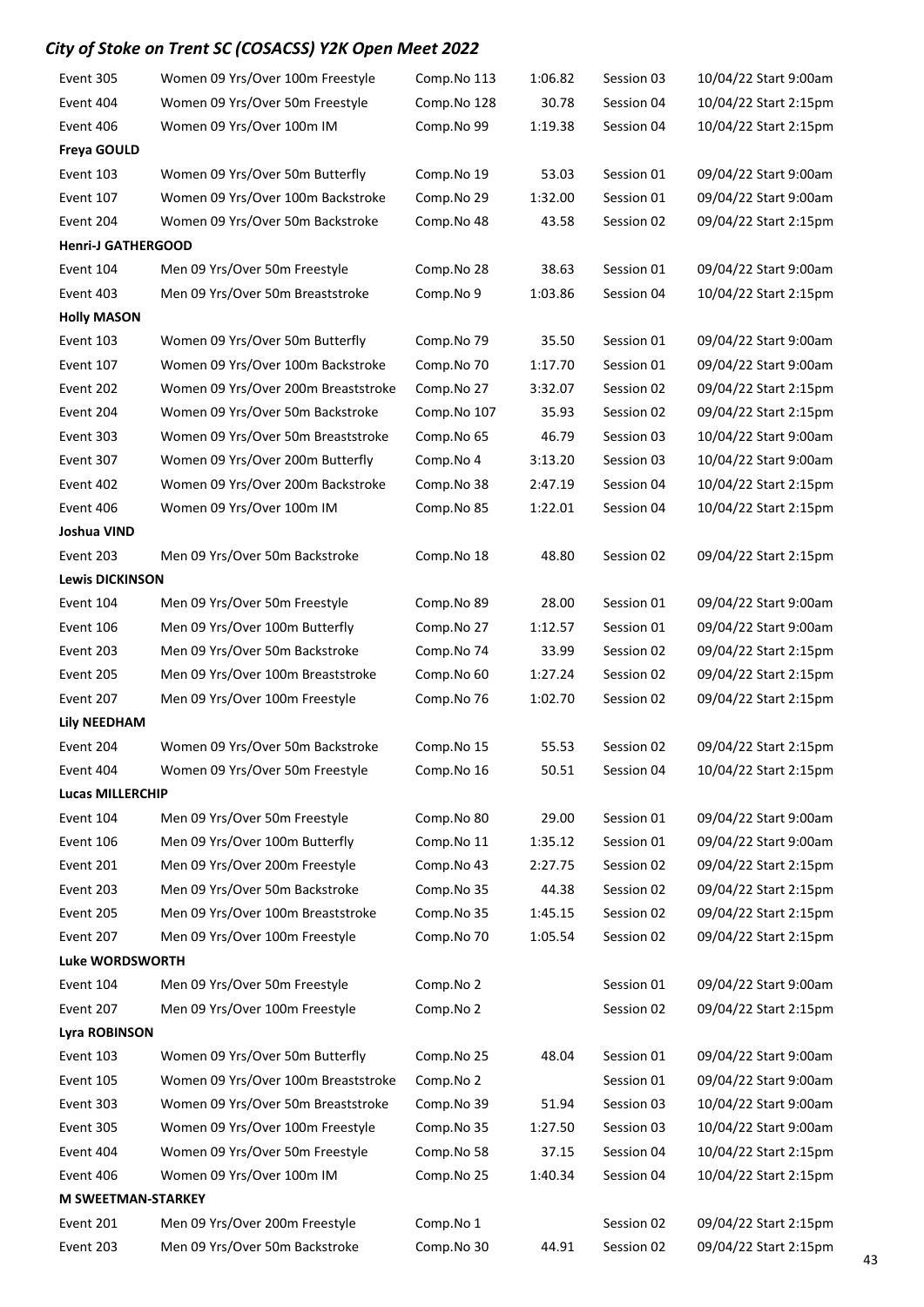| Event 205                | Men 09 Yrs/Over 100m Breaststroke   | Comp.No 29  | 1:48.47 | Session 02 | 09/04/22 Start 2:15pm |  |  |  |
|--------------------------|-------------------------------------|-------------|---------|------------|-----------------------|--|--|--|
| Event 207                | Men 09 Yrs/Over 100m Freestyle      | Comp.No 41  | 1:18.18 | Session 02 | 09/04/22 Start 2:15pm |  |  |  |
| <b>Matilda WIGGINS</b>   |                                     |             |         |            |                       |  |  |  |
| Event 105                | Women 09 Yrs/Over 100m Breaststroke | Comp.No 1   |         | Session 01 | 09/04/22 Start 9:00am |  |  |  |
| Event 204                | Women 09 Yrs/Over 50m Backstroke    | Comp.No 30  | 49.20   | Session 02 | 09/04/22 Start 2:15pm |  |  |  |
| Event 303                | Women 09 Yrs/Over 50m Breaststroke  | Comp.No 25  | 58.25   | Session 03 | 10/04/22 Start 9:00am |  |  |  |
| Event 305                | Women 09 Yrs/Over 100m Freestyle    | Comp.No 25  | 1:37.22 | Session 03 | 10/04/22 Start 9:00am |  |  |  |
| Event 404                | Women 09 Yrs/Over 50m Freestyle     | Comp.No 36  | 41.90   | Session 04 | 10/04/22 Start 2:15pm |  |  |  |
| Event 406                | Women 09 Yrs/Over 100m IM           | Comp.No 15  | 1:51.95 | Session 04 | 10/04/22 Start 2:15pm |  |  |  |
| <b>Megan HENDERSON</b>   |                                     |             |         |            |                       |  |  |  |
| Event 103                | Women 09 Yrs/Over 50m Butterfly     | Comp.No 77  | 35.60   | Session 01 | 09/04/22 Start 9:00am |  |  |  |
| Event 107                | Women 09 Yrs/Over 100m Backstroke   | Comp.No 60  | 1:20.83 | Session 01 | 09/04/22 Start 9:00am |  |  |  |
| Event 204                | Women 09 Yrs/Over 50m Backstroke    | Comp.No 100 | 36.40   | Session 02 | 09/04/22 Start 2:15pm |  |  |  |
| Event 301                | Women 09 Yrs/Over 200m IM           | Comp.No 16  | 3:05.93 | Session 03 | 10/04/22 Start 9:00am |  |  |  |
| Event 402                | Women 09 Yrs/Over 200m Backstroke   | Comp.No 29  | 2:53.61 | Session 04 | 10/04/22 Start 2:15pm |  |  |  |
| Event 404                | Women 09 Yrs/Over 50m Freestyle     | Comp.No 104 | 32.70   | Session 04 | 10/04/22 Start 2:15pm |  |  |  |
| <b>Michael YUILL</b>     |                                     |             |         |            |                       |  |  |  |
| Event 104                | Men 09 Yrs/Over 50m Freestyle       | Comp.No 5   | 51.03   | Session 01 | 09/04/22 Start 9:00am |  |  |  |
| Event 205                | Men 09 Yrs/Over 100m Breaststroke   | Comp.No 10  | 2:10.69 | Session 02 | 09/04/22 Start 2:15pm |  |  |  |
| Event 304                | Men 09 Yrs/Over 50m Butterfly       | Comp.No 16  | 49.47   | Session 03 | 10/04/22 Start 9:00am |  |  |  |
| Event 403                | Men 09 Yrs/Over 50m Breaststroke    | Comp.No 8   | 1:07.36 | Session 04 | 10/04/22 Start 2:15pm |  |  |  |
| <b>Millicent WIGGINS</b> |                                     |             |         |            |                       |  |  |  |
| Event 103                | Women 09 Yrs/Over 50m Butterfly     | Comp.No 44  | 40.62   | Session 01 | 09/04/22 Start 9:00am |  |  |  |
| Event 107                | Women 09 Yrs/Over 100m Backstroke   | Comp.No 1   |         | Session 01 | 09/04/22 Start 9:00am |  |  |  |
| Event 204                | Women 09 Yrs/Over 50m Backstroke    | Comp.No 67  | 40.62   | Session 02 | 09/04/22 Start 2:15pm |  |  |  |
| Event 206                | Women 09 Yrs/Over 100m Butterfly    | Comp.No 1   |         | Session 02 | 09/04/22 Start 2:15pm |  |  |  |
| Event 303                | Women 09 Yrs/Over 50m Breaststroke  | Comp.No 40  | 51.49   | Session 03 | 10/04/22 Start 9:00am |  |  |  |
| Event 305                | Women 09 Yrs/Over 100m Freestyle    | Comp.No 58  | 1:17.77 | Session 03 | 10/04/22 Start 9:00am |  |  |  |
| Event 404                | Women 09 Yrs/Over 50m Freestyle     | Comp.No 80  | 34.49   | Session 04 | 10/04/22 Start 2:15pm |  |  |  |
| Event 406                | Women 09 Yrs/Over 100m IM           | Comp.No 47  | 1:31.71 | Session 04 | 10/04/22 Start 2:15pm |  |  |  |
| <b>Niamh THOMPSON</b>    |                                     |             |         |            |                       |  |  |  |
| Event 303                | Women 09 Yrs/Over 50m Breaststroke  | Comp.No 5   |         | Session 03 | 10/04/22 Start 9:00am |  |  |  |
| Event 404                | Women 09 Yrs/Over 50m Freestyle     | Comp.No 38  | 41.65   | Session 04 | 10/04/22 Start 2:15pm |  |  |  |
| Poppy O'SULLIVAN         |                                     |             |         |            |                       |  |  |  |
| Event 301                | Women 09 Yrs/Over 200m IM           | Comp.No 23  | 3:00.58 | Session 03 | 10/04/22 Start 9:00am |  |  |  |
| Event 303                | Women 09 Yrs/Over 50m Breaststroke  | Comp.No 81  | 43.85   | Session 03 | 10/04/22 Start 9:00am |  |  |  |
| Event 305                | Women 09 Yrs/Over 100m Freestyle    | Comp.No 79  | 1:13.57 | Session 03 | 10/04/22 Start 9:00am |  |  |  |
| Event 404                | Women 09 Yrs/Over 50m Freestyle     | Comp.No 115 | 31.81   | Session 04 | 10/04/22 Start 2:15pm |  |  |  |
| Event 406                | Women 09 Yrs/Over 100m IM           | Comp.No 73  | 1:24.62 | Session 04 | 10/04/22 Start 2:15pm |  |  |  |
| <b>Ruby WARRILOW</b>     |                                     |             |         |            |                       |  |  |  |
| Event 303                | Women 09 Yrs/Over 50m Breaststroke  | Comp.No 1   |         | Session 03 | 10/04/22 Start 9:00am |  |  |  |
| Event 404                | Women 09 Yrs/Over 50m Freestyle     | Comp.No 3   |         | Session 04 | 10/04/22 Start 2:15pm |  |  |  |
| <b>Sophie CONWAY</b>     |                                     |             |         |            |                       |  |  |  |
| Event 103                | Women 09 Yrs/Over 50m Butterfly     | Comp.No 35  | 43.19   | Session 01 | 09/04/22 Start 9:00am |  |  |  |
| Event 105                | Women 09 Yrs/Over 100m Breaststroke | Comp.No 55  | 1:33.27 | Session 01 | 09/04/22 Start 9:00am |  |  |  |
| Event 202                | Women 09 Yrs/Over 200m Breaststroke | Comp.No 8   | 4:11.90 | Session 02 | 09/04/22 Start 2:15pm |  |  |  |
| Event 301                | Women 09 Yrs/Over 200m IM           | Comp.No 27  | 2:59.45 | Session 03 | 10/04/22 Start 9:00am |  |  |  |
| Event 307                | Women 09 Yrs/Over 200m Butterfly    | Comp.No 3   | 3:20.49 | Session 03 | 10/04/22 Start 9:00am |  |  |  |
| <b>Zachary HANN</b>      |                                     |             |         |            |                       |  |  |  |
| Event 104                | Men 09 Yrs/Over 50m Freestyle       | Comp.No 23  | 39.72   | Session 01 | 09/04/22 Start 9:00am |  |  |  |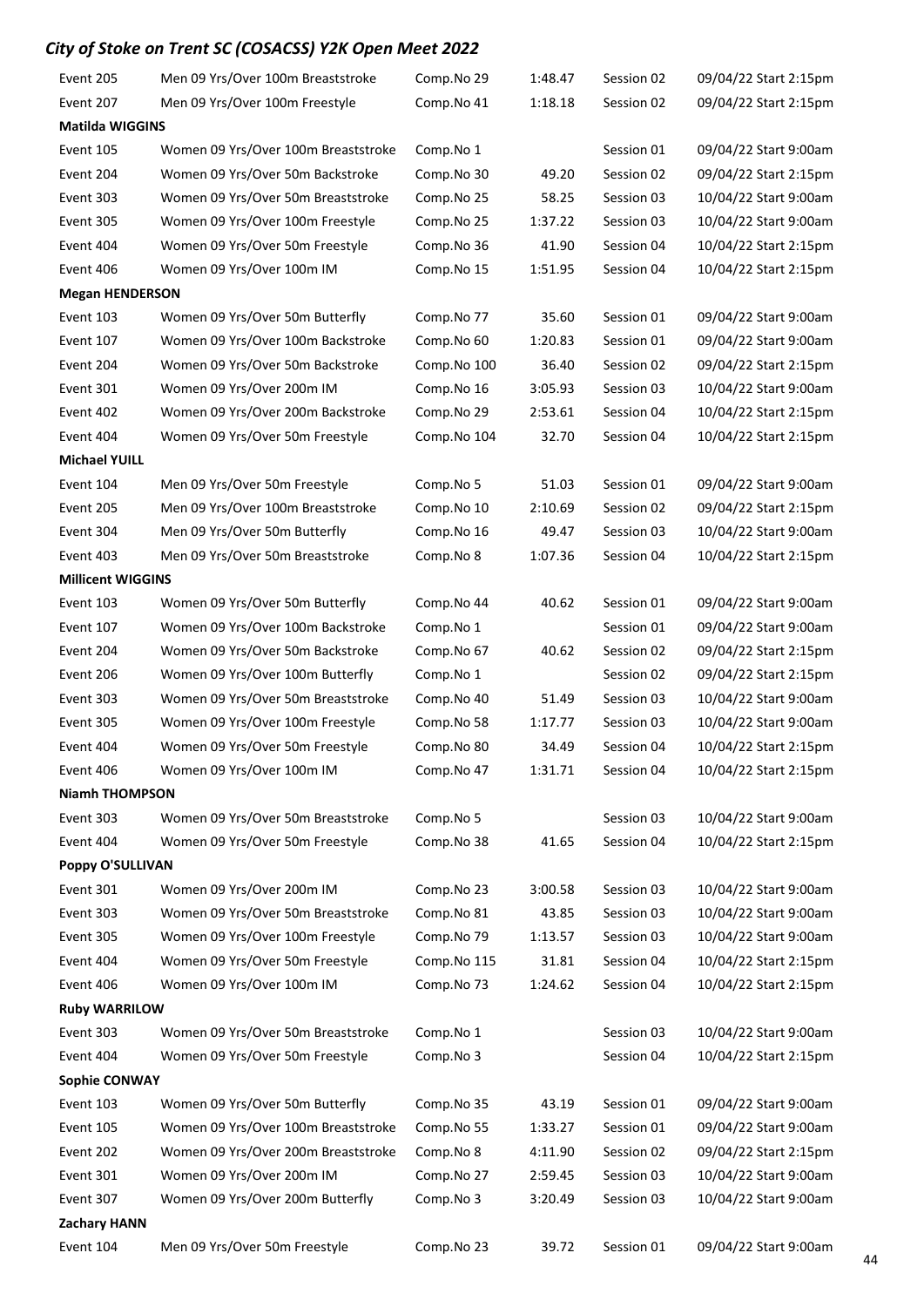### Newcastle St

| <b>Annabel BIRD</b>        |                                     |             |         |            |                       |  |  |  |
|----------------------------|-------------------------------------|-------------|---------|------------|-----------------------|--|--|--|
| Event 101                  | Women 09 Yrs/Over 200m Freestyle    | Comp.No 53  | 2:29.00 | Session 01 | 09/04/22 Start 9:00am |  |  |  |
| Event 305                  | Women 09 Yrs/Over 100m Freestyle    | Comp.No 104 | 1:08.37 | Session 03 | 10/04/22 Start 9:00am |  |  |  |
| <b>Annabelle CORAM</b>     |                                     |             |         |            |                       |  |  |  |
| Event 101                  | Women 09 Yrs/Over 200m Freestyle    | Comp.No 31  | 2:42.57 | Session 01 | 09/04/22 Start 9:00am |  |  |  |
| Event 301                  | Women 09 Yrs/Over 200m IM           | Comp.No 26  | 2:59.87 | Session 03 | 10/04/22 Start 9:00am |  |  |  |
| Event 305                  | Women 09 Yrs/Over 100m Freestyle    | Comp.No 78  | 1:13.70 | Session 03 | 10/04/22 Start 9:00am |  |  |  |
| Event 404                  | Women 09 Yrs/Over 50m Freestyle     | Comp.No 83  | 34.09   | Session 04 | 10/04/22 Start 2:15pm |  |  |  |
| <b>Bunny DEAKES</b>        |                                     |             |         |            |                       |  |  |  |
| Event 107                  | Women 09 Yrs/Over 100m Backstroke   | Comp.No 72  | 1:17.34 | Session 01 | 09/04/22 Start 9:00am |  |  |  |
| Event 204                  | Women 09 Yrs/Over 50m Backstroke    | Comp.No 103 | 36.00   | Session 02 | 09/04/22 Start 2:15pm |  |  |  |
| <b>Elizabeth VICKERMAN</b> |                                     |             |         |            |                       |  |  |  |
| Event 101                  | Women 09 Yrs/Over 200m Freestyle    | Comp.No 32  | 2:42.10 | Session 01 | 09/04/22 Start 9:00am |  |  |  |
| Event 103                  | Women 09 Yrs/Over 50m Butterfly     | Comp.No 73  | 36.30   | Session 01 | 09/04/22 Start 9:00am |  |  |  |
| Event 305                  | Women 09 Yrs/Over 100m Freestyle    | Comp.No 86  | 1:12.80 | Session 03 | 10/04/22 Start 9:00am |  |  |  |
| Event 404                  | Women 09 Yrs/Over 50m Freestyle     | Comp.No 116 | 31.80   | Session 04 | 10/04/22 Start 2:15pm |  |  |  |
| Event 406                  | Women 09 Yrs/Over 100m IM           | Comp.No 55  | 1:29.28 | Session 04 | 10/04/22 Start 2:15pm |  |  |  |
| Ellie MOULT-WILLIAMS       |                                     |             |         |            |                       |  |  |  |
| Event 103                  | Women 09 Yrs/Over 50m Butterfly     | Comp.No 99  | 33.16   | Session 01 | 09/04/22 Start 9:00am |  |  |  |
| Event 105                  | Women 09 Yrs/Over 100m Breaststroke | Comp.No 62  | 1:31.30 | Session 01 | 09/04/22 Start 9:00am |  |  |  |
| Event 107                  | Women 09 Yrs/Over 100m Backstroke   | Comp.No 66  | 1:18.87 | Session 01 | 09/04/22 Start 9:00am |  |  |  |
| Event 204                  | Women 09 Yrs/Over 50m Backstroke    | Comp.No 105 | 35.95   | Session 02 | 09/04/22 Start 2:15pm |  |  |  |
| Event 206                  | Women 09 Yrs/Over 100m Butterfly    | Comp.No 30  | 1:18.44 | Session 02 | 09/04/22 Start 2:15pm |  |  |  |
| Event 301                  | Women 09 Yrs/Over 200m IM           | Comp.No 46  | 2:47.30 | Session 03 | 10/04/22 Start 9:00am |  |  |  |
| Event 303                  | Women 09 Yrs/Over 50m Breaststroke  | Comp.No 113 | 38.66   | Session 03 | 10/04/22 Start 9:00am |  |  |  |
| Event 305                  | Women 09 Yrs/Over 100m Freestyle    | Comp.No 112 | 1:06.91 | Session 03 | 10/04/22 Start 9:00am |  |  |  |
| Event 404                  | Women 09 Yrs/Over 50m Freestyle     | Comp.No 130 | 30.68   | Session 04 | 10/04/22 Start 2:15pm |  |  |  |
| Event 406                  | Women 09 Yrs/Over 100m IM           | Comp.No 107 | 1:16.74 | Session 04 | 10/04/22 Start 2:15pm |  |  |  |
| <b>Emily WINTLE</b>        |                                     |             |         |            |                       |  |  |  |
| Event 101                  | Women 09 Yrs/Over 200m Freestyle    | Comp.No 37  | 2:39.32 | Session 01 | 09/04/22 Start 9:00am |  |  |  |
| Event 105                  | Women 09 Yrs/Over 100m Breaststroke | Comp.No 64  | 1:31.16 | Session 01 | 09/04/22 Start 9:00am |  |  |  |
| Event 202                  | Women 09 Yrs/Over 200m Breaststroke | Comp.No 40  | 3:14.30 | Session 02 | 09/04/22 Start 2:15pm |  |  |  |
| Event 204                  | Women 09 Yrs/Over 50m Backstroke    | Comp.No 101 | 36.28   | Session 02 | 09/04/22 Start 2:15pm |  |  |  |
| Event 301                  | Women 09 Yrs/Over 200m IM           | Comp.No 44  | 2:49.10 | Session 03 | 10/04/22 Start 9:00am |  |  |  |
| Event 305                  | Women 09 Yrs/Over 100m Freestyle    | Comp.No 83  | 1:12.86 | Session 03 | 10/04/22 Start 9:00am |  |  |  |
| Event 404                  | Women 09 Yrs/Over 50m Freestyle     | Comp.No 99  | 33.21   | Session 04 | 10/04/22 Start 2:15pm |  |  |  |
| Event 406                  | Women 09 Yrs/Over 100m IM           | Comp.No 92  | 1:20.15 | Session 04 | 10/04/22 Start 2:15pm |  |  |  |
| <b>Evie WORSEY</b>         |                                     |             |         |            |                       |  |  |  |
| Event 404                  | Women 09 Yrs/Over 50m Freestyle     | Comp.No 96  | 33.34   | Session 04 | 10/04/22 Start 2:15pm |  |  |  |
| Event 406                  | Women 09 Yrs/Over 100m IM           | Comp.No 50  | 1:30.46 | Session 04 | 10/04/22 Start 2:15pm |  |  |  |
| <b>Grace DUKES</b>         |                                     |             |         |            |                       |  |  |  |
| Event 103                  | Women 09 Yrs/Over 50m Butterfly     | Comp.No 29  | 45.28   | Session 01 | 09/04/22 Start 9:00am |  |  |  |
| Event 105                  | Women 09 Yrs/Over 100m Breaststroke | Comp.No 31  | 1:46.64 | Session 01 | 09/04/22 Start 9:00am |  |  |  |
| Event 303                  | Women 09 Yrs/Over 50m Breaststroke  | Comp.No 51  | 49.59   | Session 03 | 10/04/22 Start 9:00am |  |  |  |
| Event 305                  | Women 09 Yrs/Over 100m Freestyle    | Comp.No 36  | 1:27.31 | Session 03 | 10/04/22 Start 9:00am |  |  |  |
| Event 404                  | Women 09 Yrs/Over 50m Freestyle     | Comp.No 56  | 37.40   | Session 04 | 10/04/22 Start 2:15pm |  |  |  |
| Event 406                  | Women 09 Yrs/Over 100m IM           | Comp.No 32  | 1:38.37 | Session 04 | 10/04/22 Start 2:15pm |  |  |  |
| <b>Harry MORRIS</b>        |                                     |             |         |            |                       |  |  |  |
| Event 104                  | Men 09 Yrs/Over 50m Freestyle       | Comp.No 92  | 27.85   | Session 01 | 09/04/22 Start 9:00am |  |  |  |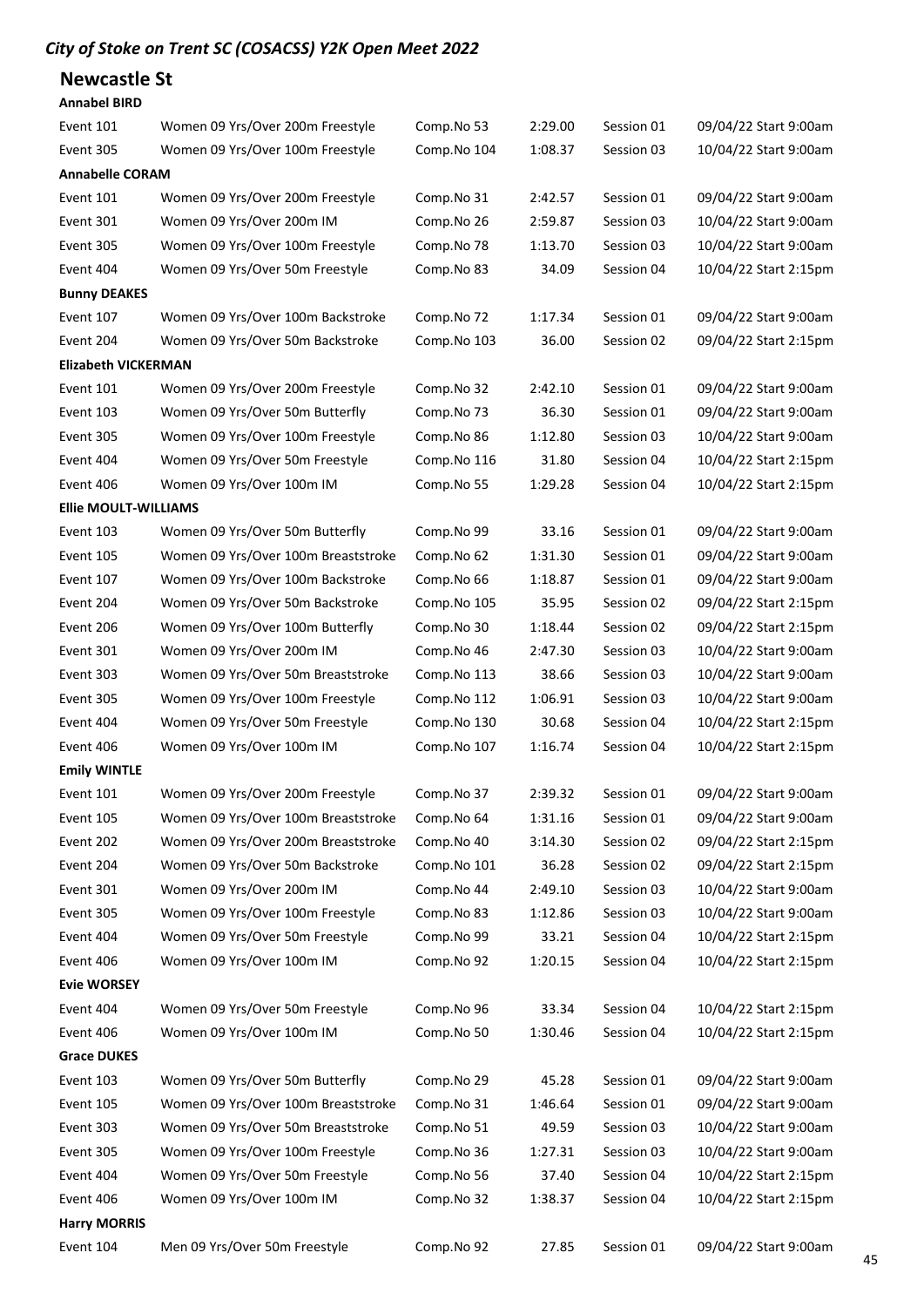| Event 205                    | Men 09 Yrs/Over 100m Breaststroke   | Comp.No 73  | 1:13.97 | Session 02 | 09/04/22 Start 2:15pm |
|------------------------------|-------------------------------------|-------------|---------|------------|-----------------------|
| Event 302                    | Men 09 Yrs/Over 200m Breaststroke   | Comp.No 27  | 2:45.18 | Session 03 | 10/04/22 Start 9:00am |
| Event 304                    | Men 09 Yrs/Over 50m Butterfly       | Comp.No 54  | 33.75   | Session 03 | 10/04/22 Start 9:00am |
| Event 403                    | Men 09 Yrs/Over 50m Breaststroke    | Comp.No 62  | 34.61   | Session 04 | 10/04/22 Start 2:15pm |
| Event 405                    | Men 09 Yrs/Over 100m Backstroke     | Comp.No 55  | 1:10.16 | Session 04 | 10/04/22 Start 2:15pm |
| <b>Henrietta CHICK</b>       |                                     |             |         |            |                       |
| Event 101                    | Women 09 Yrs/Over 200m Freestyle    | Comp.No 51  | 2:29.70 | Session 01 | 09/04/22 Start 9:00am |
| Event 103                    | Women 09 Yrs/Over 50m Butterfly     | Comp.No 97  | 33.30   | Session 01 | 09/04/22 Start 9:00am |
| Event 105                    | Women 09 Yrs/Over 100m Breaststroke | Comp.No 61  | 1:31.75 | Session 01 | 09/04/22 Start 9:00am |
| Event 107                    | Women 09 Yrs/Over 100m Backstroke   | Comp.No 64  | 1:19.09 | Session 01 | 09/04/22 Start 9:00am |
| <b>Holly KEILY</b>           |                                     |             |         |            |                       |
| Event 105                    | Women 09 Yrs/Over 100m Breaststroke | Comp.No 58  | 1:32.88 | Session 01 | 09/04/22 Start 9:00am |
| Event 202                    | Women 09 Yrs/Over 200m Breaststroke | Comp.No 43  | 3:08.62 | Session 02 | 09/04/22 Start 2:15pm |
| Event 204                    | Women 09 Yrs/Over 50m Backstroke    | Comp.No 89  | 37.75   | Session 02 | 09/04/22 Start 2:15pm |
| Event 303                    | Women 09 Yrs/Over 50m Breaststroke  | Comp.No 84  | 42.80   | Session 03 | 10/04/22 Start 9:00am |
| Event 402                    | Women 09 Yrs/Over 200m Backstroke   | Comp.No 31  | 2:53.20 | Session 04 | 10/04/22 Start 2:15pm |
| Event 406                    | Women 09 Yrs/Over 100m IM           | Comp.No 68  | 1:25.69 | Session 04 | 10/04/22 Start 2:15pm |
| <b>Isabella NIXON</b>        |                                     |             |         |            |                       |
| Event 101                    | Women 09 Yrs/Over 200m Freestyle    | Comp.No 40  | 2:38.57 | Session 01 | 09/04/22 Start 9:00am |
| Event 103                    | Women 09 Yrs/Over 50m Butterfly     | Comp.No 61  | 37.21   | Session 01 | 09/04/22 Start 9:00am |
| Event 107                    | Women 09 Yrs/Over 100m Backstroke   | Comp.No 55  | 1:21.92 | Session 01 | 09/04/22 Start 9:00am |
| Event 204                    | Women 09 Yrs/Over 50m Backstroke    | Comp.No 71  | 39.43   | Session 02 | 09/04/22 Start 2:15pm |
| Event 206                    | Women 09 Yrs/Over 100m Butterfly    | Comp.No 24  | 1:21.95 | Session 02 | 09/04/22 Start 2:15pm |
| Event 301                    | Women 09 Yrs/Over 200m IM           | Comp.No 21  | 3:01.59 | Session 03 | 10/04/22 Start 9:00am |
| Event 305                    | Women 09 Yrs/Over 100m Freestyle    | Comp.No 64  | 1:16.16 | Session 03 | 10/04/22 Start 9:00am |
| Event 307                    | Women 09 Yrs/Over 200m Butterfly    | Comp.No 9   | 3:02.35 | Session 03 | 10/04/22 Start 9:00am |
| Event 402                    | Women 09 Yrs/Over 200m Backstroke   | Comp.No 30  | 2:53.22 | Session 04 | 10/04/22 Start 2:15pm |
| Event 404                    | Women 09 Yrs/Over 50m Freestyle     | Comp.No 88  | 33.68   | Session 04 | 10/04/22 Start 2:15pm |
| Event 406                    | Women 09 Yrs/Over 100m IM           | Comp.No 84  | 1:22.63 | Session 04 | 10/04/22 Start 2:15pm |
| <b>Katie CLEWLOW</b>         |                                     |             |         |            |                       |
| Event 103                    | Women 09 Yrs/Over 50m Butterfly     | Comp.No 94  | 34.00   | Session 01 | 09/04/22 Start 9:00am |
| Event 107                    | Women 09 Yrs/Over 100m Backstroke   | Comp.No 61  | 1:20.20 | Session 01 | 09/04/22 Start 9:00am |
| Event 204                    | Women 09 Yrs/Over 50m Backstroke    | Comp.No 97  | 36.76   | Session 02 | 09/04/22 Start 2:15pm |
| Event 303                    | Women 09 Yrs/Over 50m Breaststroke  | Comp.No 94  | 41.60   | Session 03 | 10/04/22 Start 9:00am |
| Event 305                    | Women 09 Yrs/Over 100m Freestyle    | Comp.No 100 | 1:09.50 | Session 03 | 10/04/22 Start 9:00am |
| Event 404                    | Women 09 Yrs/Over 50m Freestyle     | Comp.No 123 | 31.40   | Session 04 | 10/04/22 Start 2:15pm |
| Event 406                    | Women 09 Yrs/Over 100m IM           | Comp.No 91  | 1:20.62 | Session 04 | 10/04/22 Start 2:15pm |
| <b>Lauren WINTLE</b>         |                                     |             |         |            |                       |
| Event 202                    | Women 09 Yrs/Over 200m Breaststroke | Comp.No 7   | 4:15.30 | Session 02 | 09/04/22 Start 2:15pm |
| Event 204                    | Women 09 Yrs/Over 50m Backstroke    | Comp.No 32  | 48.47   | Session 02 | 09/04/22 Start 2:15pm |
| Event 303                    | Women 09 Yrs/Over 50m Breaststroke  | Comp.No 24  | 58.30   | Session 03 | 10/04/22 Start 9:00am |
| Event 305                    | Women 09 Yrs/Over 100m Freestyle    | Comp.No 18  | 1:45.41 | Session 03 | 10/04/22 Start 9:00am |
| Event 402                    | Women 09 Yrs/Over 200m Backstroke   | Comp.No 6   | 3:31.90 | Session 04 | 10/04/22 Start 2:15pm |
| Event 406                    | Women 09 Yrs/Over 100m IM           | Comp.No 13  | 1:54.27 | Session 04 | 10/04/22 Start 2:15pm |
| <b>Lexie MICKLETHWAITE</b>   |                                     |             |         |            |                       |
| Event 303                    | Women 09 Yrs/Over 50m Breaststroke  | Comp.No 77  | 44.50   | Session 03 | 10/04/22 Start 9:00am |
| Event 404                    | Women 09 Yrs/Over 50m Freestyle     | Comp.No 72  | 35.34   | Session 04 | 10/04/22 Start 2:15pm |
| <b>Madison MICKLETHWAITE</b> |                                     |             |         |            |                       |
| Event 101                    | Women 09 Yrs/Over 200m Freestyle    | Comp.No 34  | 2:41.00 | Session 01 | 09/04/22 Start 9:00am |
| Event 305                    | Women 09 Yrs/Over 100m Freestyle    | Comp.No 71  | 1:14.62 | Session 03 | 10/04/22 Start 9:00am |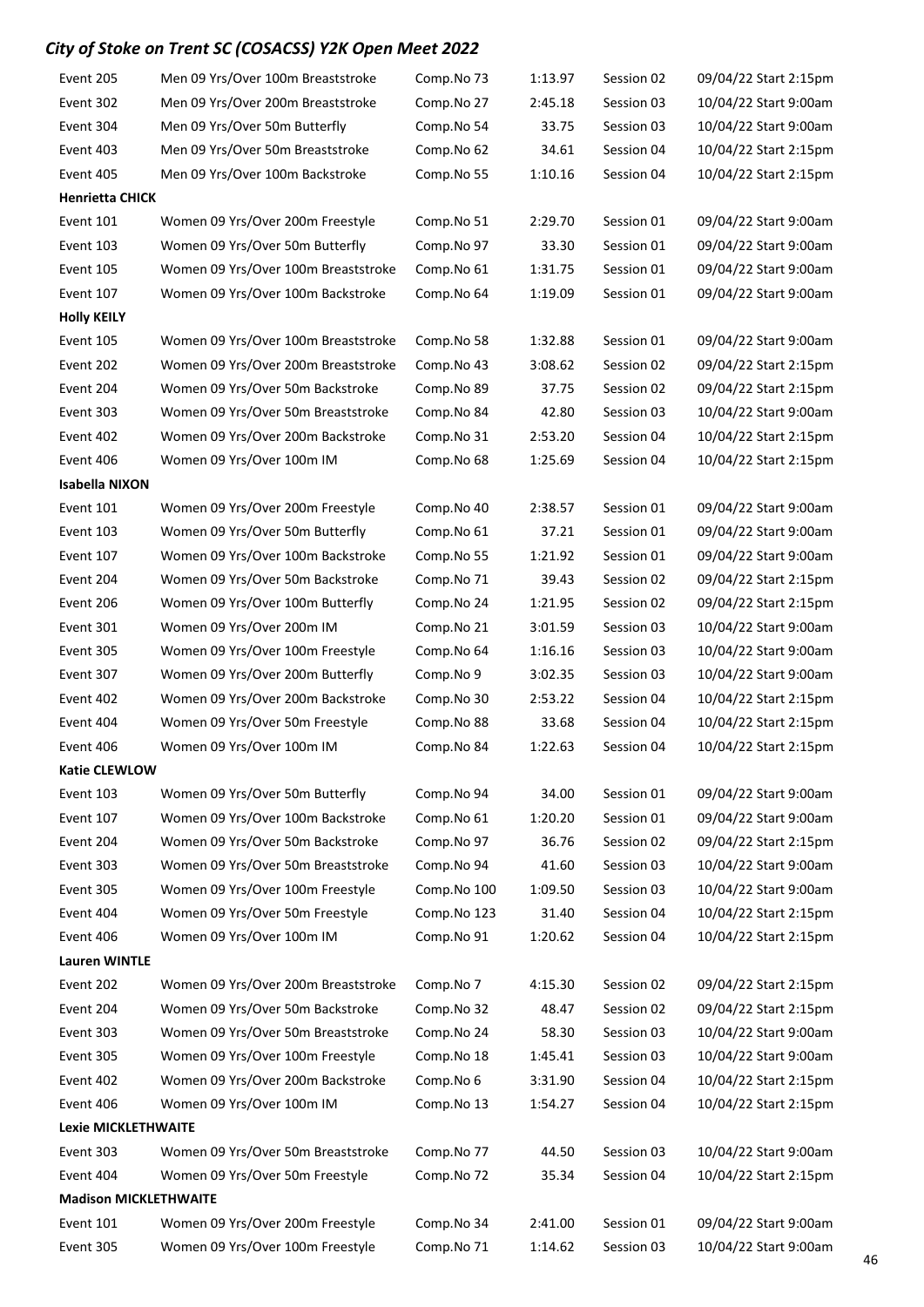| Event 404                   | Women 09 Yrs/Over 50m Freestyle     | Comp.No 107 | 32.30   | Session 04 | 10/04/22 Start 2:15pm |
|-----------------------------|-------------------------------------|-------------|---------|------------|-----------------------|
| <b>Max SPRAGG</b>           |                                     |             |         |            |                       |
| Event 104                   | Men 09 Yrs/Over 50m Freestyle       | Comp.No 75  | 30.75   | Session 01 | 09/04/22 Start 9:00am |
| Event 201                   | Men 09 Yrs/Over 200m Freestyle      | Comp.No 53  | 2:15.64 | Session 02 | 09/04/22 Start 2:15pm |
| Event 207                   | Men 09 Yrs/Over 100m Freestyle      | Comp.No 72  | 1:04.91 | Session 02 | 09/04/22 Start 2:15pm |
| Olivia HEATH                |                                     |             |         |            |                       |
| Event 204                   | Women 09 Yrs/Over 50m Backstroke    | Comp.No 46  | 43.77   | Session 02 | 09/04/22 Start 2:15pm |
| Event 303                   | Women 09 Yrs/Over 50m Breaststroke  | Comp.No 26  | 58.19   | Session 03 | 10/04/22 Start 9:00am |
| Event 305                   | Women 09 Yrs/Over 100m Freestyle    | Comp.No 33  | 1:28.29 | Session 03 | 10/04/22 Start 9:00am |
| <b>Poppy FRANKLIN-MYATT</b> |                                     |             |         |            |                       |
| Event 103                   | Women 09 Yrs/Over 50m Butterfly     | Comp.No 45  | 40.16   | Session 01 | 09/04/22 Start 9:00am |
| Event 105                   | Women 09 Yrs/Over 100m Breaststroke | Comp.No 51  | 1:35.16 | Session 01 | 09/04/22 Start 9:00am |
| <b>Ross GUNNING</b>         |                                     |             |         |            |                       |
| Event 201                   | Men 09 Yrs/Over 200m Freestyle      | Comp.No 52  | 2:16.10 | Session 02 | 09/04/22 Start 2:15pm |
| Event 203                   | Men 09 Yrs/Over 50m Backstroke      | Comp.No 73  | 34.00   | Session 02 | 09/04/22 Start 2:15pm |
| Event 207                   | Men 09 Yrs/Over 100m Freestyle      | Comp.No 84  | 1:00.60 | Session 02 | 09/04/22 Start 2:15pm |
| Event 304                   | Men 09 Yrs/Over 50m Butterfly       | Comp.No 61  | 32.30   | Session 03 | 10/04/22 Start 9:00am |
| Event 401                   | Men 09 Yrs/Over 200m IM             | Comp.No 36  | 2:41.40 | Session 04 | 10/04/22 Start 2:15pm |
| <b>Ruairi MCCLEAN</b>       |                                     |             |         |            |                       |
| Event 104                   | Men 09 Yrs/Over 50m Freestyle       | Comp.No 47  | 35.41   | Session 01 | 09/04/22 Start 9:00am |
| Event 203                   | Men 09 Yrs/Over 50m Backstroke      | Comp.No 51  | 39.80   | Session 02 | 09/04/22 Start 2:15pm |
| Event 207                   | Men 09 Yrs/Over 100m Freestyle      | Comp.No 49  | 1:14.10 | Session 02 | 09/04/22 Start 2:15pm |
| Event 304                   | Men 09 Yrs/Over 50m Butterfly       | Comp.No 48  | 36.00   | Session 03 | 10/04/22 Start 9:00am |
| Event 405                   | Men 09 Yrs/Over 100m Backstroke     | Comp.No 35  | 1:25.50 | Session 04 | 10/04/22 Start 2:15pm |
| <b>Samantha PATTYSON</b>    |                                     |             |         |            |                       |
| Event 103                   | Women 09 Yrs/Over 50m Butterfly     | Comp.No 69  | 36.58   | Session 01 | 09/04/22 Start 9:00am |
| Event 105                   | Women 09 Yrs/Over 100m Breaststroke | Comp.No 67  | 1:29.70 | Session 01 | 09/04/22 Start 9:00am |
| Event 107                   | Women 09 Yrs/Over 100m Backstroke   | Comp.No 58  | 1:20.96 | Session 01 | 09/04/22 Start 9:00am |
| Event 202                   | Women 09 Yrs/Over 200m Breaststroke | Comp.No 42  | 3:11.46 | Session 02 | 09/04/22 Start 2:15pm |
| Event 204                   | Women 09 Yrs/Over 50m Backstroke    | Comp.No 91  | 37.22   | Session 02 | 09/04/22 Start 2:15pm |
| Event 301                   | Women 09 Yrs/Over 200m IM           | Comp.No 36  | 2:54.58 | Session 03 | 10/04/22 Start 9:00am |
| Event 303                   | Women 09 Yrs/Over 50m Breaststroke  | Comp.No 101 | 40.39   | Session 03 | 10/04/22 Start 9:00am |
| Event 305                   | Women 09 Yrs/Over 100m Freestyle    | Comp.No 89  | 1:11.30 | Session 03 | 10/04/22 Start 9:00am |
| Event 404                   | Women 09 Yrs/Over 50m Freestyle     | Comp.No 109 | 32.19   | Session 04 | 10/04/22 Start 2:15pm |
| Event 406                   | Women 09 Yrs/Over 100m IM           | Comp.No 89  | 1:21.17 | Session 04 | 10/04/22 Start 2:15pm |
| Samuel O'REILLY-SMITH       |                                     |             |         |            |                       |
| Event 104                   | Men 09 Yrs/Over 50m Freestyle       | Comp.No 91  | 27.90   | Session 01 | 09/04/22 Start 9:00am |
| Event 201                   | Men 09 Yrs/Over 200m Freestyle      | Comp.No 54  | 2:14.08 | Session 02 | 09/04/22 Start 2:15pm |
| Event 207                   | Men 09 Yrs/Over 100m Freestyle      | Comp.No 83  | 1:01.15 | Session 02 | 09/04/22 Start 2:15pm |
| Event 304                   | Men 09 Yrs/Over 50m Butterfly       | Comp.No 73  | 30.10   | Session 03 | 10/04/22 Start 9:00am |
| <b>Scott PATTYSON</b>       |                                     |             |         |            |                       |
| Event 104                   | Men 09 Yrs/Over 50m Freestyle       | Comp.No 99  | 25.70   | Session 01 | 09/04/22 Start 9:00am |
| Event 106                   | Men 09 Yrs/Over 100m Butterfly      | Comp.No 40  | 1:01.86 | Session 01 | 09/04/22 Start 9:00am |
| Event 201                   | Men 09 Yrs/Over 200m Freestyle      | Comp.No 62  | 2:06.42 | Session 02 | 09/04/22 Start 2:15pm |
| Event 203                   | Men 09 Yrs/Over 50m Backstroke      | Comp.No 86  | 31.00   | Session 02 | 09/04/22 Start 2:15pm |
| Event 205                   | Men 09 Yrs/Over 100m Breaststroke   | Comp.No 74  | 1:12.43 | Session 02 | 09/04/22 Start 2:15pm |
| Event 207                   | Men 09 Yrs/Over 100m Freestyle      | Comp.No 94  | 57.60   | Session 02 | 09/04/22 Start 2:15pm |
| Event 302                   | Men 09 Yrs/Over 200m Breaststroke   | Comp.No 30  | 2:40.11 | Session 03 | 10/04/22 Start 9:00am |
| Event 304                   | Men 09 Yrs/Over 50m Butterfly       | Comp.No 81  | 27.37   | Session 03 | 10/04/22 Start 9:00am |
| Event 403                   | Men 09 Yrs/Over 50m Breaststroke    | Comp.No 67  | 31.68   | Session 04 | 10/04/22 Start 2:15pm |
|                             |                                     |             |         |            |                       |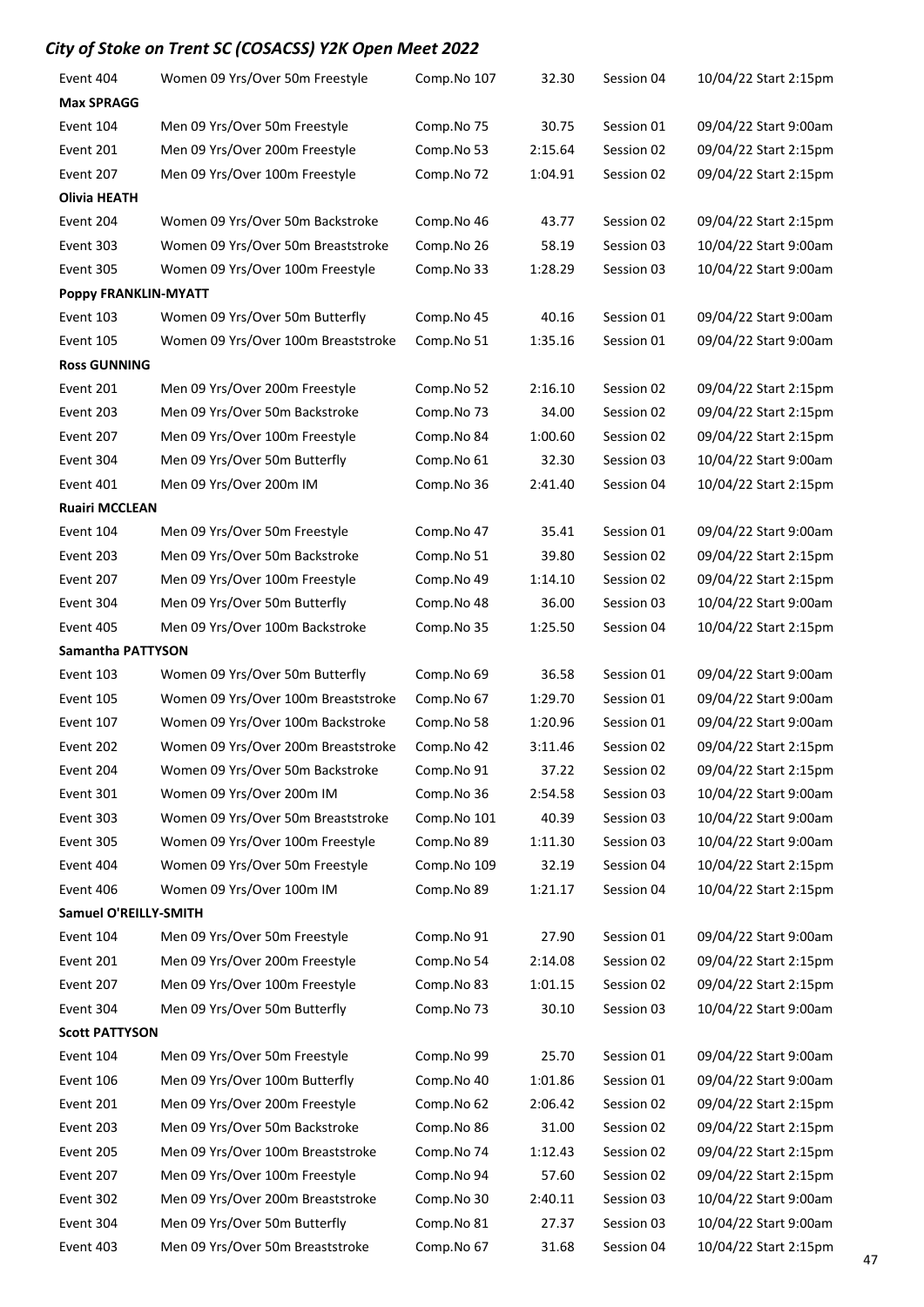| Event 407               | Men 09 Yrs/Over 200m Butterfly    | Comp.No 15  | 2:23.40 | Session 04 | 10/04/22 Start 2:15pm |
|-------------------------|-----------------------------------|-------------|---------|------------|-----------------------|
| <b>Tinashe ZINYEMBA</b> |                                   |             |         |            |                       |
| Event 305               | Women 09 Yrs/Over 100m Freestyle  | Comp.No 122 | 1:03.71 | Session 03 | 10/04/22 Start 9:00am |
| Event 404               | Women 09 Yrs/Over 50m Freestyle   | Comp.No 145 | 28.50   | Session 04 | 10/04/22 Start 2:15pm |
| Zac OAKES               |                                   |             |         |            |                       |
| Event 104               | Men 09 Yrs/Over 50m Freestyle     | Comp.No 98  | 26.70   | Session 01 | 09/04/22 Start 9:00am |
| Event 205               | Men 09 Yrs/Over 100m Breaststroke | Comp.No 70  | 1:17.65 | Session 02 | 09/04/22 Start 2:15pm |
| Event 302               | Men 09 Yrs/Over 200m Breaststroke | Comp.No 28  | 2:44.80 | Session 03 | 10/04/22 Start 9:00am |
| Event 304               | Men 09 Yrs/Over 50m Butterfly     | Comp.No 74  | 29.70   | Session 03 | 10/04/22 Start 9:00am |
| Event 403               | Men 09 Yrs/Over 50m Breaststroke  | Comp.No 64  | 33.70   | Session 04 | 10/04/22 Start 2:15pm |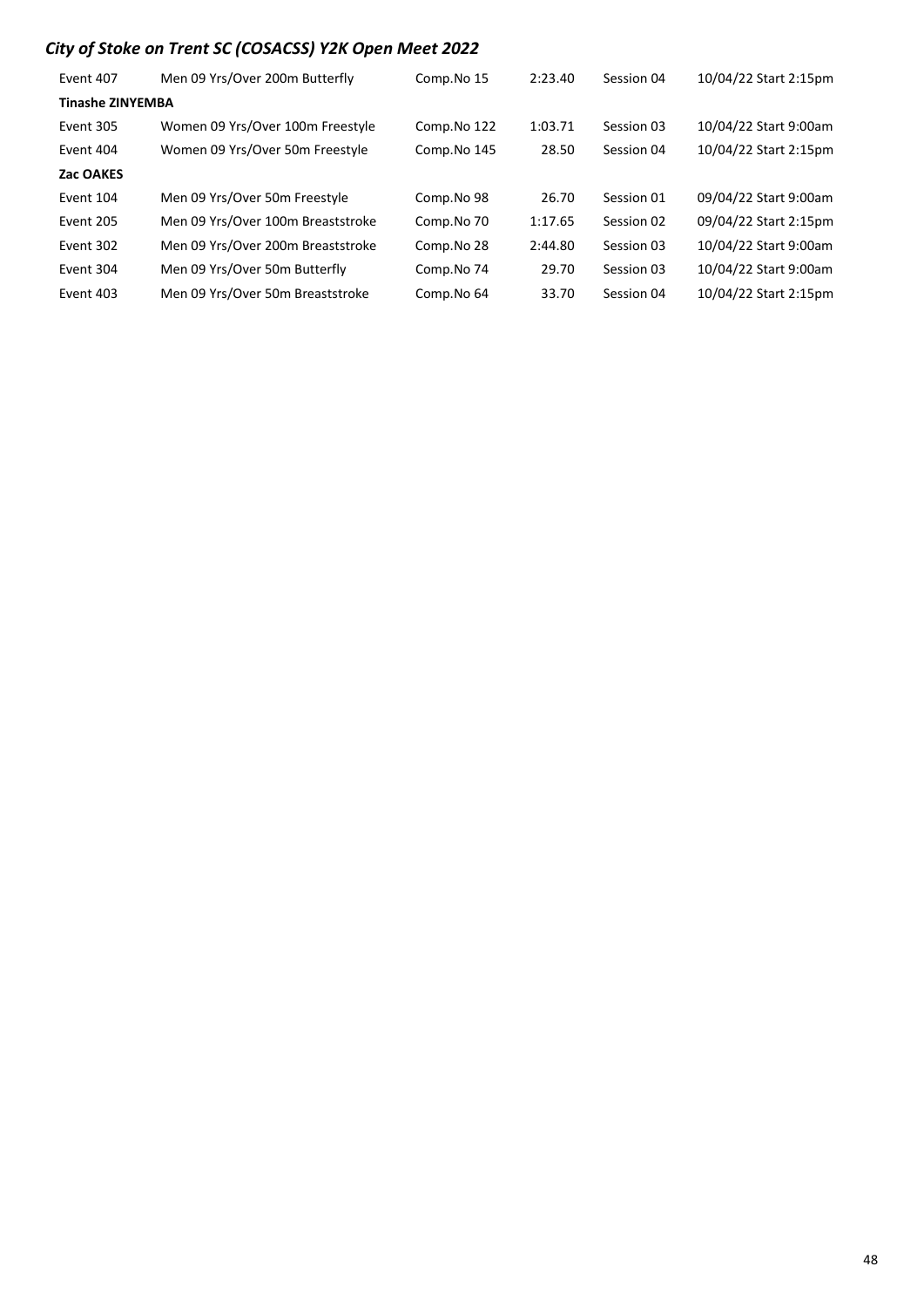## **Oldbury**

### Ryan BLOOMER

| Event 201 | Men 09 Yrs/Over 200m Freestyle | Comp.No 58 | 2:10.23 | Session 02 | 09/04/22 Start 2:15pm |
|-----------|--------------------------------|------------|---------|------------|-----------------------|
| Event 207 | Men 09 Yrs/Over 100m Freestyle | Comp.No 87 | 59.68   | Session 02 | 09/04/22 Start 2:15pm |

# Repton Swim

### Olivia HANN

| Event 101 | Women 09 Yrs/Over 200m Freestyle  | Comp.No 65 | 2:19.95 | Session 01 | 09/04/22 Start 9:00am |
|-----------|-----------------------------------|------------|---------|------------|-----------------------|
| Event 103 | Women 09 Yrs/Over 50m Butterfly   | Comp.No 67 | 36.79   | Session 01 | 09/04/22 Start 9:00am |
| Event 107 | Women 09 Yrs/Over 100m Backstroke | Comp.No 86 | 1:09.80 | Session 01 | 09/04/22 Start 9:00am |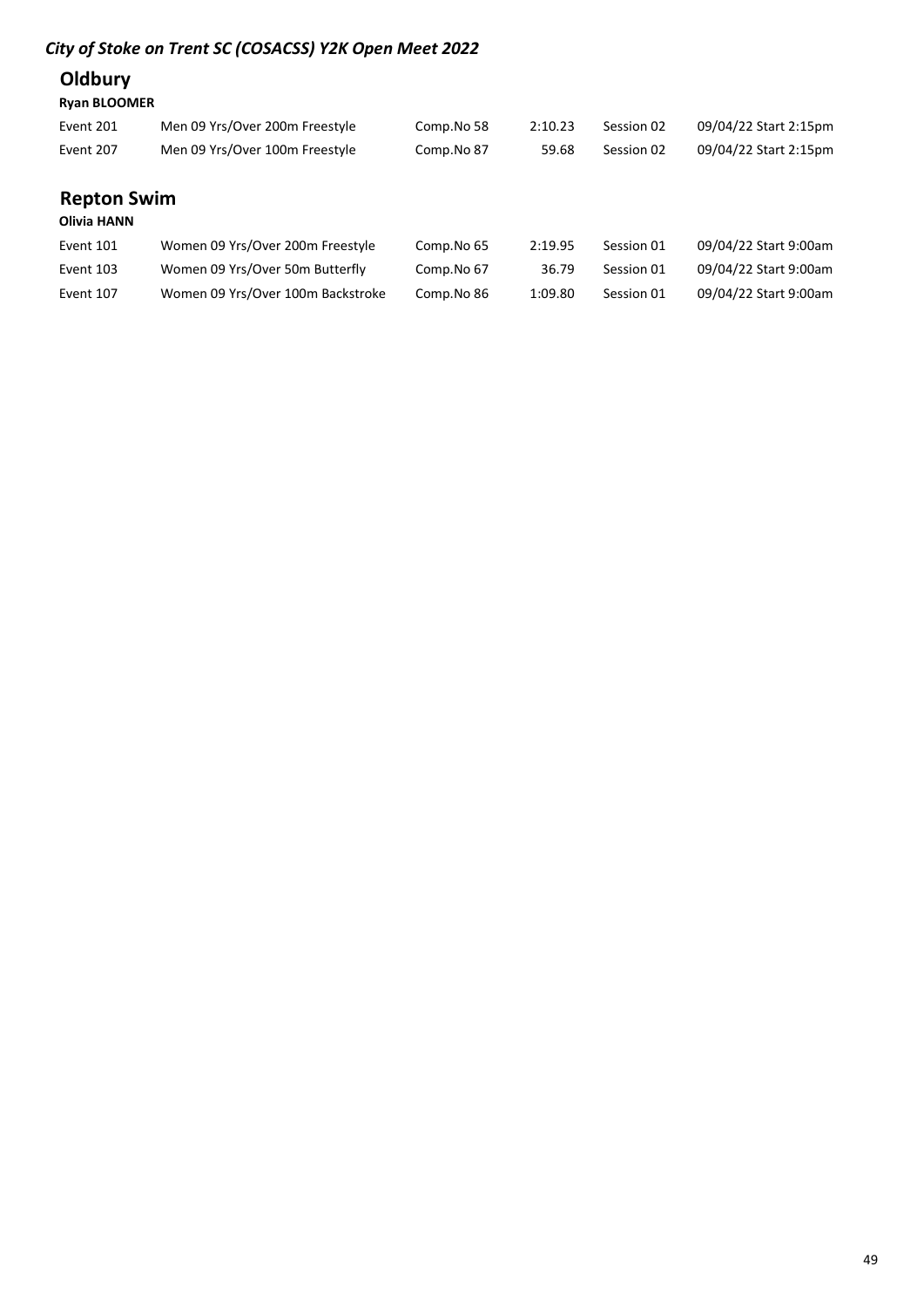### **StaffordApex**

#### Annamaria MAAMOUN

| Event 103               | Women 09 Yrs/Over 50m Butterfly     | Comp.No 106   | 32.24   | Session 01 | 09/04/22 Start 9:00am |
|-------------------------|-------------------------------------|---------------|---------|------------|-----------------------|
| Event 105               | Women 09 Yrs/Over 100m Breaststroke | Comp.No 83    | 1:20.44 | Session 01 | 09/04/22 Start 9:00am |
| Event 202               | Women 09 Yrs/Over 200m Breaststroke | Comp.No 52    | 2:55.00 | Session 02 | 09/04/22 Start 2:15pm |
| Event 204               | Women 09 Yrs/Over 50m Backstroke    | Comp.No 117   | 34.78   | Session 02 | 09/04/22 Start 2:15pm |
| Event 301               | Women 09 Yrs/Over 200m IM           | Comp.No 60    | 2:36.00 | Session 03 | 10/04/22 Start 9:00am |
| Event 303               | Women 09 Yrs/Over 50m Breaststroke  | Comp.No 119   | 36.54   | Session 03 | 10/04/22 Start 9:00am |
| Event 402               | Women 09 Yrs/Over 200m Backstroke   | Comp.No 43    | 2:37.25 | Session 04 | 10/04/22 Start 2:15pm |
| <b>Ashley KEAY</b>      |                                     |               |         |            |                       |
| Event 102               | Men 09 Yrs/Over 200m Backstroke     | Comp.No 31    | 2:36.25 | Session 01 | 09/04/22 Start 9:00am |
| Event 104               | Men 09 Yrs/Over 50m Freestyle       | Comp.No 79    | 29.94   | Session 01 | 09/04/22 Start 9:00am |
| Event 201               | Men 09 Yrs/Over 200m Freestyle      | Comp.No 49    | 2:18.85 | Session 02 | 09/04/22 Start 2:15pm |
| Event 207               | Men 09 Yrs/Over 100m Freestyle      | Comp.No 73    | 1:04.40 | Session 02 | 09/04/22 Start 2:15pm |
| Event 304               | Men 09 Yrs/Over 50m Butterfly       | Comp.No 49    | 35.19   | Session 03 | 10/04/22 Start 9:00am |
| Event 306               | Men 09 Yrs/Over 100m IM             | Comp.No 59    | 1:16.48 | Session 03 | 10/04/22 Start 9:00am |
| Event 401               | Men 09 Yrs/Over 200m IM             | Comp.No 37    | 2:41.36 | Session 04 | 10/04/22 Start 2:15pm |
| Event 405               | Men 09 Yrs/Over 100m Backstroke     | Comp.No 52    | 1:11.23 | Session 04 | 10/04/22 Start 2:15pm |
| Charli DUNN             |                                     |               |         |            |                       |
| Event 404               | Women 09 Yrs/Over 50m Freestyle     | Comp.No 141   | 28.98   | Session 04 | 10/04/22 Start 2:15pm |
| Charlotte ROE           | 21/02/07                            | Env.No - 0000 |         |            |                       |
| Event 301               | Women 09 Yrs/Over 200m IM           | Comp.No 45    | 2:47.41 | Session 03 | 10/04/22 Start 9:00am |
| Event 303               | Women 09 Yrs/Over 50m Breaststroke  | Comp.No 103   | 40.14   | Session 03 | 10/04/22 Start 9:00am |
| Event 305               | Women 09 Yrs/Over 100m Freestyle    | Comp.No 111   | 1:07.24 | Session 03 | 10/04/22 Start 9:00am |
| Event 404               | Women 09 Yrs/Over 50m Freestyle     | Comp.No 135   | 30.33   | Session 04 | 10/04/22 Start 2:15pm |
| Event 406               | Women 09 Yrs/Over 100m IM           | Comp.No 101   | 1:18.50 | Session 04 | 10/04/22 Start 2:15pm |
|                         |                                     |               |         |            |                       |
| <b>Chloe SOMERVILLE</b> |                                     |               |         |            |                       |
| Event 103               | Women 09 Yrs/Over 50m Butterfly     | Comp.No 49    | 38.89   | Session 01 | 09/04/22 Start 9:00am |
| Event 105               | Women 09 Yrs/Over 100m Breaststroke | Comp.No 25    | 1:50.00 | Session 01 | 09/04/22 Start 9:00am |
| Event 303               | Women 09 Yrs/Over 50m Breaststroke  | Comp.No 71    | 45.75   | Session 03 | 10/04/22 Start 9:00am |
| Event 305               | Women 09 Yrs/Over 100m Freestyle    | Comp.No 50    | 1:20.62 | Session 03 | 10/04/22 Start 9:00am |
| Event 404               | Women 09 Yrs/Over 50m Freestyle     | Comp.No 101   | 33.19   | Session 04 | 10/04/22 Start 2:15pm |
| <b>Edward KOTARA</b>    |                                     |               |         |            |                       |
| Event 104               | Men 09 Yrs/Over 50m Freestyle       | Comp.No 70    | 31.42   | Session 01 | 09/04/22 Start 9:00am |
| Event 106               | Men 09 Yrs/Over 100m Butterfly      | Comp.No 22    | 1:20.30 | Session 01 | 09/04/22 Start 9:00am |
| Event 201               | Men 09 Yrs/Over 200m Freestyle      | Comp.No 36    | 2:33.28 | Session 02 | 09/04/22 Start 2:15pm |
| Event 207               | Men 09 Yrs/Over 100m Freestyle      | Comp.No 64    | 1:08.33 | Session 02 | 09/04/22 Start 2:15pm |
| Event 304               | Men 09 Yrs/Over 50m Butterfly       | Comp.No 52    | 34.03   | Session 03 | 10/04/22 Start 9:00am |
| Event 306               | Men 09 Yrs/Over 100m IM             | Comp.No 52    | 1:22.97 | Session 03 | 10/04/22 Start 9:00am |
| Event 401               | Men 09 Yrs/Over 200m IM             | Comp.No 31    | 2:53.31 | Session 04 | 10/04/22 Start 2:15pm |
| <b>Emma TAYLOR</b>      |                                     |               |         |            |                       |
| Event 301               | Women 09 Yrs/Over 200m IM           | Comp.No 47    | 2:47.18 | Session 03 | 10/04/22 Start 9:00am |
| Event 303               | Women 09 Yrs/Over 50m Breaststroke  | Comp.No 117   | 37.84   | Session 03 | 10/04/22 Start 9:00am |
| Event 305               | Women 09 Yrs/Over 100m Freestyle    | Comp.No 118   | 1:05.83 | Session 03 | 10/04/22 Start 9:00am |
| <b>Ethan LI</b>         |                                     |               |         |            |                       |
| Event 205               | Men 09 Yrs/Over 100m Breaststroke   | Comp.No 57    | 1:31.67 | Session 02 | 09/04/22 Start 2:15pm |
| Event 207               | Men 09 Yrs/Over 100m Freestyle      | Comp.No 57    | 1:12.05 | Session 02 | 09/04/22 Start 2:15pm |
| Event 302               | Men 09 Yrs/Over 200m Breaststroke   | Comp.No 19    | 3:17.60 | Session 03 | 10/04/22 Start 9:00am |
| Event 304               | Men 09 Yrs/Over 50m Butterfly       | Comp.No 47    | 36.54   | Session 03 | 10/04/22 Start 9:00am |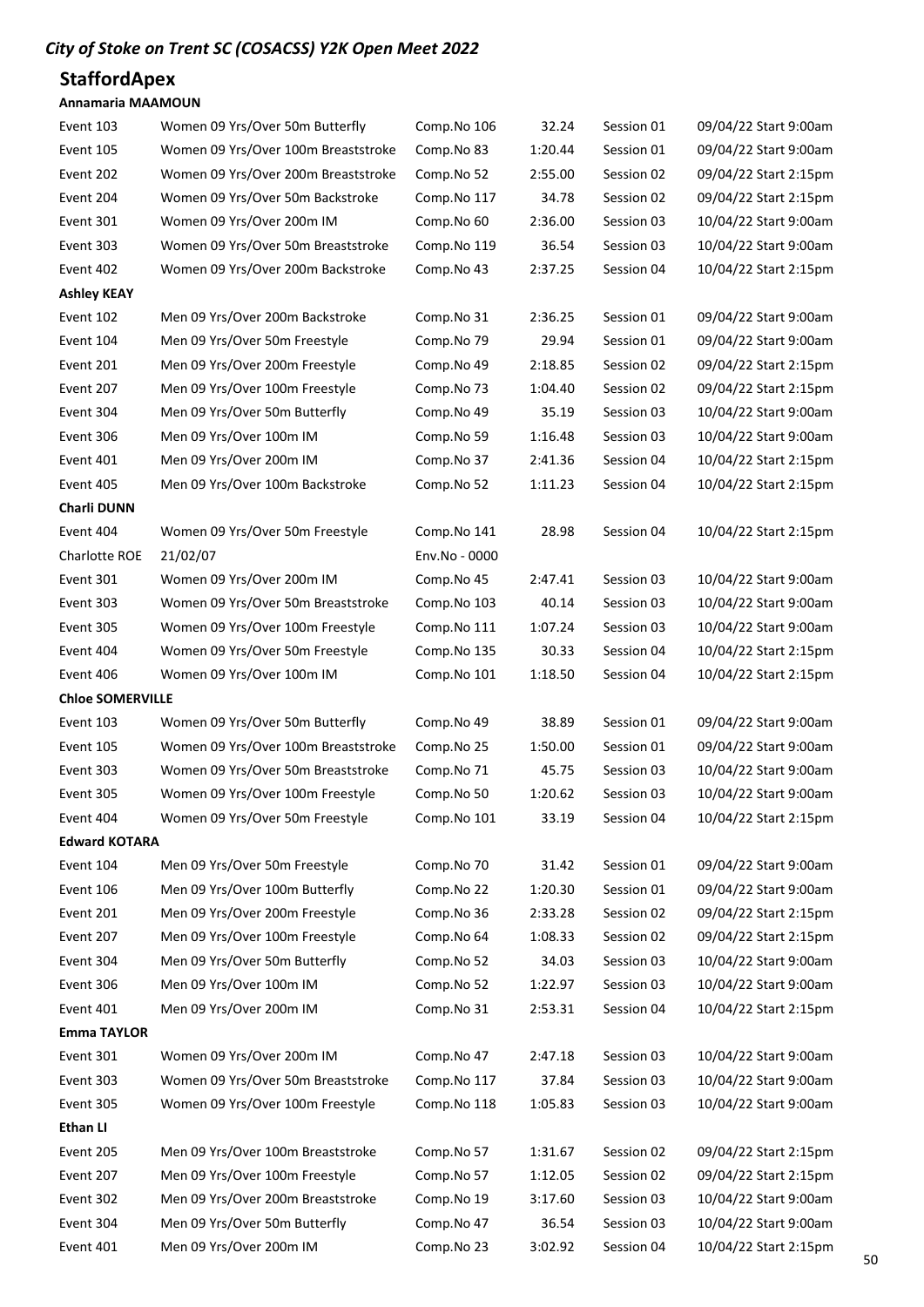| Event 403               | Men 09 Yrs/Over 50m Breaststroke    | Comp.No 50  | 41.78   | Session 04 | 10/04/22 Start 2:15pm |
|-------------------------|-------------------------------------|-------------|---------|------------|-----------------------|
| Event 405               | Men 09 Yrs/Over 100m Backstroke     | Comp.No 39  | 1:22.51 | Session 04 | 10/04/22 Start 2:15pm |
| <b>Fred PORTER</b>      |                                     |             |         |            |                       |
| Event 104               | Men 09 Yrs/Over 50m Freestyle       | Comp.No 54  | 34.43   | Session 01 | 09/04/22 Start 9:00am |
| Event 106               | Men 09 Yrs/Over 100m Butterfly      | Comp.No 16  | 1:28.47 | Session 01 | 09/04/22 Start 9:00am |
| Event 203               | Men 09 Yrs/Over 50m Backstroke      | Comp.No 37  | 44.19   | Session 02 | 09/04/22 Start 2:15pm |
| Event 205               | Men 09 Yrs/Over 100m Breaststroke   | Comp.No 45  | 1:41.00 | Session 02 | 09/04/22 Start 2:15pm |
| Event 304               | Men 09 Yrs/Over 50m Butterfly       | Comp.No 45  | 36.87   | Session 03 | 10/04/22 Start 9:00am |
| Event 306               | Men 09 Yrs/Over 100m IM             | Comp.No 32  | 1:33.59 | Session 03 | 10/04/22 Start 9:00am |
| Event 401               | Men 09 Yrs/Over 200m IM             | Comp.No 16  | 3:08.27 | Session 04 | 10/04/22 Start 2:15pm |
| Event 403               | Men 09 Yrs/Over 50m Breaststroke    | Comp.No 46  | 45.40   | Session 04 | 10/04/22 Start 2:15pm |
| <b>George ROWLEY</b>    |                                     |             |         |            |                       |
| Event 203               | Men 09 Yrs/Over 50m Backstroke      | Comp.No 21  | 48.31   | Session 02 | 09/04/22 Start 2:15pm |
| Event 205               | Men 09 Yrs/Over 100m Breaststroke   | Comp.No 9   | 2:10.81 | Session 02 | 09/04/22 Start 2:15pm |
| Event 207               | Men 09 Yrs/Over 100m Freestyle      | Comp.No 20  | 1:32.35 | Session 02 | 09/04/22 Start 2:15pm |
| <b>Georgina WEAVELL</b> |                                     |             |         |            |                       |
| Event 105               | Women 09 Yrs/Over 100m Breaststroke | Comp.No 13  | 2:00.57 | Session 01 | 09/04/22 Start 9:00am |
| Event 202               | Women 09 Yrs/Over 200m Breaststroke | Comp.No 6   | 4:16.30 | Session 02 | 09/04/22 Start 2:15pm |
| Event 204               | Women 09 Yrs/Over 50m Backstroke    | Comp.No 14  | 55.98   | Session 02 | 09/04/22 Start 2:15pm |
| <b>Grace ALLEN</b>      |                                     |             |         |            |                       |
| Event 101               | Women 09 Yrs/Over 200m Freestyle    | Comp.No 41  | 2:36.97 | Session 01 | 09/04/22 Start 9:00am |
| Event 105               | Women 09 Yrs/Over 100m Breaststroke | Comp.No 50  | 1:36.84 | Session 01 | 09/04/22 Start 9:00am |
| Event 202               | Women 09 Yrs/Over 200m Breaststroke | Comp.No 31  | 3:25.74 | Session 02 | 09/04/22 Start 2:15pm |
| Event 303               | Women 09 Yrs/Over 50m Breaststroke  | Comp.No 88  | 42.39   | Session 03 | 10/04/22 Start 9:00am |
| Event 305               | Women 09 Yrs/Over 100m Freestyle    | Comp.No 84  | 1:12.84 | Session 03 | 10/04/22 Start 9:00am |
| Event 404               | Women 09 Yrs/Over 50m Freestyle     | Comp.No 78  | 34.62   | Session 04 | 10/04/22 Start 2:15pm |
| Event 406               | Women 09 Yrs/Over 100m IM           | Comp.No 67  | 1:25.84 | Session 04 | 10/04/22 Start 2:15pm |
| <b>Jake WEAVELL</b>     |                                     |             |         |            |                       |
| Event 102               | Men 09 Yrs/Over 200m Backstroke     | Comp.No 32  | 2:34.45 | Session 01 | 09/04/22 Start 9:00am |
| Event 104               | Men 09 Yrs/Over 50m Freestyle       | Comp.No 73  | 30.97   | Session 01 | 09/04/22 Start 9:00am |
| Event 201               | Men 09 Yrs/Over 200m Freestyle      | Comp.No 47  | 2:21.87 | Session 02 | 09/04/22 Start 2:15pm |
| Event 205               | Men 09 Yrs/Over 100m Breaststroke   | Comp.No 61  | 1:24.39 | Session 02 | 09/04/22 Start 2:15pm |
| Event 207               | Men 09 Yrs/Over 100m Freestyle      | Comp.No 60  | 1:10.55 | Session 02 | 09/04/22 Start 2:15pm |
| Event 302               | Men 09 Yrs/Over 200m Breaststroke   | Comp.No 21  | 3:03.11 | Session 03 | 10/04/22 Start 9:00am |
| Event 306               | Men 09 Yrs/Over 100m IM             | Comp.No 56  | 1:17.71 | Session 03 | 10/04/22 Start 9:00am |
| Event 401               | Men 09 Yrs/Over 200m IM             | Comp.No 33  | 2:45.56 | Session 04 | 10/04/22 Start 2:15pm |
| Event 405               | Men 09 Yrs/Over 100m Backstroke     | Comp.No 50  | 1:12.81 | Session 04 | 10/04/22 Start 2:15pm |
| <b>James KEMP</b>       |                                     |             |         |            |                       |
| Event 201               | Men 09 Yrs/Over 200m Freestyle      | Comp.No 45  | 2:25.62 | Session 02 | 09/04/22 Start 2:15pm |
| Event 203               | Men 09 Yrs/Over 50m Backstroke      | Comp.No 71  | 34.56   | Session 02 | 09/04/22 Start 2:15pm |
| Event 401               | Men 09 Yrs/Over 200m IM             | Comp.No 35  | 2:41.46 | Session 04 | 10/04/22 Start 2:15pm |
| Event 403               | Men 09 Yrs/Over 50m Breaststroke    | Comp.No 57  | 36.85   | Session 04 | 10/04/22 Start 2:15pm |
| Event 405               | Men 09 Yrs/Over 100m Backstroke     | Comp.No 46  | 1:16.21 | Session 04 | 10/04/22 Start 2:15pm |
| <b>Lily KEMP</b>        |                                     |             |         |            |                       |
| Event 103               | Women 09 Yrs/Over 50m Butterfly     | Comp.No 92  | 34.02   | Session 01 | 09/04/22 Start 9:00am |
| Event 105               | Women 09 Yrs/Over 100m Breaststroke | Comp.No 80  | 1:25.10 | Session 01 | 09/04/22 Start 9:00am |
| Event 107               | Women 09 Yrs/Over 100m Backstroke   | Comp.No 84  | 1:12.20 | Session 01 | 09/04/22 Start 9:00am |
| Event 204               | Women 09 Yrs/Over 50m Backstroke    | Comp.No 124 | 33.93   | Session 02 | 09/04/22 Start 2:15pm |
| Event 402               | Women 09 Yrs/Over 200m Backstroke   | Comp.No 51  | 2:32.04 | Session 04 | 10/04/22 Start 2:15pm |
| Event 404               | Women 09 Yrs/Over 50m Freestyle     | Comp.No 117 | 31.73   | Session 04 | 10/04/22 Start 2:15pm |
|                         |                                     |             |         |            |                       |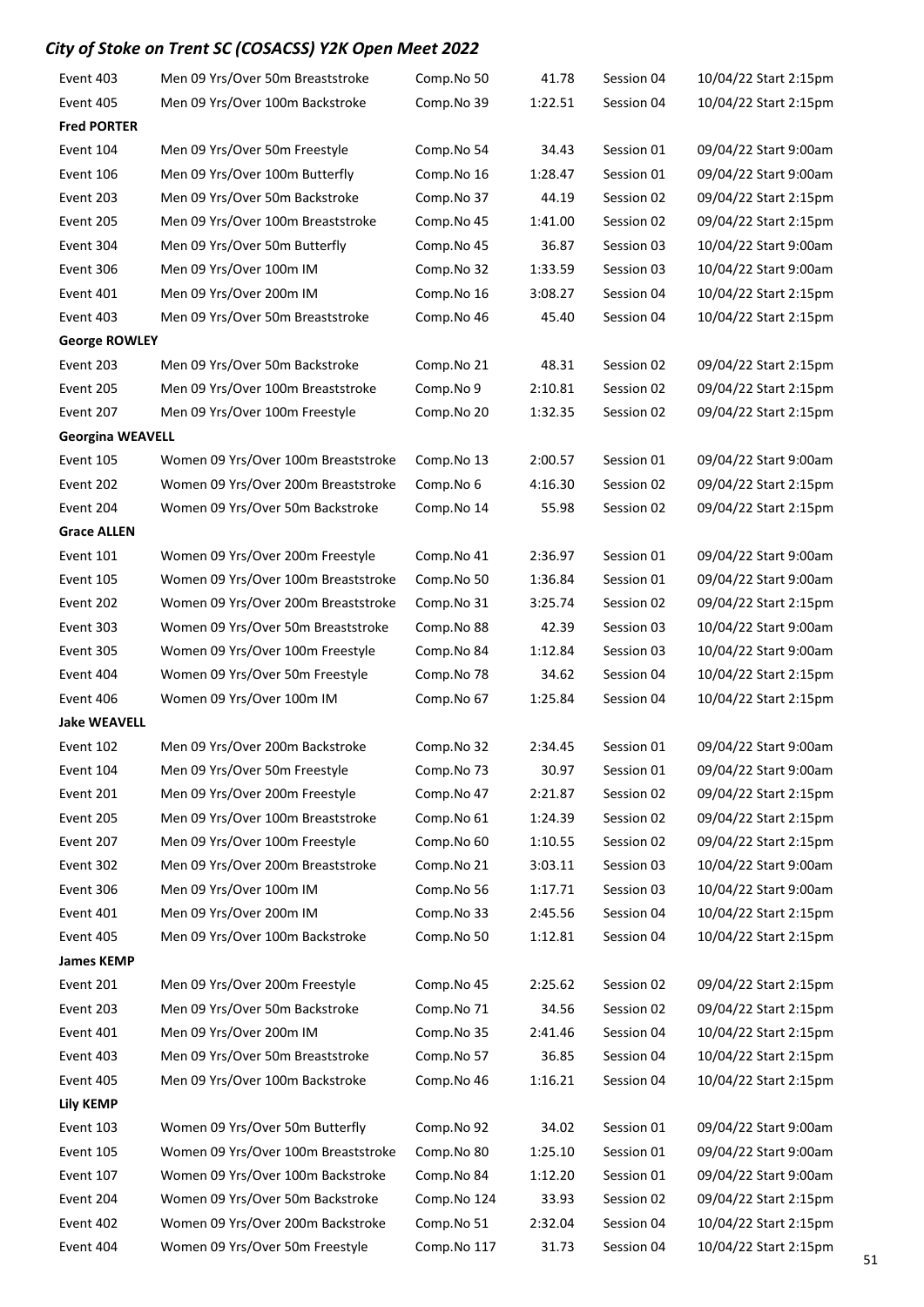| Event 406             | Women 09 Yrs/Over 100m IM           | Comp.No 105 | 1:17.54 | Session 04 | 10/04/22 Start 2:15pm |
|-----------------------|-------------------------------------|-------------|---------|------------|-----------------------|
| <b>Macey BROUGH</b>   |                                     |             |         |            |                       |
| Event 103             | Women 09 Yrs/Over 50m Butterfly     | Comp.No 89  | 34.33   | Session 01 | 09/04/22 Start 9:00am |
| Event 107             | Women 09 Yrs/Over 100m Backstroke   | Comp.No 62  | 1:20.06 | Session 01 | 09/04/22 Start 9:00am |
| Event 204             | Women 09 Yrs/Over 50m Backstroke    | Comp.No 108 | 35.93   | Session 02 | 09/04/22 Start 2:15pm |
| Event 206             | Women 09 Yrs/Over 100m Butterfly    | Comp.No 18  | 1:22.99 | Session 02 | 09/04/22 Start 2:15pm |
| Event 303             | Women 09 Yrs/Over 50m Breaststroke  | Comp.No 97  | 41.26   | Session 03 | 10/04/22 Start 9:00am |
| Event 305             | Women 09 Yrs/Over 100m Freestyle    | Comp.No 90  | 1:11.23 | Session 03 | 10/04/22 Start 9:00am |
| Event 404             | Women 09 Yrs/Over 50m Freestyle     | Comp.No 110 | 32.06   | Session 04 | 10/04/22 Start 2:15pm |
| Event 406             | Women 09 Yrs/Over 100m IM           | Comp.No 88  | 1:21.36 | Session 04 | 10/04/22 Start 2:15pm |
| Mya BROUGH            |                                     |             |         |            |                       |
| Event 105             | Women 09 Yrs/Over 100m Breaststroke | Comp.No 35  | 1:45.37 | Session 01 | 09/04/22 Start 9:00am |
| Event 204             | Women 09 Yrs/Over 50m Backstroke    | Comp.No 36  | 46.12   | Session 02 | 09/04/22 Start 2:15pm |
| Event 303             | Women 09 Yrs/Over 50m Breaststroke  | Comp.No 67  | 46.60   | Session 03 | 10/04/22 Start 9:00am |
| Event 305             | Women 09 Yrs/Over 100m Freestyle    | Comp.No 30  | 1:29.33 | Session 03 | 10/04/22 Start 9:00am |
| Event 404             | Women 09 Yrs/Over 50m Freestyle     | Comp.No 42  | 40.31   | Session 04 | 10/04/22 Start 2:15pm |
| <b>Natalie HAWLEY</b> |                                     |             |         |            |                       |
| Event 101             | Women 09 Yrs/Over 200m Freestyle    | Comp.No 61  | 2:20.64 | Session 01 | 09/04/22 Start 9:00am |
| Event 103             | Women 09 Yrs/Over 50m Butterfly     | Comp.No 110 | 32.06   | Session 01 | 09/04/22 Start 9:00am |
| Event 204             | Women 09 Yrs/Over 50m Backstroke    | Comp.No 112 | 35.24   | Session 02 | 09/04/22 Start 2:15pm |
| Event 206             | Women 09 Yrs/Over 100m Butterfly    | Comp.No 43  | 1:12.19 | Session 02 | 09/04/22 Start 2:15pm |
| Event 303             | Women 09 Yrs/Over 50m Breaststroke  | Comp.No 91  | 41.86   | Session 03 | 10/04/22 Start 9:00am |
| Event 305             | Women 09 Yrs/Over 100m Freestyle    | Comp.No 121 | 1:04.04 | Session 03 | 10/04/22 Start 9:00am |
| Event 404             | Women 09 Yrs/Over 50m Freestyle     | Comp.No 142 | 28.68   | Session 04 | 10/04/22 Start 2:15pm |
| Nayan KUMAR           |                                     |             |         |            |                       |
| Event 206             | Women 09 Yrs/Over 100m Butterfly    | Comp.No 6   | 1:38.04 | Session 02 | 09/04/22 Start 2:15pm |
| <b>Niamh KENNY</b>    |                                     |             |         |            |                       |
| Event 101             | Women 09 Yrs/Over 200m Freestyle    | Comp.No 22  | 2:55.35 | Session 01 | 09/04/22 Start 9:00am |
| Event 105             | Women 09 Yrs/Over 100m Breaststroke | Comp.No 48  | 1:37.13 | Session 01 | 09/04/22 Start 9:00am |
| Event 202             | Women 09 Yrs/Over 200m Breaststroke | Comp.No 25  | 3:35.66 | Session 02 | 09/04/22 Start 2:15pm |
| Event 303             | Women 09 Yrs/Over 50m Breaststroke  | Comp.No 73  | 44.80   | Session 03 | 10/04/22 Start 9:00am |
| Event 305             | Women 09 Yrs/Over 100m Freestyle    | Comp.No 56  | 1:18.92 | Session 03 | 10/04/22 Start 9:00am |
| Event 404             | Women 09 Yrs/Over 50m Freestyle     | Comp.No 76  | 34.90   | Session 04 | 10/04/22 Start 2:15pm |
| Event 406             | Women 09 Yrs/Over 100m IM           | Comp.No 39  | 1:37.09 | Session 04 | 10/04/22 Start 2:15pm |
| <b>Olivia THOMAS</b>  |                                     |             |         |            |                       |
| Event 105             | Women 09 Yrs/Over 100m Breaststroke | Comp.No 16  | 1:55.83 | Session 01 | 09/04/22 Start 9:00am |
| Event 107             | Women 09 Yrs/Over 100m Backstroke   | Comp.No 14  | 1:47.81 | Session 01 | 09/04/22 Start 9:00am |
| Event 202             | Women 09 Yrs/Over 200m Breaststroke | Comp.No 16  | 3:51.88 | Session 02 | 09/04/22 Start 2:15pm |
| Event 204             | Women 09 Yrs/Over 50m Backstroke    | Comp.No 26  | 50.10   | Session 02 | 09/04/22 Start 2:15pm |
| Event 303             | Women 09 Yrs/Over 50m Breaststroke  | Comp.No 34  | 53.38   | Session 03 | 10/04/22 Start 9:00am |
| Event 305             |                                     |             |         |            |                       |
| Event 404             | Women 09 Yrs/Over 100m Freestyle    | Comp.No 19  | 1:42.57 | Session 03 | 10/04/22 Start 9:00am |
|                       | Women 09 Yrs/Over 50m Freestyle     | Comp.No 29  | 43.43   | Session 04 | 10/04/22 Start 2:15pm |
| Event 406             | Women 09 Yrs/Over 100m IM           | Comp.No 14  | 1:53.81 | Session 04 | 10/04/22 Start 2:15pm |
| <b>Omar MAAMOUN</b>   |                                     |             |         |            |                       |
| Event 104             | Men 09 Yrs/Over 50m Freestyle       | Comp.No 87  | 28.25   | Session 01 | 09/04/22 Start 9:00am |
| Event 106             | Men 09 Yrs/Over 100m Butterfly      | Comp.No 34  | 1:08.00 | Session 01 | 09/04/22 Start 9:00am |
| Event 201             | Men 09 Yrs/Over 200m Freestyle      | Comp.No 60  | 2:09.00 | Session 02 | 09/04/22 Start 2:15pm |
| Event 207             | Men 09 Yrs/Over 100m Freestyle      | Comp.No 89  | 59.50   | Session 02 | 09/04/22 Start 2:15pm |
| Event 304             | Men 09 Yrs/Over 50m Butterfly       | Comp.No 63  | 31.75   | Session 03 | 10/04/22 Start 9:00am |
| Event 306             | Men 09 Yrs/Over 100m IM             | Comp.No 62  | 1:15.00 | Session 03 | 10/04/22 Start 9:00am |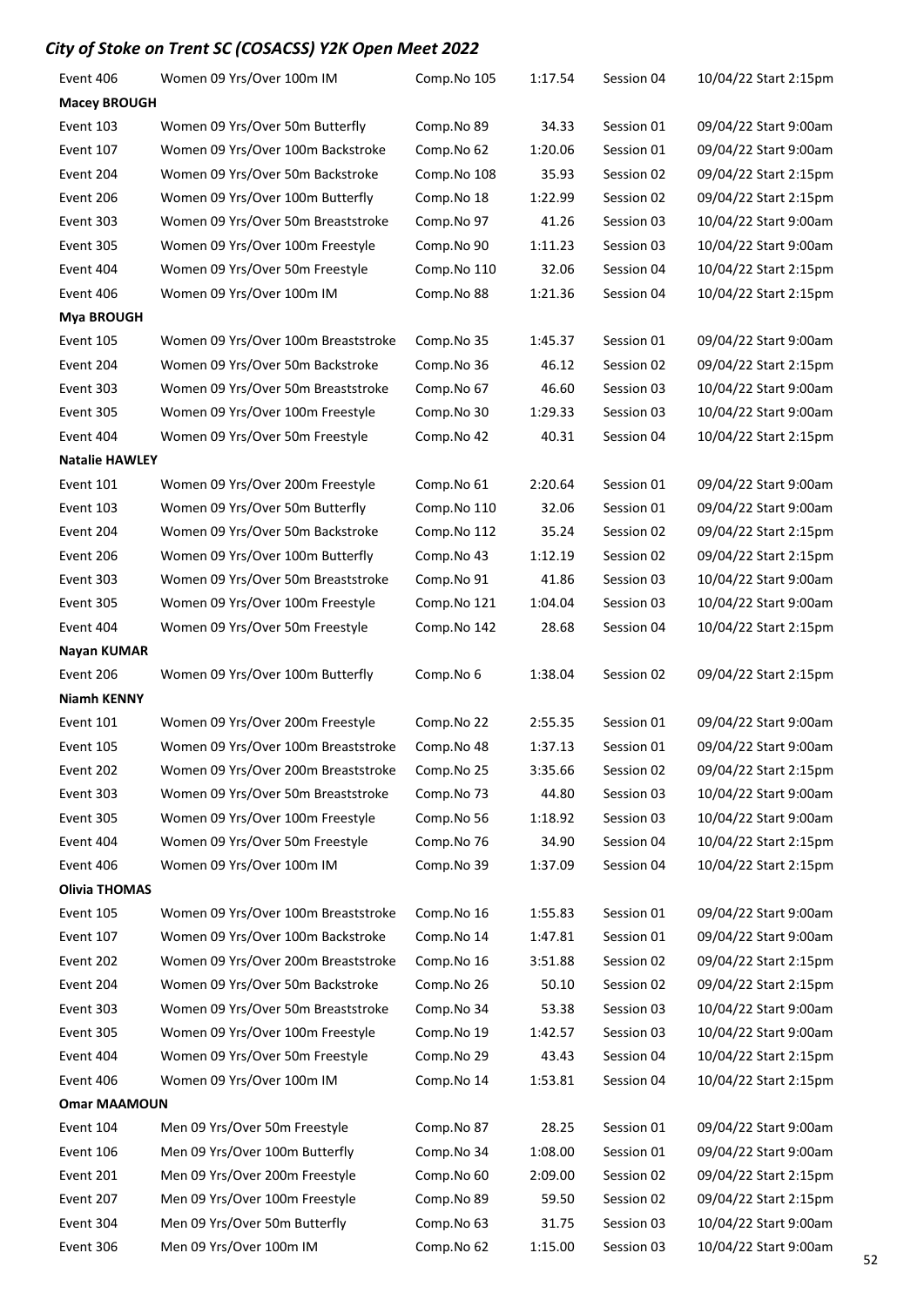| <b>Paige WELTON</b>           |                                     |            |         |            |                       |
|-------------------------------|-------------------------------------|------------|---------|------------|-----------------------|
| Event 103                     | Women 09 Yrs/Over 50m Butterfly     | Comp.No 66 | 36.80   | Session 01 | 09/04/22 Start 9:00am |
| Event 107                     | Women 09 Yrs/Over 100m Backstroke   | Comp.No 51 | 1:23.27 | Session 01 | 09/04/22 Start 9:00am |
| Event 204                     | Women 09 Yrs/Over 50m Backstroke    | Comp.No 76 | 38.83   | Session 02 | 09/04/22 Start 2:15pm |
| Event 206                     | Women 09 Yrs/Over 100m Butterfly    | Comp.No 19 | 1:22.86 | Session 02 | 09/04/22 Start 2:15pm |
| Event 305                     | Women 09 Yrs/Over 100m Freestyle    | Comp.No 68 | 1:15.70 | Session 03 | 10/04/22 Start 9:00am |
| Event 402                     | Women 09 Yrs/Over 200m Backstroke   | Comp.No 26 | 2:55.69 | Session 04 | 10/04/22 Start 2:15pm |
| Event 404                     | Women 09 Yrs/Over 50m Freestyle     | Comp.No 77 | 34.62   | Session 04 | 10/04/22 Start 2:15pm |
| Event 406                     | Women 09 Yrs/Over 100m IM           | Comp.No 31 | 1:38.74 | Session 04 | 10/04/22 Start 2:15pm |
| <b>Phoebe ROSE</b>            |                                     |            |         |            |                       |
| Event 305                     | Women 09 Yrs/Over 100m Freestyle    | Comp.No 11 | 1:50.32 | Session 03 | 10/04/22 Start 9:00am |
| Event 404                     | Women 09 Yrs/Over 50m Freestyle     | Comp.No 24 | 44.19   | Session 04 | 10/04/22 Start 2:15pm |
| <b>Richard MAAMOUN</b>        |                                     |            |         |            |                       |
| Event 104                     | Men 09 Yrs/Over 50m Freestyle       | Comp.No 72 | 31.33   | Session 01 | 09/04/22 Start 9:00am |
| Event 203                     | Men 09 Yrs/Over 50m Backstroke      | Comp.No 61 | 37.53   | Session 02 | 09/04/22 Start 2:15pm |
| Event 205                     | Men 09 Yrs/Over 100m Breaststroke   | Comp.No 54 | 1:35.00 | Session 02 | 09/04/22 Start 2:15pm |
| Event 304                     | Men 09 Yrs/Over 50m Butterfly       | Comp.No 42 | 38.53   | Session 03 | 10/04/22 Start 9:00am |
| Event 306                     | Men 09 Yrs/Over 100m IM             | Comp.No 40 | 1:30.00 | Session 03 | 10/04/22 Start 9:00am |
| Event 403                     | Men 09 Yrs/Over 50m Breaststroke    | Comp.No 39 | 46.51   | Session 04 | 10/04/22 Start 2:15pm |
| Event 405                     | Men 09 Yrs/Over 100m Backstroke     | Comp.No 34 | 1:26.00 | Session 04 | 10/04/22 Start 2:15pm |
| <b>Roberto CARMONA FOWLER</b> |                                     |            |         |            |                       |
| Event 104                     | Men 09 Yrs/Over 50m Freestyle       | Comp.No 93 | 27.17   | Session 01 | 09/04/22 Start 9:00am |
| Event 106                     | Men 09 Yrs/Over 100m Butterfly      | Comp.No 28 | 1:12.00 | Session 01 | 09/04/22 Start 9:00am |
| Event 203                     | Men 09 Yrs/Over 50m Backstroke      | Comp.No 70 | 34.98   | Session 02 | 09/04/22 Start 2:15pm |
| Event 207                     | Men 09 Yrs/Over 100m Freestyle      | Comp.No 90 | 59.44   | Session 02 | 09/04/22 Start 2:15pm |
| Event 304                     | Men 09 Yrs/Over 50m Butterfly       | Comp.No 69 | 30.79   | Session 03 | 10/04/22 Start 9:00am |
| Event 306                     | Men 09 Yrs/Over 100m IM             | Comp.No 69 | 1:11.25 | Session 03 | 10/04/22 Start 9:00am |
| <b>Scarlett ROSE</b>          |                                     |            |         |            |                       |
| Event 305                     | Women 09 Yrs/Over 100m Freestyle    | Comp.No 15 | 1:46.28 | Session 03 | 10/04/22 Start 9:00am |
| Event 404                     | Women 09 Yrs/Over 50m Freestyle     | Comp.No 33 | 42.70   | Session 04 | 10/04/22 Start 2:15pm |
| <b>Sophie ALLEN</b>           |                                     |            |         |            |                       |
| Event 105                     | Women 09 Yrs/Over 100m Breaststroke | Comp.No 7  | 2:09.65 | Session 01 | 09/04/22 Start 9:00am |
| Event 303                     | Women 09 Yrs/Over 50m Breaststroke  | Comp.No 9  | 1:10.72 | Session 03 | 10/04/22 Start 9:00am |
| Event 305                     | Women 09 Yrs/Over 100m Freestyle    | Comp.No 9  | 1:51.93 | Session 03 | 10/04/22 Start 9:00am |
| Event 404                     | Women 09 Yrs/Over 50m Freestyle     | Comp.No 10 | 55.79   | Session 04 | 10/04/22 Start 2:15pm |
| <b>Toby MEAKIN</b>            |                                     |            |         |            |                       |
| Event 203                     | Men 09 Yrs/Over 50m Backstroke      | Comp.No 67 | 35.58   | Session 02 | 09/04/22 Start 2:15pm |
| Event 205                     | Men 09 Yrs/Over 100m Breaststroke   | Comp.No 27 | 1:49.36 | Session 02 | 09/04/22 Start 2:15pm |
| Event 207                     | Men 09 Yrs/Over 100m Freestyle      | Comp.No 58 | 1:10.95 | Session 02 | 09/04/22 Start 2:15pm |
| Event 304                     | Men 09 Yrs/Over 50m Butterfly       | Comp.No 58 | 33.21   | Session 03 | 10/04/22 Start 9:00am |
| Event 306                     | Men 09 Yrs/Over 100m IM             | Comp.No 39 | 1:30.83 | Session 03 | 10/04/22 Start 9:00am |
| Event 401                     | Men 09 Yrs/Over 200m IM             | Comp.No 32 | 2:50.11 | Session 04 | 10/04/22 Start 2:15pm |
| Event 403                     | Men 09 Yrs/Over 50m Breaststroke    | Comp.No 26 | 50.00   | Session 04 | 10/04/22 Start 2:15pm |
| Event 405                     | Men 09 Yrs/Over 100m Backstroke     | Comp.No 45 | 1:16.69 | Session 04 | 10/04/22 Start 2:15pm |
| <b>William KEMP</b>           |                                     |            |         |            |                       |
| Event 201                     | Men 09 Yrs/Over 200m Freestyle      | Comp.No 9  | 3:09.25 | Session 02 | 09/04/22 Start 2:15pm |
| Event 203                     | Men 09 Yrs/Over 50m Backstroke      | Comp.No 39 | 43.22   | Session 02 | 09/04/22 Start 2:15pm |
| Event 401                     | Men 09 Yrs/Over 200m IM             | Comp.No 10 | 3:24.87 | Session 04 | 10/04/22 Start 2:15pm |
| Event 403                     | Men 09 Yrs/Over 50m Breaststroke    | Comp.No 20 | 51.49   | Session 04 | 10/04/22 Start 2:15pm |
| Event 405                     | Men 09 Yrs/Over 100m Backstroke     | Comp.No 25 | 1:32.30 | Session 04 | 10/04/22 Start 2:15pm |
|                               |                                     |            |         |            |                       |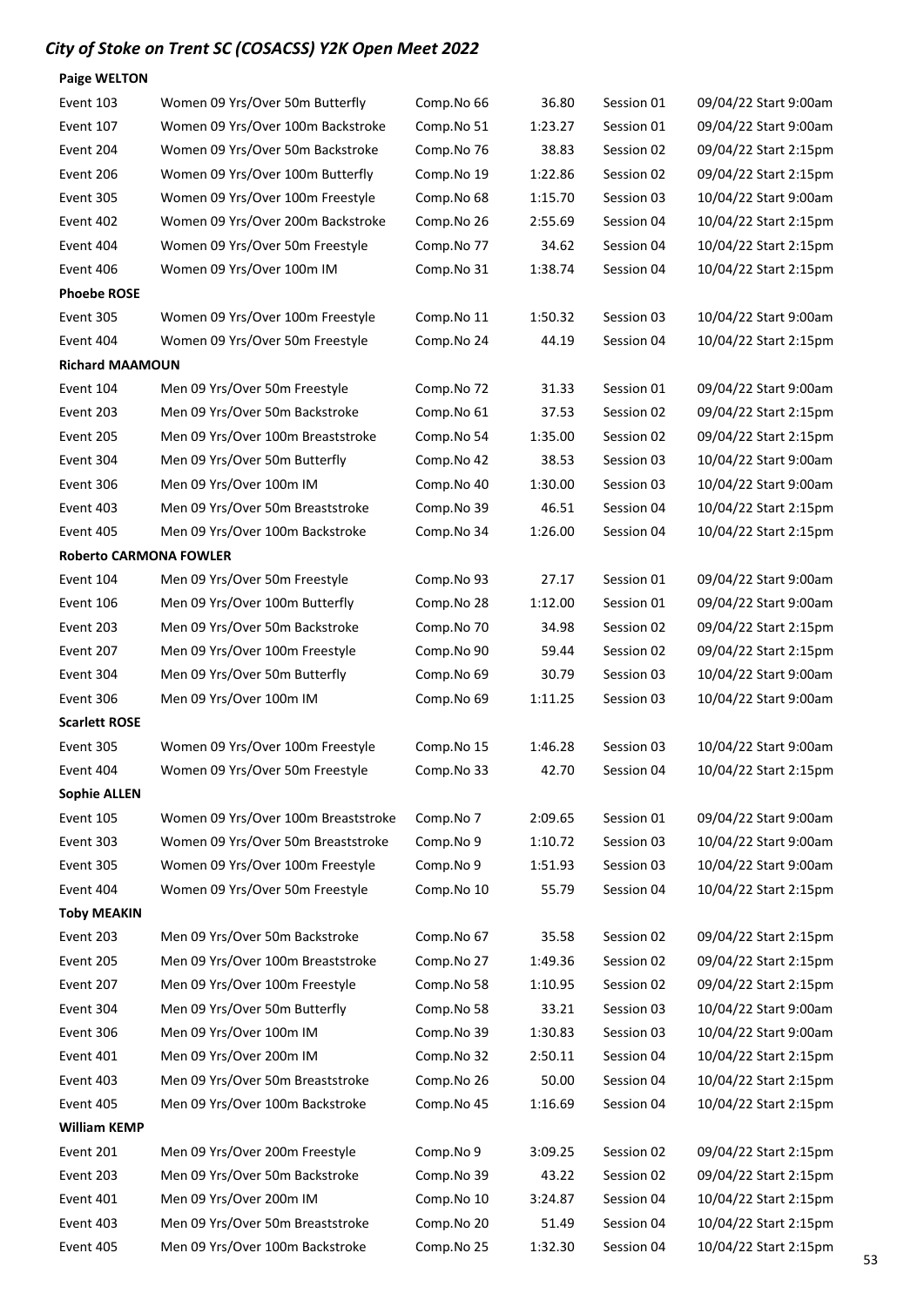| Zack HANCOX |                                  |            |       |            |                       |
|-------------|----------------------------------|------------|-------|------------|-----------------------|
| Event 403   | Men 09 Yrs/Over 50m Breaststroke | Comp.No 65 | 32.04 | Session 04 | 10/04/22 Start 2:15pm |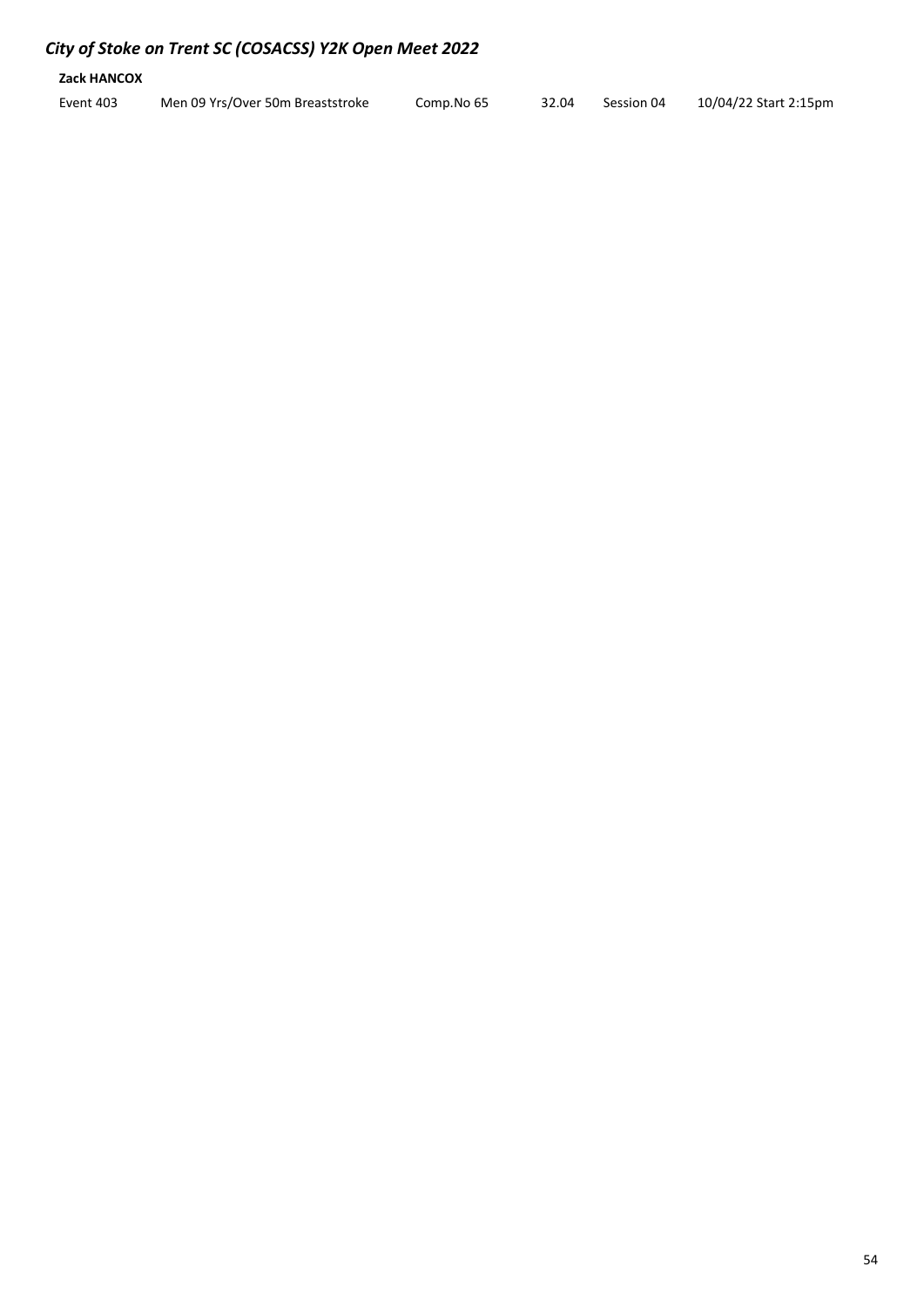### Walsall

#### Abby SHEPHERD

| Event 204              | Women 09 Yrs/Over 50m Backstroke    | Comp.No 116 | 34.78   | Session 02 | 09/04/22 Start 2:15pm |
|------------------------|-------------------------------------|-------------|---------|------------|-----------------------|
| Event 402              | Women 09 Yrs/Over 200m Backstroke   | Comp.No 48  | 2:35.09 | Session 04 | 10/04/22 Start 2:15pm |
| Event 404              | Women 09 Yrs/Over 50m Freestyle     | Comp.No 126 | 31.06   | Session 04 | 10/04/22 Start 2:15pm |
| <b>Abigail WOOLLEY</b> |                                     |             |         |            |                       |
| Event 101              | Women 09 Yrs/Over 200m Freestyle    | Comp.No 23  | 2:54.45 | Session 01 | 09/04/22 Start 9:00am |
| Event 103              | Women 09 Yrs/Over 50m Butterfly     | Comp.No 15  | 58.21   | Session 01 | 09/04/22 Start 9:00am |
| Event 105              | Women 09 Yrs/Over 100m Breaststroke | Comp.No 23  | 1:51.53 | Session 01 | 09/04/22 Start 9:00am |
| Event 107              | Women 09 Yrs/Over 100m Backstroke   | Comp.No 19  | 1:38.75 | Session 01 | 09/04/22 Start 9:00am |
| Event 202              | Women 09 Yrs/Over 200m Breaststroke | Comp.No 18  | 3:47.23 | Session 02 | 09/04/22 Start 2:15pm |
| Event 204              | Women 09 Yrs/Over 50m Backstroke    | Comp.No 39  | 45.41   | Session 02 | 09/04/22 Start 2:15pm |
| Event 301              | Women 09 Yrs/Over 200m IM           | Comp.No 6   | 3:26.34 | Session 03 | 10/04/22 Start 9:00am |
| Event 303              | Women 09 Yrs/Over 50m Breaststroke  | Comp.No 44  | 50.75   | Session 03 | 10/04/22 Start 9:00am |
| Event 305              | Women 09 Yrs/Over 100m Freestyle    | Comp.No 49  | 1:21.29 | Session 03 | 10/04/22 Start 9:00am |
| Event 402              | Women 09 Yrs/Over 200m Backstroke   | Comp.No 8   | 3:22.43 | Session 04 | 10/04/22 Start 2:15pm |
| Event 404              | Women 09 Yrs/Over 50m Freestyle     | Comp.No 57  | 37.32   | Session 04 | 10/04/22 Start 2:15pm |
| Event 406              | Women 09 Yrs/Over 100m IM           | Comp.No 33  | 1:38.24 | Session 04 | 10/04/22 Start 2:15pm |
| <b>Amelie GUNTHER</b>  |                                     |             |         |            |                       |
| Event 101              | Women 09 Yrs/Over 200m Freestyle    | Comp.No 6   | 3:28.99 | Session 01 | 09/04/22 Start 9:00am |
| Event 107              | Women 09 Yrs/Over 100m Backstroke   | Comp.No 11  | 1:54.46 | Session 01 | 09/04/22 Start 9:00am |
| Event 202              | Women 09 Yrs/Over 200m Breaststroke | Comp.No 1   | 4:52.23 | Session 02 | 09/04/22 Start 2:15pm |
| Event 204              | Women 09 Yrs/Over 50m Backstroke    | Comp.No 18  | 52.31   | Session 02 | 09/04/22 Start 2:15pm |
| Event 303              | Women 09 Yrs/Over 50m Breaststroke  | Comp.No 11  | 1:07.94 | Session 03 | 10/04/22 Start 9:00am |
| Event 305              | Women 09 Yrs/Over 100m Freestyle    | Comp.No 24  | 1:37.91 | Session 03 | 10/04/22 Start 9:00am |
| Event 402              | Women 09 Yrs/Over 200m Backstroke   | Comp.No 4   | 3:47.91 | Session 04 | 10/04/22 Start 2:15pm |
| Event 404              | Women 09 Yrs/Over 50m Freestyle     | Comp.No 31  | 43.34   | Session 04 | 10/04/22 Start 2:15pm |
| <b>Charley RYAN</b>    |                                     |             |         |            |                       |
| Event 103              | Women 09 Yrs/Over 50m Butterfly     | Comp.No 111 | 31.27   | Session 01 | 09/04/22 Start 9:00am |
| Event 105              | Women 09 Yrs/Over 100m Breaststroke | Comp.No 85  | 1:17.15 | Session 01 | 09/04/22 Start 9:00am |
| Event 202              | Women 09 Yrs/Over 200m Breaststroke | Comp.No 54  | 2:44.97 | Session 02 | 09/04/22 Start 2:15pm |
| Event 303              | Women 09 Yrs/Over 50m Breaststroke  | Comp.No 120 | 36.00   | Session 03 | 10/04/22 Start 9:00am |
| Event 305              | Women 09 Yrs/Over 100m Freestyle    | Comp.No 125 | 1:02.00 | Session 03 | 10/04/22 Start 9:00am |
| Event 402              | Women 09 Yrs/Over 200m Backstroke   | Comp.No 49  | 2:33.59 | Session 04 | 10/04/22 Start 2:15pm |
| Event 406              | Women 09 Yrs/Over 100m IM           | Comp.No 114 | 1:10.35 | Session 04 | 10/04/22 Start 2:15pm |
| <b>Charlie OWEN</b>    |                                     |             |         |            |                       |
| Event 102              | Men 09 Yrs/Over 200m Backstroke     | Comp.No 5   | 3:38.28 | Session 01 | 09/04/22 Start 9:00am |
| Event 104              | Men 09 Yrs/Over 50m Freestyle       | Comp.No 21  | 41.21   | Session 01 | 09/04/22 Start 9:00am |
| Event 203              | Men 09 Yrs/Over 50m Backstroke      | Comp.No 22  | 47.11   | Session 02 | 09/04/22 Start 2:15pm |
| Event 205              | Men 09 Yrs/Over 100m Breaststroke   | Comp.No 11  | 2:10.62 | Session 02 | 09/04/22 Start 2:15pm |
| Event 304              | Men 09 Yrs/Over 50m Butterfly       | Comp.No 18  | 48.34   | Session 03 | 10/04/22 Start 9:00am |
| Event 306              | Men 09 Yrs/Over 100m IM             | Comp.No 13  | 1:49.12 | Session 03 | 10/04/22 Start 9:00am |
| Event 403              | Men 09 Yrs/Over 50m Breaststroke    | Comp.No 13  | 58.90   | Session 04 | 10/04/22 Start 2:15pm |
| Event 405              | Men 09 Yrs/Over 100m Backstroke     | Comp.No 11  | 1:42.56 | Session 04 | 10/04/22 Start 2:15pm |
| <b>Chloe BARNARD</b>   |                                     |             |         |            |                       |
| Event 103              | Women 09 Yrs/Over 50m Butterfly     | Comp.No 10  | 1:01.88 | Session 01 | 09/04/22 Start 9:00am |
| Event 105              | Women 09 Yrs/Over 100m Breaststroke | Comp.No 20  | 1:53.16 | Session 01 | 09/04/22 Start 9:00am |
| Event 107              | Women 09 Yrs/Over 100m Backstroke   | Comp.No 5   | 2:04.10 | Session 01 | 09/04/22 Start 9:00am |
| Event 202              | Women 09 Yrs/Over 200m Breaststroke | Comp.No 11  | 3:59.12 | Session 02 | 09/04/22 Start 2:15pm |
| Event 204              | Women 09 Yrs/Over 50m Backstroke    | Comp.No 17  | 52.95   | Session 02 | 09/04/22 Start 2:15pm |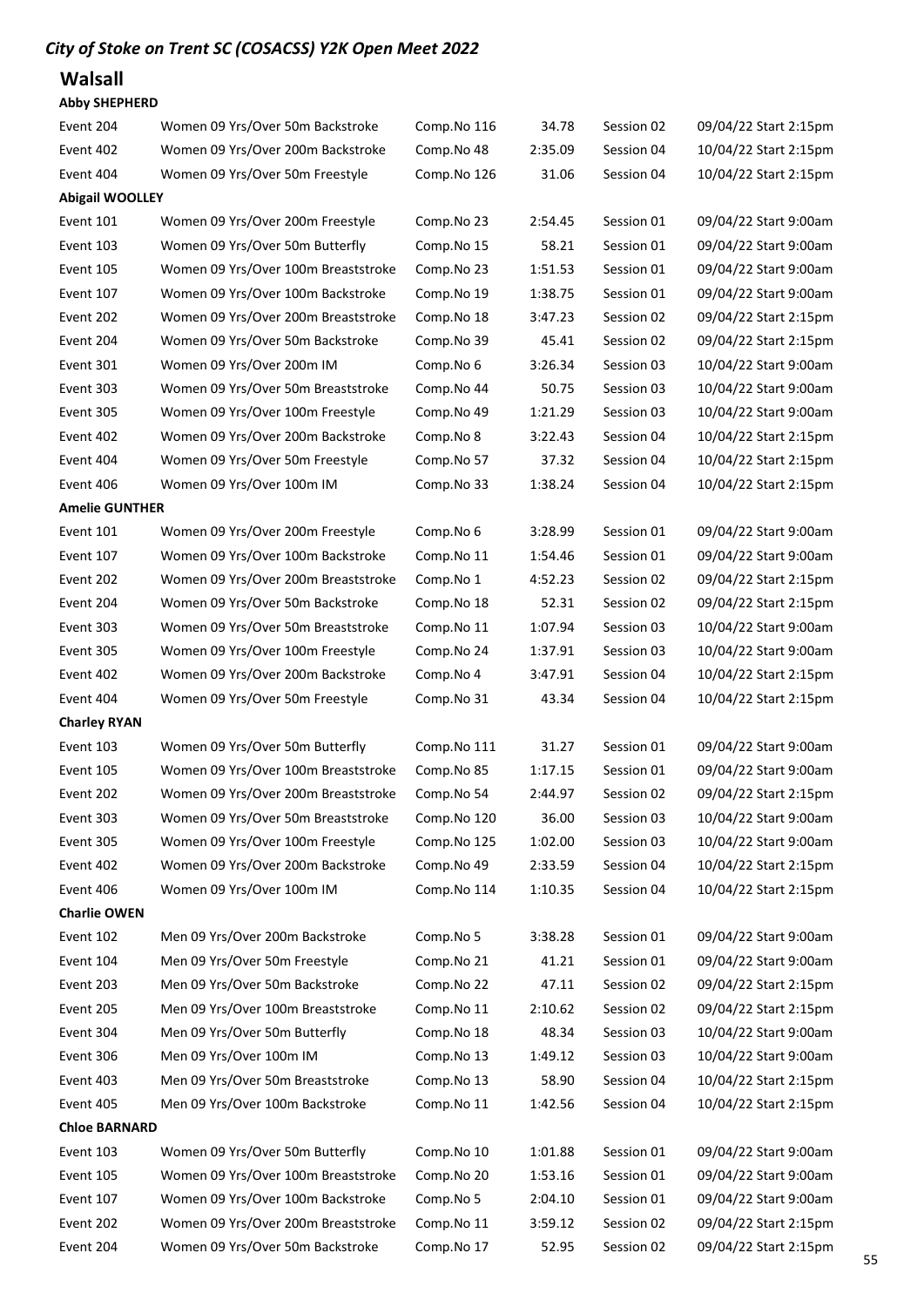#### Constance HOLMES-JUDE

| Event 101             | Women 09 Yrs/Over 200m Freestyle    | Comp.No 16  | 3:09.67 | Session 01 | 09/04/22 Start 9:00am |
|-----------------------|-------------------------------------|-------------|---------|------------|-----------------------|
| Event 103             | Women 09 Yrs/Over 50m Butterfly     | Comp.No 42  | 41.81   | Session 01 | 09/04/22 Start 9:00am |
| Event 107             | Women 09 Yrs/Over 100m Backstroke   | Comp.No 26  | 1:33.14 | Session 01 | 09/04/22 Start 9:00am |
| Event 204             | Women 09 Yrs/Over 50m Backstroke    | Comp.No 53  | 42.47   | Session 02 | 09/04/22 Start 2:15pm |
| Event 206             | Women 09 Yrs/Over 100m Butterfly    | Comp.No 4   | 1:40.58 | Session 02 | 09/04/22 Start 2:15pm |
| Event 305             | Women 09 Yrs/Over 100m Freestyle    | Comp.No 39  | 1:25.09 | Session 03 | 10/04/22 Start 9:00am |
| Event 307             | Women 09 Yrs/Over 200m Butterfly    | Comp.No 1   | 3:45.31 | Session 03 | 10/04/22 Start 9:00am |
| Event 402             | Women 09 Yrs/Over 200m Backstroke   | Comp.No 12  | 3:15.67 | Session 04 | 10/04/22 Start 2:15pm |
| Event 404             | Women 09 Yrs/Over 50m Freestyle     | Comp.No 50  | 38.33   | Session 04 | 10/04/22 Start 2:15pm |
| Event 406             | Women 09 Yrs/Over 100m IM           | Comp.No 40  | 1:36.88 | Session 04 | 10/04/22 Start 2:15pm |
| <b>Emmeline GRACE</b> |                                     |             |         |            |                       |
| Event 105             | Women 09 Yrs/Over 100m Breaststroke | Comp.No 86  | 1:17.00 | Session 01 | 09/04/22 Start 9:00am |
| Event 204             | Women 09 Yrs/Over 50m Backstroke    | Comp.No 127 | 33.11   | Session 02 | 09/04/22 Start 2:15pm |
| Event 301             | Women 09 Yrs/Over 200m IM           | Comp.No 61  | 2:35.34 | Session 03 | 10/04/22 Start 9:00am |
| Event 303             | Women 09 Yrs/Over 50m Breaststroke  | Comp.No 122 | 35.42   | Session 03 | 10/04/22 Start 9:00am |
| Event 305             | Women 09 Yrs/Over 100m Freestyle    | Comp.No 123 | 1:03.05 | Session 03 | 10/04/22 Start 9:00am |
| Event 404             | Women 09 Yrs/Over 50m Freestyle     | Comp.No 140 | 29.35   | Session 04 | 10/04/22 Start 2:15pm |
| <b>Ethan PERKS</b>    |                                     |             |         |            |                       |
| Event 102             | Men 09 Yrs/Over 200m Backstroke     | Comp.No 19  | 3:07.75 | Session 01 | 09/04/22 Start 9:00am |
| Event 104             | Men 09 Yrs/Over 50m Freestyle       | Comp.No 34  | 37.37   | Session 01 | 09/04/22 Start 9:00am |
| Event 201             | Men 09 Yrs/Over 200m Freestyle      | Comp.No 21  | 2:53.84 | Session 02 | 09/04/22 Start 2:15pm |
| Event 203             | Men 09 Yrs/Over 50m Backstroke      | Comp.No 36  | 44.25   | Session 02 | 09/04/22 Start 2:15pm |
| Event 205             | Men 09 Yrs/Over 100m Breaststroke   | Comp.No 17  | 1:56.95 | Session 02 | 09/04/22 Start 2:15pm |
| Event 207             | Men 09 Yrs/Over 100m Freestyle      | Comp.No 31  | 1:22.34 | Session 02 | 09/04/22 Start 2:15pm |
| Event 403             | Men 09 Yrs/Over 50m Breaststroke    | Comp.No 19  | 52.00   | Session 04 | 10/04/22 Start 2:15pm |
| Event 405             | Men 09 Yrs/Over 100m Backstroke     | Comp.No 24  | 1:32.63 | Session 04 | 10/04/22 Start 2:15pm |
| <b>Ewen SLATER</b>    |                                     |             |         |            |                       |
| Event 102             | Men 09 Yrs/Over 200m Backstroke     | Comp.No 34  | 2:33.22 | Session 01 | 09/04/22 Start 9:00am |
| Event 104             | Men 09 Yrs/Over 50m Freestyle       | Comp.No 94  | 27.11   | Session 01 | 09/04/22 Start 9:00am |
| Event 106             | Men 09 Yrs/Over 100m Butterfly      | Comp.No 36  | 1:07.22 | Session 01 | 09/04/22 Start 9:00am |
| Event 201             | Men 09 Yrs/Over 200m Freestyle      | Comp.No 50  | 2:17.05 | Session 02 | 09/04/22 Start 2:15pm |
| Event 203             | Men 09 Yrs/Over 50m Backstroke      | Comp.No 88  | 29.48   | Session 02 | 09/04/22 Start 2:15pm |
| Event 205             | Men 09 Yrs/Over 100m Breaststroke   | Comp.No 69  | 1:18.22 | Session 02 | 09/04/22 Start 2:15pm |
| Event 207             | Men 09 Yrs/Over 100m Freestyle      | Comp.No 88  | 59.58   | Session 02 | 09/04/22 Start 2:15pm |
| Event 304             | Men 09 Yrs/Over 50m Butterfly       | Comp.No 79  | 28.06   | Session 03 | 10/04/22 Start 9:00am |
| Event 306             | Men 09 Yrs/Over 100m IM             | Comp.No 75  | 1:05.65 | Session 03 | 10/04/22 Start 9:00am |
| Event 401             | Men 09 Yrs/Over 200m IM             | Comp.No 43  | 2:31.41 | Session 04 | 10/04/22 Start 2:15pm |
| Event 403             | Men 09 Yrs/Over 50m Breaststroke    | Comp.No 61  | 35.04   | Session 04 | 10/04/22 Start 2:15pm |
| Event 405             | Men 09 Yrs/Over 100m Backstroke     | Comp.No 56  | 1:09.70 | Session 04 | 10/04/22 Start 2:15pm |
| <b>Finley RYAN</b>    |                                     |             |         |            |                       |
| Event 102             | Men 09 Yrs/Over 200m Backstroke     | Comp.No 33  | 2:33.81 | Session 01 | 09/04/22 Start 9:00am |
| Event 104             | Men 09 Yrs/Over 50m Freestyle       | Comp.No 81  | 29.00   | Session 01 | 09/04/22 Start 9:00am |
| Event 203             | Men 09 Yrs/Over 50m Backstroke      | Comp.No 77  | 32.75   | Session 02 | 09/04/22 Start 2:15pm |
| Event 207             | Men 09 Yrs/Over 100m Freestyle      | Comp.No 74  | 1:04.36 | Session 02 | 09/04/22 Start 2:15pm |
| Event 302             | Men 09 Yrs/Over 200m Breaststroke   | Comp.No 20  | 3:10.12 | Session 03 | 10/04/22 Start 9:00am |
| Event 304             | Men 09 Yrs/Over 50m Butterfly       | Comp.No 62  | 32.04   | Session 03 | 10/04/22 Start 9:00am |
| Event 405             | Men 09 Yrs/Over 100m Backstroke     | Comp.No 58  | 1:08.70 | Session 04 | 10/04/22 Start 2:15pm |
| <b>Gracie BULL</b>    |                                     |             |         |            |                       |
| Event 101             | Women 09 Yrs/Over 200m Freestyle    | Comp.No 28  | 2:46.03 | Session 01 | 09/04/22 Start 9:00am |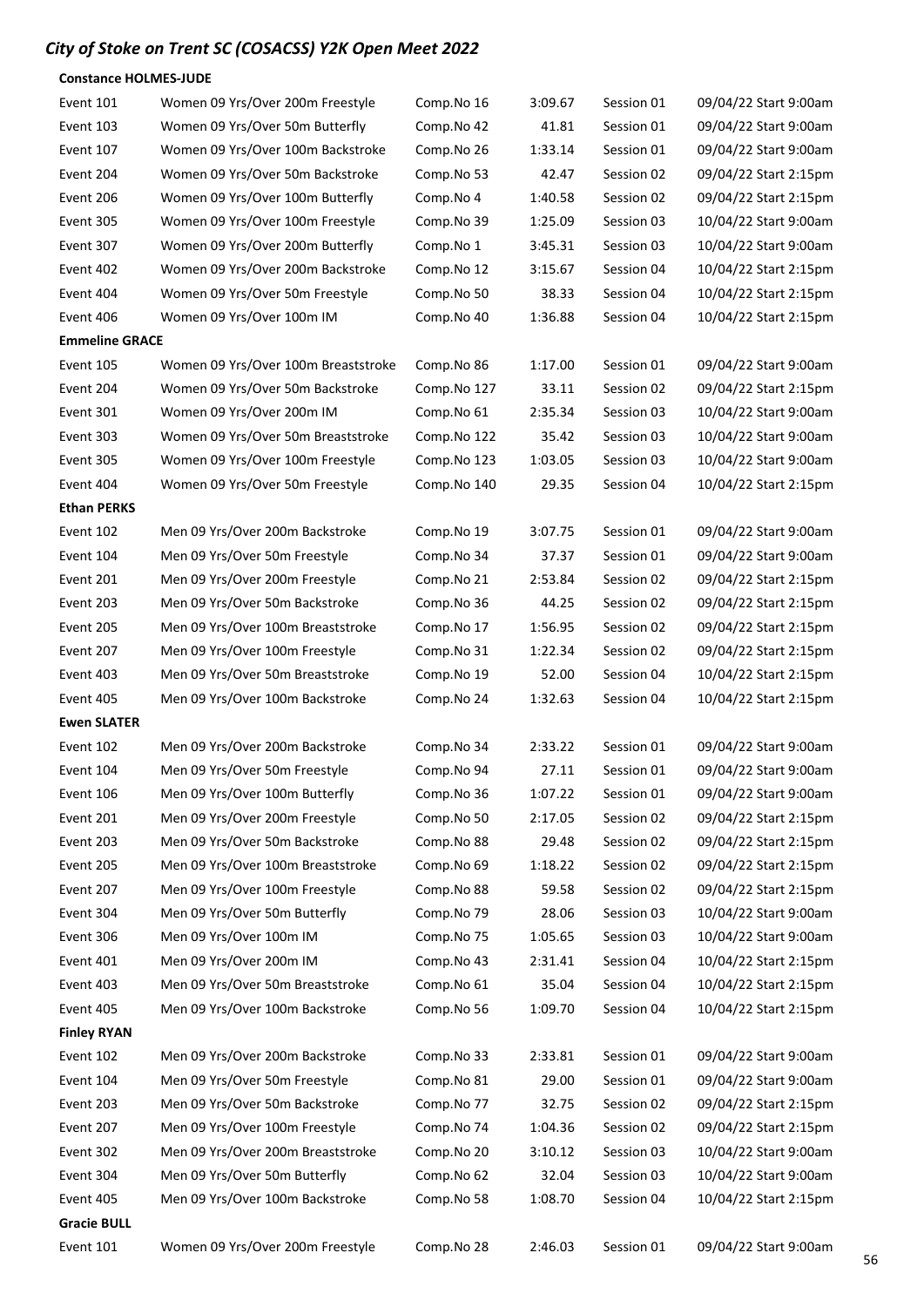| Event 103            | Women 09 Yrs/Over 50m Butterfly     | Comp.No 41 | 41.93   | Session 01 | 09/04/22 Start 9:00am |  |  |
|----------------------|-------------------------------------|------------|---------|------------|-----------------------|--|--|
| Event 107            | Women 09 Yrs/Over 100m Backstroke   | Comp.No 34 | 1:28.96 | Session 01 | 09/04/22 Start 9:00am |  |  |
| Event 402            | Women 09 Yrs/Over 200m Backstroke   | Comp.No 18 | 3:05.69 | Session 04 | 10/04/22 Start 2:15pm |  |  |
| Event 406            | Women 09 Yrs/Over 100m IM           | Comp.No 51 | 1:30.06 | Session 04 | 10/04/22 Start 2:15pm |  |  |
| <b>Holly MORRIS</b>  |                                     |            |         |            |                       |  |  |
| Event 101            | Women 09 Yrs/Over 200m Freestyle    | Comp.No 1  | 3:49.18 | Session 01 | 09/04/22 Start 9:00am |  |  |
| Event 105            | Women 09 Yrs/Over 100m Breaststroke | Comp.No 4  | 2:25.05 | Session 01 | 09/04/22 Start 9:00am |  |  |
| Event 204            | Women 09 Yrs/Over 50m Backstroke    | Comp.No 22 | 51.40   | Session 02 | 09/04/22 Start 2:15pm |  |  |
| Event 402            | Women 09 Yrs/Over 200m Backstroke   | Comp.No 3  | 3:49.82 | Session 04 | 10/04/22 Start 2:15pm |  |  |
| Event 404            | Women 09 Yrs/Over 50m Freestyle     | Comp.No 28 | 43.53   | Session 04 | 10/04/22 Start 2:15pm |  |  |
| Event 406            | Women 09 Yrs/Over 100m IM           | Comp.No 12 | 1:56.87 | Session 04 | 10/04/22 Start 2:15pm |  |  |
| I CARPENTER-CLAY     |                                     |            |         |            |                       |  |  |
| Event 103            | Women 09 Yrs/Over 50m Butterfly     | Comp.No 54 | 38.43   | Session 01 | 09/04/22 Start 9:00am |  |  |
| Event 107            | Women 09 Yrs/Over 100m Backstroke   | Comp.No 52 | 1:22.60 | Session 01 | 09/04/22 Start 9:00am |  |  |
| Event 204            | Women 09 Yrs/Over 50m Backstroke    | Comp.No 70 | 39.48   | Session 02 | 09/04/22 Start 2:15pm |  |  |
| Event 206            | Women 09 Yrs/Over 100m Butterfly    | Comp.No 12 | 1:27.83 | Session 02 | 09/04/22 Start 2:15pm |  |  |
| Event 402            | Women 09 Yrs/Over 200m Backstroke   | Comp.No 27 | 2:54.50 | Session 04 | 10/04/22 Start 2:15pm |  |  |
| Event 406            | Women 09 Yrs/Over 100m IM           | Comp.No 60 | 1:27.15 | Session 04 | 10/04/22 Start 2:15pm |  |  |
| <b>Isobel ROSE</b>   |                                     |            |         |            |                       |  |  |
| Event 101            | Women 09 Yrs/Over 200m Freestyle    | Comp.No 20 | 2:58.95 | Session 01 | 09/04/22 Start 9:00am |  |  |
| Event 105            | Women 09 Yrs/Over 100m Breaststroke | Comp.No 30 | 1:47.00 | Session 01 | 09/04/22 Start 9:00am |  |  |
| Event 202            | Women 09 Yrs/Over 200m Breaststroke | Comp.No 19 | 3:46.25 | Session 02 | 09/04/22 Start 2:15pm |  |  |
| Event 204            | Women 09 Yrs/Over 50m Backstroke    | Comp.No 40 | 45.31   | Session 02 | 09/04/22 Start 2:15pm |  |  |
| Event 301            | Women 09 Yrs/Over 200m IM           | Comp.No 8  | 3:21.36 | Session 03 | 10/04/22 Start 9:00am |  |  |
| Event 303            | Women 09 Yrs/Over 50m Breaststroke  | Comp.No 47 | 50.14   | Session 03 | 10/04/22 Start 9:00am |  |  |
| Event 402            | Women 09 Yrs/Over 200m Backstroke   | Comp.No 9  | 3:21.46 | Session 04 | 10/04/22 Start 2:15pm |  |  |
| Event 404            | Women 09 Yrs/Over 50m Freestyle     | Comp.No 64 | 36.63   | Session 04 | 10/04/22 Start 2:15pm |  |  |
| <b>Jack LEWIS</b>    |                                     |            |         |            |                       |  |  |
| Event 102            | Men 09 Yrs/Over 200m Backstroke     | Comp.No 29 | 2:49.18 | Session 01 | 09/04/22 Start 9:00am |  |  |
| Event 104            | Men 09 Yrs/Over 50m Freestyle       | Comp.No 68 | 31.86   | Session 01 | 09/04/22 Start 9:00am |  |  |
| Event 201            | Men 09 Yrs/Over 200m Freestyle      | Comp.No 34 | 2:37.35 | Session 02 | 09/04/22 Start 2:15pm |  |  |
| Event 203            | Men 09 Yrs/Over 50m Backstroke      | Comp.No 63 | 37.15   | Session 02 | 09/04/22 Start 2:15pm |  |  |
| Event 207            | Men 09 Yrs/Over 100m Freestyle      | Comp.No 59 | 1:10.85 | Session 02 | 09/04/22 Start 2:15pm |  |  |
| <b>Joshua BAILEY</b> |                                     |            |         |            |                       |  |  |
| Event 104            | Men 09 Yrs/Over 50m Freestyle       | Comp.No 48 | 35.18   | Session 01 | 09/04/22 Start 9:00am |  |  |
| Event 201            | Men 09 Yrs/Over 200m Freestyle      | Comp.No 17 | 2:57.53 | Session 02 | 09/04/22 Start 2:15pm |  |  |
| Event 205            | Men 09 Yrs/Over 100m Breaststroke   | Comp.No 44 | 1:41.47 | Session 02 | 09/04/22 Start 2:15pm |  |  |
| Event 207            | Men 09 Yrs/Over 100m Freestyle      | Comp.No 35 | 1:20.82 | Session 02 | 09/04/22 Start 2:15pm |  |  |
| Lachlan WOODEND      |                                     |            |         |            |                       |  |  |
| Event 205            | Men 09 Yrs/Over 100m Breaststroke   | Comp.No 66 | 1:20.34 | Session 02 | 09/04/22 Start 2:15pm |  |  |
| Event 207            | Men 09 Yrs/Over 100m Freestyle      | Comp.No 67 | 1:06.98 | Session 02 | 09/04/22 Start 2:15pm |  |  |
| Event 302            | Men 09 Yrs/Over 200m Breaststroke   | Comp.No 22 | 2:56.20 | Session 03 | 10/04/22 Start 9:00am |  |  |
| Event 306            | Men 09 Yrs/Over 100m IM             | Comp.No 57 | 1:17.35 | Session 03 | 10/04/22 Start 9:00am |  |  |
| Layla GARBETT        |                                     |            |         |            |                       |  |  |
| Event 101            | Women 09 Yrs/Over 200m Freestyle    | Comp.No 21 | 2:58.59 | Session 01 | 09/04/22 Start 9:00am |  |  |
| Event 103            | Women 09 Yrs/Over 50m Butterfly     | Comp.No 68 | 36.78   | Session 01 | 09/04/22 Start 9:00am |  |  |
| Event 107            | Women 09 Yrs/Over 100m Backstroke   | Comp.No 28 | 1:32.12 | Session 01 | 09/04/22 Start 9:00am |  |  |
| Event 202            | Women 09 Yrs/Over 200m Breaststroke | Comp.No 12 | 3:58.77 | Session 02 | 09/04/22 Start 2:15pm |  |  |
| Event 204            | Women 09 Yrs/Over 50m Backstroke    | Comp.No 59 | 41.46   | Session 02 | 09/04/22 Start 2:15pm |  |  |
| Event 206            | Women 09 Yrs/Over 100m Butterfly    | Comp.No 15 | 1:25.40 | Session 02 | 09/04/22 Start 2:15pm |  |  |
|                      |                                     |            |         |            |                       |  |  |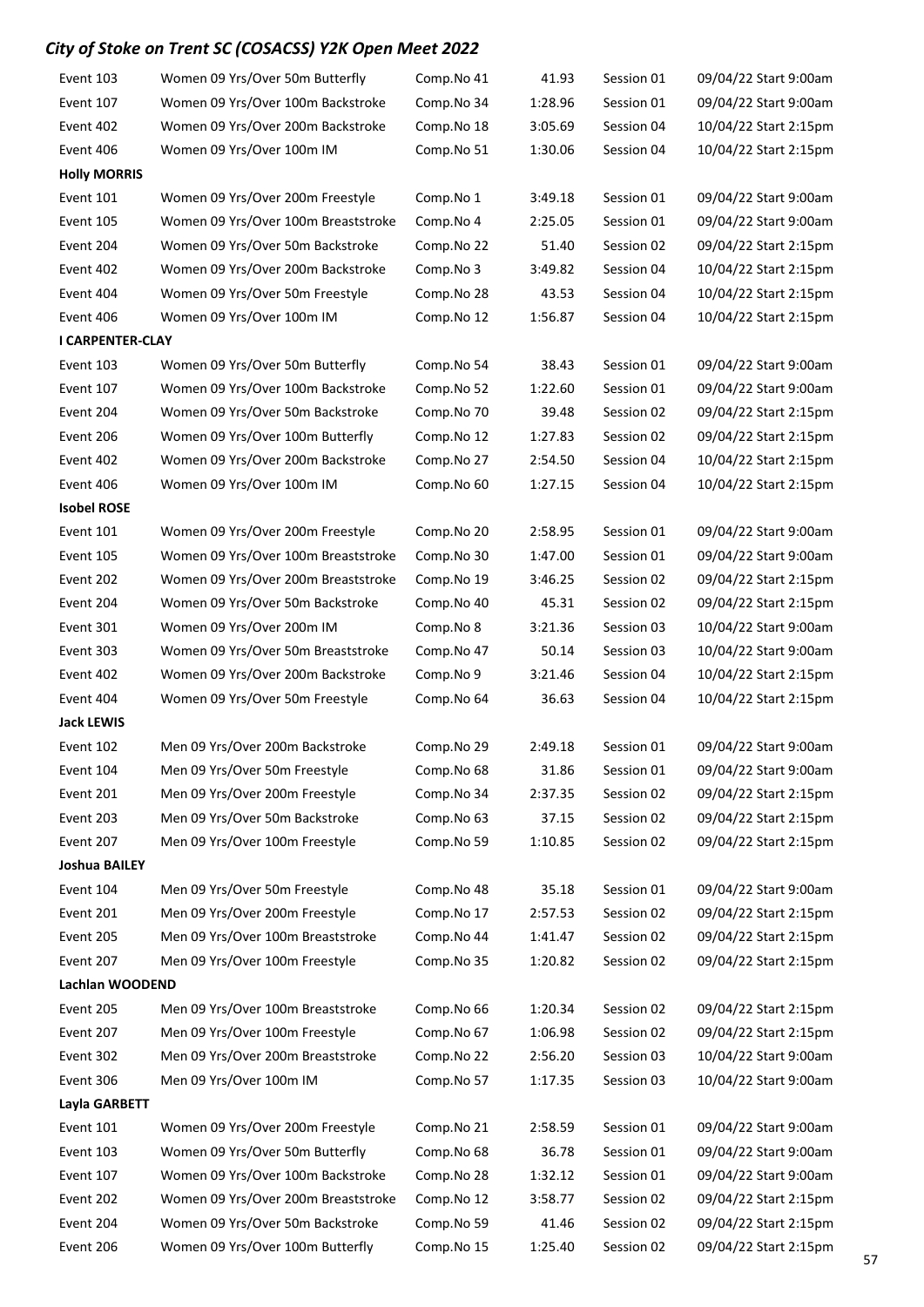| Event 301                                                                                                    | Women 09 Yrs/Over 200m IM          | Comp.No 11  | 3:14.79 | Session 03 | 10/04/22 Start 9:00am |  |  |
|--------------------------------------------------------------------------------------------------------------|------------------------------------|-------------|---------|------------|-----------------------|--|--|
| Event 303                                                                                                    | Women 09 Yrs/Over 50m Breaststroke | Comp.No 50  | 49.64   | Session 03 | 10/04/22 Start 9:00am |  |  |
| Event 305                                                                                                    | Women 09 Yrs/Over 100m Freestyle   | Comp.No 66  | 1:15.95 | Session 03 | 10/04/22 Start 9:00am |  |  |
| Event 307                                                                                                    | Women 09 Yrs/Over 200m Butterfly   | Comp.No 2   | 3:30.91 | Session 03 | 10/04/22 Start 9:00am |  |  |
| Event 402                                                                                                    | Women 09 Yrs/Over 200m Backstroke  | Comp.No 11  | 3:15.99 | Session 04 | 10/04/22 Start 2:15pm |  |  |
| Event 404                                                                                                    | Women 09 Yrs/Over 50m Freestyle    | Comp.No 74  | 35.00   | Session 04 | 10/04/22 Start 2:15pm |  |  |
| Event 406                                                                                                    | Women 09 Yrs/Over 100m IM          | Comp.No 59  | 1:28.14 | Session 04 | 10/04/22 Start 2:15pm |  |  |
| Libbie WILKES                                                                                                |                                    |             |         |            |                       |  |  |
| Event 103                                                                                                    | Women 09 Yrs/Over 50m Butterfly    | Comp.No 91  | 34.09   | Session 01 | 09/04/22 Start 9:00am |  |  |
| Event 204                                                                                                    | Women 09 Yrs/Over 50m Backstroke   | Comp.No 110 | 35.88   | Session 02 | 09/04/22 Start 2:15pm |  |  |
| Event 303                                                                                                    | Women 09 Yrs/Over 50m Breaststroke | Comp.No 98  | 40.82   | Session 03 | 10/04/22 Start 9:00am |  |  |
| Event 406                                                                                                    | Women 09 Yrs/Over 100m IM          | Comp.No 93  | 1:20.15 | Session 04 | 10/04/22 Start 2:15pm |  |  |
| <b>Natalie HOLLIDAY</b>                                                                                      |                                    |             |         |            |                       |  |  |
| Event 301                                                                                                    | Women 09 Yrs/Over 200m IM          | Comp.No 19  | 3:02.49 | Session 03 | 10/04/22 Start 9:00am |  |  |
| Event 303                                                                                                    | Women 09 Yrs/Over 50m Breaststroke | Comp.No 74  | 44.70   | Session 03 | 10/04/22 Start 9:00am |  |  |
| Event 305                                                                                                    | Women 09 Yrs/Over 100m Freestyle   | Comp.No 94  | 1:10.45 | Session 03 | 10/04/22 Start 9:00am |  |  |
| Event 404                                                                                                    | Women 09 Yrs/Over 50m Freestyle    | Comp.No 125 | 31.26   | Session 04 | 10/04/22 Start 2:15pm |  |  |
| Event 406                                                                                                    | Women 09 Yrs/Over 100m IM          | Comp.No 64  | 1:26.62 | Session 04 | 10/04/22 Start 2:15pm |  |  |
| <b>Oliver GUNTHER</b>                                                                                        |                                    |             |         |            |                       |  |  |
| Event 102                                                                                                    | Men 09 Yrs/Over 200m Backstroke    | Comp.No 14  | 3:11.27 | Session 01 | 09/04/22 Start 9:00am |  |  |
| Event 104                                                                                                    | Men 09 Yrs/Over 50m Freestyle      | Comp.No 50  | 34.82   | Session 01 | 09/04/22 Start 9:00am |  |  |
| Event 201                                                                                                    | Men 09 Yrs/Over 200m Freestyle     | Comp.No 28  | 2:41.44 | Session 02 | 09/04/22 Start 2:15pm |  |  |
| Event 205                                                                                                    | Men 09 Yrs/Over 100m Breaststroke  | Comp.No 40  | 1:43.34 | Session 02 | 09/04/22 Start 2:15pm |  |  |
| Event 207                                                                                                    | Men 09 Yrs/Over 100m Freestyle     | Comp.No 51  | 1:14.03 | Session 02 | 09/04/22 Start 2:15pm |  |  |
| Event 302                                                                                                    | Men 09 Yrs/Over 200m Breaststroke  | Comp.No 14  | 3:35.67 | Session 03 | 10/04/22 Start 9:00am |  |  |
| Event 304                                                                                                    | Men 09 Yrs/Over 50m Butterfly      | Comp.No 30  | 41.41   | Session 03 | 10/04/22 Start 9:00am |  |  |
| Event 306                                                                                                    | Men 09 Yrs/Over 100m IM            | Comp.No 43  | 1:28.72 | Session 03 | 10/04/22 Start 9:00am |  |  |
| Event 401                                                                                                    | Men 09 Yrs/Over 200m IM            | Comp.No 19  | 3:04.91 | Session 04 | 10/04/22 Start 2:15pm |  |  |
| Event 403                                                                                                    | Men 09 Yrs/Over 50m Breaststroke   | Comp.No 41  | 46.32   | Session 04 | 10/04/22 Start 2:15pm |  |  |
| <b>Rowen SLATER</b>                                                                                          |                                    |             |         |            |                       |  |  |
| Event 104                                                                                                    | Men 09 Yrs/Over 50m Freestyle      | Comp.No 97  | 26.73   | Session 01 | 09/04/22 Start 9:00am |  |  |
| Event 106                                                                                                    | Men 09 Yrs/Over 100m Butterfly     | Comp.No 33  | 1:08.12 | Session 01 | 09/04/22 Start 9:00am |  |  |
| Event 201                                                                                                    | Men 09 Yrs/Over 200m Freestyle     | Comp.No 61  | 2:08.04 | Session 02 | 09/04/22 Start 2:15pm |  |  |
| Event 203                                                                                                    | Men 09 Yrs/Over 50m Backstroke     | Comp.No 84  | 31.26   | Session 02 | 09/04/22 Start 2:15pm |  |  |
| Event 205                                                                                                    | Men 09 Yrs/Over 100m Breaststroke  | Comp.No 68  | 1:19.26 | Session 02 | 09/04/22 Start 2:15pm |  |  |
| Event 207                                                                                                    | Men 09 Yrs/Over 100m Freestyle     | Comp.No 92  | 58.85   | Session 02 | 09/04/22 Start 2:15pm |  |  |
| Event 304                                                                                                    | Men 09 Yrs/Over 50m Butterfly      | Comp.No 72  | 30.17   | Session 03 | 10/04/22 Start 9:00am |  |  |
| Event 306                                                                                                    | Men 09 Yrs/Over 100m IM            | Comp.No 73  | 1:07.85 | Session 03 | 10/04/22 Start 9:00am |  |  |
| Event 401                                                                                                    | Men 09 Yrs/Over 200m IM            | Comp.No 45  | 2:30.59 | Session 04 | 10/04/22 Start 2:15pm |  |  |
| Event 403                                                                                                    | Men 09 Yrs/Over 50m Breaststroke   | Comp.No 59  | 35.32   | Session 04 | 10/04/22 Start 2:15pm |  |  |
| Event 405                                                                                                    | Men 09 Yrs/Over 100m Backstroke    | Comp.No 47  | 1:15.87 | Session 04 | 10/04/22 Start 2:15pm |  |  |
| <b>Ruby WOOLASTON</b>                                                                                        |                                    |             |         |            |                       |  |  |
| Event 303                                                                                                    | Women 09 Yrs/Over 50m Breaststroke | Comp.No 82  | 43.82   | Session 03 | 10/04/22 Start 9:00am |  |  |
| Event 305                                                                                                    | Women 09 Yrs/Over 100m Freestyle   | Comp.No 70  | 1:14.98 | Session 03 | 10/04/22 Start 9:00am |  |  |
| Event 404                                                                                                    | Women 09 Yrs/Over 50m Freestyle    | Comp.No 69  | 35.72   | Session 04 | 10/04/22 Start 2:15pm |  |  |
| Event 406                                                                                                    | Women 09 Yrs/Over 100m IM          | Comp.No 58  | 1:28.14 | Session 04 | 10/04/22 Start 2:15pm |  |  |
| Sophia WINSTANLEY                                                                                            |                                    |             |         |            |                       |  |  |
| Event 101<br>Women 09 Yrs/Over 200m Freestyle<br>Session 01<br>Comp.No 2<br>3:38.09<br>09/04/22 Start 9:00am |                                    |             |         |            |                       |  |  |
| Event 103                                                                                                    | Women 09 Yrs/Over 50m Butterfly    | Comp.No 12  | 1:00.67 | Session 01 | 09/04/22 Start 9:00am |  |  |
| Event 107                                                                                                    | Women 09 Yrs/Over 100m Backstroke  | Comp.No 9   | 1:55.28 | Session 01 | 09/04/22 Start 9:00am |  |  |
|                                                                                                              |                                    |             |         |            |                       |  |  |